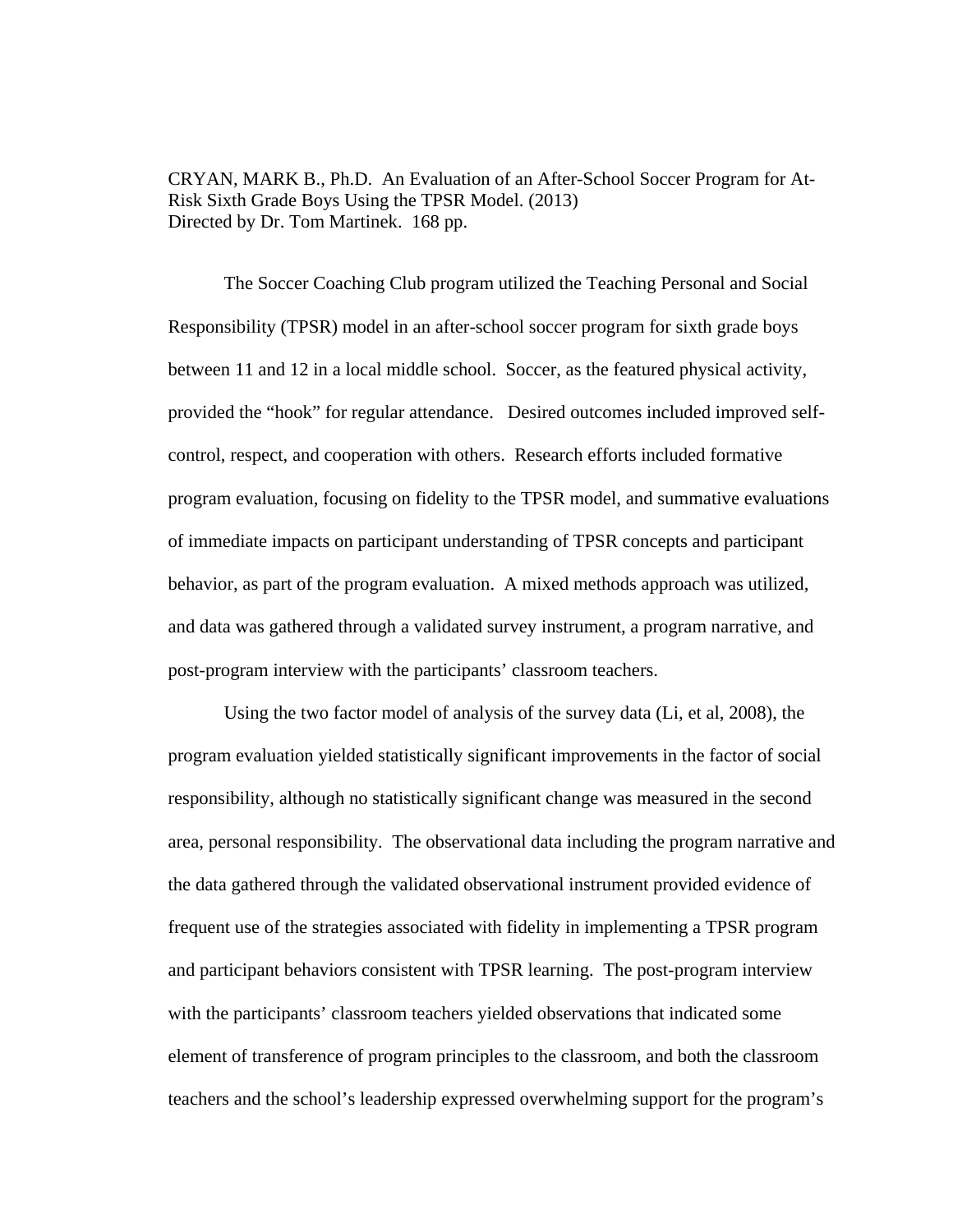return next spring and a desire for similar programs in the fall, another indicator of a successful program.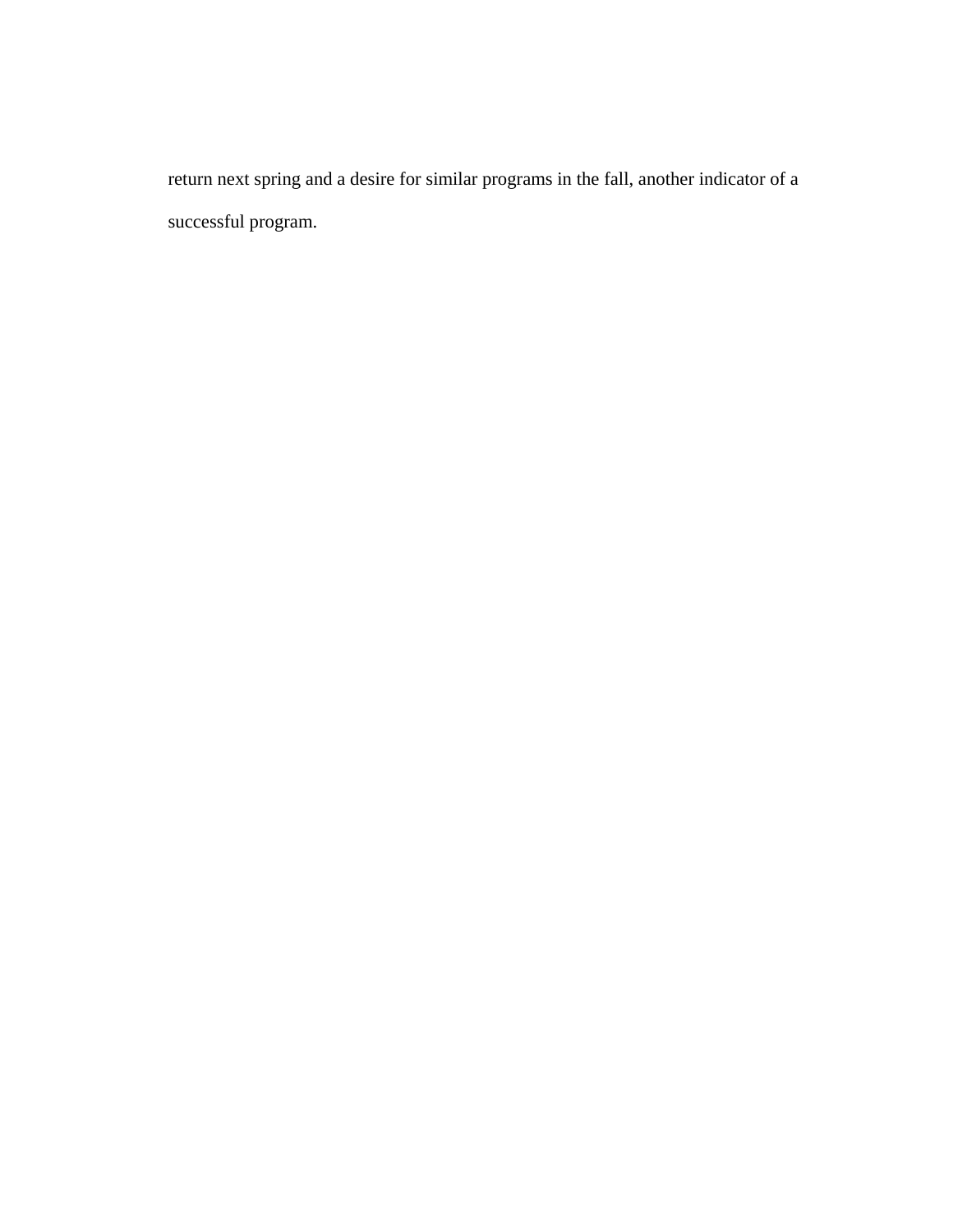# AN EVALUATION OF AN AFTER-SCHOOL SOCCER

# PROGRAM FOR AT-RISK SIXTH GRADE

# BOYS USING THE TPSR MODEL

by

Mark B. Cryan

A Dissertation Submitted to the Faculty of the Graduate School at The University of North Carolina at Greensboro in Partial Fulfillment of the Requirements for the Degree Doctor of Philosophy

> Greensboro 2013

> > Approved by

Committee Chair

 $\overline{\phantom{a}}$  , we can assume that the contract of  $\overline{\phantom{a}}$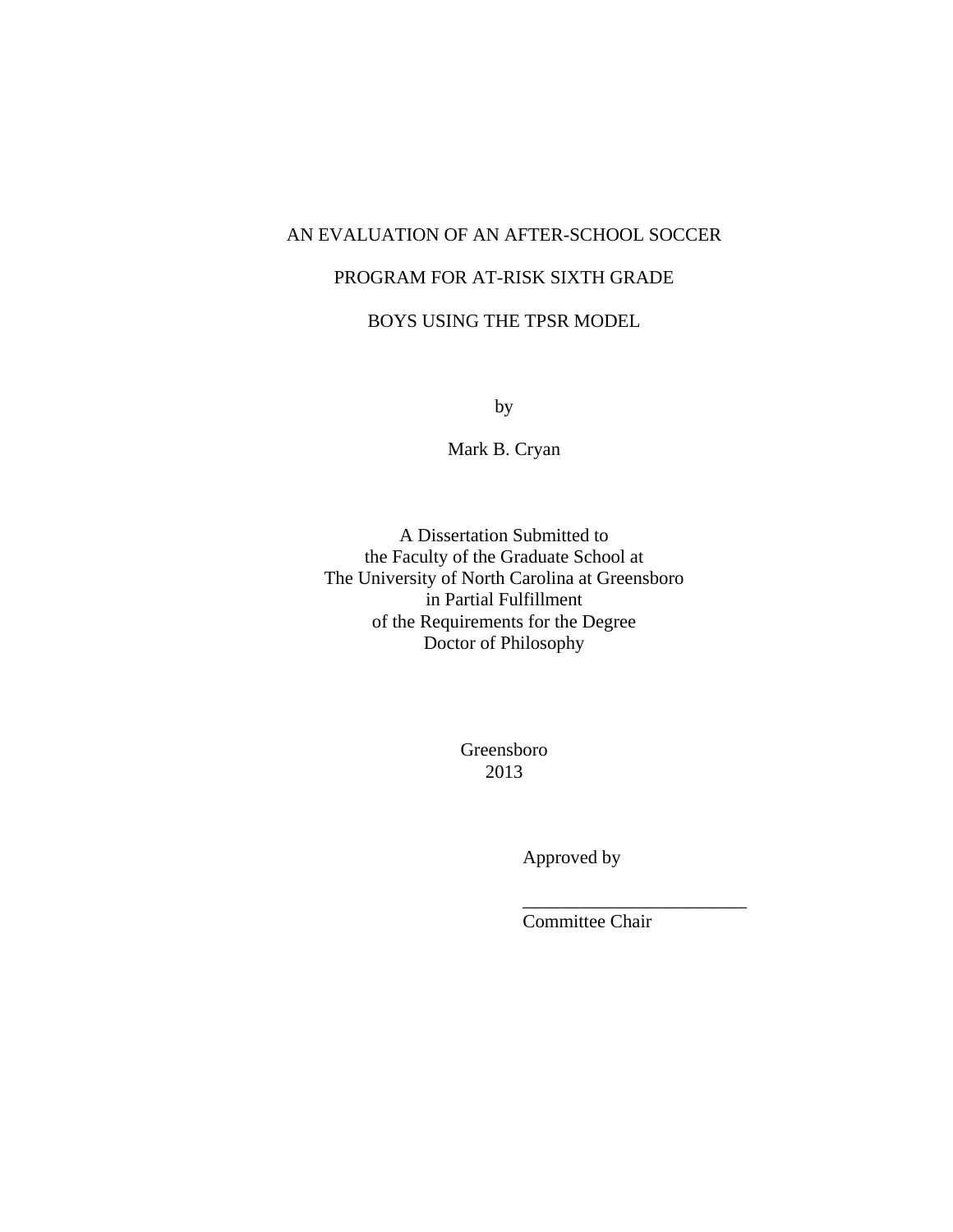### APPROVAL PAGE

 This dissertation written by Mark B. Cryan has been approved by the following committee of the Faculty of The Graduate School at The University of North Carolina at Greensboro

Committee Chair\_\_\_\_\_\_\_\_\_\_\_\_\_\_\_\_\_\_\_\_\_\_\_\_\_\_\_\_\_\_\_\_\_\_\_\_\_\_\_\_

\_\_\_\_\_\_\_\_\_\_\_\_\_\_\_\_\_\_\_\_\_\_\_\_\_\_\_\_\_\_\_\_\_\_\_\_\_\_\_\_

Committee Members\_\_\_\_\_\_\_\_\_\_\_\_\_\_\_\_\_\_\_\_\_\_\_\_\_\_\_\_\_\_\_\_\_\_\_\_\_\_\_\_

\_\_\_\_\_\_\_\_\_\_\_\_\_\_\_\_\_\_\_\_\_\_\_\_\_\_\_\_ Date of Acceptance by Committee

\_\_\_\_\_\_\_\_\_\_\_\_\_\_\_\_\_\_\_\_\_\_\_\_\_ Date of Final Oral Examination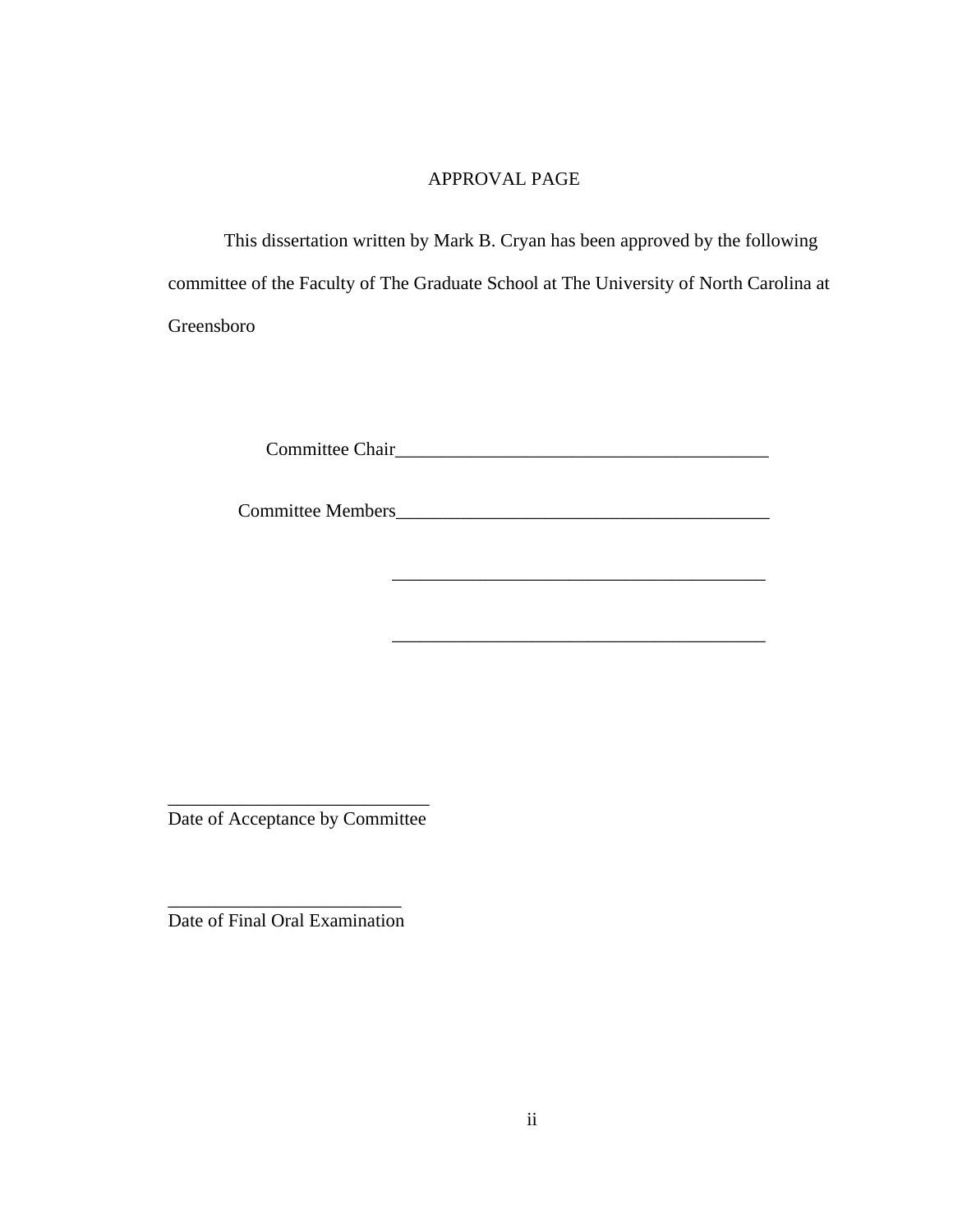# TABLE OF CONTENTS

Page

| <b>CHAPTER</b>                                      |  |
|-----------------------------------------------------|--|
|                                                     |  |
|                                                     |  |
|                                                     |  |
|                                                     |  |
|                                                     |  |
|                                                     |  |
| APPENDIX A. PERSONAL AND SOCIAL RESPONSIBILITY      |  |
| APPENDIX B. TOOL FOR ASSESSING RESPONSIBILITY-BASED |  |
|                                                     |  |
|                                                     |  |
|                                                     |  |
|                                                     |  |
|                                                     |  |
| APPENDIX H. PROGRAM NARRATIVE - CHRONOLOGICAL142    |  |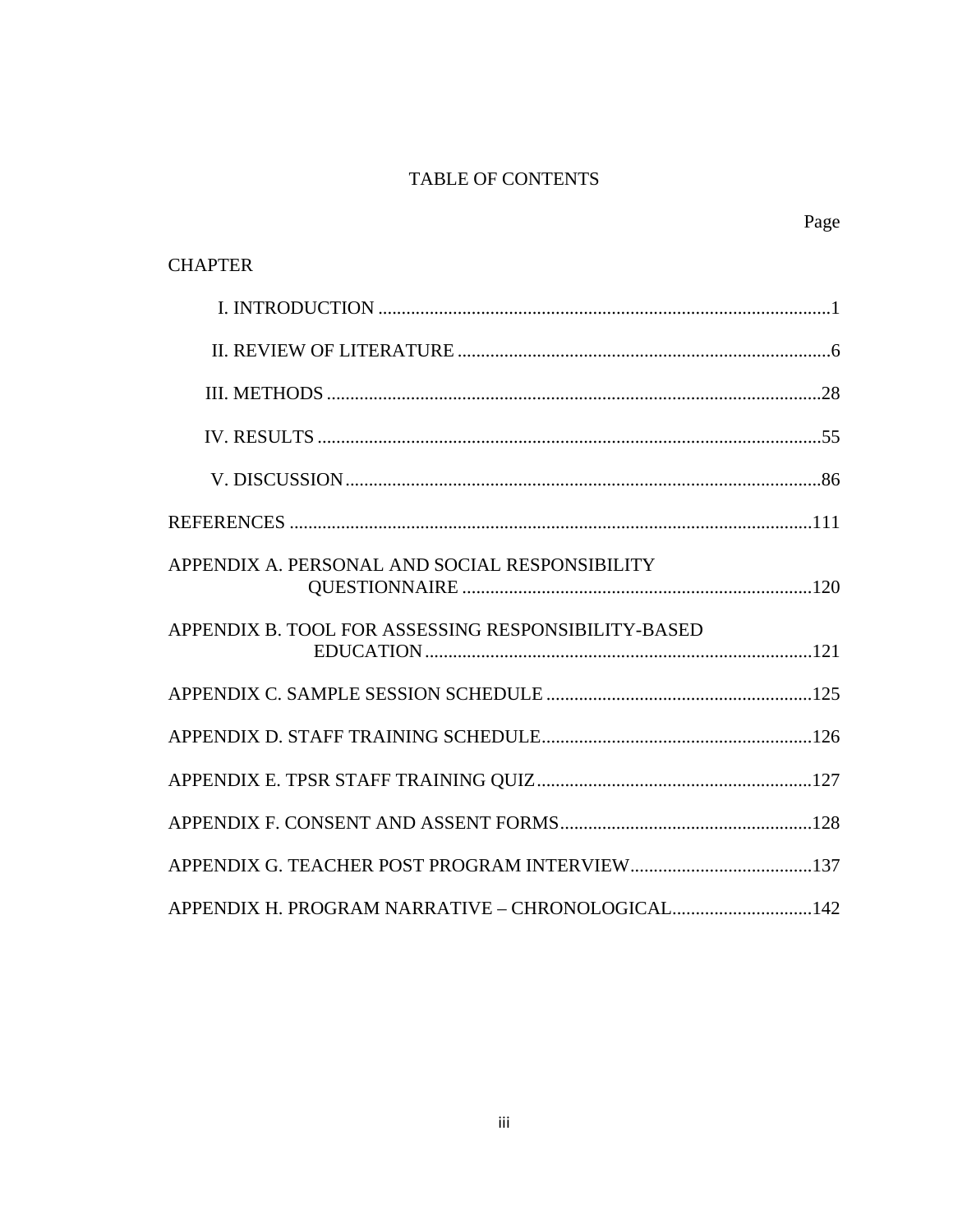### **CHAPTER I**

### **INTRODUCTION**

Children of poverty of every race and ethnicity face an uphill climb. Increasing concentrations of poverty and joblessness leave many youth isolated from the mainstream. Lack of access to jobs, higher education and the social capital that is available to many other kids creates an environment where pursuit of negative and criminal behaviors becomes the most logical path (Wilson, 1987, 1997, Hamilton  $&$ Hamilton, 2004, McLaughlin, Irby & Langman, 1994).

For many people who seek to address these issues, one possibility lies in the field of youth development. Youth development has continued to evolve as a discipline, and there now is a consensus on some key elements and terminology (Hamilton & Hamilton, 2004, Fraser-Thomas, Cote & Deakin, 2005, Hellison & Cutforth, 2000). Youth development can be categorized both as a natural process through with youth grow toward a fulfilling, productive adulthood, a set of principles that includes viewing youth as a resource to be developed and a rejection of the "deficit model," and finally, a set of practices that can be applied to youth programs in a variety of settings (Hamilton & Hamilton, 2004).

These practices typically also include creating physically and psychologically safe places for kids to be kids, nurturing a caring environment with positive adults in long-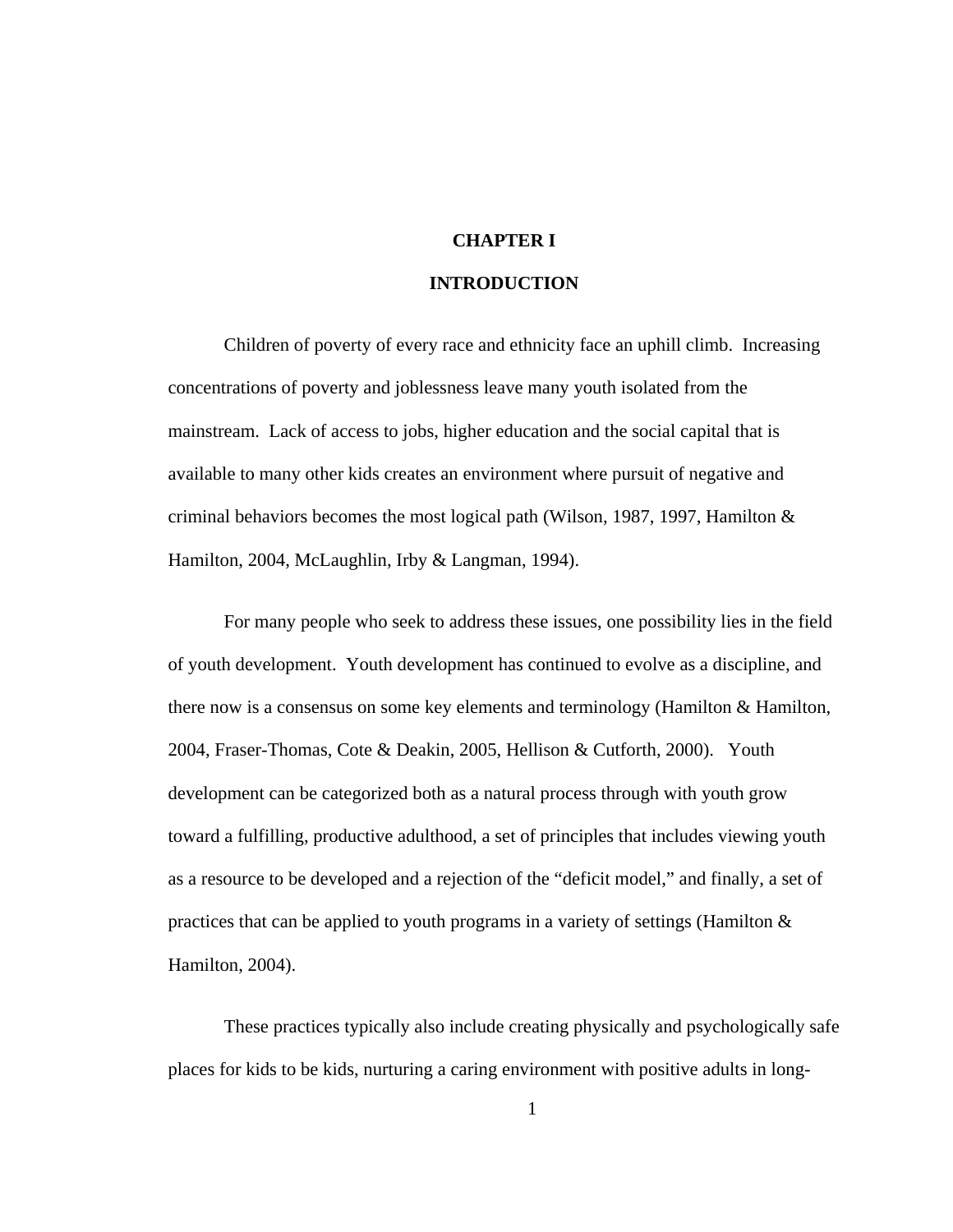term relationships with participants, youth development principles embedded in the programming, opportunities to build skills, promotion of positive social norms, and development of resiliency and belonging (Hellison & Cutforth, 2000, Fraser-Thomas, Cote & Deakin, 2005).

 Within the field of youth development, social responsibility programs have shown promise with underserved youth. A meta-analysis of many such programs across the county has established that there is promise in the approach, but that there is need for more research in the field (Hellison & Walsh, 2002). More specifically, the Teaching Personal and Social Responsibility (or TPSR) model has been used with some success in a variety of settings (Wright 2012, Wright & Burton 2008, Walsh 2007, Escarti 2010), but it has been utilized with a predominately Latino population in a formally researched setting just once (Buckle, 2005).

Some of the key elements of the TPSR model are treating youth as a resource, respecting the individuality of youth, empowering youth, helping youth envision possible futures for themselves, providing a psychologically and physically safe environment, keeping program numbers small, and providing significant contact with caring adults (Hellison & Cutforth, 2000).

Operationally, the TPSR model includes a series of levels the students work through, which each building on the other. These levels create a logical path of progression for participants and a way to identify goals that both the participants and staff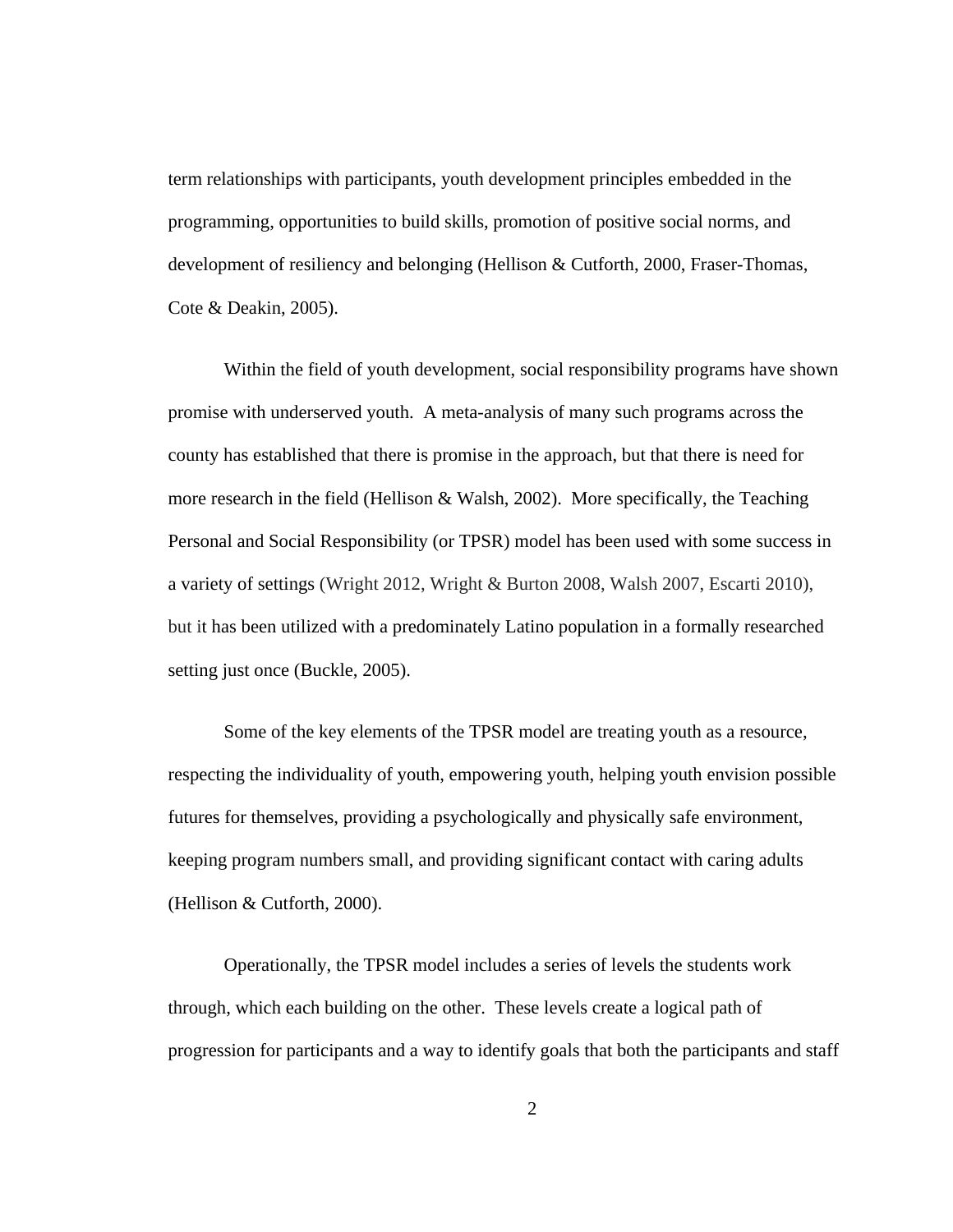can identify and understand with a common vocabulary. The levels utilized in TPSR are; respect the rights and feelings of others, effort, self-direction, helping others, and taking it outside the gym (Hellison & Cutforth, 2000).

The Soccer Coaching Club was a program run for boys ages 11 to 12 that were identified by their teachers as exhibiting risk behaviors. There were 14 students who attended the program regularly. The program used the TPSR model, with soccer as the primary physical activity platform for teaching lessons of social responsibility and developing youth as a resource.

This research study sought to establish fidelity to the model, which is particularly important for a new program. This research effort also included an examination of immediate outcomes in terms of TPSR learning.

More specifically, the research questions addressed in this study are listed below:

1) Are the principles of TPSR being implemented with fidelity as evidenced by data gathered from the use of the TARE (Wright & Craig, 2011) by staff, attendance data for participants and staff, and from the program narrative derived from the director's field notes and reflections sorted using the Personal-Social Responsibility Themes from Part 2 of the TARE as a framework?

2) Are the students exhibiting learning of TPSR principals, including respect, effort and participation, self-direction, and helping and caring for others, by measures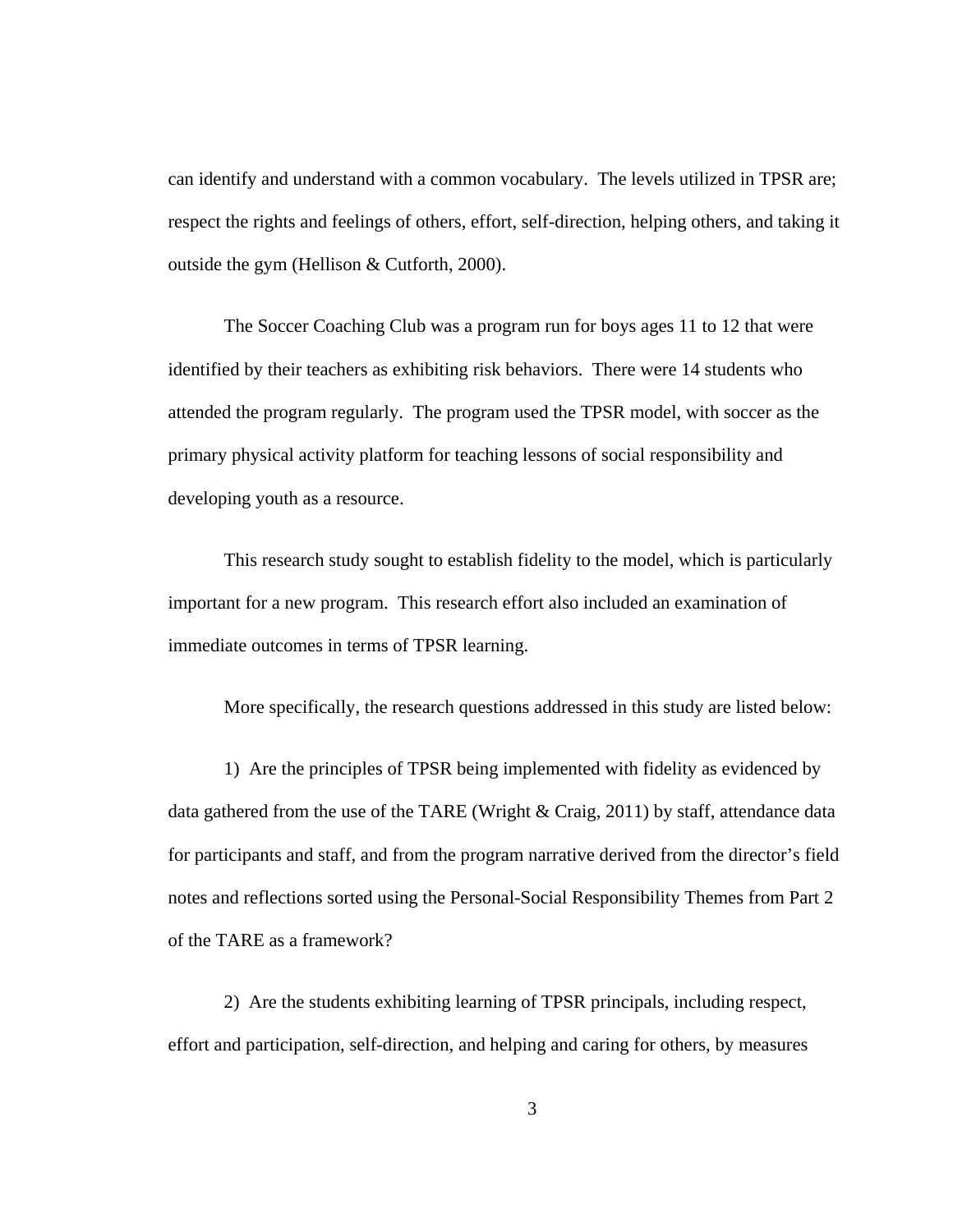taken through the administration of the PSRQ (Li, et al, 2008) as a pre- and post-test to the participants, as well as a program narrative derived from the program director's field notes, and a post-program interview with the participants' classroom teachers. The data from the PSRQ will serve both as a measure of how effective the program is in teaching the principles of TPSR, and may also serve as an indicator of proper application of the principles of TPSR.

By successfully executing the principles of the TPSR model and teaching TPSR principals, including respect, cooperation, and self-discipline in our program, provide contact with positive adults, a safe space to just be a kid, and engaging activities like soccer, a program of this type can do some small part in giving each of these youngsters a better chance at a productive, positive life for themselves and their families.

Information from all sources, including field notes, interviews, the TARE and the PSRQ showing TPSR learning, serve as indicators of success in applying the model to our program and success in student learning of the principles of the model, particularly in relation to participant perceptions of the staff and program. The desired outcome were to find indications that the program's lessons are being learned, as reflected in reported increases in feelings of respect, self-control and cooperation as indicated by their responses, as well their perception of how they perceived the behavior of themselves and others, such as respect, putting forth a good effort, and encouraging others. Some successes can be noted in this area, including statistically significant changes in social responsibility found in the pre- and post-test administration of the PSRQ.

4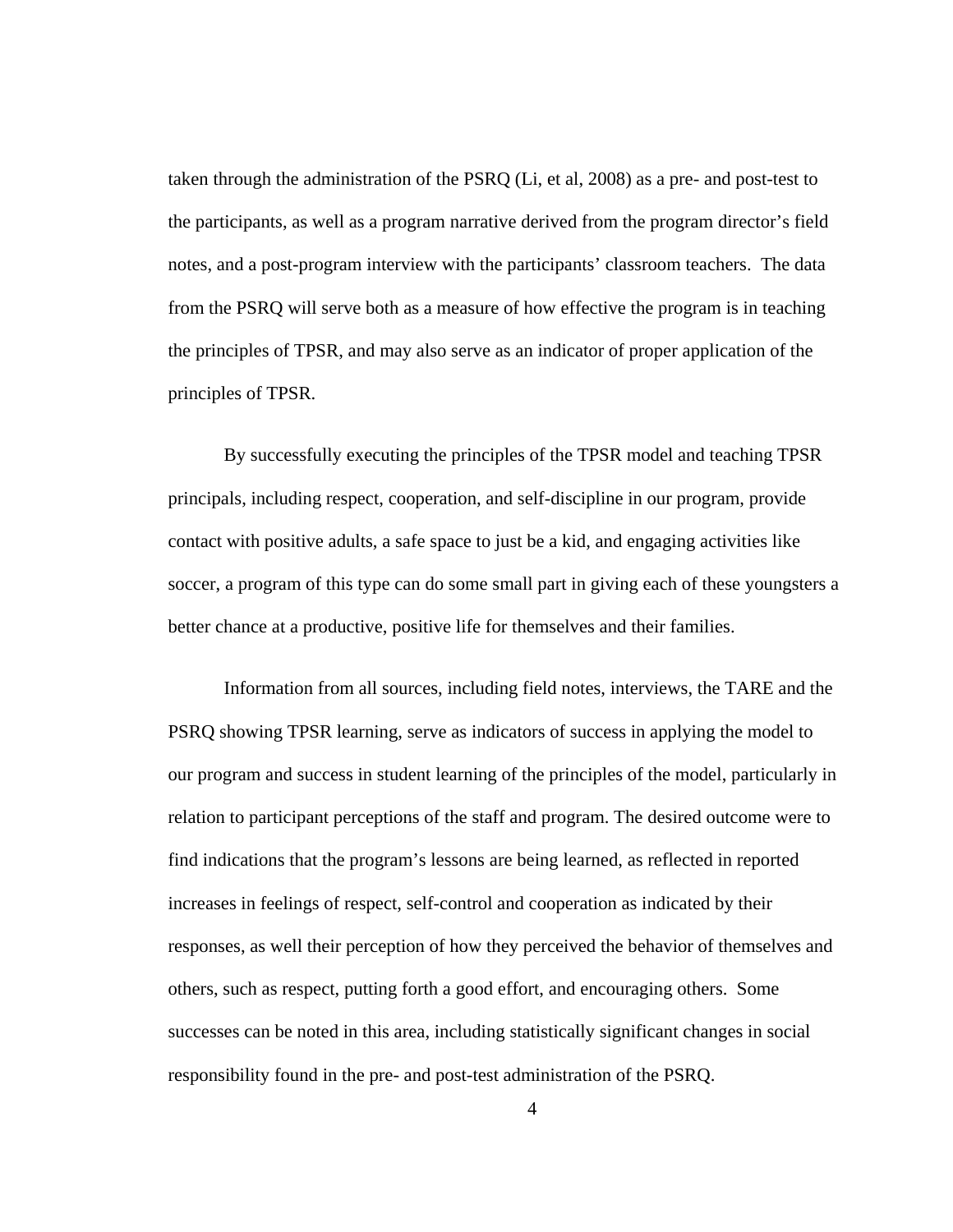Like all research based in observational and survey data, the data in this study is subject to certain limitations. The data gathered is taken at face value; we have no way of gauging the honesty of the participant responses, or whether the actions observed reflect actual changes in mindset. This study is also limited in regards to time, place, and participants. Our findings will establish only that a TPSR program was administered in a certain way with certain observable effects in this particular case, and those findings may or may not be generalizable to other situations. It is the researcher's hope, though, that these findings will contribute to the literature and help create a broader knowledge of youth development in general and TPSR programs specifically.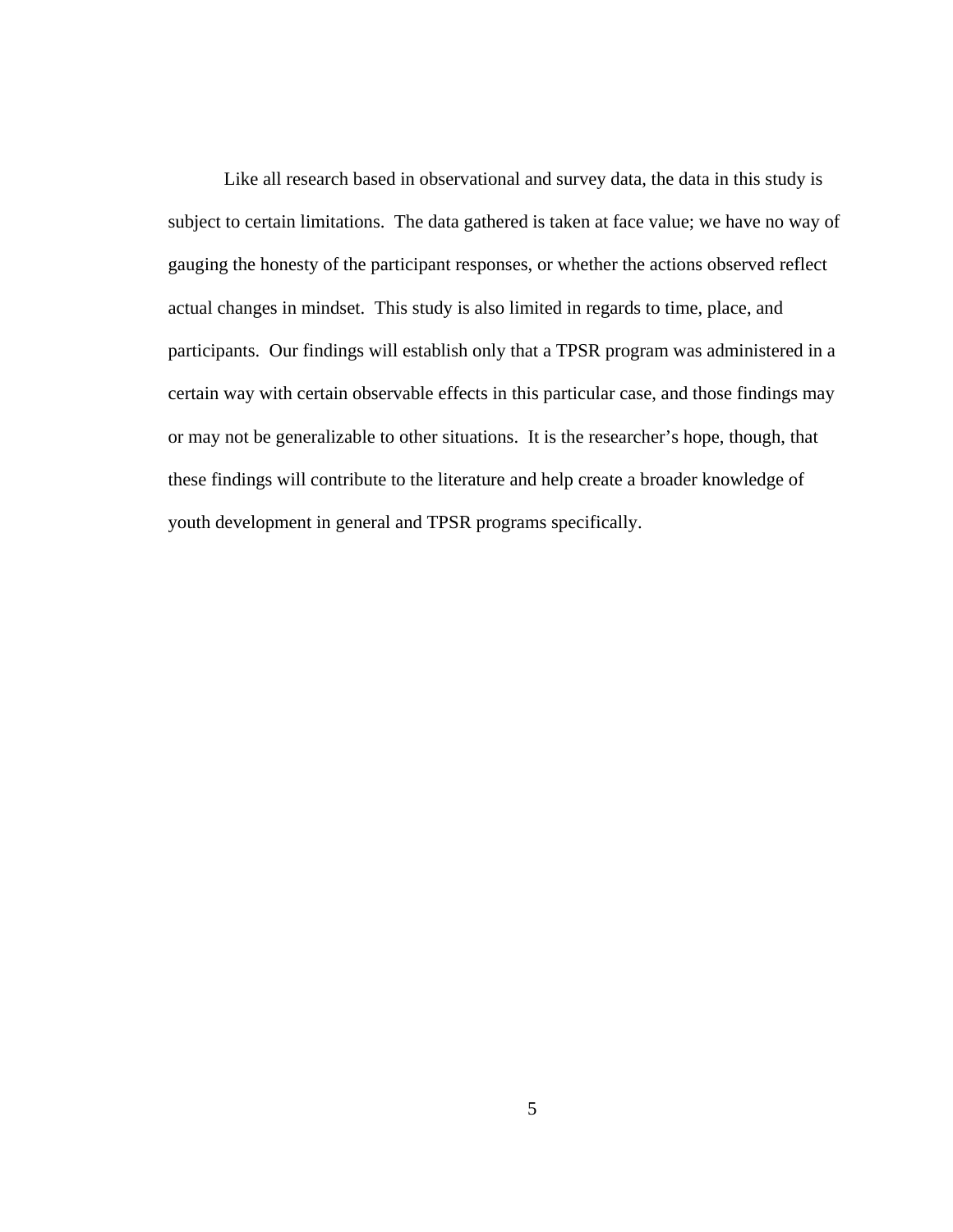### **CHAPTER II**

### **REVIEW OF LITERATURE**

#### **Youth Development Today**

Within the field of youth development, there now is a consensus on some key elements and terminology (Hamilton & Hamilton, 2004, Fraser-Thomas, 2005, Catalano, Berglund, Ryan, Lonczak, & Hawkins, 2004, Hellison & Cutforth, 2000). Youth development can be categorized both as a natural process through with youth grow toward fulfilling productive adulthood, a set of principles including viewing youth as a resource to be developed and a refutation of the "deficit model," and finally a set of practices that can be applied to youth programs in a variety of settings (Hamilton & Hamilton, 2004).

These practices typically also include creating physically and psychologically safe places for kids to be kids, nurturing a caring environment with positive adults in longterm relationships with participants, youth development principles embedded in the programming, opportunities to build skills, promotion of positive social norms, and development of resiliency and belonging (Hellison 2000, Fraser-Thomas 2005, McLaughlin, Irby & Langman, 1994).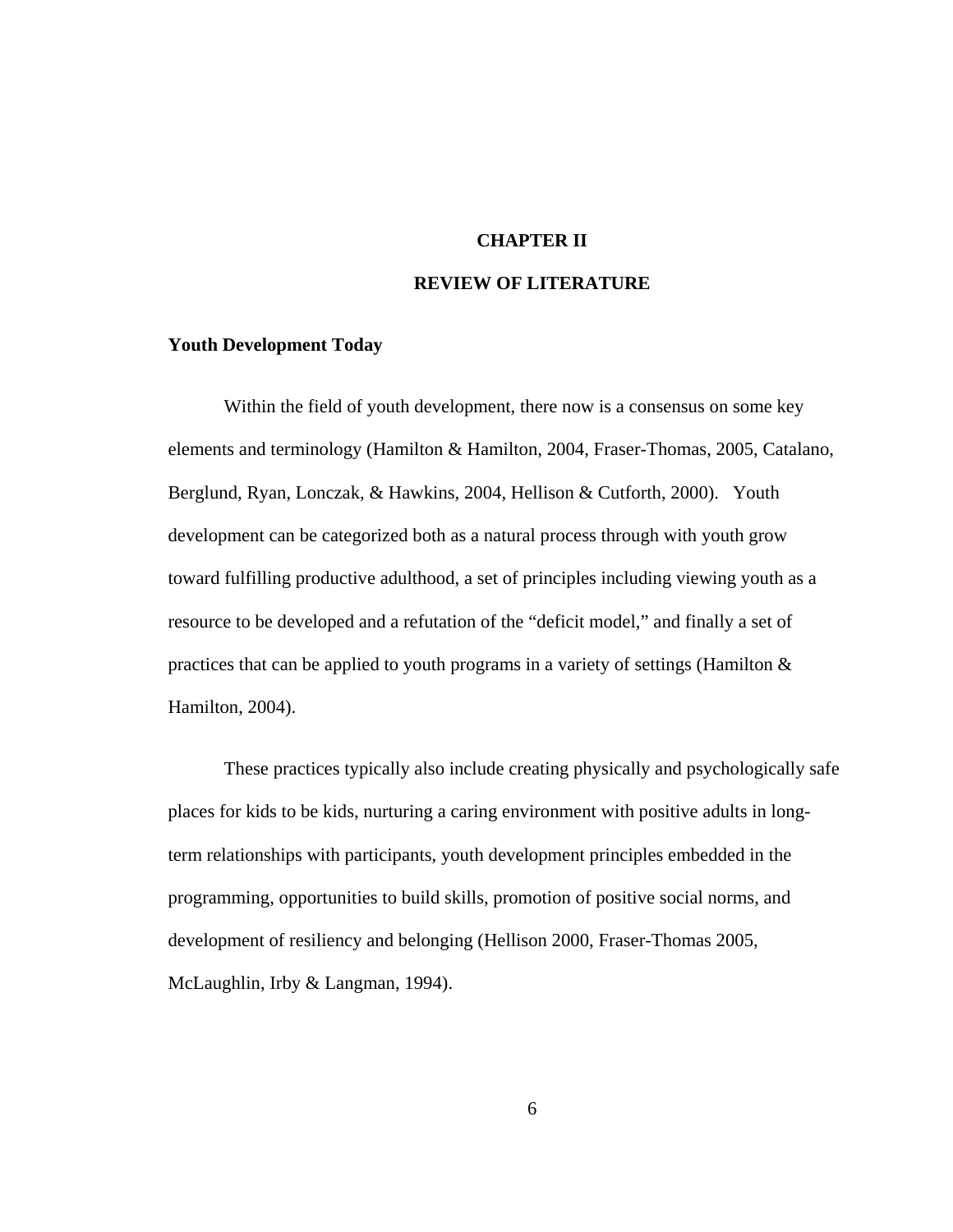Another common way of breaking down the elements of good youth development programs is through the "Five C's" (Benson, 1997); Connections, Competence, Character, Confidence, Contributions. These elements of development are tied together in a "holistic" approach that addresses the four domains of development, physical, cognitive, emotional and social (Hellison, 2009). This integrated approach is one of the keys to the current field of youth development. Understanding that the many challenges that underserved children face are inextricably linked has helped practitioners avoid the mistake of addressing only a single dimension or predictor.

For a more specific look at the current state of the social responsibility area, we can look to the meta-analysis done by Hellison and Walsh (2002) to answer the question "Is it working?" The accumulated results of 26 research studies found promising results as well as gaps in the research and methods. Even within programs with solid evaluation, there were successes and failures, although a lack of data made program evaluation all but impossible. A review of the field (Catalano, Berglund, Ryan, Lonczak, & Hawkins, 2004) found many effective programs, but many more that demonstrated no measurable impact or lacked any evaluation element. Clearly, there is much work being done, but more and better information is needed on the effectiveness of programs in this area.

### **Youth Development Principles**

To gain a full understanding of youth development, we must consider the origins of the field and its progression. Current views on youth development begin from the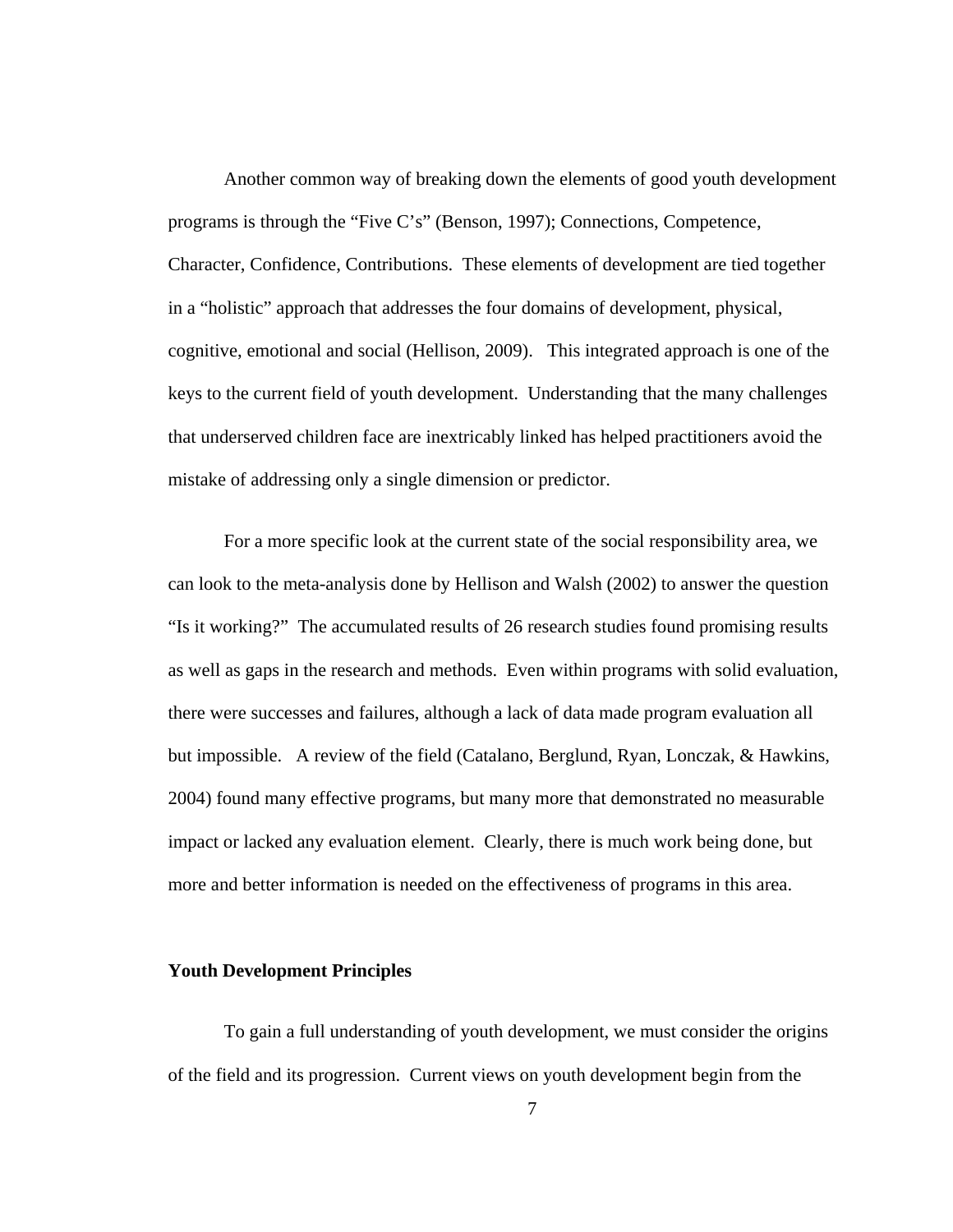premise that every kid deserves a fair chance in life. Underserved children face an inequity of opportunity and often face an uphill climb. Properly executed youth development programs may be able help address these problems (Granger, 2002). Youth development through sports and physical activity can be broadly defined as using physical activity to teach life lessons and values and help increase the capacity of youth. Ultimately, the goal is to help these youth lead more positive lives, be more optimistic, have more care for others, and engage in more positive behaviors (Fraser-Thomas, Cote, Deakin, 2005).

Sports or other physical activity can be a powerful platform or enticement to get youth to regularly participate in programs by tapping into the passion that many underserved youth have for sport. Sports in a certain context can also reinforce negative lessons, but if the "double edged sword" of sports (Hartmann, 2003) is handled properly, these types of programs may have long-term benefits for the participants.

### **Youth Development and Physical Activity**

Recreation and sports programs as part of day-to-day life have a mixed record in our country. Unlike many other Western countries that boast "right-to-sport" movements promoting universal access to and participation in sport, our country has historically had a more reactive and problem-oriented approach. (Hartmann 2001, Catalano, Berglund, Ryan, Lonczak, & Hawkins, 2004, Fraser-Thomas, Cote & Deakin, 2005)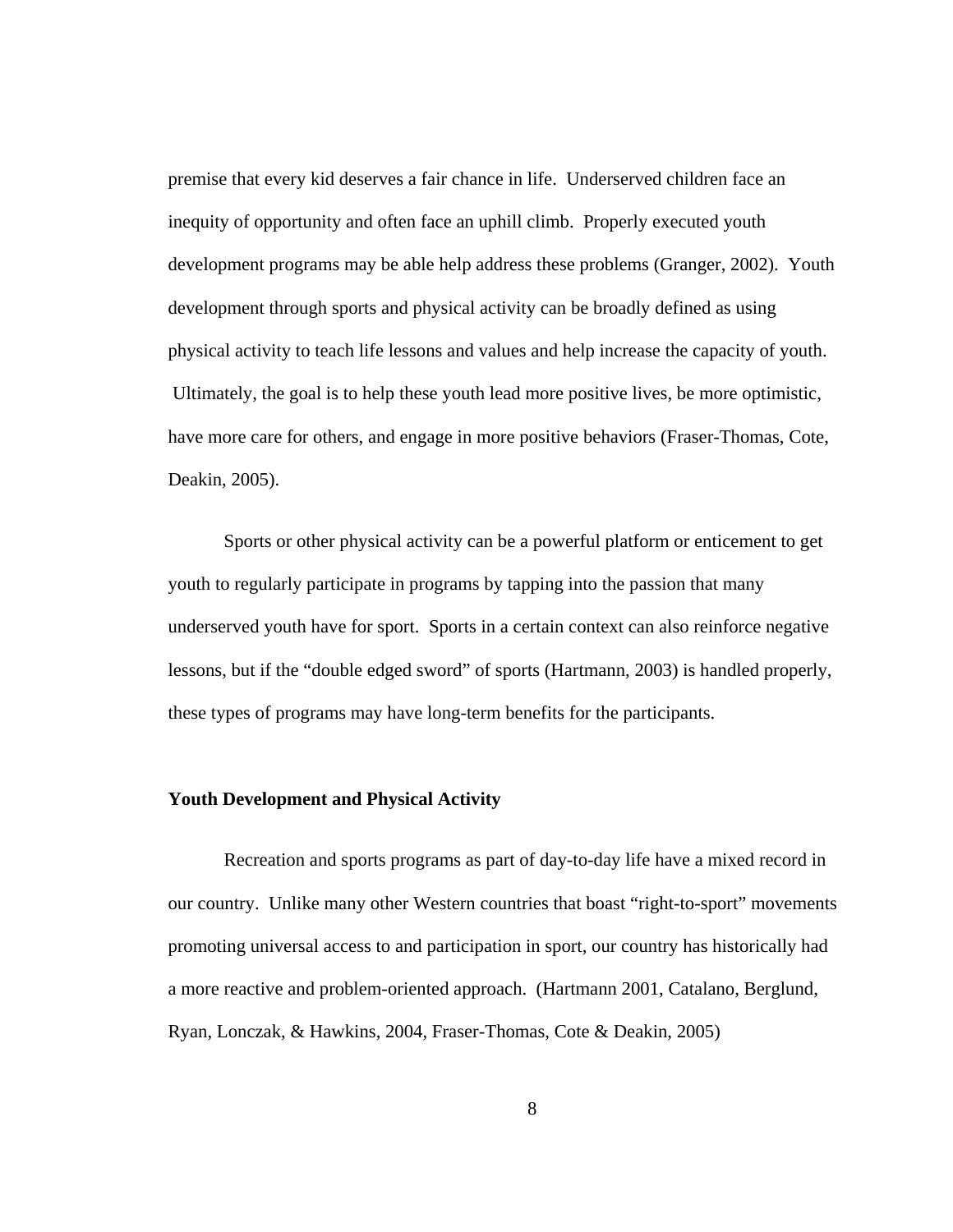As early as the beginning of the twentieth century, community-minded leaders saw the value of recreation to improve the lives of the people although it is notable that many early forms of "youth development" took a "deficit approach," focusing on a single problem behavior (Catalano, Berglund, Ryan, Lonczak, & Hawkins, 2004). The squeaky wheel got the grease, and resources were most often made available in response to problems rather than in the interest of the general advancement of youth.

Starting in the sixties, recreation and other youth programming, including sports and physical activities, have often been viewed as part of the arsenal at our disposal in the battle against many of society's most intractable problems. Drop outs, teen pregnancy, crime, drug use, mental illness, and lack of job skills were a few of the issues that society sought to address, in part through sports and physical activity programs (Hartmann 2001).

As the eighties dawned, this approach led to a host of efforts to tie youth programming into solving society's ills. Many of these programs reflected a shift in approach to a "prevention" model (Catalano, Berglund, Ryan, Lonczak, & Hawkins, 2004), using predictors of problem behaviors. With this new approach came new attention from policy-makers. Major federal anti-crime legislation earmarked money for programs like midnight basketball, and for better or worse, those in the recreation business were suddenly part of the "social problems" industry (Pitter & Andrews, 1997).

But, these programs were often tasked with doing more than youth programming. Instead, they were attempting to address a variety of social problems. This deficit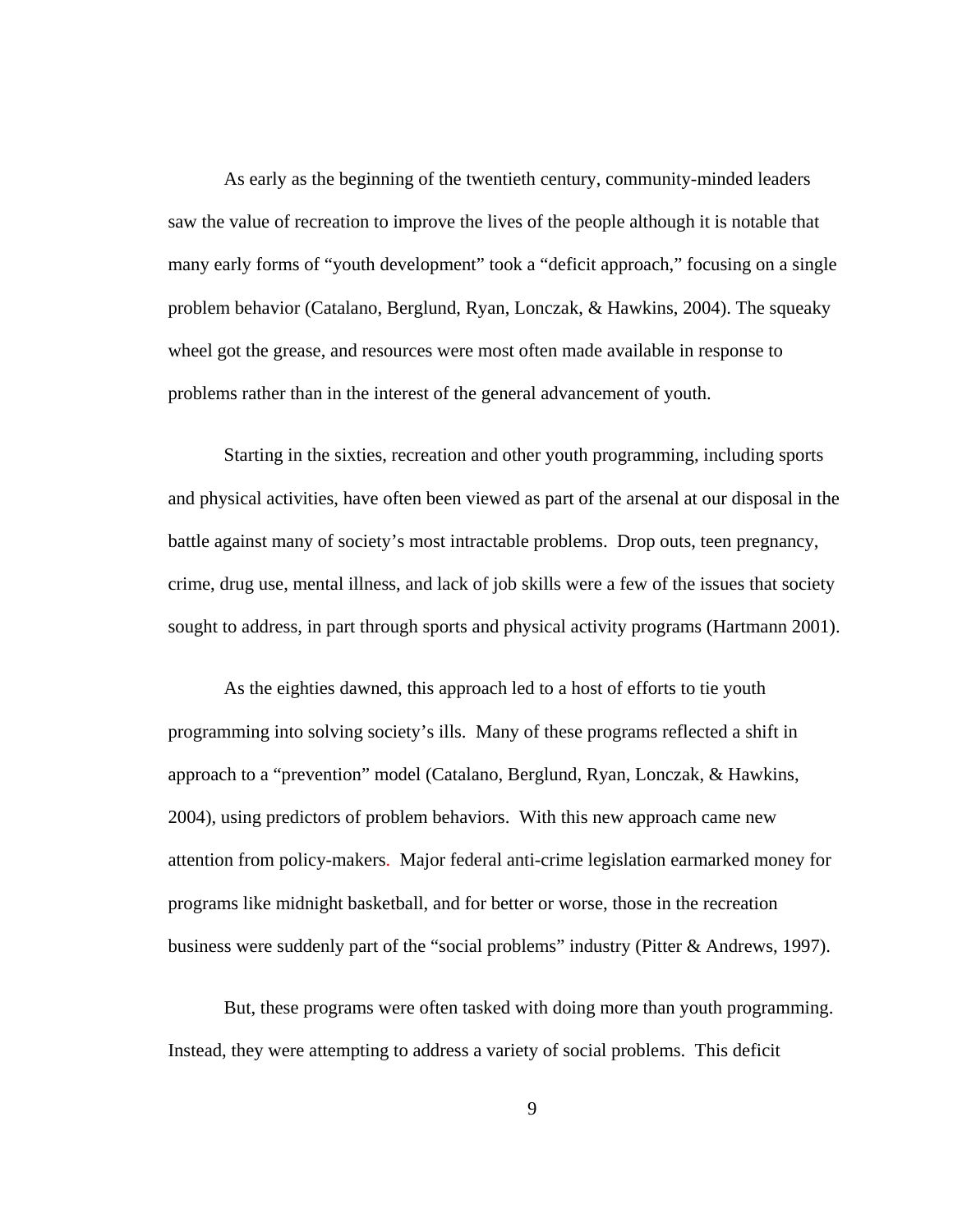approach continued to look at youth as a problem to be mediated, and the programs that were constructed often featured rigid rules and structures. This rigid, authoritarian approach contrasted with the feel-good, everybody-gets-a-trophy ethos of suburban recreational youth sports. This divide highlights the political dimensions of what Hartmann (2003) calls the "contested social terrain of sport." Access to programs, the resources devoted to programs, and the way those programs were run (authoritarian vs. collaborative) all reflected very real disparities of race, class, and income (Hartmann, 2003) that inordinately affect poor kids (Wilson, 1987).

Hartmann (2001) examined midnight basketball as a case study in sports programs as part of what was labeled as the "social problems" industry by Pitter & Andrews (1997). While much of nations youth sports infrastructure is decentralized and largely local in nature, Midnight Basketball Leagues became a powerful brand, and swept across the country during the late 80's.

It was also during this time that the concept of positive youth development began to take shape. As Pittman and Wright (1991) put it, "Problem-free is not prepared." A more holistic approach began to emerge in recognition of the fact that many of the antisocial behaviors and other problems that practitioners, researchers, and policy-makers sought to address arose from a combination of factors, not a single predictor.

This is one of the hard lessons of the midnight basketball experience. Youth programs seek problem-oriented funding at their own peril (Hamilton & Hamilton, 2004).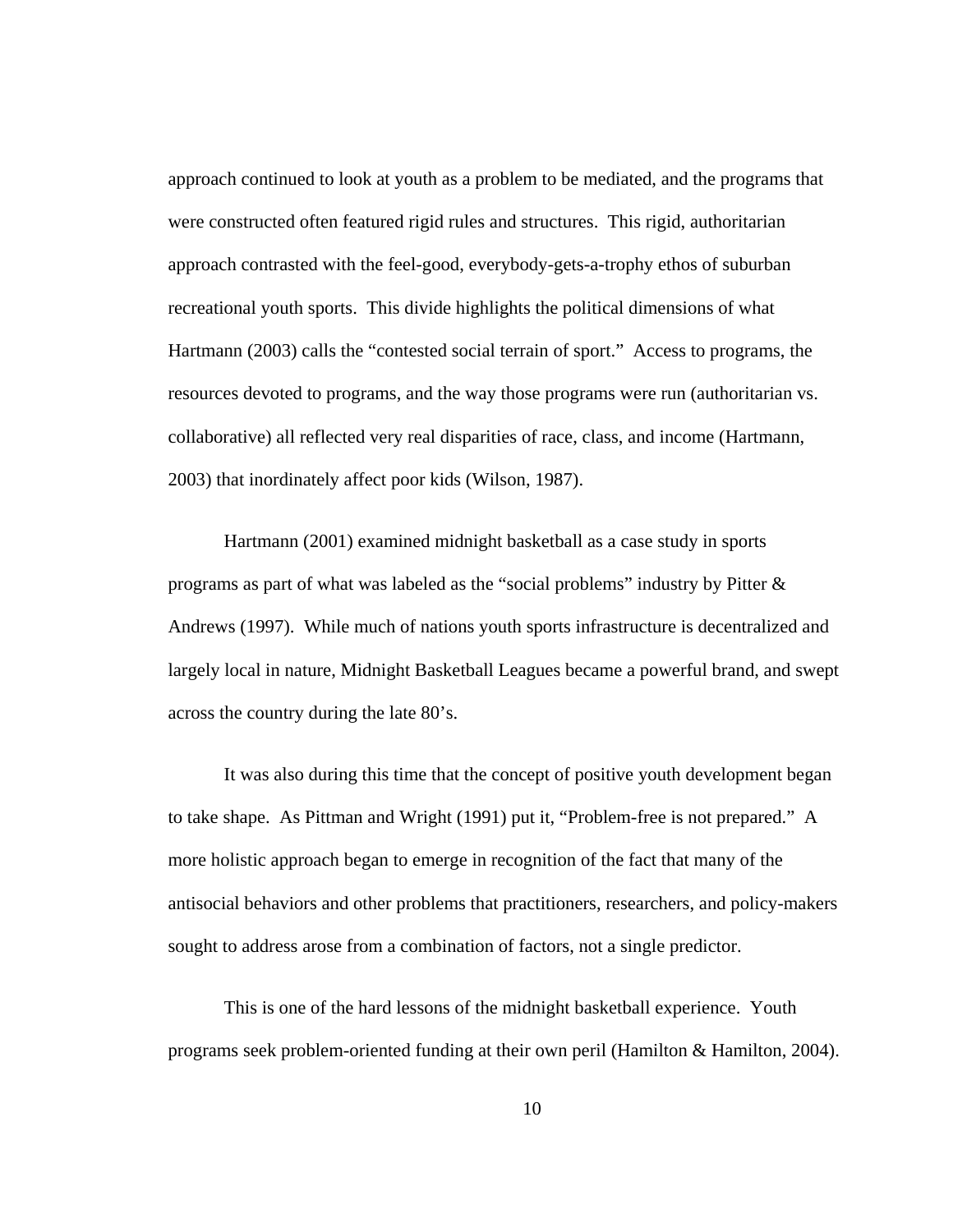The issues that these programs hope to address are multi-faceted and deep-seated. While a single program may be the tipping point for a few participants, even the most "successful" youth development programs will have many failures alongside their success stories (Hellison & Cutforth, 2000). In their zeal to capture scarce funding for the survival of their programs, many program managers have made a kind of deal with the devil, establishing metrics of "success" that are not realistic and in fact may not even mesh with the original goals of program (Hartmann, 2001). As described by Robert Halpern (2005), programs were trying too hard to be things they weren't out of fear of losing funding or being deemed irrelevant.

This is not merely a funding issue, though. We know now that any single program that purports to be able to make real changes in the problems faced by youth is setting itself up for failure. These problems must be addressed across multiple domains and over long periods of time to affect youth's likely outcomes (Catalano, Berglund, Ryan, Lonczak, & Hawkins, 2004).

#### **A Change in Attitude**

With these shifts in the policy arena as the backdrop, some inroads had been made toward a different kind of youth programming going back several decades. Some early practitioners began youth development work, despite the fact that the term had not yet been coined. People like Don Hellison at Portland State University (Hellison & Walsh, 2002) and Larry Hawkins in Chicago (Hartmann, 2001) were creating programs that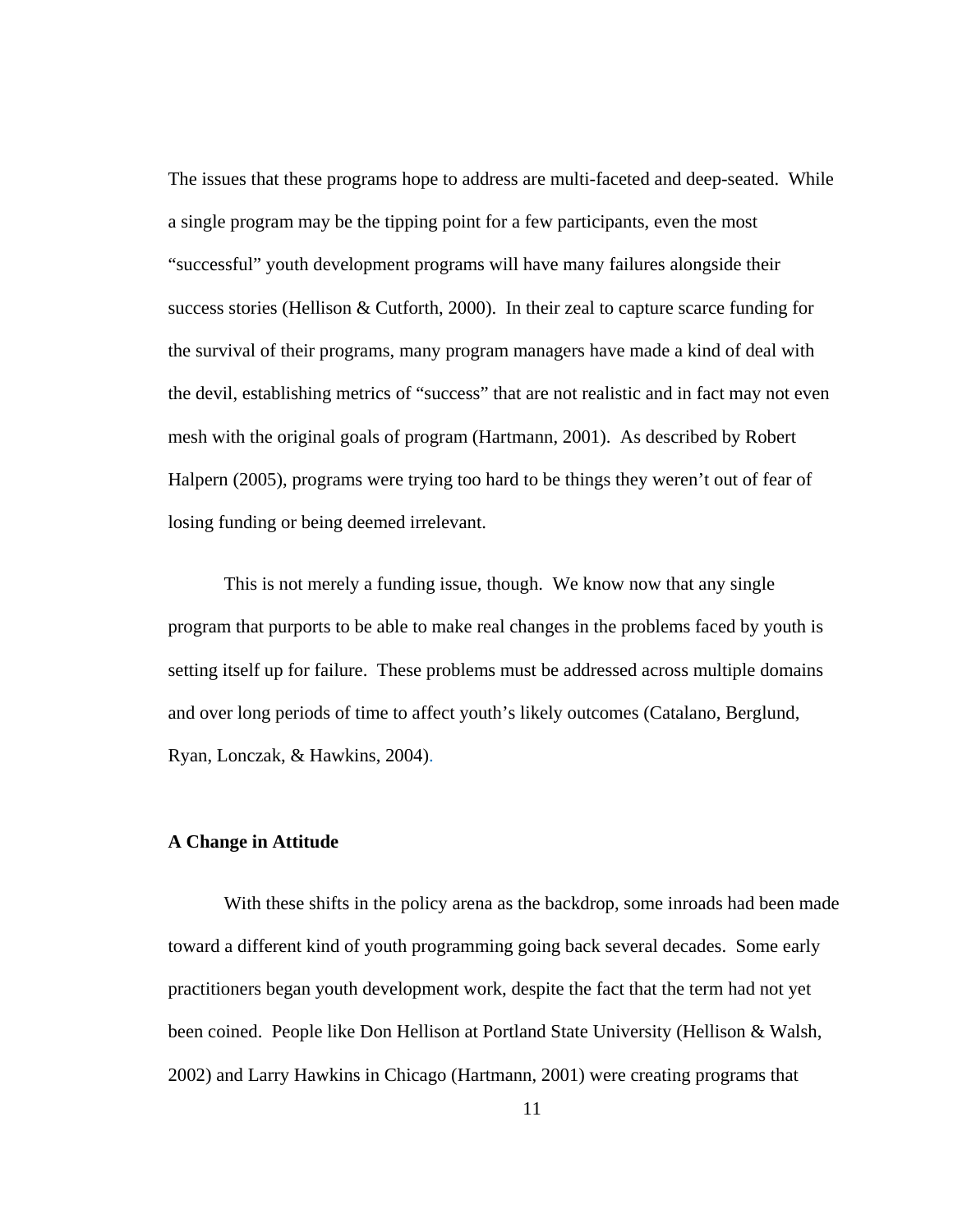sought to promote positive outcomes among youth, largely through trial and error. Hawkins program, begun in 1968 in conjunction with University of Chicago, sought to use basketball as a delivery vehicle for educational success (Hartmann, 2001). "The Program" run by Hawkins came to include tutoring, mentoring, and a host of other academic services. Basketball was what drew young people to the program, but Hawkins was insistent that it was not a basketball program. Basketball was simply a tool to provide common ground and make the educational components of the program possible (Hartmann, 2001). Hellison's personal, volunteer efforts led to programs for some of Portland, Oregon's most disadvantaged kids and the earliest versions of the Teaching Personal and Social Responsibility model for youth programs (Hellison, 1997).

The work of people like Hellison and Hawkins, and later, Martinek (Martinek, McLaughlin, & Schilling, 1999) and others had coalesced into a nascent field labeled alternately the personal and social responsibility model, community youth sport development, positive youth development, and more broadly, youth development.

These programs began from an entirely different mindset, and a different set of priorities and assumptions. Youth were viewed as a resource to be developed, not as a problem to be re-mediated. Youth were respected, and programs sought to meet them where they were. Supportive staff members that cultivated long-term relationships were seen as the key element to programs, rather than a particular activity being the top priority (Hamilton & Hamilton 2004). In fact, the activity itself was seen simply as "the hook" by practitioners including Hawkins, (Hartmann, 2001), Hellison (Hellison &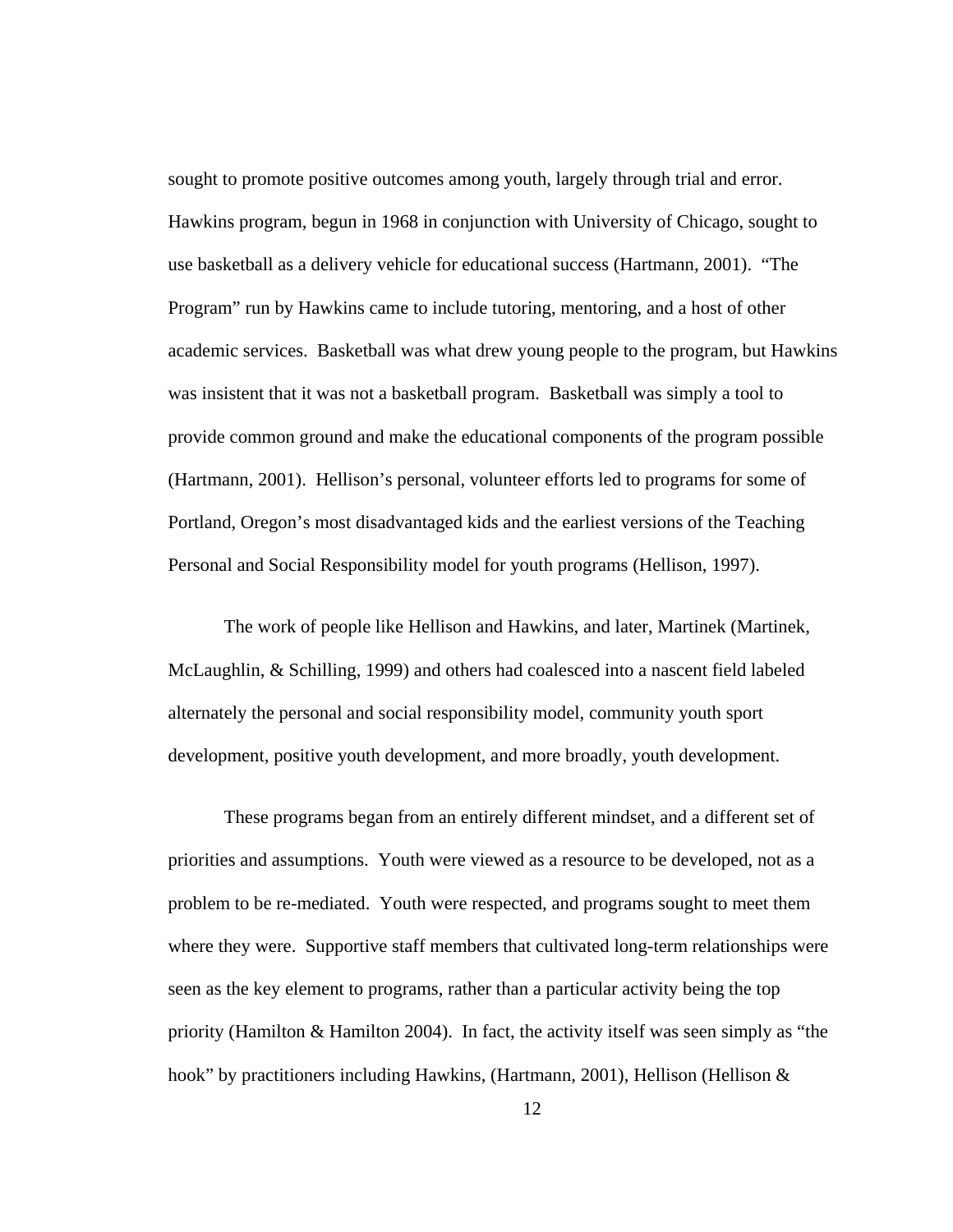Cutforth, 2000) and Martinek (Martinek, et al. 1999). Regular attendance at a program, whether it featured basketball, soccer, basket weaving or music, was the key, and these relationships with positive, caring adults were the immediate goal (Fraser-Thomas, Cote & Deakin, 2005, Hellison & Cutforth 2000).

#### **The Teaching Personal and Social Responsibility Model**

It is important to remember, that these positive traits we seek to nurture are "taught, not caught" (Gould, 2006). Further, as Hellison (2011) points out, successful youth development is possible through sport, but it must be "good sport." In other words, age appropriate activities where values like sportsmanship and teamwork are higher priorities than winning or personal success, and staff training and attitude are also vital. Therefore, "good sports" programs can develop positive attributes in youth, but they must be properly designed and purposefully create an environment where positive values and life skills are taught. And, if character is not just "caught" by being part of sports, a framework such as TPSR is needed within which one can create that purposeful teaching.

The Soccer Coaching Club program sought to include these generally accepted hallmarks of successful youth programs through use of Hellison's Teaching Personal and Social Responsibility Model (TPSR) (Hellison & Cutforth, 2000) model as the framework for the program. TPSR uses physical activity to teach values or life skills, includes a series of "levels" through which the participants work. Beginning with level one, indicating a participant showing respect for others, the students work through stages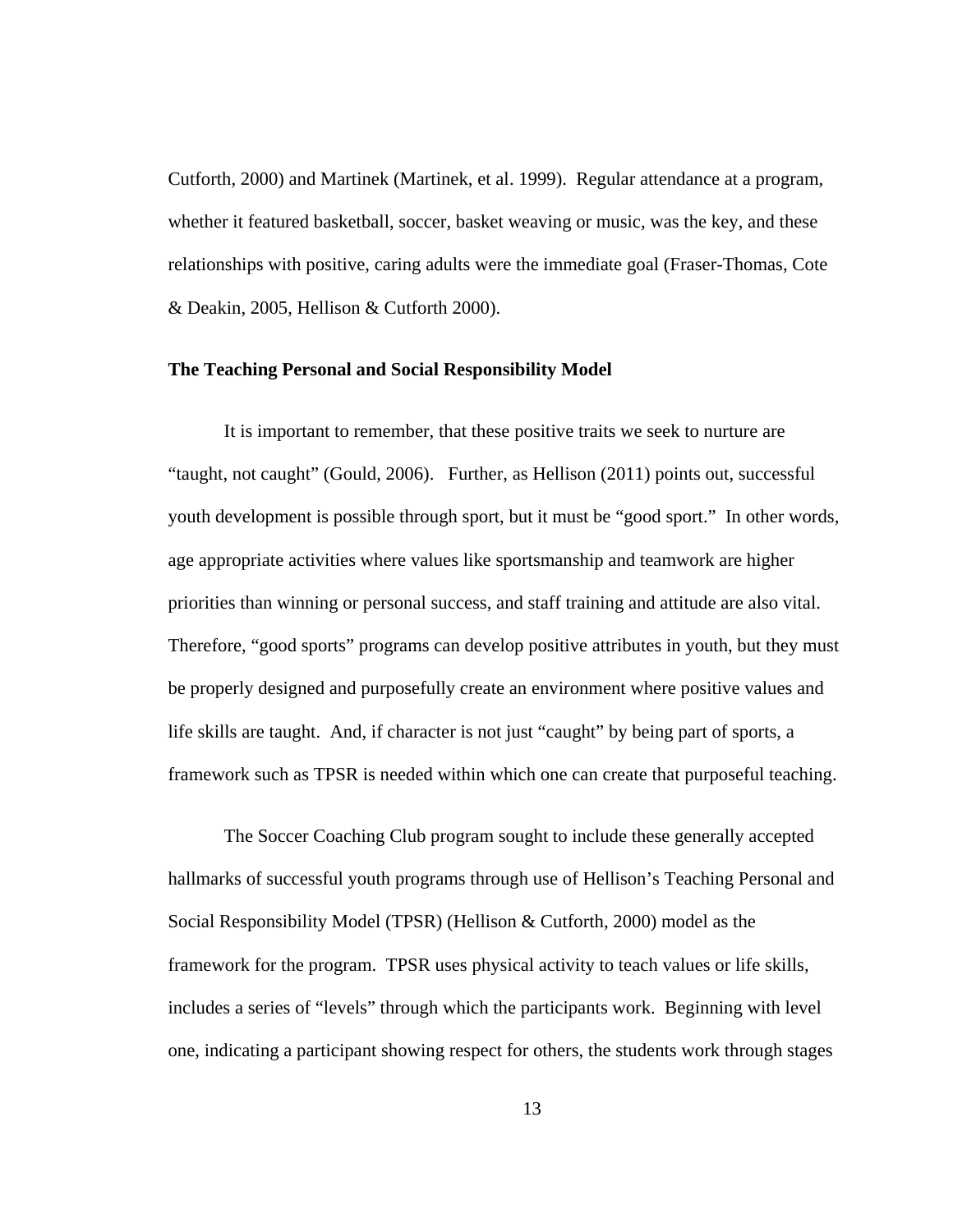including self-control and active participation in activities, and ideally moving on to demonstrating these new personal skills in other settings, such as school, work or home, and ideally becoming leaders themselves.

Typical of current youth development theory, the TPSR model also emphasizes youth as a resource to be developed, rather than as a "problem" to be "re-mediated" (Fraser-Thomas, Cote & Deakin, 2005). By respecting youth, and valuing them as a resource rather than using a deficit approach, there is a better chance to develop the type of relationships with positive, caring adults that are a key to successful youth development, both as a program and as a process.

The TPSR model and related models, often classified together as "personal socialresponsibility models," or "RM," have been used extensively in the youth development field (Hellison & Walsh, 2002). Regardless of the particular model or theory that a program may choose, it is reassuring that there is much overlap in the content of successful youth development programs. This is true even when looking at programs as disparate as Larry Hawkins basketball program in Chicago (Hartmann, 2003), inner city baseball and basketball programs in New York, a tennis program in Boston and a snowboarding program in Colorado (Berlin, Dworkin, Eames, Menconi, Perkins, 2007).

 All these programs have the same general goal; use various forms of physical activity to help kids lead better lives, and the programs share many attributes, despite different settings and sports.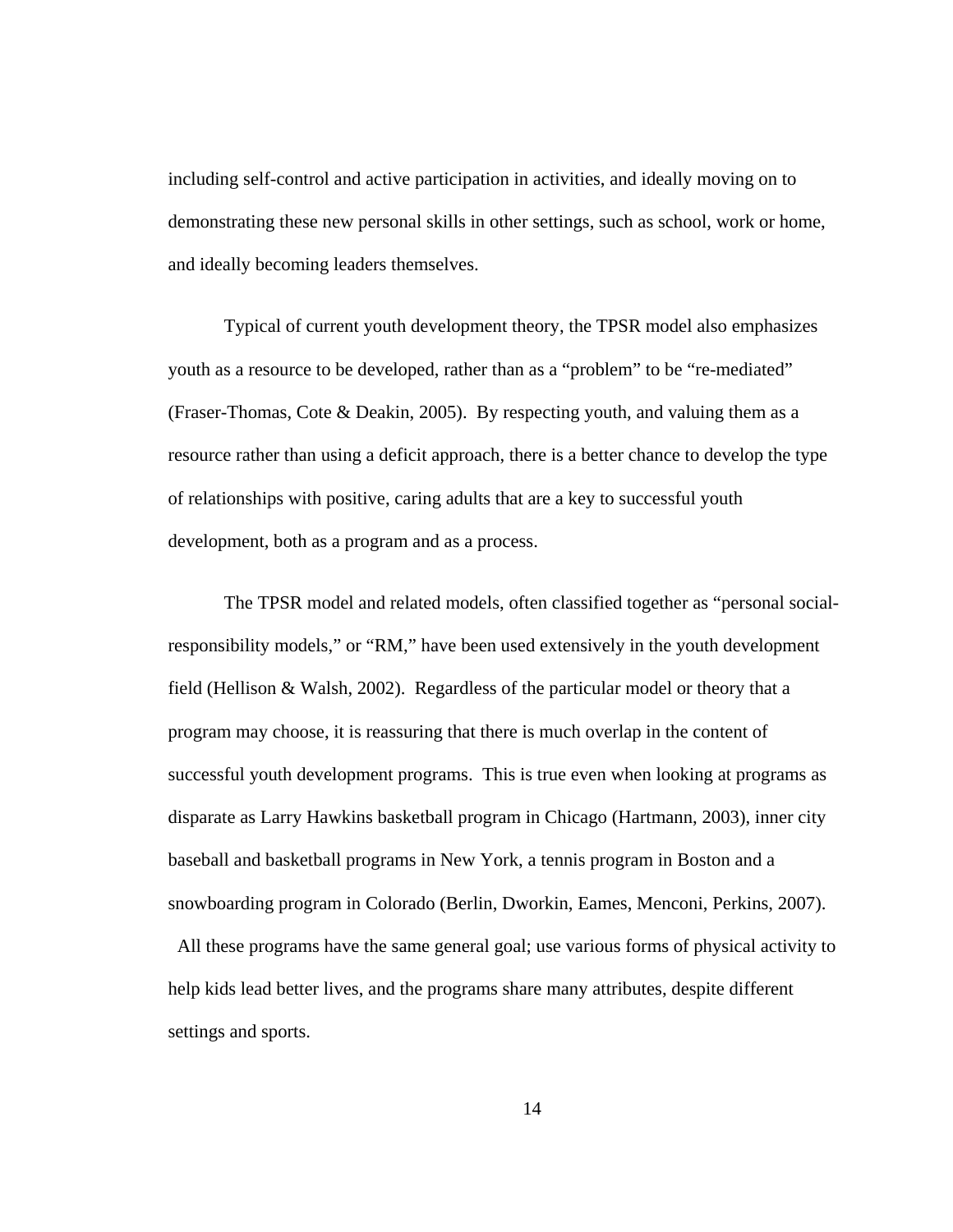It's also worth noting that some programs begin as grass-roots efforts that don't have any formally stated framework or a theoretical model with a basis in research or academic theory. Most are based on the "traditional, idealistic conceptions of sports as a site for self-discipline and character building" (Hartmann, 2003). Eventually, as is mentioned in Berlin, et al's (2007) description of the Snowsports Outreach Society program in Colorado, a need for a more clearly stated framework arises, likely motivated by the preferences of funders, and a certain amount of self-examination and program maturation.

A number of programs have been undertaken in this area, including the Basketball Coaching Club in Chicago (Hellison & Cutforth, 2000) and Project Effort in Greensboro (Martinek, McLaughlin & Schilling, 1999), as well as a variety of other youth development programs. Most recently, the model was used with an at-risk population in a gang-abatement study in California (Buckle, 2005) and this provides new insight into the use of this model in that population. This study is of particular interest, since the Soccer Coaching Club program is also a school-based soccer program that serves a diverse population, including a significant Latino male population. This program in California, run through a Police Athletic League, found short-term effectiveness, but like much TPSR work, included successes and failures when participants were tracked over a longer period, indicating the intractable nature of many of the contributing factors to gang involvement.

15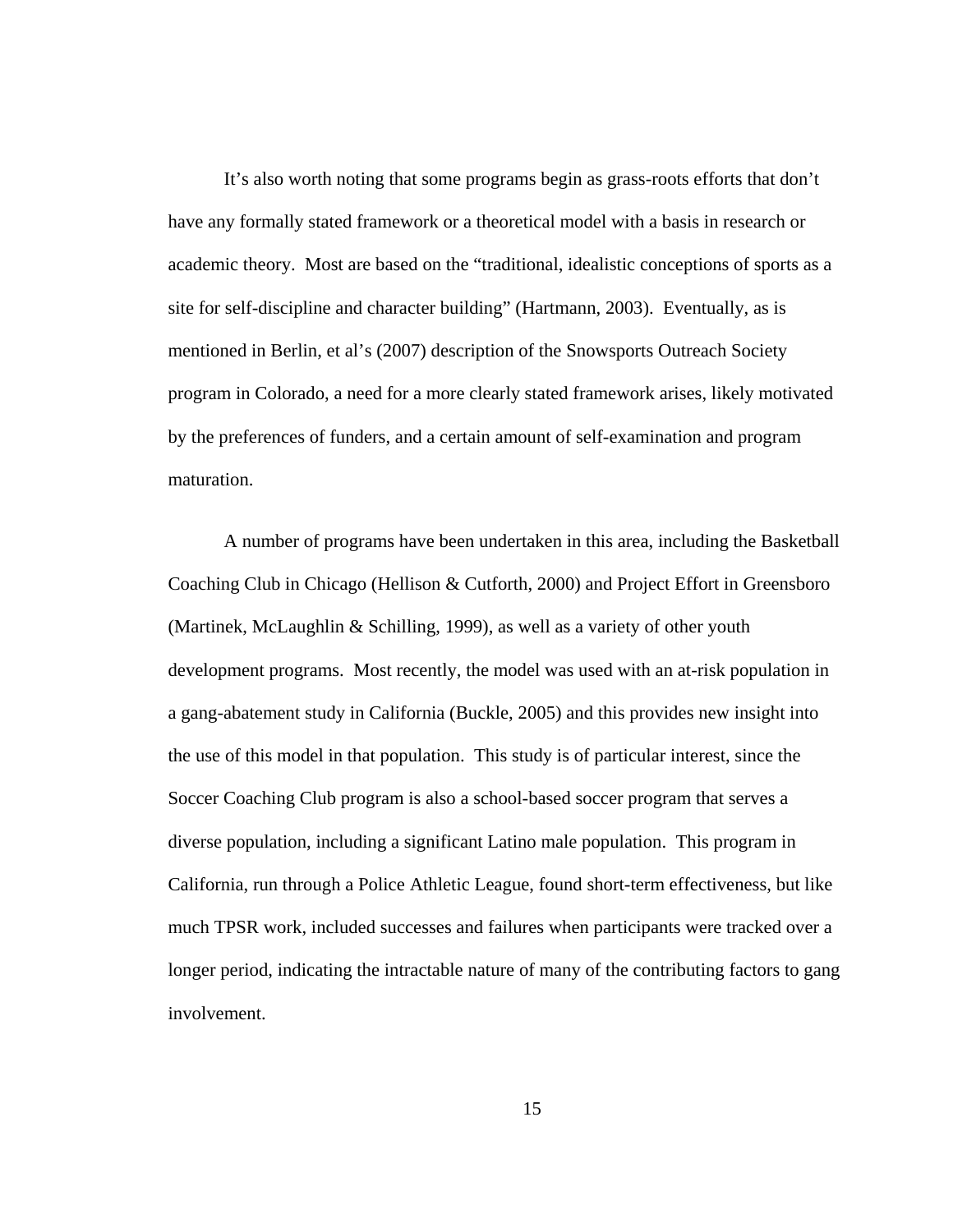For our program to be successful in implementing the TPSR model and being true to that model, we will need to be mindful of establishing a culture in the program that follows accepted criteria for youth development programs, (Hamilton & Hamilton, 2004, McLaughlin, et al, 2001, Pittman & Wright, 2001). These criteria are consistent with the TPSR model, but can be applied as an evaluation benchmark for any program, regardless of what theoretical model is being used, or even if there is not a theoretical model.

These criteria include treating youth as a resource, focusing on the whole person, respect the individuality of youth, empower youth, give clear, demanding, reasonable expectations, help youth envision possible futures for themselves, provide a psychologically and physically safe environment, keep program numbers small and encourage participation over a long term, maintain a local connection, provide courageous and persistent leadership, and provide significant contact with caring adults

While not as specific as the levels of TPSR, these criteria should be an important part of the framework for the Soccer Coaching Club program and its staff. These principles will comprise a foundation upon which the levels of TPSR can begin to be built. By adhering to these principles, the program will "put kids first" (Hellison  $\&$ Cutforth, 2000). With this type of environment established, the lessons of the Teaching Personal and Social Responsibility, or TPSR, model can begin to be made.

16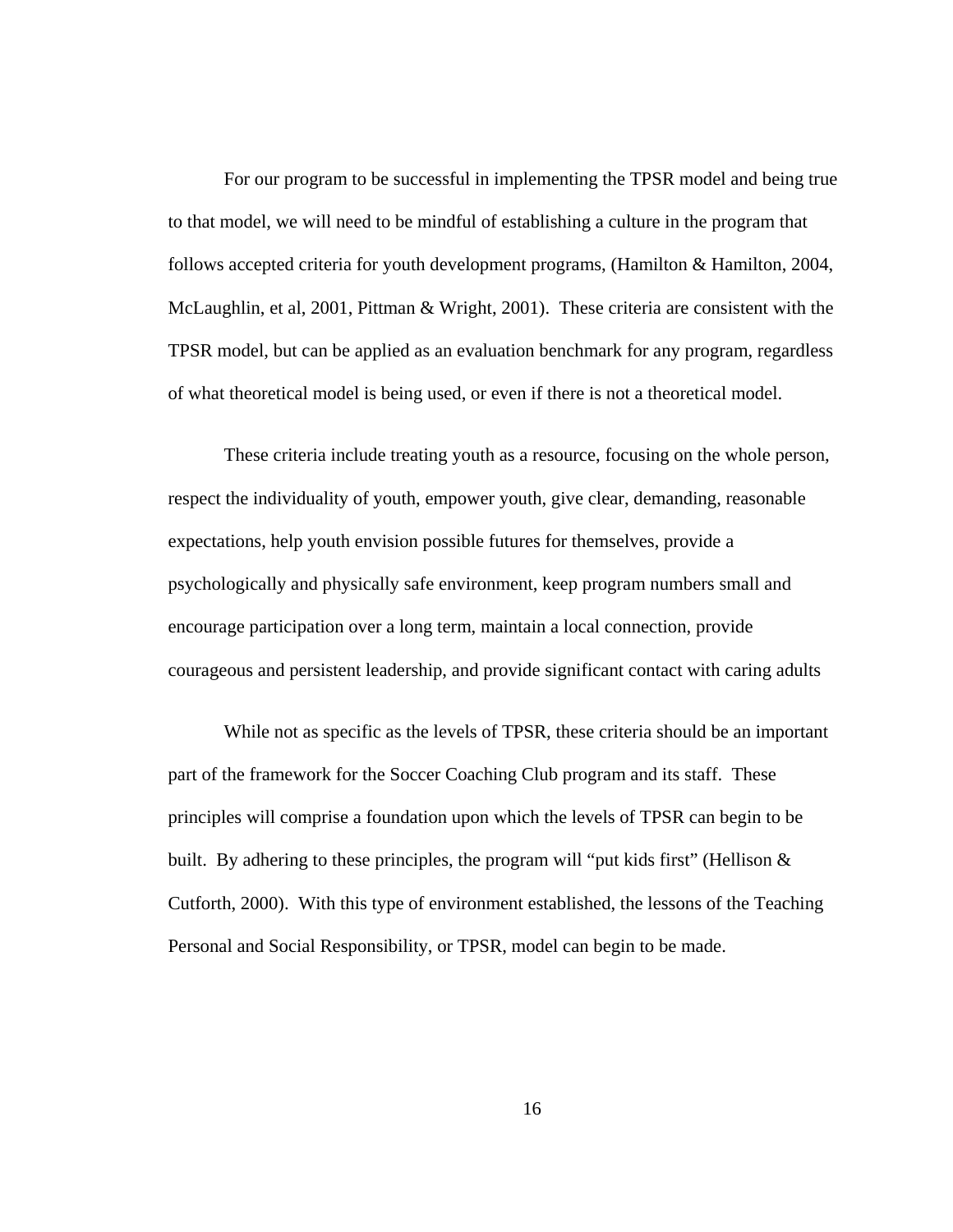#### **Components of the TPSR Model**

The basic components of the TPSR model are a series of levels the students work through, which each building on the other. These levels create a logical path of progression for participants and a way to identify goals that both the participants and staff can identify and understand with a common vocabulary. Below are the levels utilized in TPSR (Hellison & Cutforth, 2000):

- 1) Respect the rights and feelings of others.
- 2) Effort
- 3) Self-Direction
- 4) Helping Others
- 5) Outside the Gym

Some participants may begin at what previously was referred to as a Level 0, where they are disruptive. This classification has been eliminated in more recent iterations of the model. The first recognized level in the terminology is now a level 1. Achieving level 1 involves controlling mouths and tempers, and keeping control of oneself. A participant at level 1 isn't necessarily participating, but they are not preventing others from participating, and they aren't occupying the program leader's attention trying to manage their behavior. This may include a youngster who is simply having a bad day and chooses not to participate at that moment.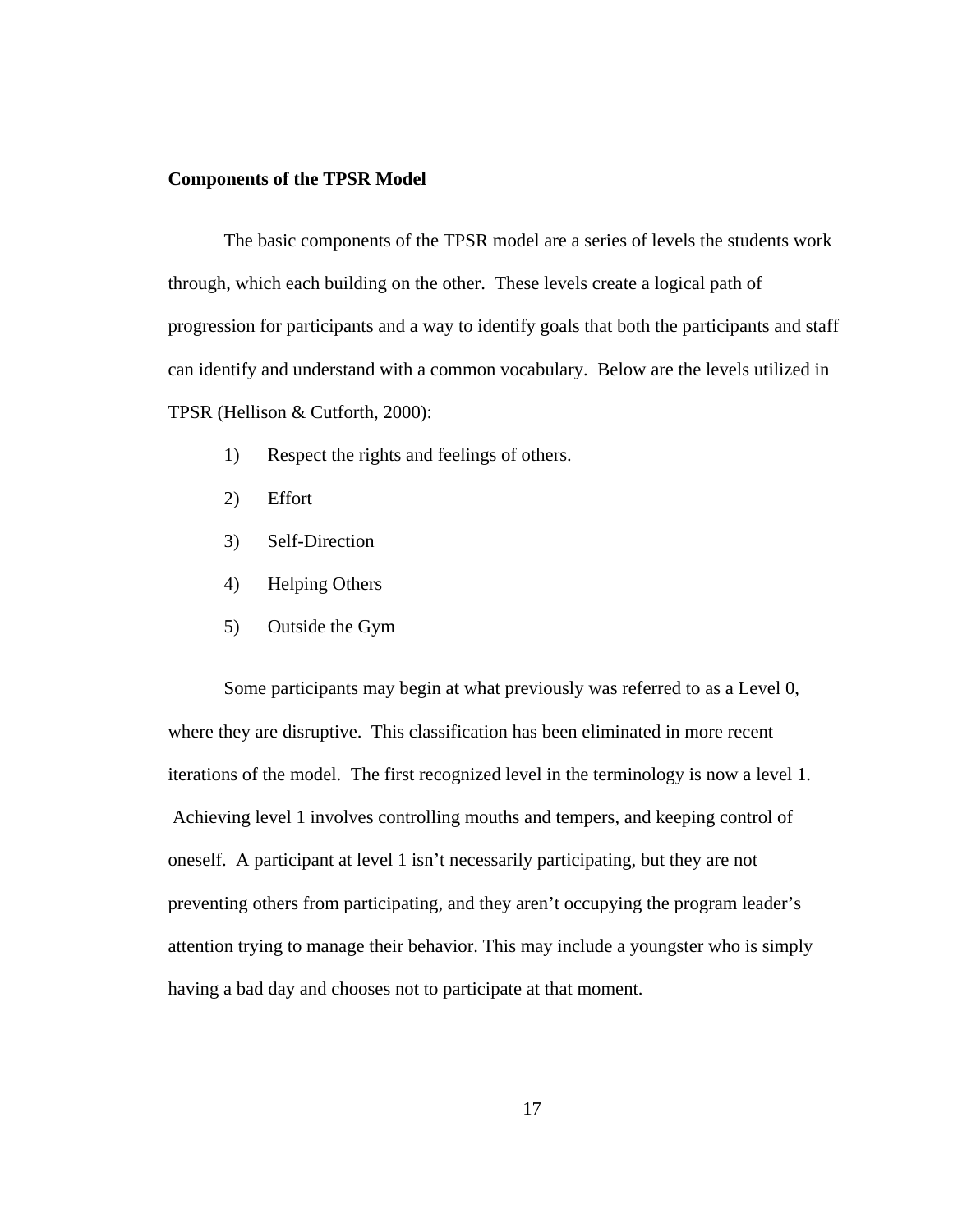Note that level 0 was used for large classes, but with small groups most issues can be handled one-on-one, eliminating the need for a negatively framed level "zero". Depending on the program, managing this type of behavior can be done through use of a "talking bench" where participants and program staff can sit on the side and talk through a problem. This is one reason that having sufficient staffing levels is important; these types of issues can often be handled quickly, this type of one-on-one interaction still takes that staff member away from the larger group for a time.

Level 2 is centered on effort, and is indicated when a participant is actively participating, showing some initiative and making a good effort. A program participant at level 2 will be playing whatever game the group is playing and following the program leader's direction. Engaging, enthusiastic leadership can help more youngsters reach a level 2. Engaging activities and introduction of new activities can also be an effective way to bring and keep students at level 2.

Level 3, Self-direction, is achieved when a program participant takes responsibility for their own actions and is able to manage their own activities. This can include a program participant that has decided to work on a skill on their own, and does so effectively while not disrupting any other participant's activity. This level is also demonstrated if a student takes initiative and helps with pre-activity set-up or postactivity clean up, especially if this is done without a specific request from program staff.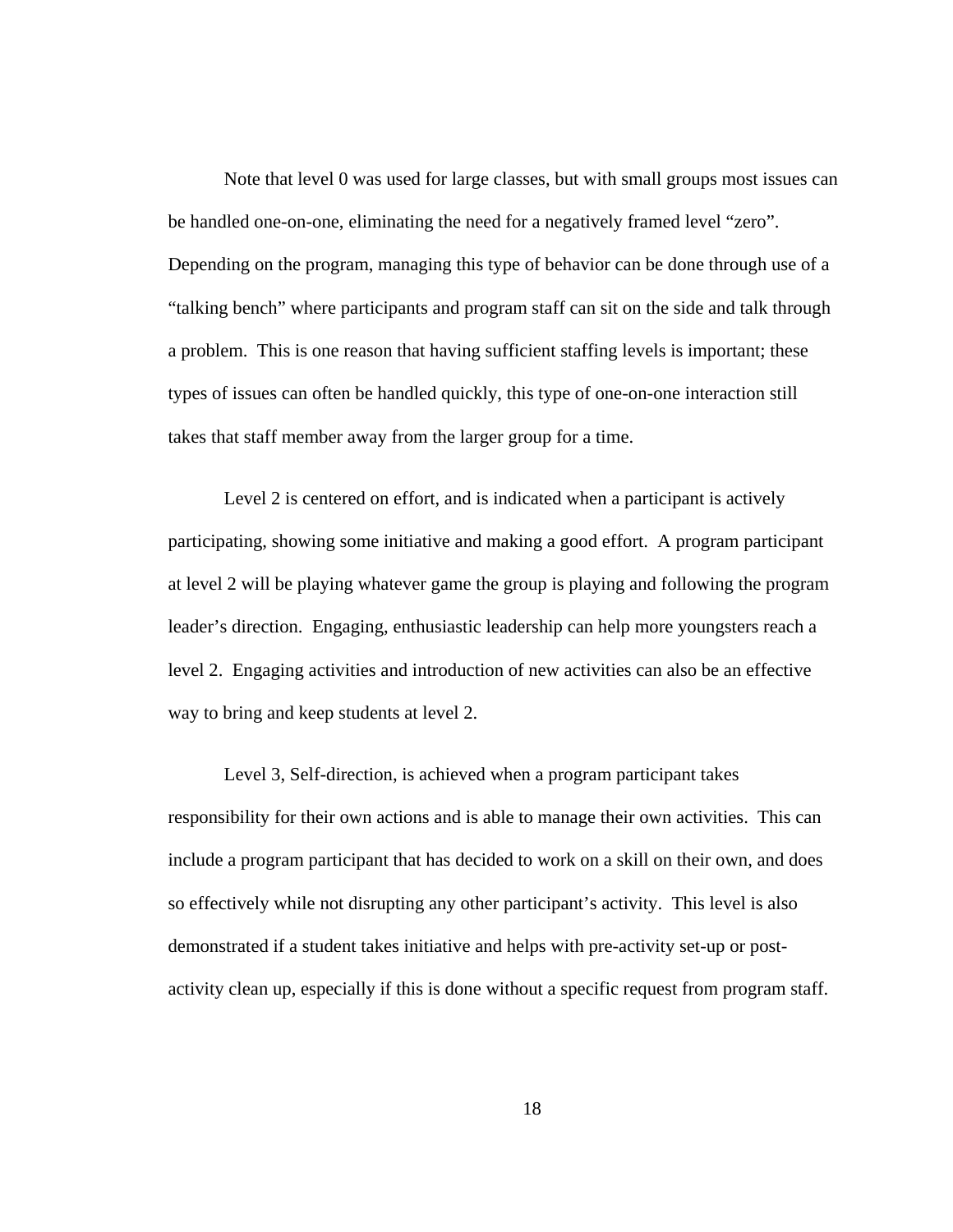Helping others is referred to as level 4, and is demonstrated by helping behaviors such as assisting others through coaching in regards to sports skills, showing teamwork in passing the ball and encouraging their teammates. This can be encouraged by naming particular youngsters as "captains" for a particular day, or through cross-age leadership when older participants might be called on to run portions of the activities for younger or less experienced participants.

Peer leadership and cross-age leadership opportunities will be sought by having students take turns as team captains, assisting with gym set-up, and other situations as they arise. It is our hope that this will provide some of the growth opportunities typical of cross-age coaching programs, including putting older participants in charge of running portions of the days activities, coaching a "team" of the other participants, and taking turns working as referees and timekeepers (Intrator & Seigel, 2008, Martinek, McLaughlin & Schilling, 1999, Hellison & Cutforth, 2000, Ennis, et al, 1999). This can be an important part of helping students envision their "hoped-for possible selves" that may include coaching, teaching or other leadership roles, as opposed to their "feared possible selves" (Oyserman & Markus, 1990).

The most challenging step in the previous applications of the TPSR model is level 5. Known as "taking it outside the gym," this is achieved when the lessons of levels 1-4 are applied in other settings, such as home or school. This may be demonstrated by unloading the dishwasher, helping a younger sibling with homework or exhibiting good teamwork in a recess game at school. This level can't be observed in the program setting,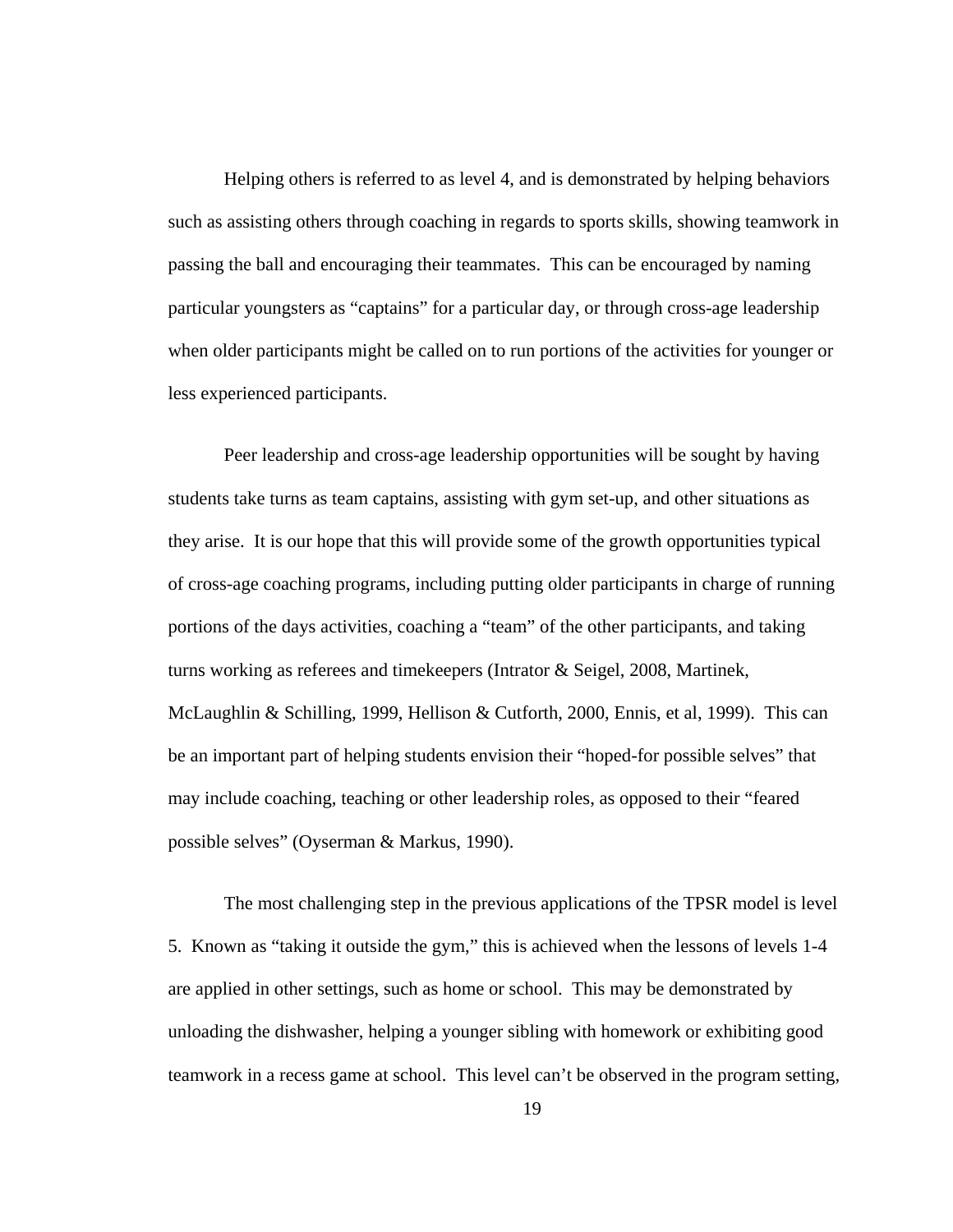therefore student self-evaluations and interviews, both formal and informal, can be undertaken with teachers and family members to gauge this level.

Each of these levels is meant to build one upon the other, but they can also be "jumped over," and there can often be two steps forward followed by one step back, depending on the student and the day. Since people are infinitely variable, this level of flexibility has been most effective way to apply these classifications (Hellison, 2011).

Within TPSR as our framework, the physical activity serves as the platform or "hook" to facilitate teaching the life skills lessons of TPSR (Hellison & Cutforth, 2000). Within the physical activity realm, soccer is an obvious choice for the physical activity element due to that sport's popularity in the Latino community, but basketball may also be appropriate. Some interviews with community members indicate that many Latinos enjoy basketball, particularly when playing with other Latinos, and having some changeof-pace should help attendance by keeping the program fresh. While some flexibility is a key attribute of youth leadership, soccer is scheduled as the primary activity and "draw" but basketball will be utilized as a secondary activity. This choice will be just one of the ways in which the youngsters will be given a "voice" in the program.

### **Program Evaluation**

Program evaluation in youth development presents many challenges. The very nature of youth programs can make evaluation that meets standard definitions of rigor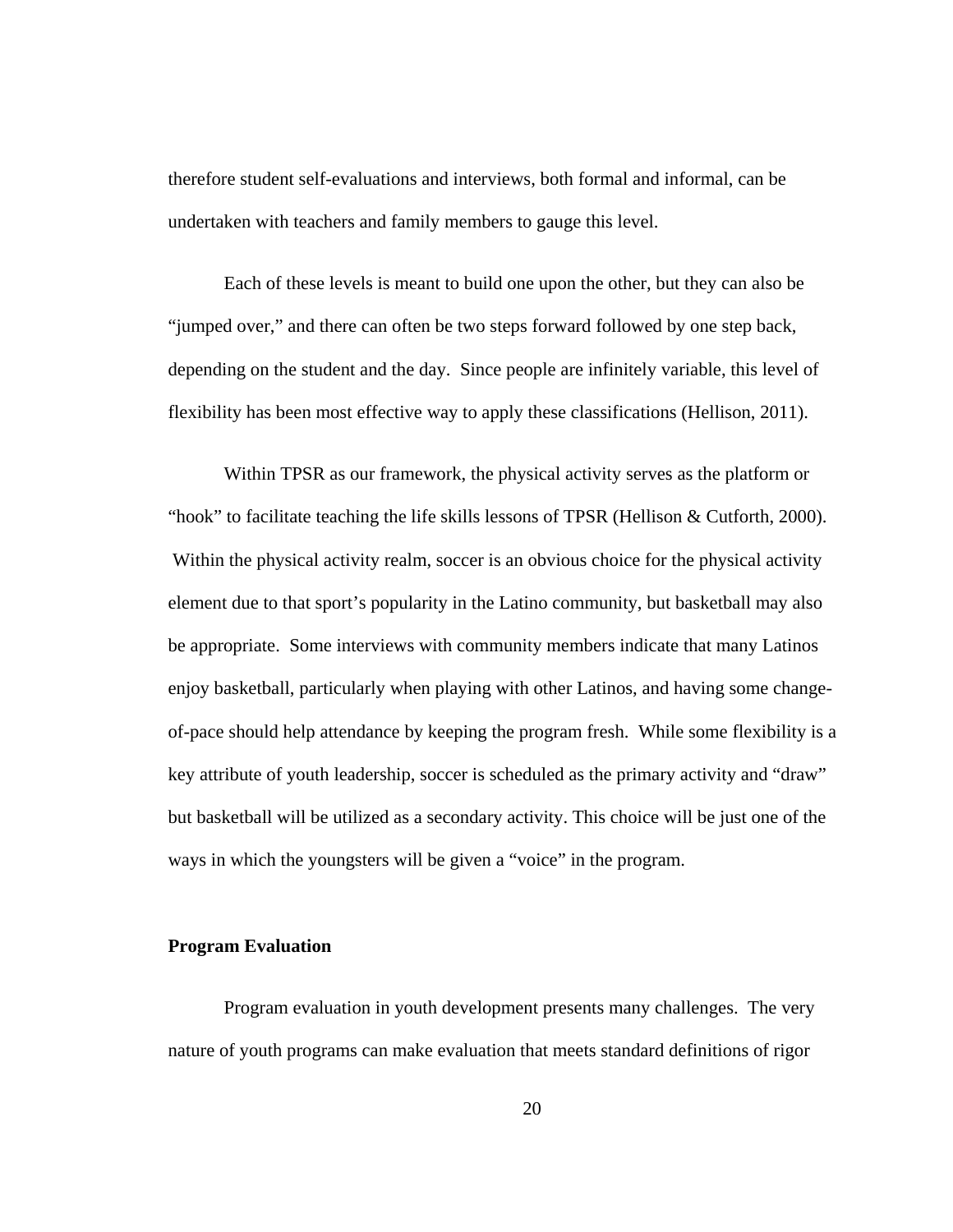very difficult to meet (Hellison & Walsh, 2002) and the demands of evaluation in the field often defy the use of standard methodology (Greene, 2000). Researchers in youth development are left with the dilemma of remaining on the high ground of the academy, solving clear-cut but perhaps less important questions, or descending to the lowly swamplands of practice, where the impact may be more immediate, but variables are infinite and the answers often unclear (Schon, 1995).

This dilemma can become a question of survival when faced by an academic discipline, particularly a relatively new field like youth development. Like any field that has a foot planted firmly in world of practice, youth development faces a number of challenges to producing typical academic research. Nonetheless, if the field is to progress, it is important to build a body of research while answering the two pressing questions in the field of youth development; is this type of programming worth doing, and does it work (Hellison & Walsh, 2002)?

The first step in this process must logically be program evaluation. It would be impossible to determine whether the successes or failures of a particular programs was a result of the theoretical model used unless it is first determined if the model was correctly applied.

Program evaluation is not easily undertaken, though. Research in the field is often conducted by program staff. These are the people that are on-site each day a program meets, and these are also normally the people who best understand what the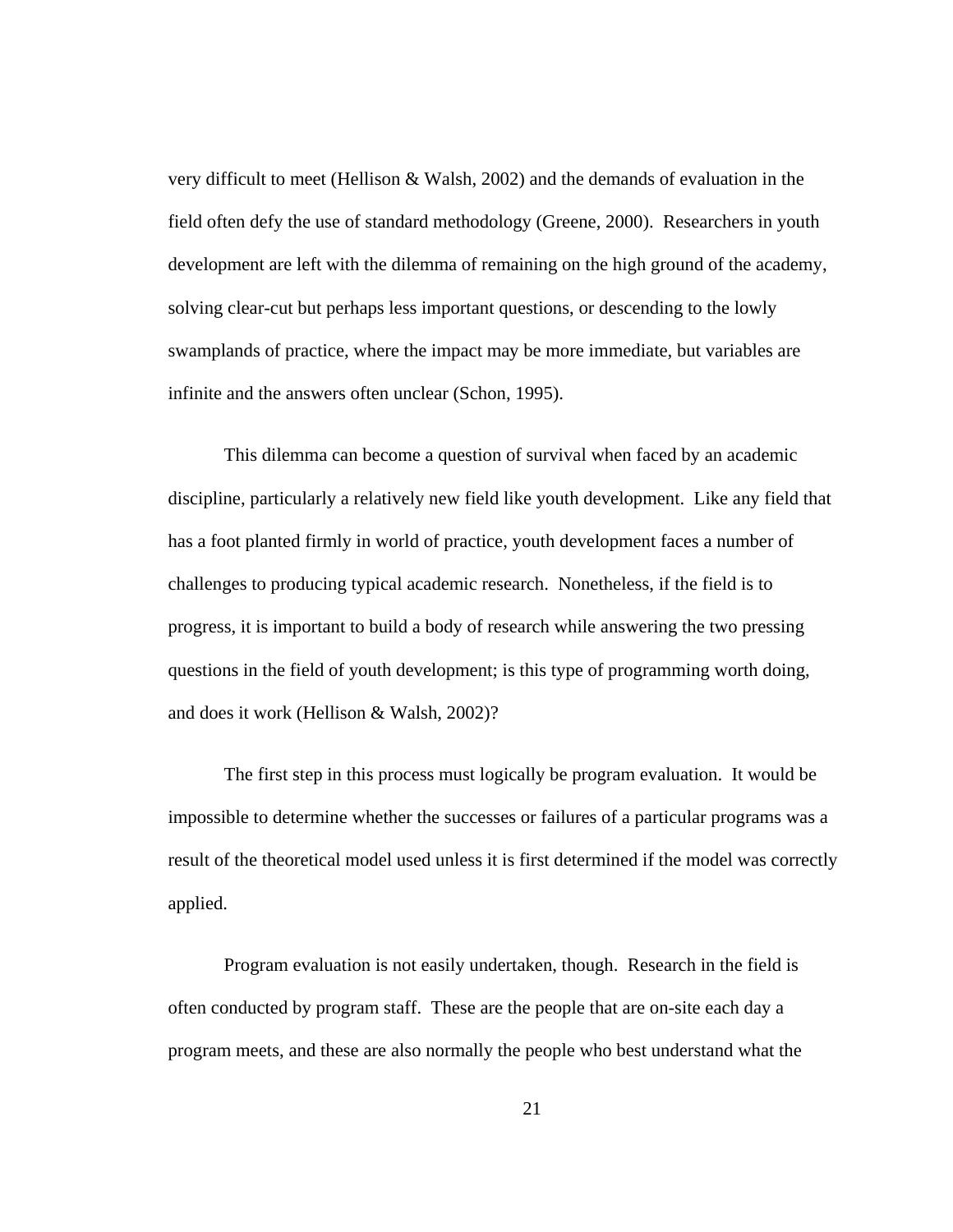program is trying to accomplish and by what means. As a result, program evaluation is often an "inside job."

 While program staff are normally the best people to conduct this type of research, they are also often up to their elbows in facility issues, kids, staff and all the other details of running programs. They are often stretched to the limits, trying to meet the needs of underserved populations with limited staff and resources. Add into this mix the fact that one of the hallmarks of a successful program for underserved youth is relationships (Fraser-Thomas 2005, Hamilton & Hamilton, 2004, Hellison 1996), which are challenging to measure.

The most logical research model for many youth development researchers in such an environment is a mixed methods approach (Creswell, 2005). An approach that combines observational or qualitative data with quantitative data, with each type adding strength to the other, mixed methods has become a common approach in this complex research area.

This must include a significant element of qualitative data gathering, including the "eyeball method," in other words, what the researcher sees. How can one tell if a youngster finally begins to not just understand, but practice, empathy? The answer, for many in the field, is to trust what you see (Parker & Cutforth in Hellison, 2000). Qualitative research has been criticized for not being sufficiently generalizable, too much potential for researcher bias, and reliance on subjective data such as self-report journals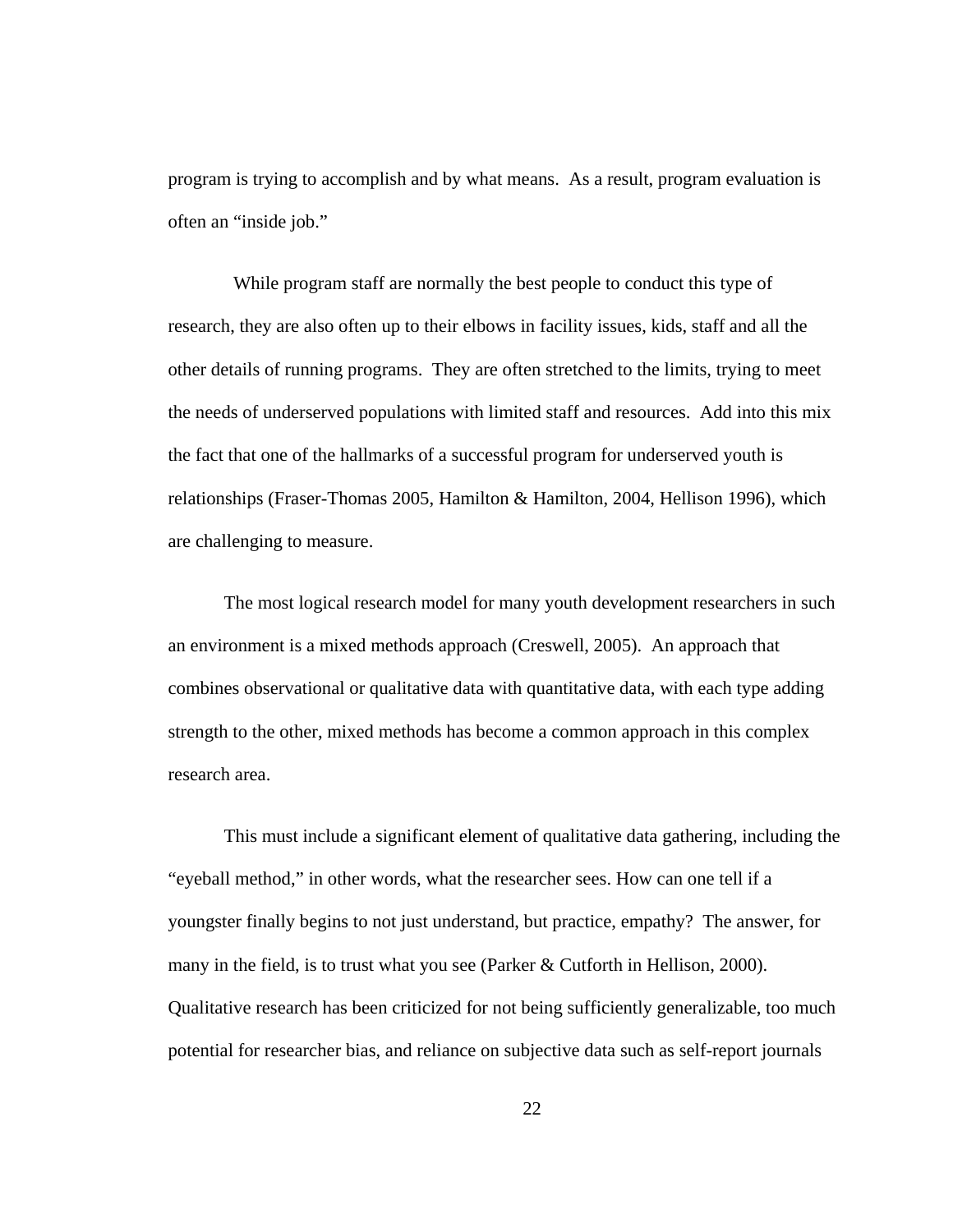and staff observations. A mixed methods approach addresses these issues by the addition of some quantitative elements and the "triangulation" provided by having multiple sources of qualitative data. Fortunately, there is a growing acceptance of both qualitative research and mixed methods in academic research (Maxwell 2005, Creswell 2005).

Researchers in the youth development field have also produced validated measurement instruments that have allowed researchers to add a significant quantitative element to their evaluations and strengthen the validity of this type of research, including the Personal and Social Responsibility Questionnaire, or PSRQ (Li, et al, 2008), and the Tool for Evaluating Responsibility-Based Education (Wright & Craig 2011). The TARE includes both an Observation Instrument with formats for gathering qualitative data as well as several quantitative, Likert-type forms, as well as a Post-Teaching Reflection tool that was adapted from the Observation Instrument. Both instruments offer an opportunity to achieve greater standardization within a research study, and for meta-analysis across multiple studies. In an increasingly data-driven age, these types of validated instruments will no doubt strengthen the research in this area and aid greatly in performing quality program evaluation in the TPSR field.

Of course, much of what youth development programs hope to accomplish won't generate immediate evidence. Every child is different, and just as children reach different development milestones at different times, youth development programs faces the challenge of "delayed" or "sleeper" effects (Hellison, 2000). Who is to say that a program participant who shows no measurable change in behavior or attitudes during the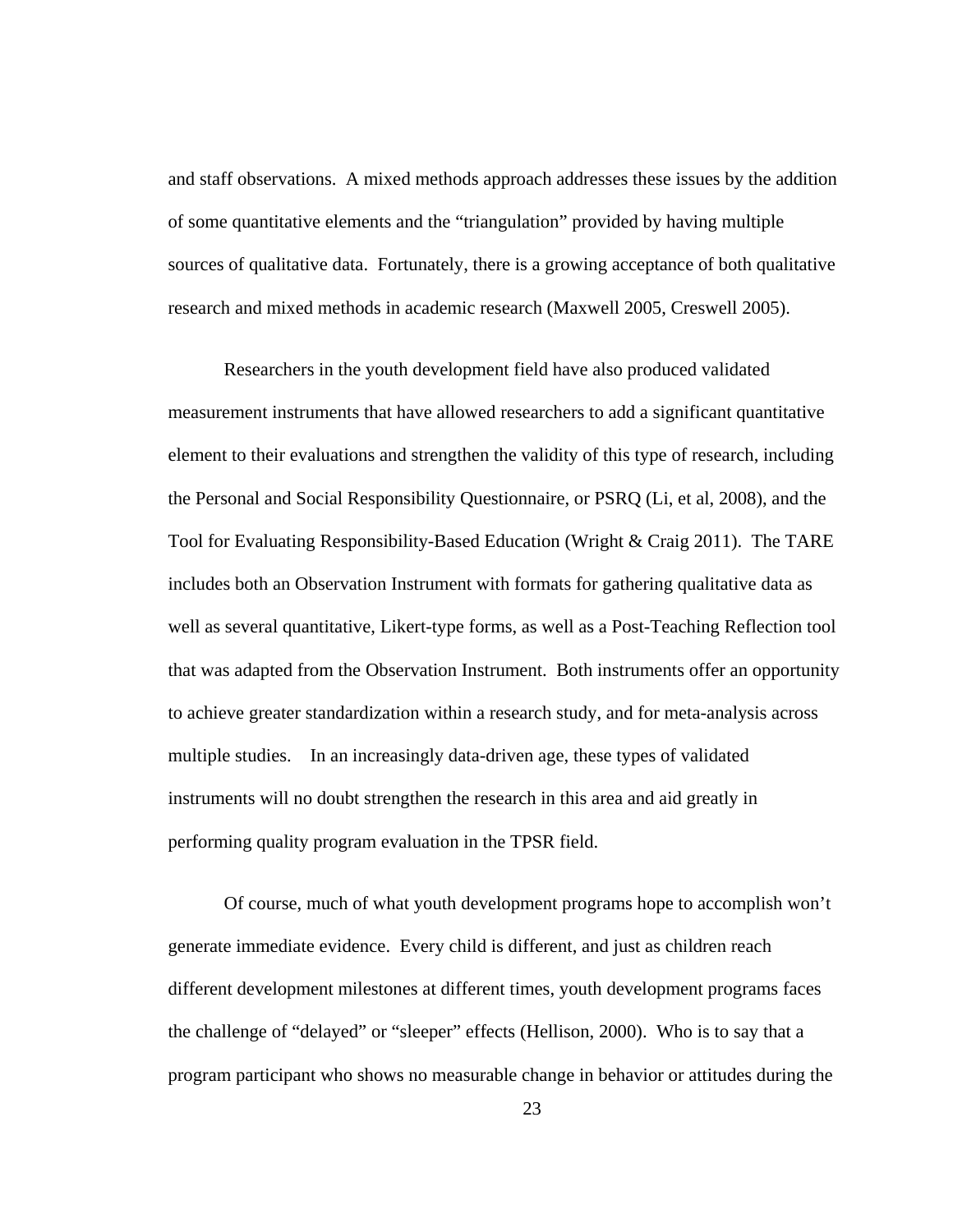study's duration doesn't wind up returning to the program's lesson's later in life? By the same token, how is it possible to measure whether the simple fact of knowing that someone cared doesn't have an impact? How can the researcher know that the outcome for a particular youngster wouldn't have been much worse without the program? A cause and effect relationship can rarely be established within youth development research, and the field is filled with both successes and failures (Hamilton & Hamilton 2004).

This program model was used for the Basketball Coaching Club in Chicago (Hellison & Walsh, 2002) and Project Effort in Greensboro (Martinek, et al, 1999). Most recently, the model was used with a Latino population in a gang-abatement study in California (Buckle, 2005) and this provides new insight into the use of this model in an at-risk population with significant Latino presence. This study is of particular interest, since the Soccer Coaching Club program will also target an at-risk population with a significant Latino male population, and will also use soccer as the base activity. This program in California, run through a Police Athletic League, found short-term effectiveness, but like much TPSR work, included successes and failures when participants were tracked over a longer period, indicating the intractable nature of many of the contributing factors to gang involvement.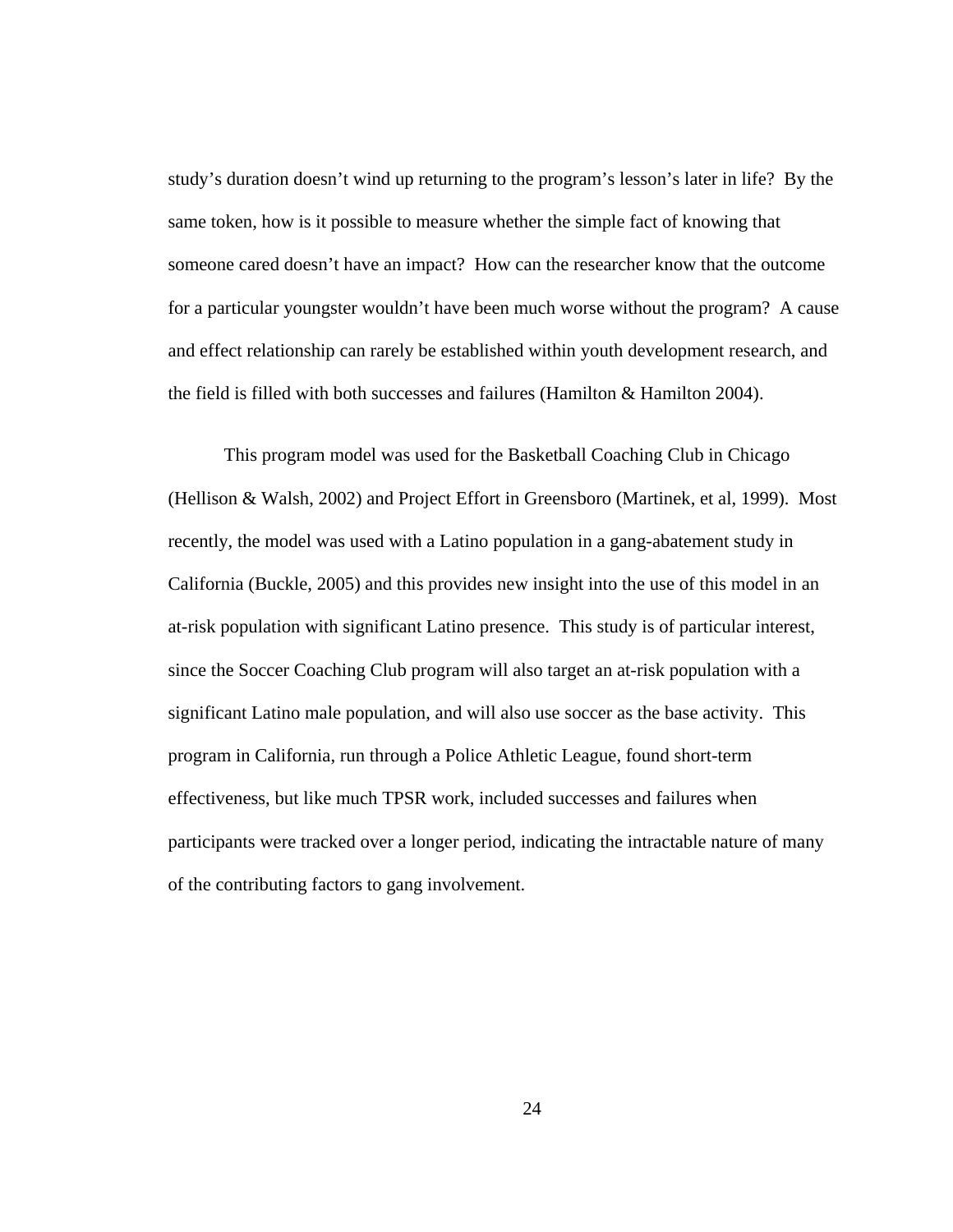#### **Why Evaluate?**

In a big picture view, the value of this type of program evaluation discussed above should be twofold. The dissemination of best practices, the distribution of advances in the field, and the benefits of knowing about the successes and failures of those in the field from across the country and the globe can be of great value to youth development practitioners. This serves the long-range goals of all youth development; helping more people become happy, productive members of society by improving the lives of young people (Hamilton & Hamilton, 2005, Halpern, 2003, Fraser-Thomas 2005)

Secondly, the creation of a research base will contribute toward the acceptance of the discipline within the academy. Universities are uniquely well-situated to conduct these types of programs, with facilities, manpower, and expertise all housed in institutions that should be seeking ways to reach out to their surrounding communities (Hellison, 2000). Through the advancement of youth development as an academic discipline, we also serve our ultimate goal. By improving the training and education available to future youth program staff and leaders, we also serve our mission of improving the lives of young people. (Hamilton  $&$  Hamilton, 2004)

At a more micro level, most program evaluation serves immediate and very important goals for program managers. Both formative and summative purposes are served by good program evaluation. In good formative research, data gathered by researchers will be used in an ongoing basis to make changes that can improve the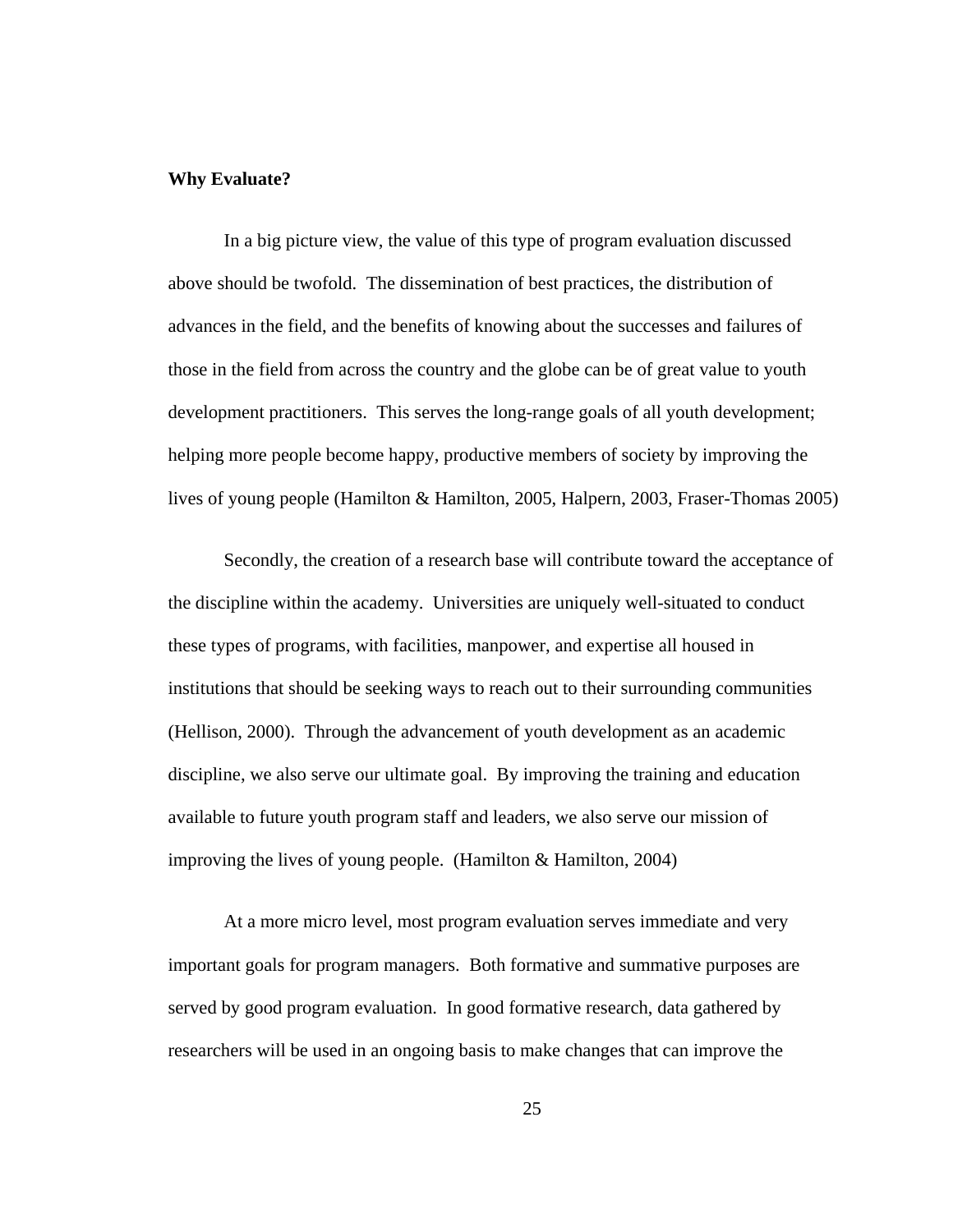program. This is consistent with the principles of TPSR programs; specifically, putting kids first; if it's possible to improve a program immediately, it is worth doing. Secondly, in summative research, it is possible help establish "fidelity to the model," in other words, "Am I doing it right?" (Hellison, 2011, p. 174). Summative assessment can also be applied to another important evaluation question; "But Does It Work?" (Hellison & Walsh, 2000, p. 294)

#### **Challenges**

 In youth development work, it is important to remember that there an endless array of variables that you cannot control, such as family dynamics, relationship issues, economic pressures, dislocations, etc. Life happens, inside and outside the gym, and it's a messy process. An additional challenge is created by the nature of youth development. Many of the desired results of the Soccer Coaching Club program, or other personal social-responsibility model programs, are challenging to measure in the short-term; our goal is better long-term life outcomes for our participants. Many of the outcomes of a social responsibility program like Soccer Coaching Club are long-term, and may not become measurable until many years later, if ever. This is what Lickona (no date) refers to as the "sleeper effect." The more transient lives of underserved youth can further serve to confound long-term study.

It is also important to keep an open mind and be flexible with these plans. Just as formative evaluation is a continuous process that should allow for program improvement,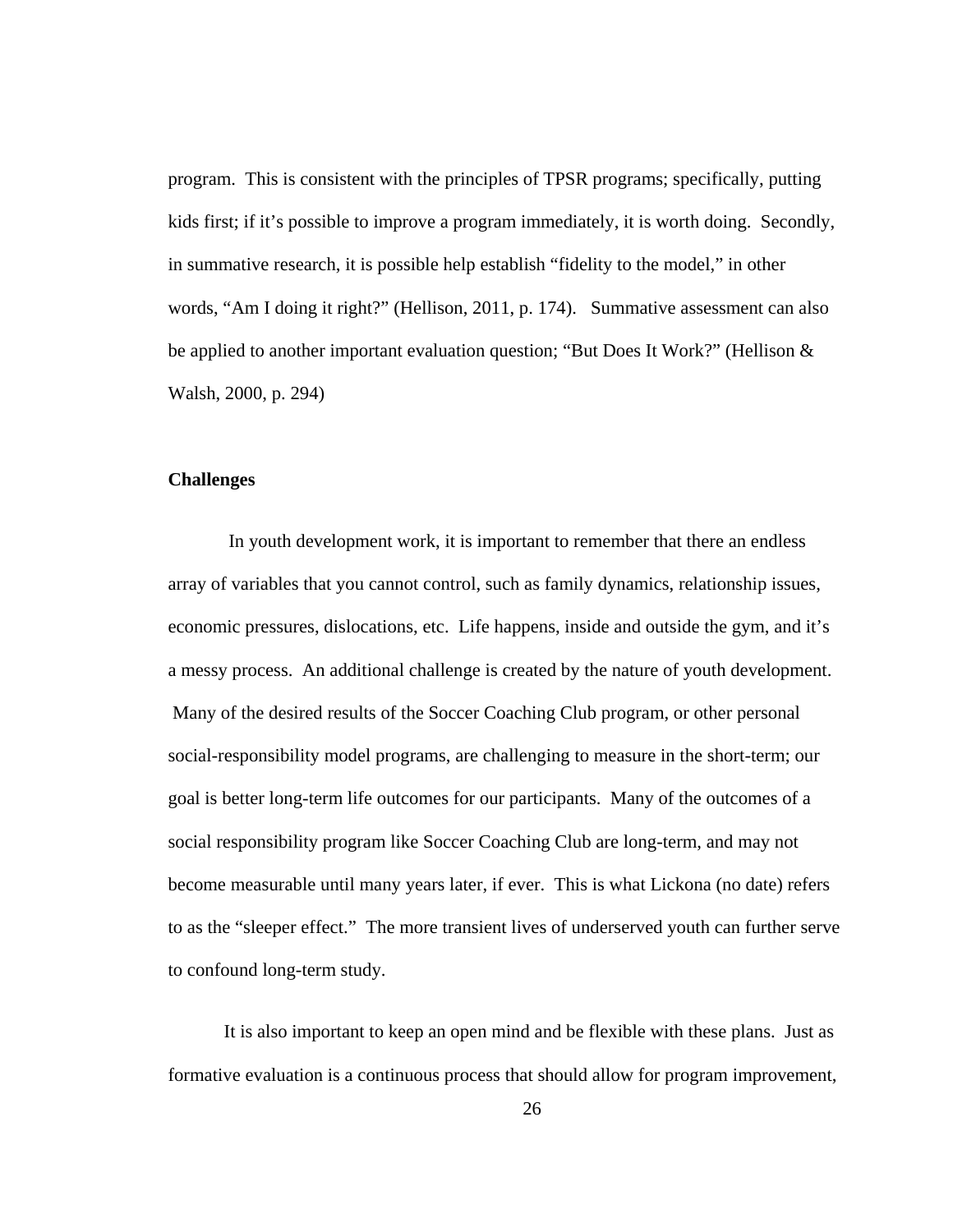program staff will continuously evaluate our evaluation processes, looking to match our evaluation plans and objectives with the reality on the ground and the goal of putting the kids first.

Taken as a whole, research in this field remains limited and leading researchers in the area have called for additional research (Hellison & Walsh, 2002). This study will add to the body of knowledge in the field, helping improve practice in the field of youth development, and thereby serve the primary goal all youth development program. Regardless of geography, theoretical model, or population served, youth development professionals work to help improve chances that kids will live better, happier, and more successful lives, for their own benefit, and for the good of our larger community.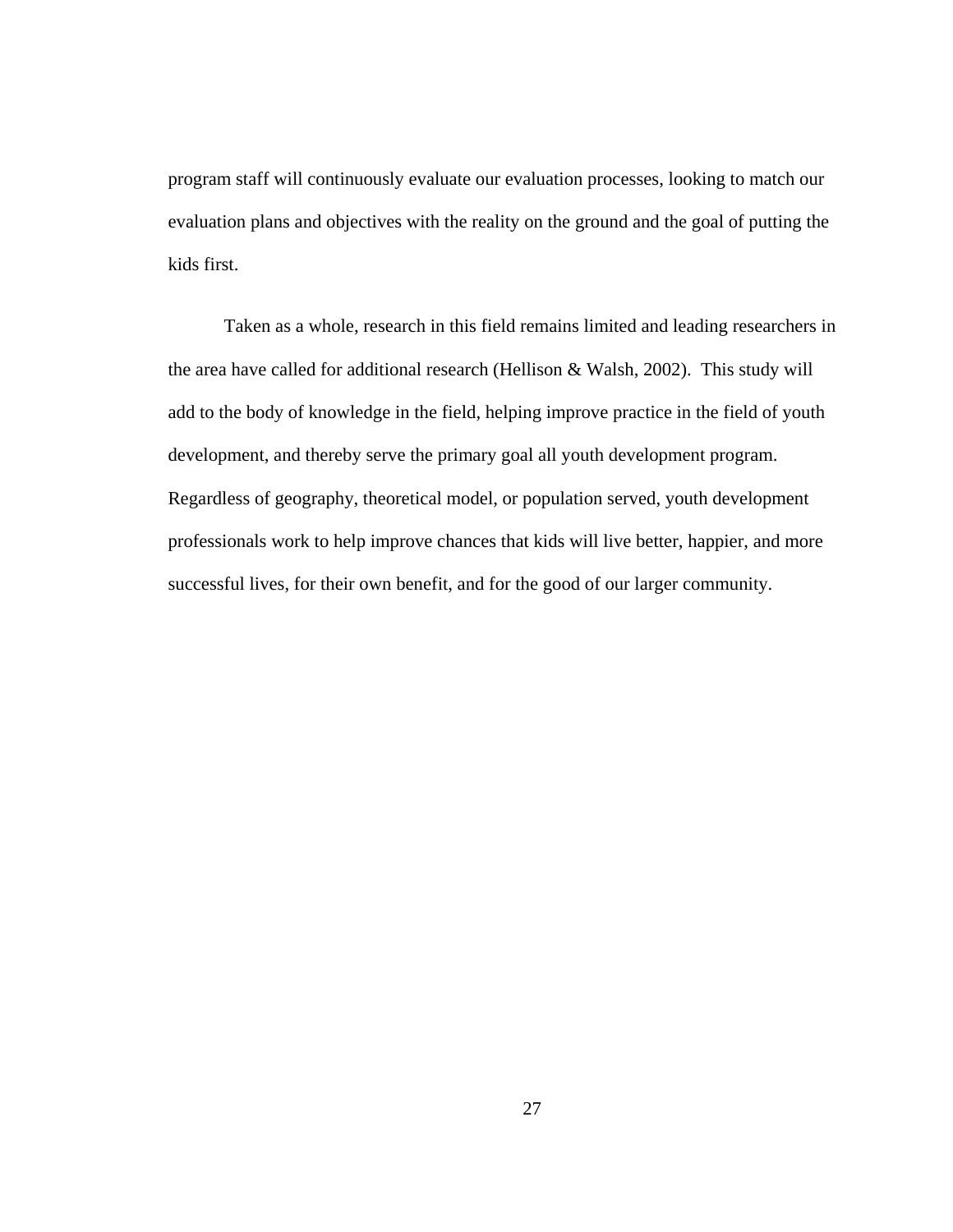# **CHAPTER III**

### **METHODS**

The Soccer Coaching Club program provided a cohort of male participants age 11-12, with a six-week after-school soccer program that met for two afternoons per week for approximately two hours per session. The program used the TPSR model to teach the program participants concepts like respect, self-control, and teamwork through physical activity, primarily soccer. The accompanying research utilized a mixed methods approach, including quantitative elements including the use of two validated instruments, as well as qualitative elements such as field notes and a focus group interview, to conduct a program evaluation. The goals were both to evaluate the fidelity with which TPSR, the program's theoretical model, was applied, and to evaluate the effectiveness of this model with this population in producing certain immediate outcomes.

More specifically, the following research questions guided this study:

1) Are the principles of TPSR being implemented with fidelity as evidenced by data gathered from the use of the TARE (Wright & Craig, 2011) by staff, attendance data for participants and staff, and from the program narrative derived from the director's field notes and reflections sorted using the Personal-Social Responsibility Themes from Part 2 of the TARE as a framework?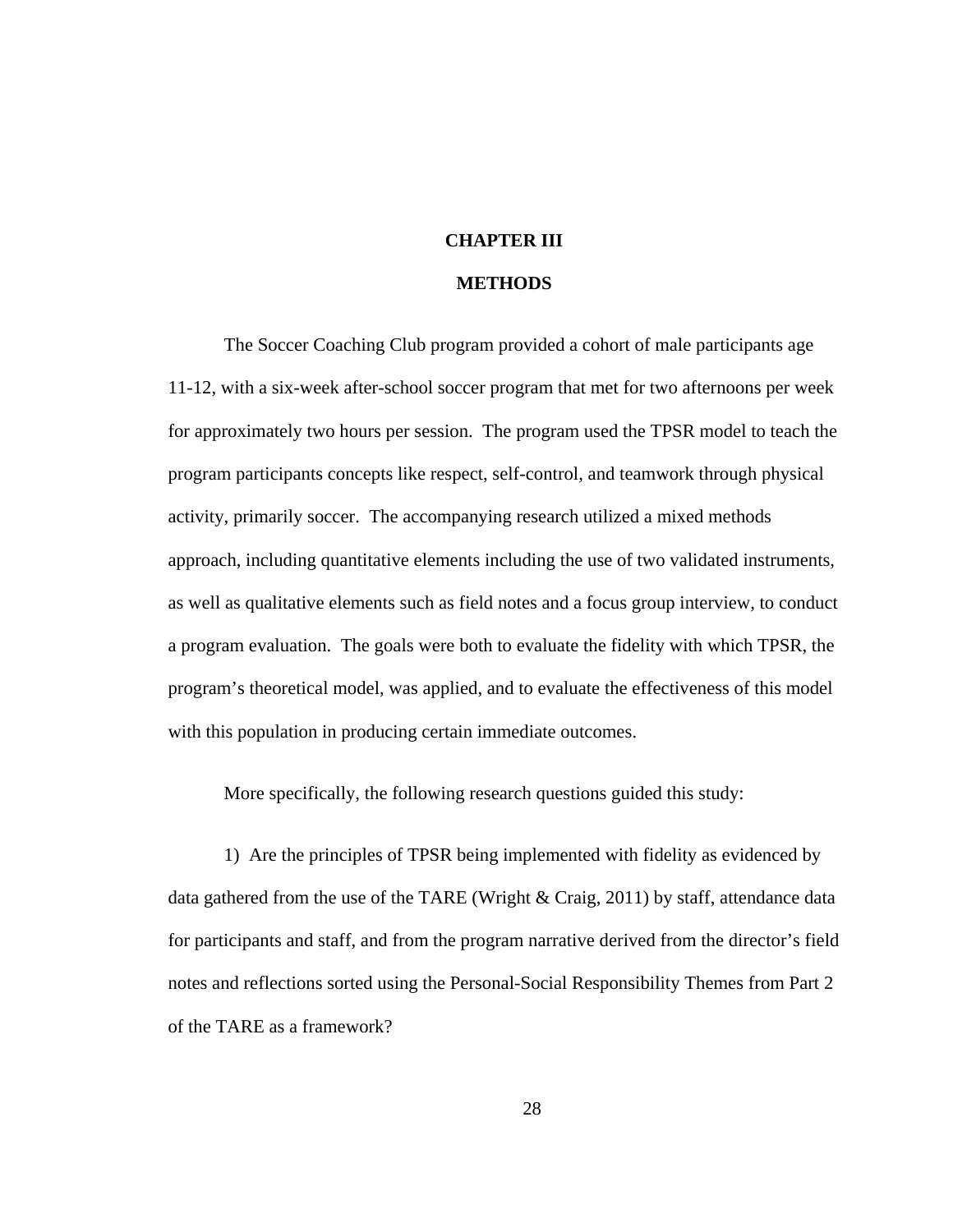2) Are the students exhibiting learning of TPSR principals, including respect, effort and participation, self-direction, and helping and caring for others, by measures taken through the administration of the PSRQ (Li, et al, 2008) as a pre- and post-test to the participants, as well as a program narrative derived from the program director's field notes, and a post-program interview with the participants' classroom teachers. The data from the PSRQ will serve both as a measure of how effective the program is in teaching the principles of TPSR, and may also serve as an indicator of proper application of the principles of TPSR.

### **Sample Population**

The population served by this program was male sixth-grade students of a lowincome middle school in central North Carolina. The sixth grade classroom teachers at the school were asked to recommend male sixth grade students that exhibit risk behaviors. This generated an initial pool of roughly fifty students. The final pool of participants was generated by sending a letter home with each child recommended for the program explaining the program and inviting their student to participate.

The initial plan for the recruitment efforts for this program had included a goal of 12-15 students, which is consistent with best practices in youth development (Hamilton & Hamilton, 2004). When the recommended students were invited to register, a larger number than anticipated by program staff and school leadership responded. Our initial program group wound up including 30 youngsters during the earliest weeks of the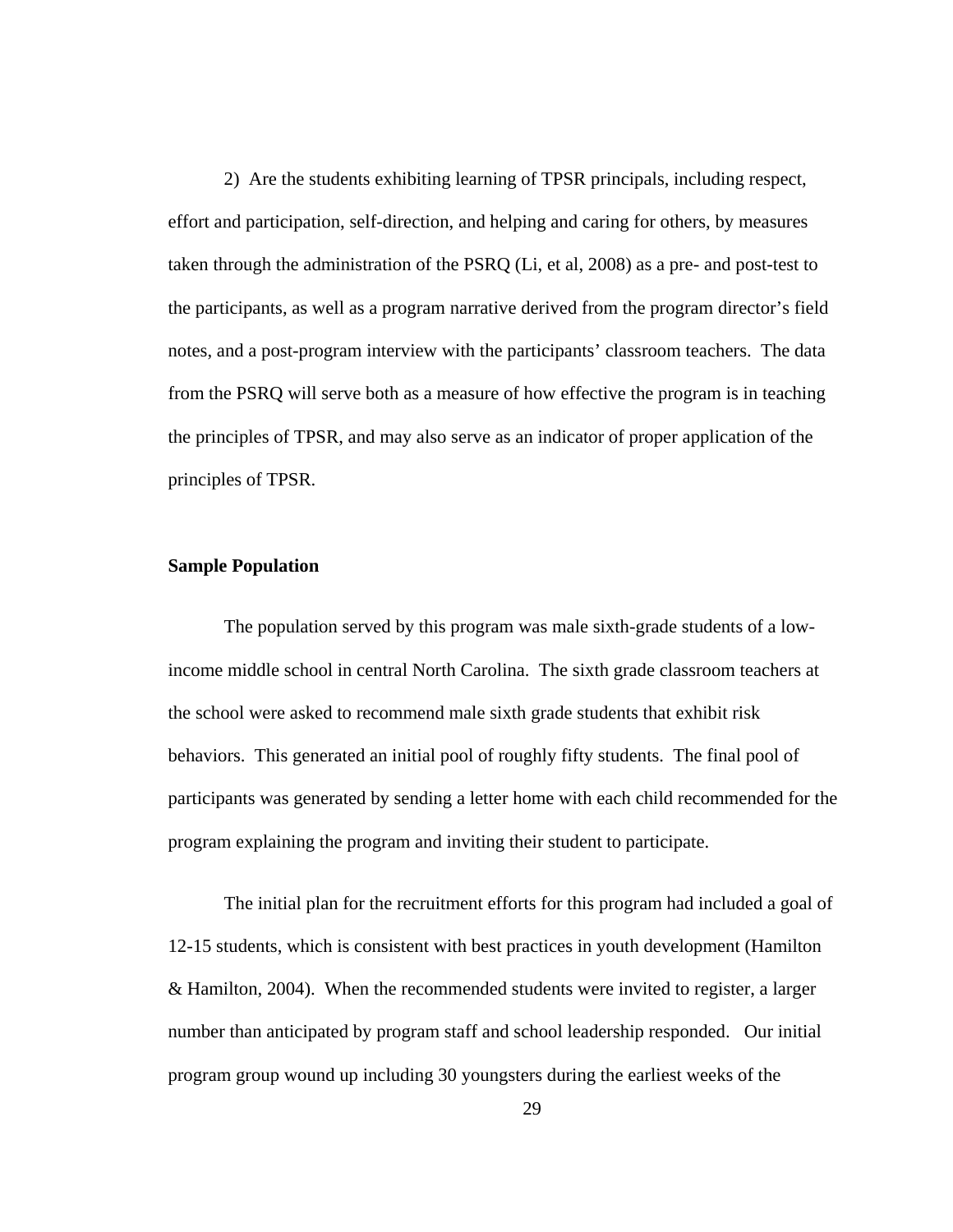program prior to the beginning of data collection. These early sessions will be referred to as "phase one" and served as pilot sessions, following the model of a similar TPSR soccer program targeting at-risk youth (Buckle, 2005). Phase one included six sessions over roughly three and a half weeks, and allowed the program staff to become comfortable working with the kids and provided opportunities for the staff to learn the teaching strategies of TPSR.

This development reflects the reality of working with a community partner and trying to meet their needs, thereby "putting the kids first" (Hellison, 2009). This was also influenced by the principal investigator and school staff's ethical concerns regarding excluding certain students while accepting others. There was also some attrition anticipated, and ultimately, when we moved into our final six weeks, referred to as "phase two," and began gathering data, we had roughly 16 students that had emerged as regular attendees, defined as students who attended at least half of the sessions. Through use of the PSRQ on participants who attended at least half the sessions, data was collected on 14 kids. This excludes two students who attended regularly but for which it was not possible to get either a pre- or post-test. For other data gathering, such as field notes and teacher feedback, some students who didn't qualify as regular attendees are included. This group of 14 regular attendees was composed of 4 African-Americans, 8 Latinos, and 2 whites.

Our group of participants was aged 11-12, and this pre-teen age range was of particular interest due to the fact that for each year that that youngsters of any type can be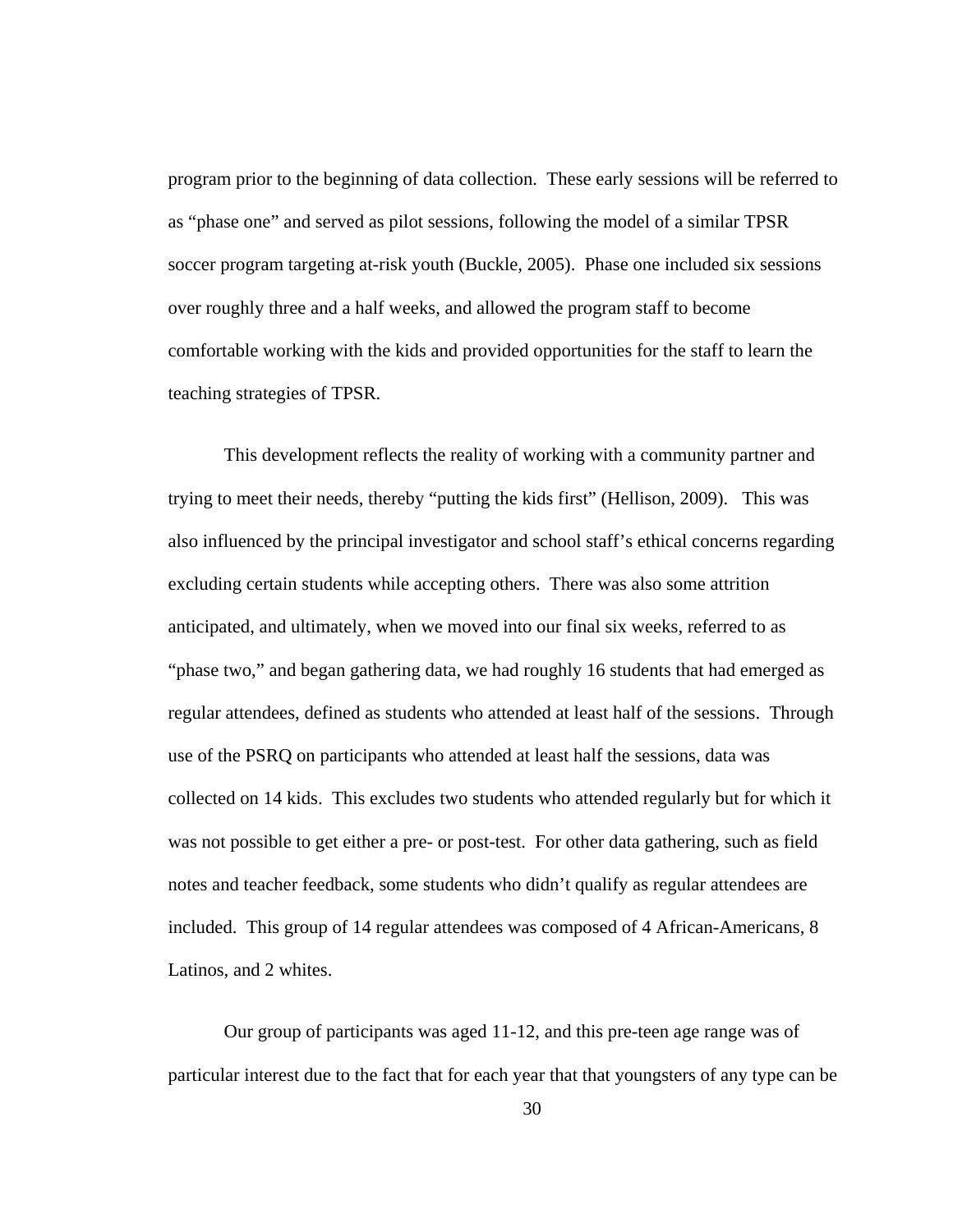kept away from gang activity, they become less likely to be successfully recruited, and the program is focusing on male students at the recommendation of community stakeholder and school staff, and because over 90% of gang members in North Carolina are male (Gangs in North Carolina, 2011). The sixth graders were also identified by school leadership as a group needing physical activity-based after-school opportunities, since sixth-graders are not eligible for school sports teams.

The program attempted to contribute toward these particular youth moving toward behaviors consistent with more positive outcomes. The program staff attempted to build relationships and support from their families, through informal interaction at pick-up time and providing all communication in English and Spanish. Parents desire positive activities for their children, and the convenience of a program that provides after-school supervision right on the school campus provided support for student participation and to help their families support regular attendance.

#### **Physical Activity**

In the interest of attracting regular attendance, the program needed an activity that would generate ongoing interest among our participant group. Research has shown (Borden, et al, 2006) that males gravitate toward sports activities. In the community where the school is based, soccer is recognized as the most popular sport as measured by youth participation numbers. Using soccer as the activity "hook" allowed the program to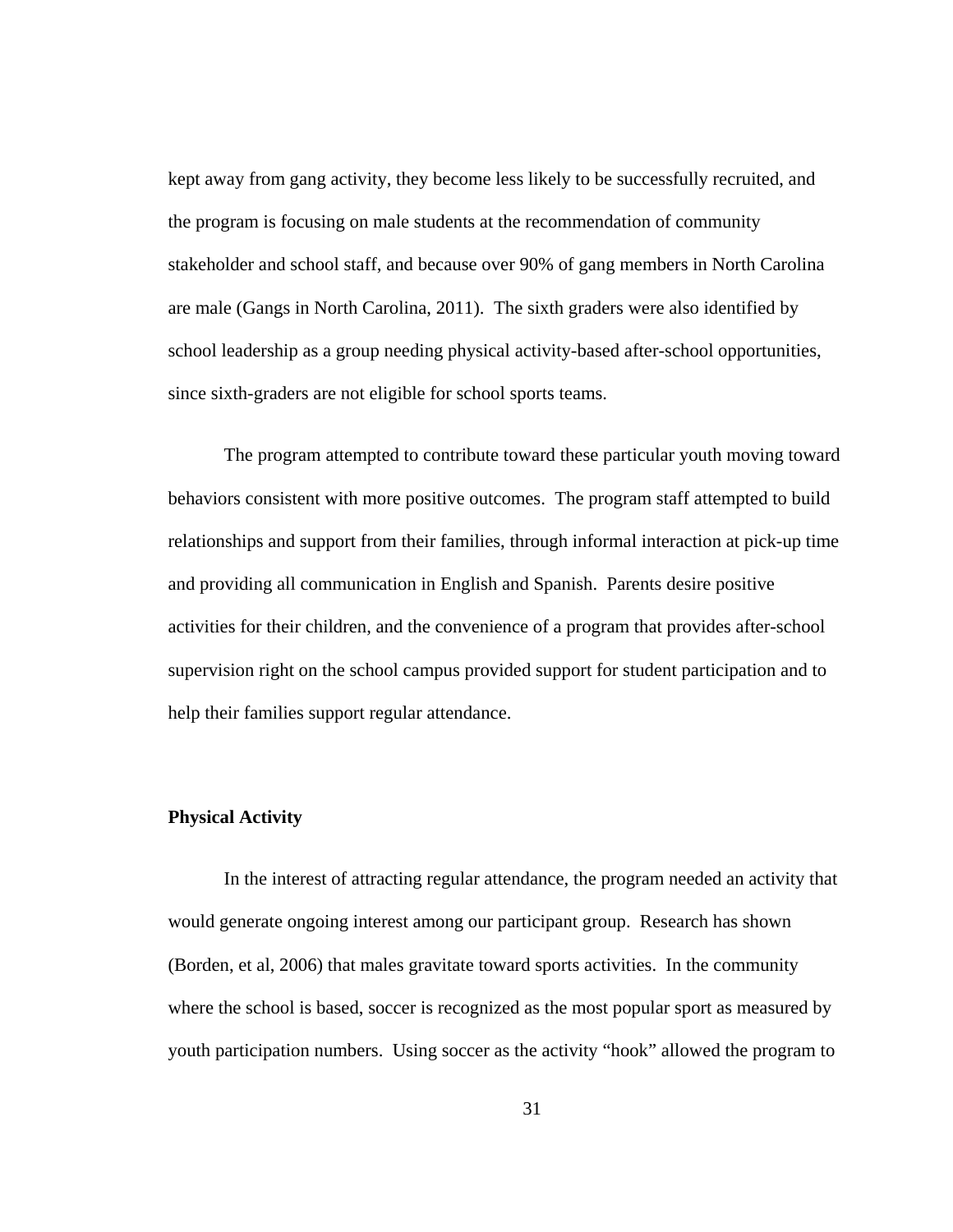be more successful in engaging the participants by tapping into the passion that many of these young people already feel for the sport (Hartmann, 2003). This sport was incorporated as the primary physical activity in this after-school program.

While sport is simply one method of reaching kids, there is a logical tie-in between a team-oriented activity like soccer, and the principles of youth development and TPSR. Respecting the rules and the people running the program and the games is important and was be emphasized. Respecting others through positive behavior and teamwork and cooperation were emphasized through a variety of activities including soccer games and drills.

During the course of the program, these activities also included team-building activities, like picking up a soccer ball between the backs of two players without using their hands, supporting each other in pairs, leaning into one another like an A-frame house, and blind-folded obstacle courses. These games provided great opportunities to talk about level 1, respect and level 4, helping others and caring (for example; providing good directions to the blindfolded person, rather than running them into the obstacles as a joke).

Our scrimmage games were one of the primary vehicles to address issues of level 2, effort and participation, and level 3, self-direction. The participants' effort level varied, and when a participant seen as a leader had a bad effort day, it affected everyone. It was sometimes challenging to balance having a positive environment where the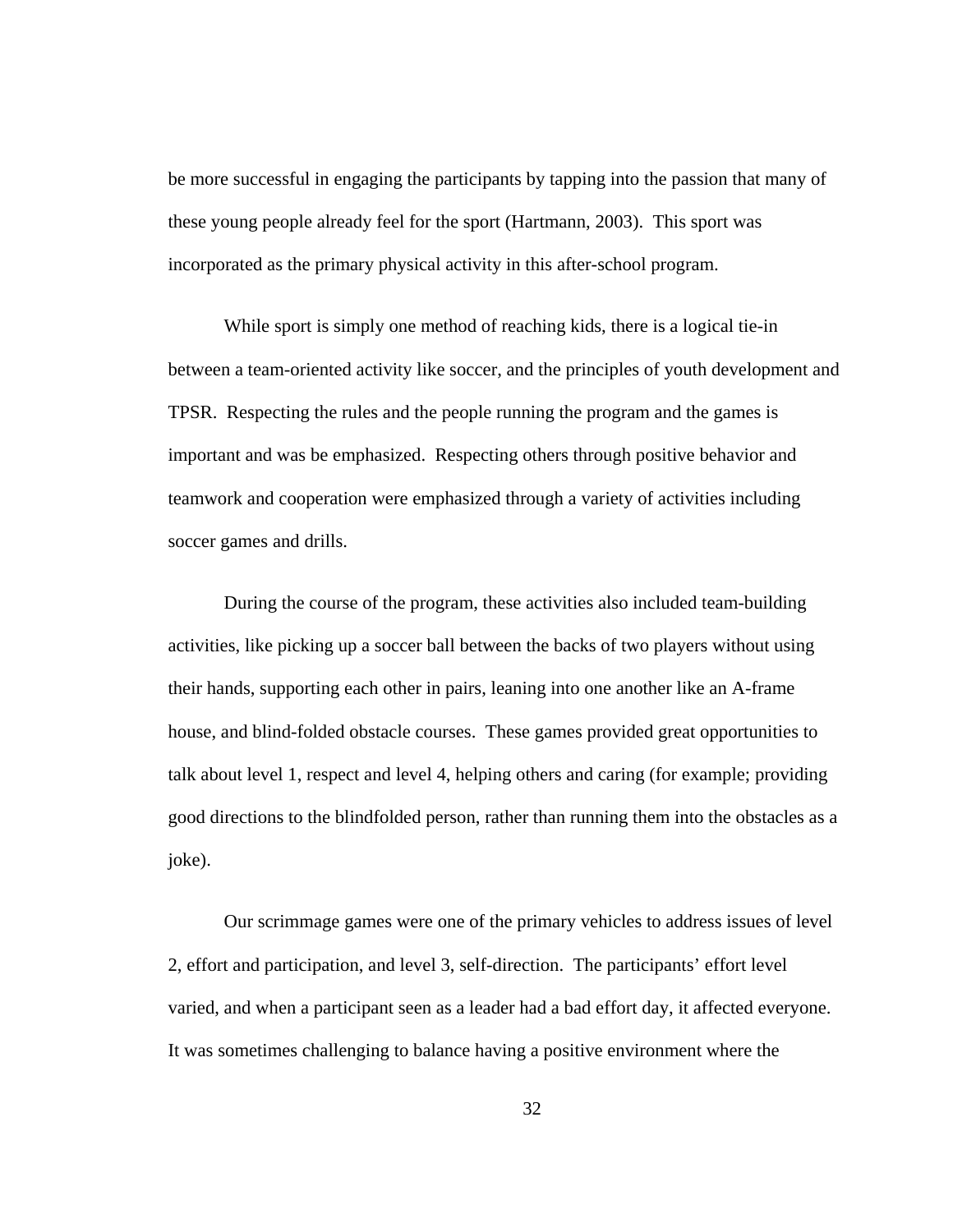program staff respected the kids by encouraging them to play hard, even when they may have been having a bad day. This is one reason that future versions of the program will likely include one or two games against other teams to create an incentive to "practice" harder. This would also facilitate more discussions about goal-setting. This will be addressed in more detail in the Discussion section.

## **Setting**

The program ran for a total of nine weeks during the spring, including three weeks of pilot sessions that were labeled "phase one," and six weeks during which data was gathered, identified at "phase two." The program met two afternoons per week at a middle school that was part of the county school system. This is a public school that serves roughly 650 students in grades six through eight. The campus includes several areas that served program needs, including a large front lawn for playing soccer and doing other physical activities, and an auditorium room with a back-stage area that served as a changing room and some tables and chairs in front of the curtain that were used when the participants were doing any paperwork including the pre- and post-testing.

While soccer is the primary activity, the use of a school setting has the advantage of being a familiar environment, and there are facilities including bathrooms and water fountains.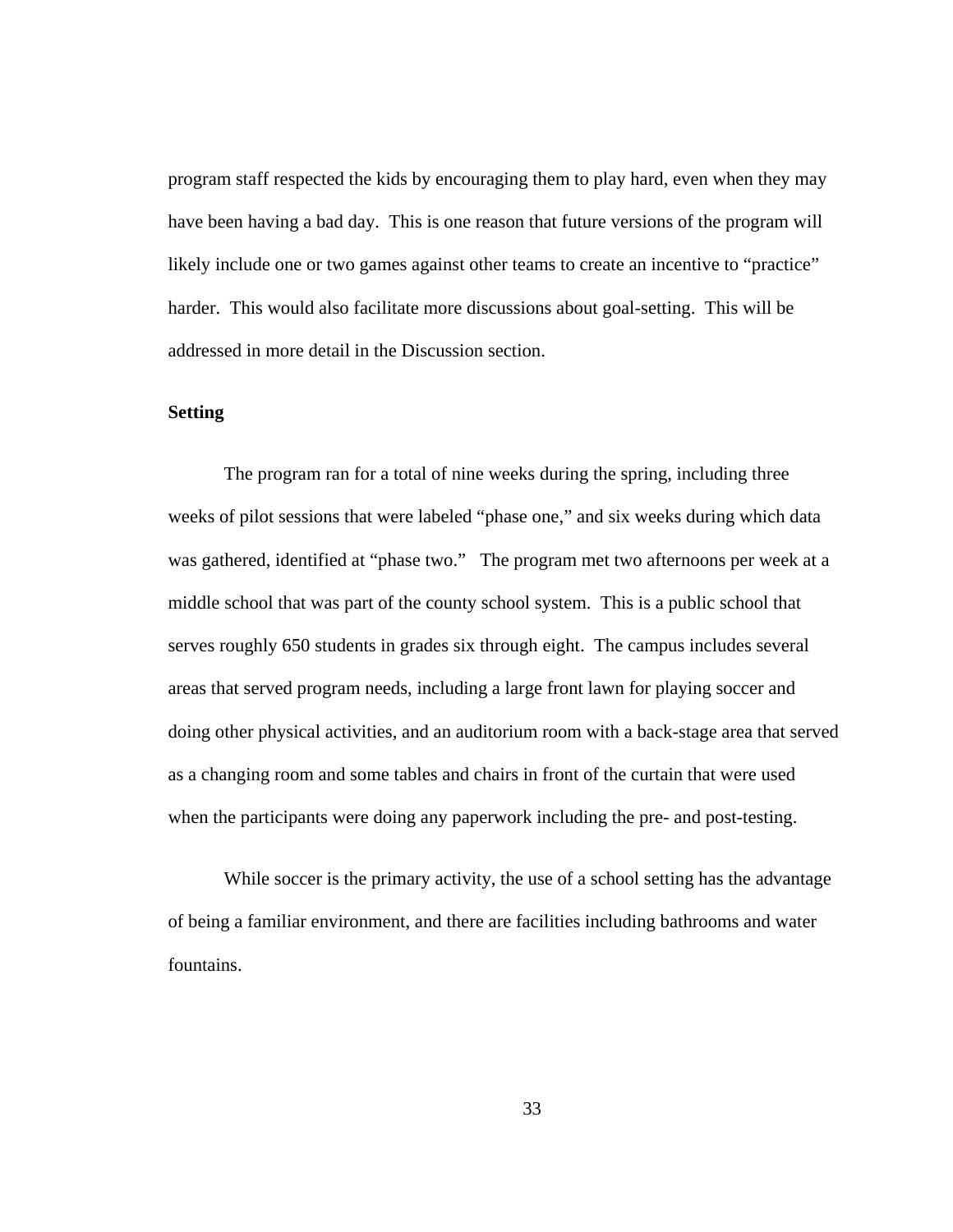#### **Transportation**

The school is located within walking distance to much of the student population, and some of the participants were children who would simply walk home after the conclusion of the program just as they would have walked home after school. Parents or other family members were responsible for picking up other students at the end of the program, but there were no issues of transporting children to the program location, since they will already be on the school campus at the end of the school day.

## **Staffing and Training**

The principal investigator also served as the program director. The director sought to provide leadership and consistency in applying the principles of the program, combining strong leadership with compassion and empathy for kids and setting a relaxed, positive tone. The principal investigator has had significant coursework in the Teaching Personal and Social Responsibility model (Hellison, 2000, 2003) on which the program was based. The principals of this model are consistent with my own values and approach to youth development and youth coaching. As a long-time youth coach and a youth athletic program administrator, numerous elements of the TPSR model have been incorporated into my own youth coaching and league management.

Cultural competency is also a key element (Borden, Perkins, Villarruel, Carlton-Hug, Stone, Keith 2006) to connecting with the diverse population represented in our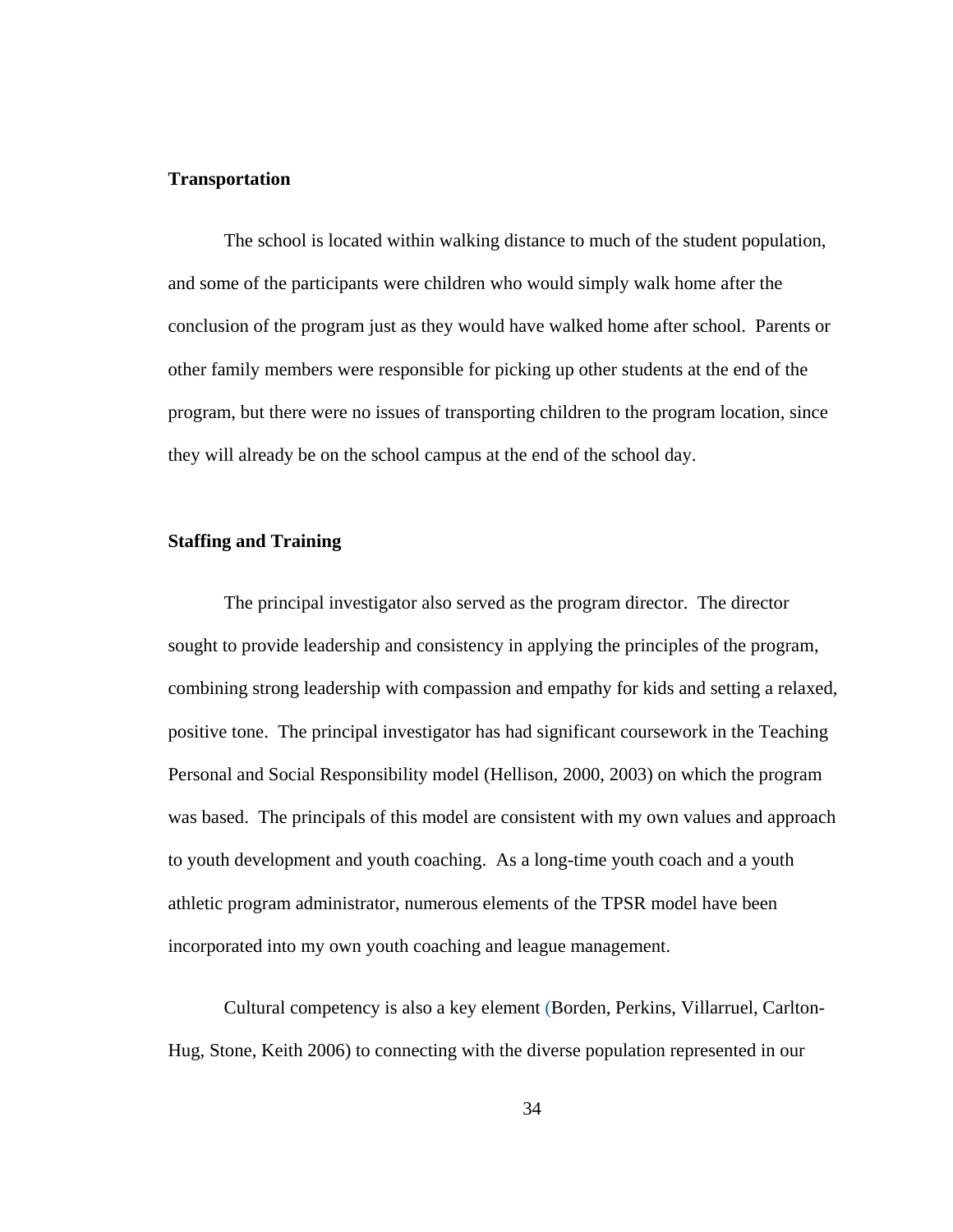pool of participants The director is experienced in working with children of a wide variety of racial, ethnic and socio-economic status populations through prior professional and personal experiences, and also is conversant in English and Spanish, and has a familiarity with Latino culture. An affinity for all types of children helped create what Nel Noddings (1988) called an "ethic of caring," and an approach that TPSR experts often classify as "putting kids first" (Hellison, 2000). Significant knowledge of and experience playing and coaching soccer among the student staff proved to be of value, although experience and knowledge of running youth programs, and interacting with local institutions, including the school system and the recreation department proved to be key elements in the program actually operating.

At the staff level, having some soccer knowledge and some fluent Spanish speakers were identified as important characteristics for both running the program and for interacting with parents and other community members. This did not mean that every staff person needed to be fluent in Spanish or a soccer expert. But, it meant that among a staff of six people, there was a goal of having at least two strong Spanish speakers and two thoroughly knowledgeable soccer people. When the program staff began, it included a program director with some Spanish skills, a Spanish minor, a former Elon University soccer player, and former high school player.

These skills, both in language and soccer, helped in building the type of relationships that are the key to successful youth program (Fraser-Thomas et al, 2005). On a more intangible level, as is typical of the principal researcher's experience with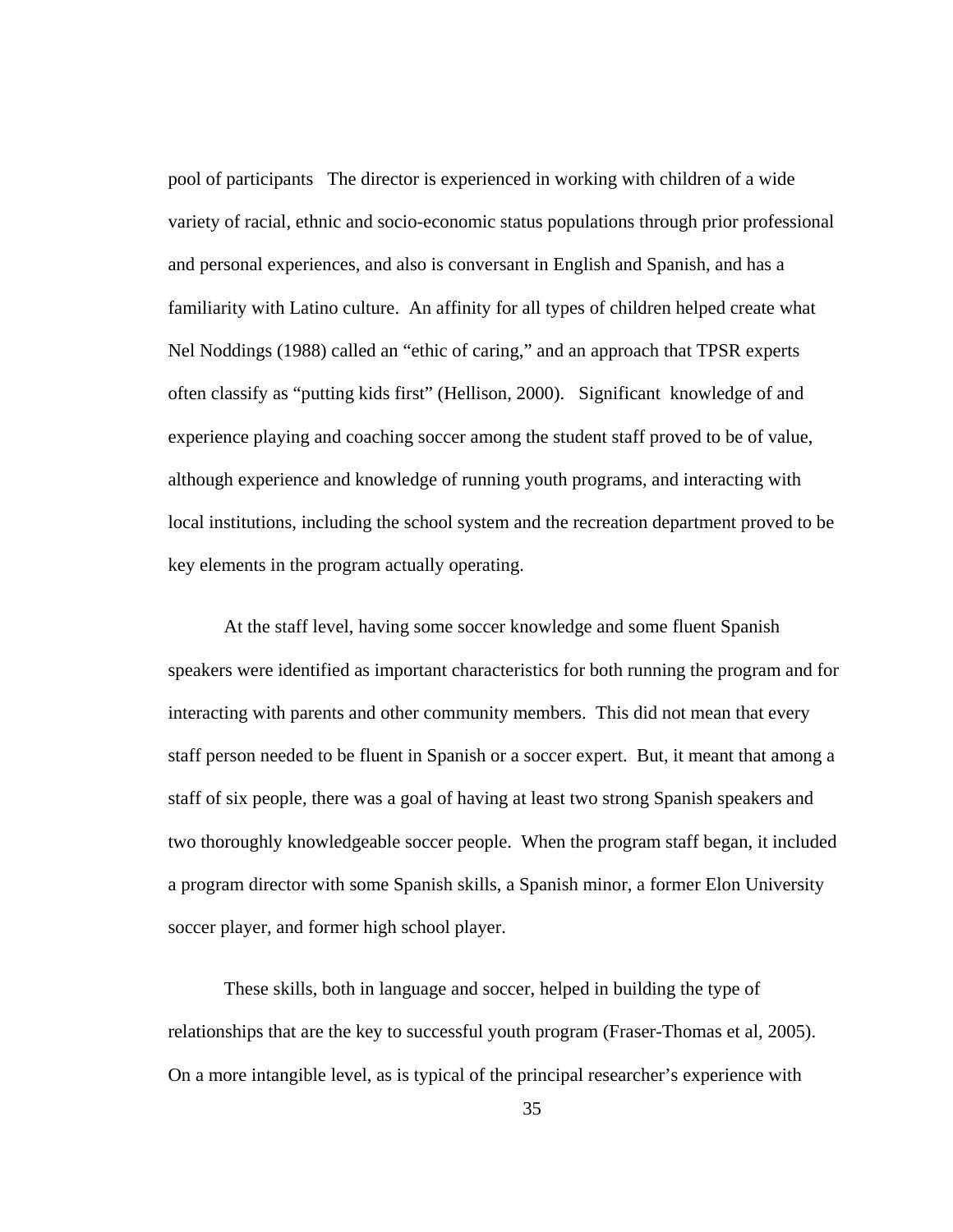college student volunteers, there was also a level of enthusiasm and fun that served to keep the kids generally engaged and wanting to participate every day (Martinek, lecture 2010). All the program staff also needed to be philosophically compatible with TPSR and valuing all children as a resource, which they did. There was some minor adjustments for some of the more serious athletes on our staff, as their most recent experiences had been as part of highly competitive teams, and wasn't always consistent with giving kids a voice and respecting each young person, but they quickly adjusted.

Recruitment of program staff benefitted from the resources of Elon University, where the principal investigator is a faculty member. Elon has made service learning and community engagement an institutional priority, and as a result, there is a wellestablished relationship between the local school system and Elon's service learning office. The program staff was comprised of a program director who is a faculty member at Elon, and a staff made up entirely of Elon University students, and the resources that made available helped the program navigate many start-up tasks; the students background checks and training were organized and paid for by the university, and were honored by the school system.

Elon's students are able to compile a "service transcript" and there is a strong campus culture of service. As a result, when the call for volunteers went out, a number of qualified, eager students responded, and a group of students was assembled as program staff that brought a variety of skills and backgrounds.

36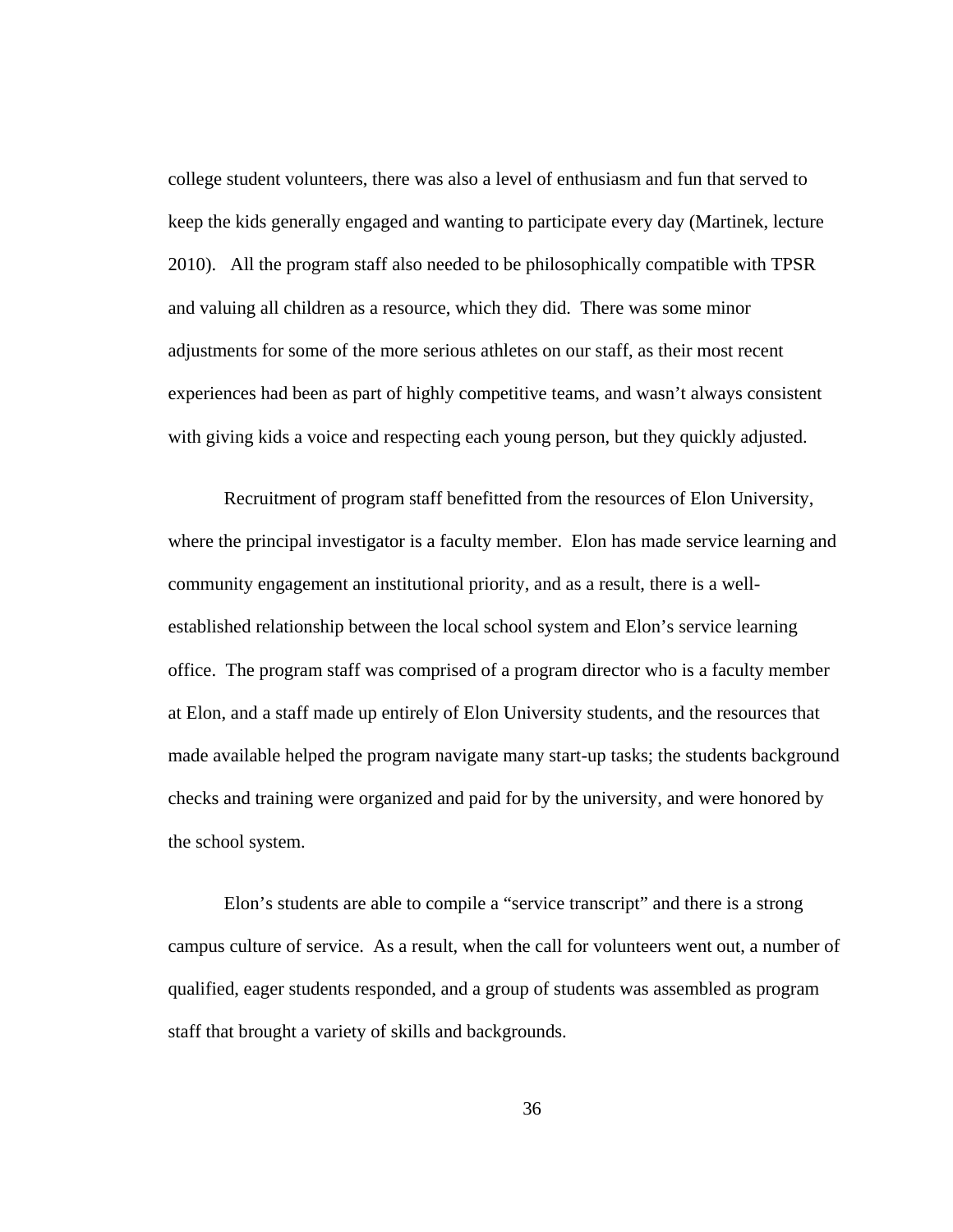**Staff Training and Screening.** Once these students had volunteered to help, there were several organizational steps they passed through to be prepared to work with young people in this type of program. The first of these were required by principal investigator and the Kernodle Center for Service Learning at Elon, and they serve protect the students, program participants, community partners and the university as well. The first step was a background check. The university paid for this, and has an agreement with the local school system whereby they honor Elon's background checks. In addition to the background checks, the students are required to complete a Title IX training, which covers a variety of important ethical and practical issues in regards to working with youth. These requirements served to give the school staff and leadership a greater level of confidence in our program staff and met their requirements for volunteer screening.

The student volunteers were trained in the TPSR model during two classroom sessions conducted by the principal investigator on the university campus. The first was during an initial interest meeting during which the program was explained in very general terms. At that time, basic paperwork was completed, including background checks to be administered by Elon, and Title IX training required by Elon. Several of the students had already completed these requirements due to other volunteer activities. The students were also introduced to the concepts of the TPSR model, but in the most basic of terms. Program goals were discussed, including increased evidence of teamwork, cooperation, dispute resolution, and more.

37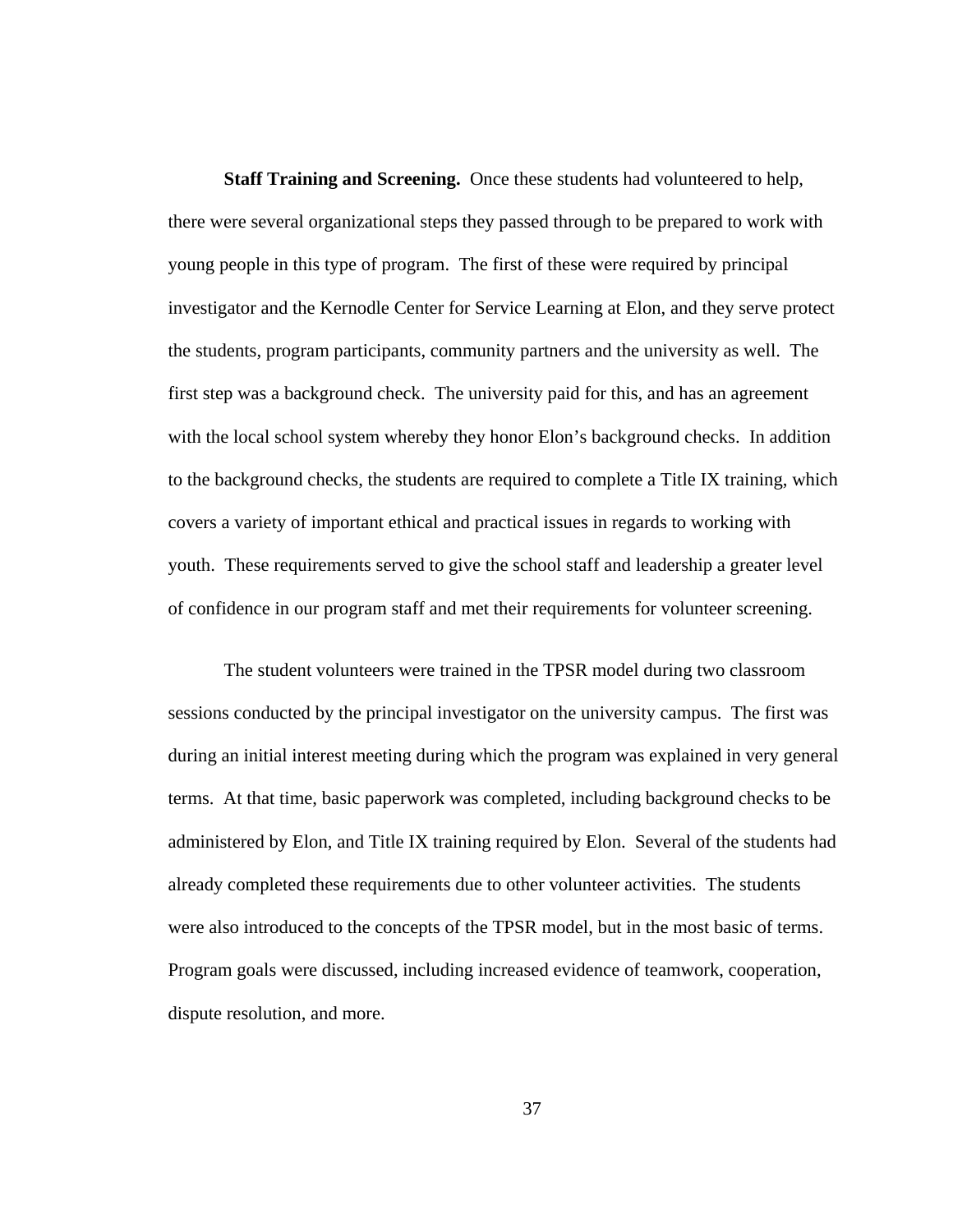During a second meeting, more program details were discussed, and the TPSR model was addressed in more detail, with a focus on how it related to them as staff members, and how it should guide their own specific behaviors within the program and in their interactions with the kids. The levels within TPSR were examined, including the fact that students may jump over or back from session to session or event moment to moment, but that the goal is a general trend upwards. The students were made aware that they should not expect smooth sailing at all times; if these kids were perfectly behaved in school, they likely would not have been referred to the program.

Training sessions in TPSR were conducted for staff with the first occurring during the week leading up to the program's start and the second following week two of "phase one." The training for this program focused on the key elements of youth development work. This training began with the principal of developing youth as a resource, rather than as a problem to be remediated. Sport was presented as a platform from which to teach positive life lessons. Finally, the TPSR model was presented, including the five levels; respect the rights and feelings of others, effort, self-direction, helping others, and taking it outside the gym. The training also included strategies for implementing the model, including the importance of building relationships, providing positive feedback, and giving the kids in the program a voice. For additional detail and an outline of the training topics, see Appendix D.

The training concluded with a quiz verifying the student staff members understanding of the principles of TPSR (Appendix E). The staff all scored 10 out of ten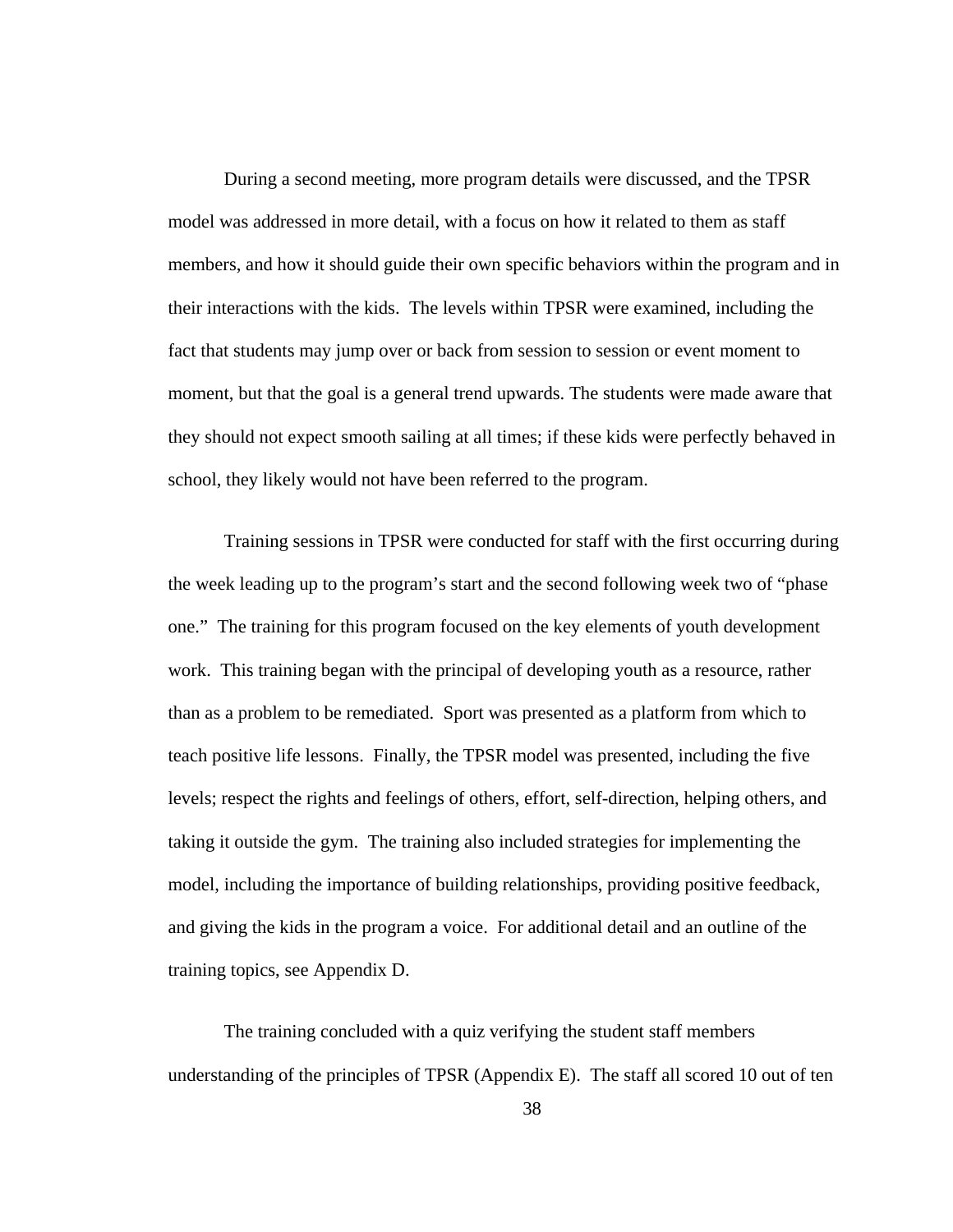on the post-training quiz, indicating their understanding of the basics of the model. There was also ongoing training via reinforcement and feedback from the program director, utilizing observed behaviors and data from program director's notes during the operation of the program to help insure fidelity with the principles of TPSR. The Phase One sessions, which were conducted before the pre-test was administered, also served to reinforce the training, as this provided an opportunity for practice teaching for the staff.

**Program Staff.** Six students from a local university acted as program staff. While the program staff was all male, they brought a variety of skill and backgrounds to the program, which added diversity and strength to our efforts.

Below are staff bullets.

- "R.H." A sophomore Sport & Event Management major who is also a Spanish language minor and speaks good conversational Spanish. He attended a central North Carolina high school with some demographic similarities to the Graham Middle School. He played youth soccer and high school basketball, and his father was his high school basketball coach, providing him with first-hand exposure to coaching and working with youth athletics.
- "N.S." A junior Sport & Event Management major who was a high school soccer player with numerous leadership roles on campus. He wore a brightly colored pair of cleats that was similar to those favored by some of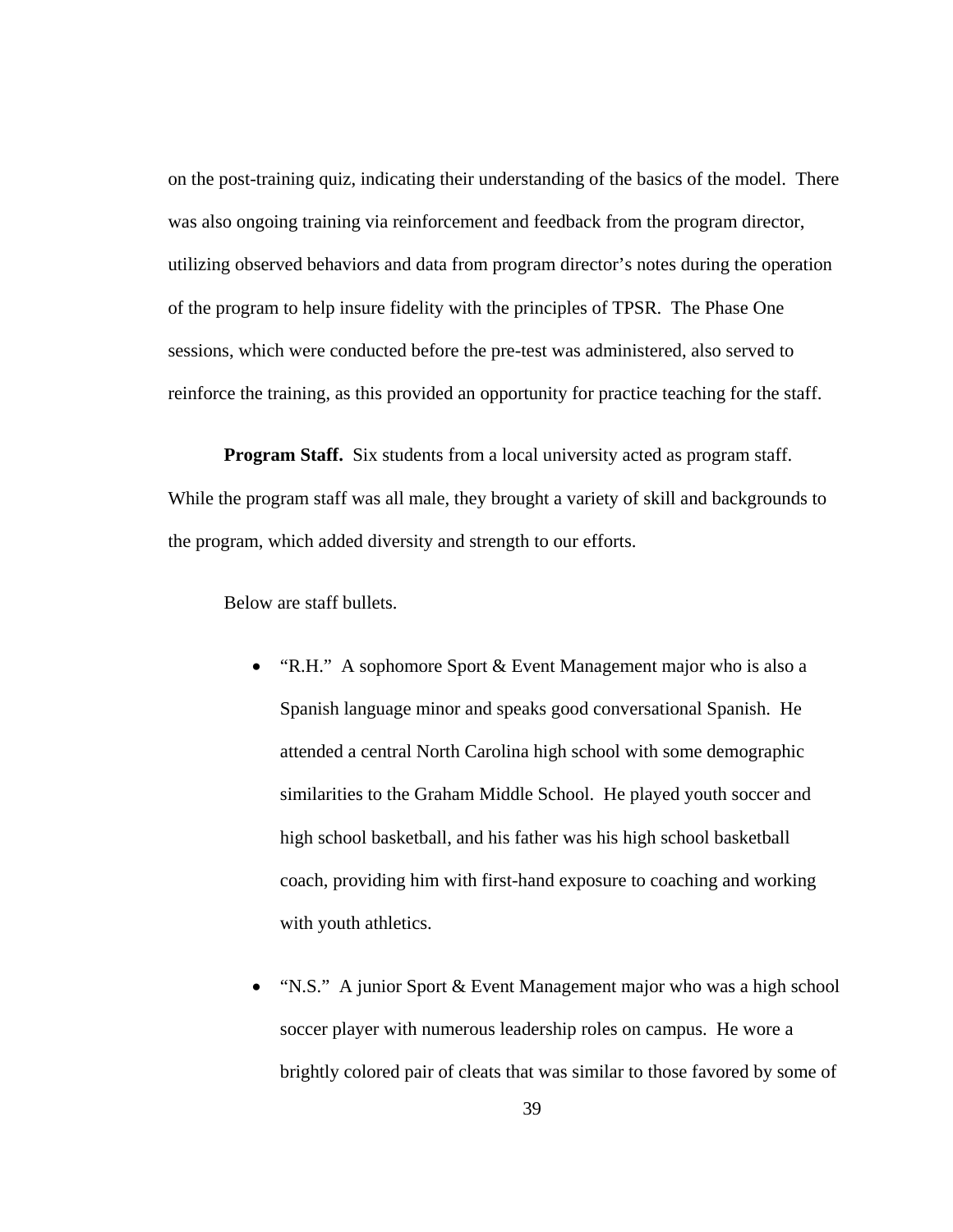the students. He had very strong soccer skills and had played for his high school team in Maryland. He underwent something of a transformation from the beginning of the program to the end, starting with a more formal, top-down approach and becoming more comfortable with the program's philosophy of letting the kids be kids and empowering and respecting them. He worked very hard at executing the TPSR philosophy correctly, and also had major credibility with the students due some of the moves and ball tricks he showed whenever our scrimmages included the program staff.

 "J.W." A senior Sport & Event Management major who played for Elon's men's soccer team as a freshman and has assisted with numerous youth soccer camps. He is African-American and grew up in Virginia. He joined the staff shortly after the program began, after he had resolved some scheduling issues, and therefore he missed the classroom sessions on TPSR. He brought a wealth of knowledge of soccer drills and exercises. He was another staff member who agreed with the TPSR philosophy as it was explained during the operation of our sessions, but he also had a more top-down mentality from his recent college soccer experience. He also made great progress in embracing a philosophy that put the kids first and respected them for their strengths.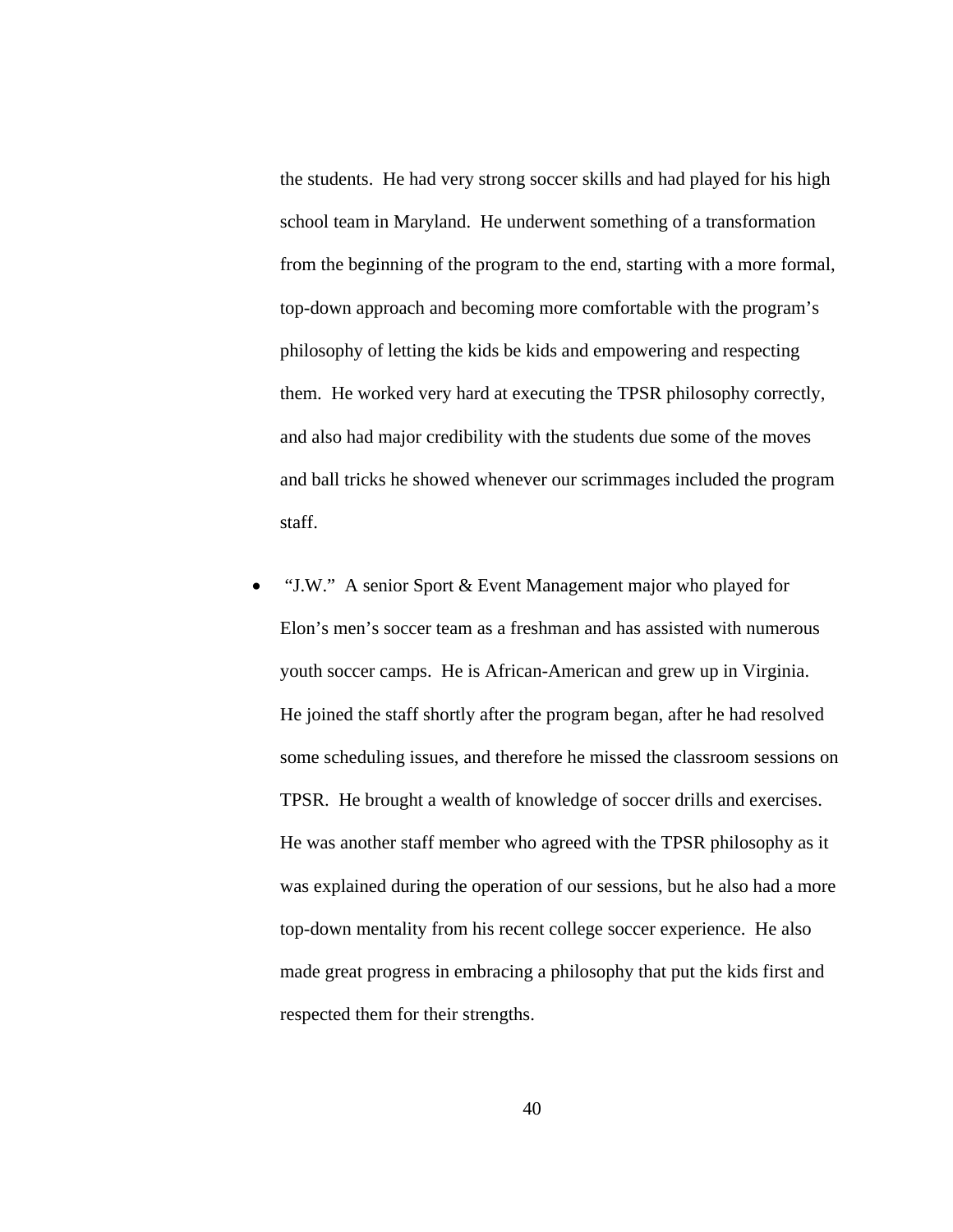- "B.D." A freshman Engineering major with some youth coaching experience and experience playing recreational soccer. The quietest of our staff, he also had the least experience in the team sports realm. He gravitated toward tangible tasks like setting up the field or retrieving stray balls, and tended not to step forward into leadership of drills or reflection talks. A quietly reliable and valuable staff member, nonetheless, who seemed to feel very strongly about this opportunity to "give back" and was eager to be involved in future iterations of the program.
- "C.F." A senior Sport & Event Management major from England with some youth soccer playing and coaching experience. Tall and thin with a flair for unusual thrift-store clothes, the students gravitated toward his big smile and friendly personality. While his soccer experience was not as extensive as some of the staff, it appeared that his British accent made him seem exotic to the kids in the program, and they also assumed he had English Premier League-level skills since he spent his childhood in England. When he missed a session, the kids were always asking "Where's CF?"
- "A.S." A sophomore Sport & Event Management major from Connecticut who played youth soccer for many years. Another of the quieter staff members, he was also reliable and rarely missed session. He was not as comfortable interacting with the kids, but made great efforts to be positive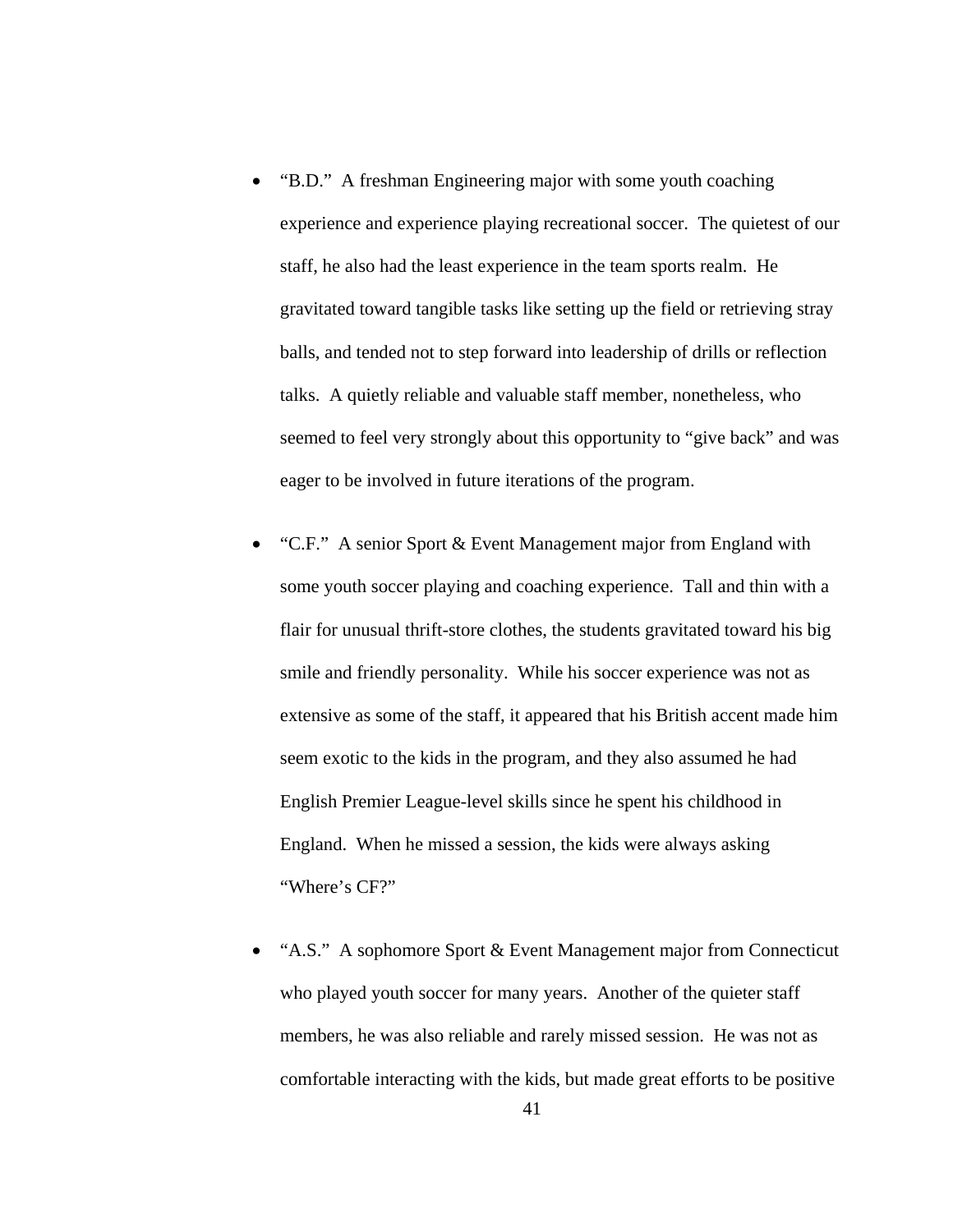and supportive. He has a significant interest in youth development, including completing a summer internship with a youth development agency that works with at-risk kids. He was also generally the first to volunteer for small tasks like running errands, escorting students to the school building or other extra work.

#### **A Typical Day; the Soccer Coaching Club in Action**

The outline and narrative below describes a typical day of program activities.

 **"Milling around and getting going."** Our sessions began as the kids arrived at the field after school dismissal. The earliest arrivers were encouraged to take the initiative and set up the field by putting out cones and soccer balls, setting up the goals, and bringing out any other supplies needed for that day's activities. This activity was overseen by the program staff, but in a casual, one-on-one style as the staff circulates around the field. The goal during the initial minutes of each session was for the program staff to chat with the participants one-to-one. This serves several of our program goals and criteria (Hellison & Cutforth, 2000). The criteria served by this activity include staff showing respect for the youth as individuals and developing relationships with the kids, and for the youngsters, contact with a caring adult.

Once the field is set up, the program participants that are already at the field are encouraged to chat with each other and start dribbling and shooting the soccer balls. As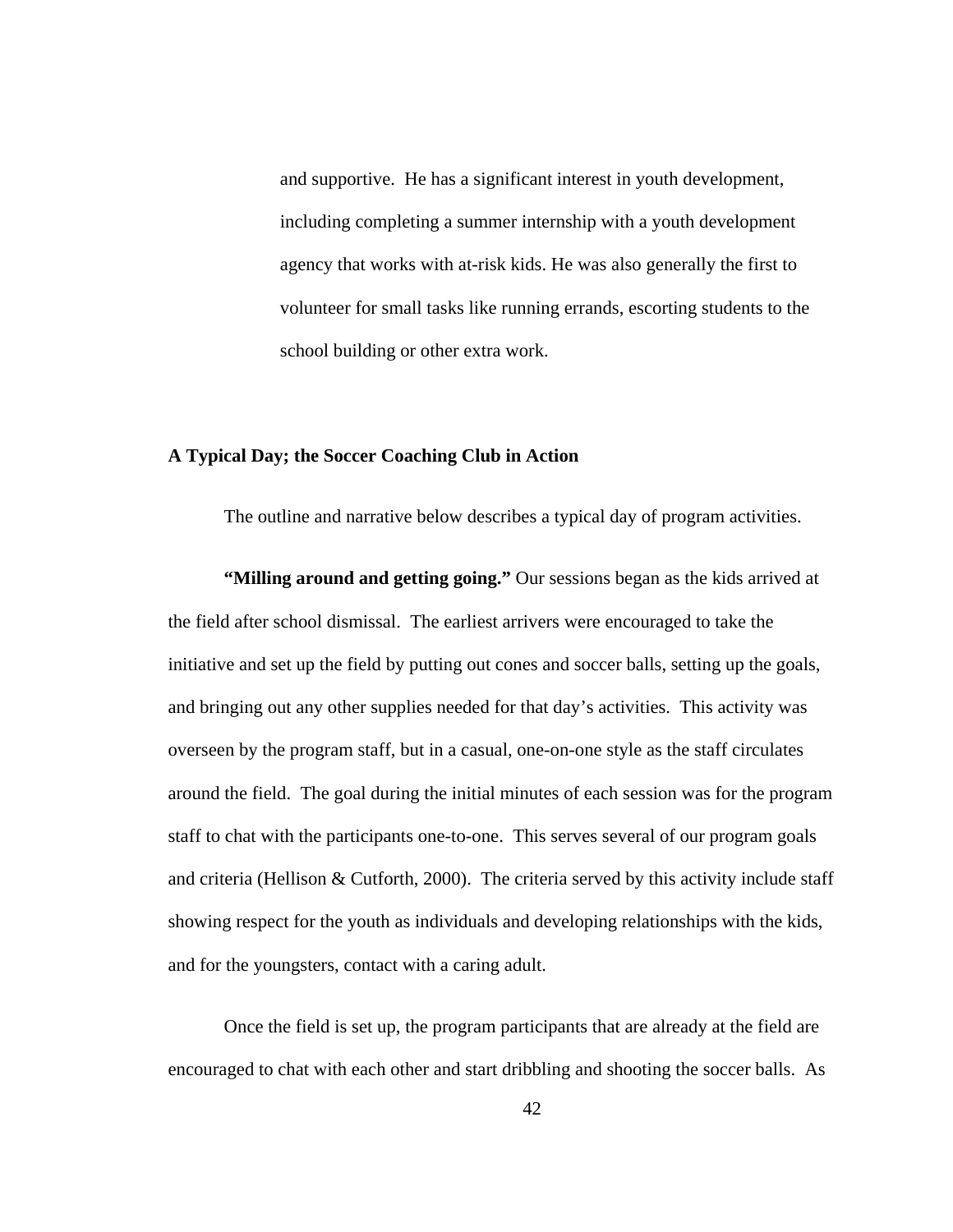the staff circulates around, they chatted with the participants about their soccer skills, offering encouragement and instruction. They may also have asked them about family or other personal happenings, offering positive, encouraging words and a little positive guidance if appropriate. This may simply have taken the form of asking a participant how they are and what's new. This time served a significant role in the program's activities for the staff and participants to develop and strengthen relationships, which are considered a key element of good youth programs (Hamilton & Hamilton, 2004).

**Circle Time.** About 10 minutes after the official start-time, program leaders called the participants together at the center of the field for a beginning group meeting, a standard part of a TPSR program. Early in the program, this was preceded by the "name game" to help both participants and staff to learn one another's names. Knowing names is an important part of making the kids feel respected as individuals and establishing the relationship that are a key to successful youth programming and creating a psychologically safe environment that is the hallmark of a successful youth development program (Hellison & Cutforth, 2000).

The beginning reflection then focused on the day's lesson, which may, for example, have be a discussion of Levels 1 (respecting the rights and feelings of others) and Level 2 (self-control) of TPSR during the early sessions, or may progress up to Taking It Out of the Gym (or field!) during the program's later stages. These discussion were generally brief and to the point, to avoid losing students' interest and attention, and a variety of formats were employed to illustrate the TPSR lessons. The participants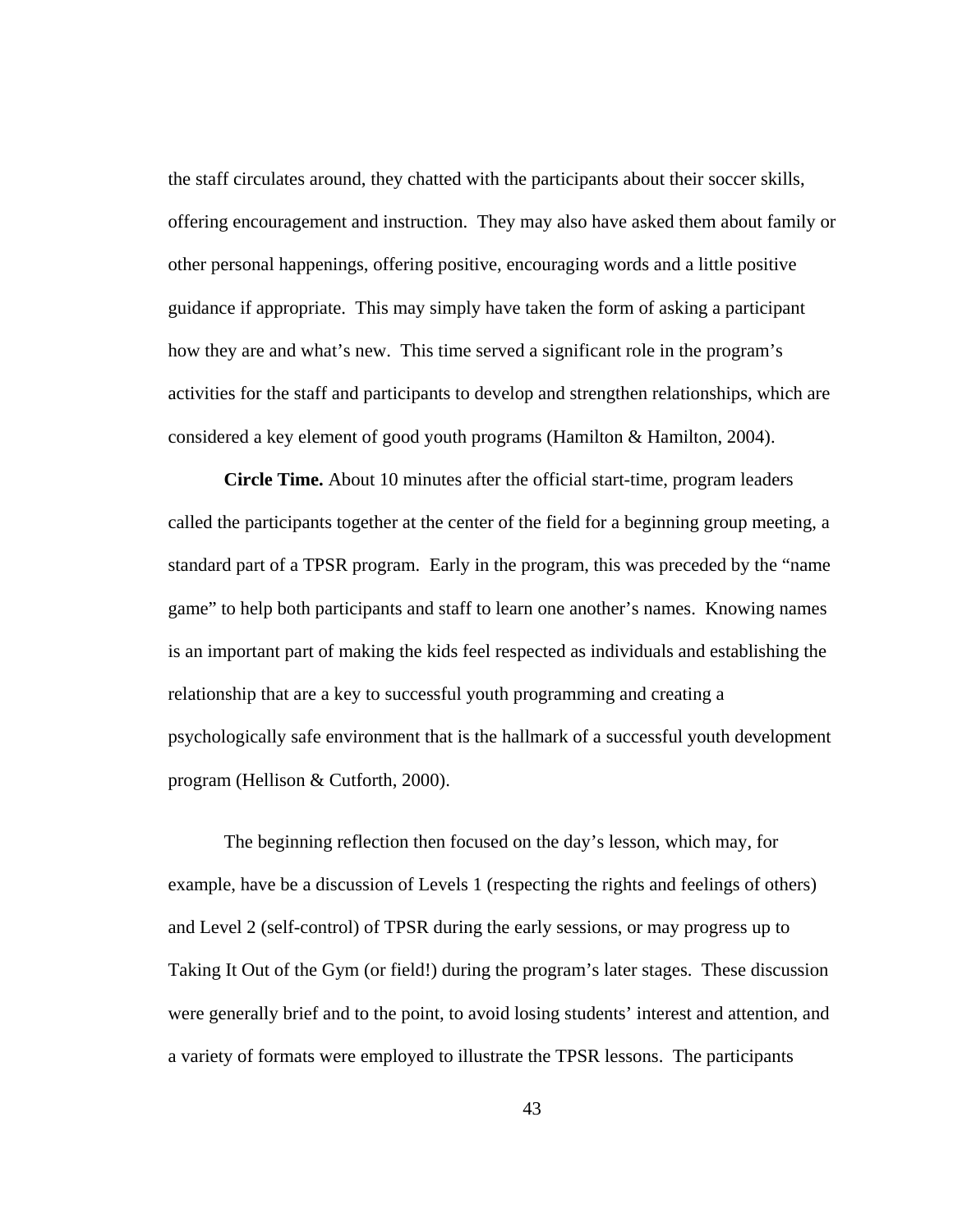might have also been asked to provide real examples of behavior that matches a particular level that they have witnessed since the last session. Staff might have also offered examples from their own lives to illustrate the TPSR lesson or goal for that day. Students may have also been asked at this point what level they are shooting for that day, or what level they are working on, or maybe to evaluate themselves on a previous session.

**Opening Kick.** At the conclusion of opening circle time or beginning reflection, the students moved into activities. These varied from session to session, but the theme was be soccer-oriented games that incorporated TPSR lessons. For example, these included blindfolded passing drills, or other soccer game-type drills where communication and teamwork are emphasized. Staff attempted to encourage positive behaviors and encourage participants to take leadership roles in completing the drills. Understanding the principles and understanding some specific activities and drills was incorporated into the staff training sessions, and staff participated in some drills in addition to running them.

 Several drills were in the staff's plans for any particular session, with staff prepared to modify or select drills based on TPSR objectives. Drills were changed quickly if a particular drill was not working as hoped or not engaging the students. The goal in planning was to have five or six possible activities or drills prepared and but spend significant time on the two or three that seem to gain the highest level of student engagement that day. This part of managing the daily operation of the program was also an opportunity to give the participants a voice, as student preference was often used as the basis for selecting specific activities.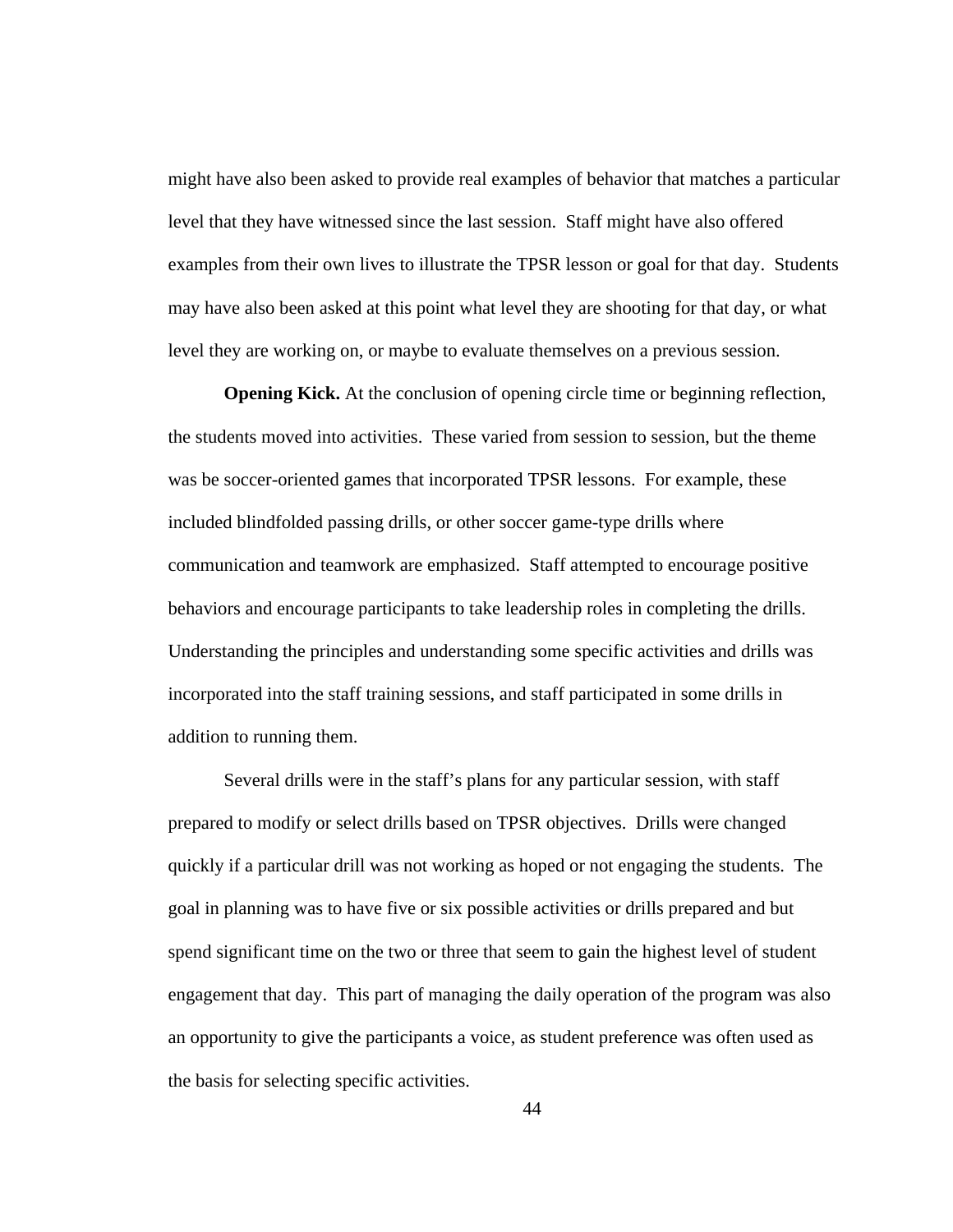**Play Time.** Following this discussion, the participants were formed into teams for scrimmage games, where on some days, one student would serve as that day's "coach" for their team. The coaches were responsible for organize his team and enforcing game rules. Once the session moves to scrimmage, one, two or three simultaneous games were played, and these were all be "small-sided" games; 5-on-5, 6 on-6, or 7-on-7, depending on attendance and staff participation. TPSR principles were emphasized by encouraging participants to "play by the rules," respect the other players and staff, and by rules modifications that emphasize teamwork, such as an "all-touch" rule or requiring a certain number of passes before a shot.

Sport initiates conflict, but sport can be an important tool in teaching peaceful, constructive ways to address conflict. In regards to game management, to emphasize peaceful conflict resolution, there were some "house rules." If a dispute couldn't be resolved quickly and civilly through discussion, the players would use Rock-Paper-Scissors as a default conflict resolution. It's not fancy, but it worked, and helped avoid a disagreement from becoming a full-blown argument.

An hour of soccer games followed, with teams re-sorted if the original teams are not balanced. Staff observed and were prepared to intervene if needed, but an effort was made to let the youth run their own game as much as possible utilizing peer coaching. Staff also sometimes participated, especially on a day when there are odd numbers or the kids seem to particularly desire staff participation. This had the advantage of providing another type of interaction, and allowing staff to show participants their fallibility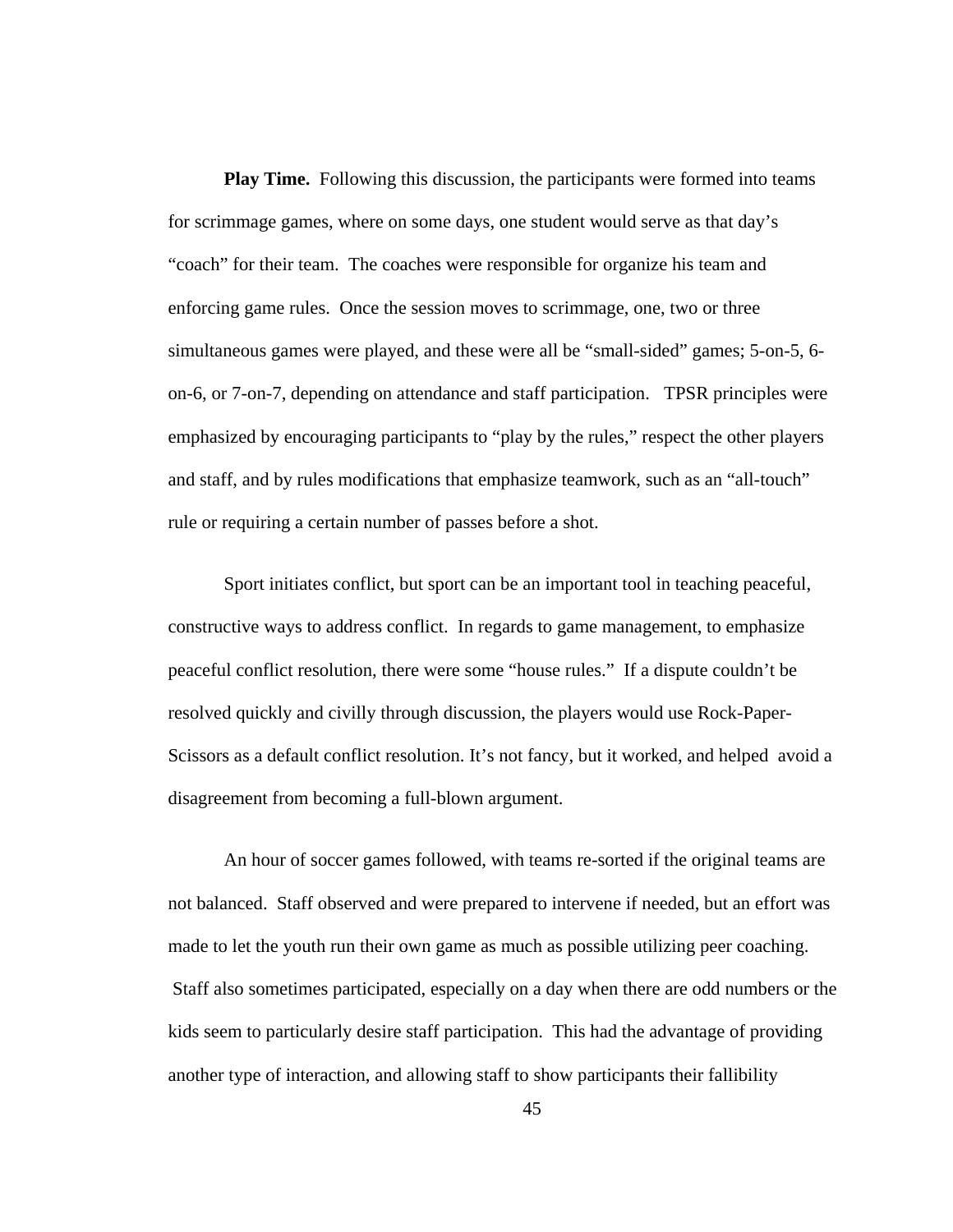through missed shots or passes, and to help steer the games in the direction of passing and team work. But, it was important for staff not to take the game over; we discussed this idea, and the staff did a good job of being "just another player."

These games were also modified in a variety of ways to emphasize TPSR principles, including having the teams led by participant coaches, "All-Touch" rules where each player on a team must touch the ball before the team can shoot in some games, and some games will utilize goalies while others were played with very small goals and no goalies, focusing on precise passing and shooting, and emphasizing every defensive player's importance in defending the goal.

**Closing Reflection.** Once that portion of the activities began to wrap up close to five, we would sit down and conduct our closing reflection. Participants were asked to evaluate their own performance during the session through a variety of methods, including some as basic as a thumbs up, thumbs down or thumbs sideways. The program director also filled out a daily set of field notes after the closing reflection.

Information from these closing reflections were used to help gauge the students' progress, as well as for program evaluation purposes including adjusting our plans for future sessions, and to help in assessing fidelity to the model and the development of relationships between staff and participants.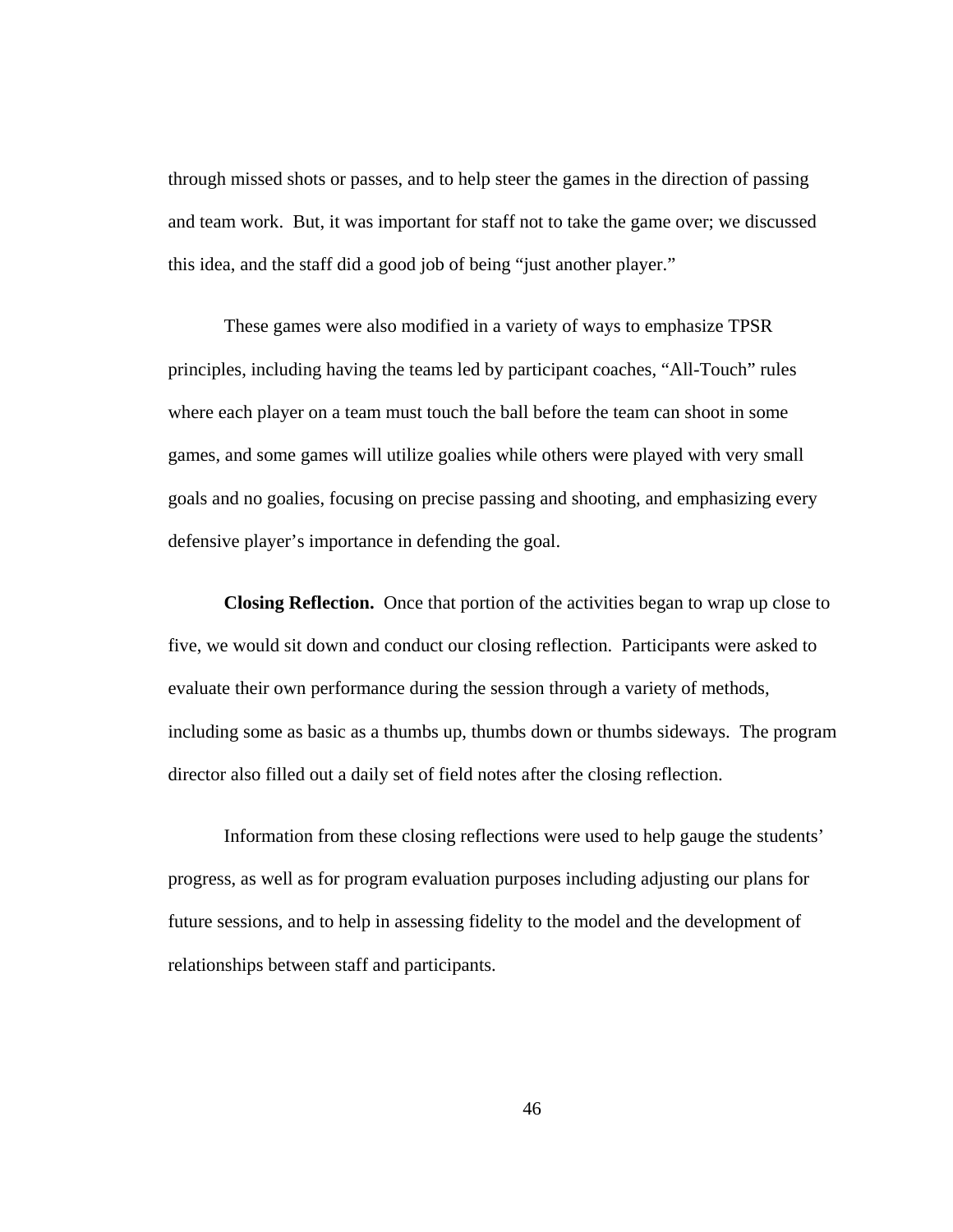## **Data Sources**

Two validated instruments were used in this study. The first is the Tool for Assessing Responsibility-based Education (TARE) (Wright & Craig, 2011). This instrument includes an overview of the lesson, and measures of teachers' self-perceptions of the frequency of desired TPSR teaching behaviors. Part one calls for a brief overview of that day's lesson, as well as a form that is used for interval coding of behaviors during a particular lesson. This section was not used due to research constraints including staffing, timing, and privacy issues regarding minor students in a school setting. Part two records teacher self-perceptions on frequency with which desired TPRS teaching behaviors were exhibited, including modeling respect, fostering social interaction and giving students a voice in the program. Part three measures perception of student responsibility as demonstrated by incidence of elements of the first four levels of the TPRS model; self-control, participation, effort, self-direction and caring, and part 4 provides a format for additional comments or notes.

This instrument was developed in response to calls for better instrumentation in the field of youth development and TPSR (Wright, 2009). This instrument was developed relying on the first author's ten year of experience as a TPSR program operator, and expressed desirable program characteristics in terms of discreet, observable teaching behaviors. While the TARE is a relatively new instrument, the research (Wright & Craig, 2011) established the instrument's reliability. Wright found a 94.4% level of

47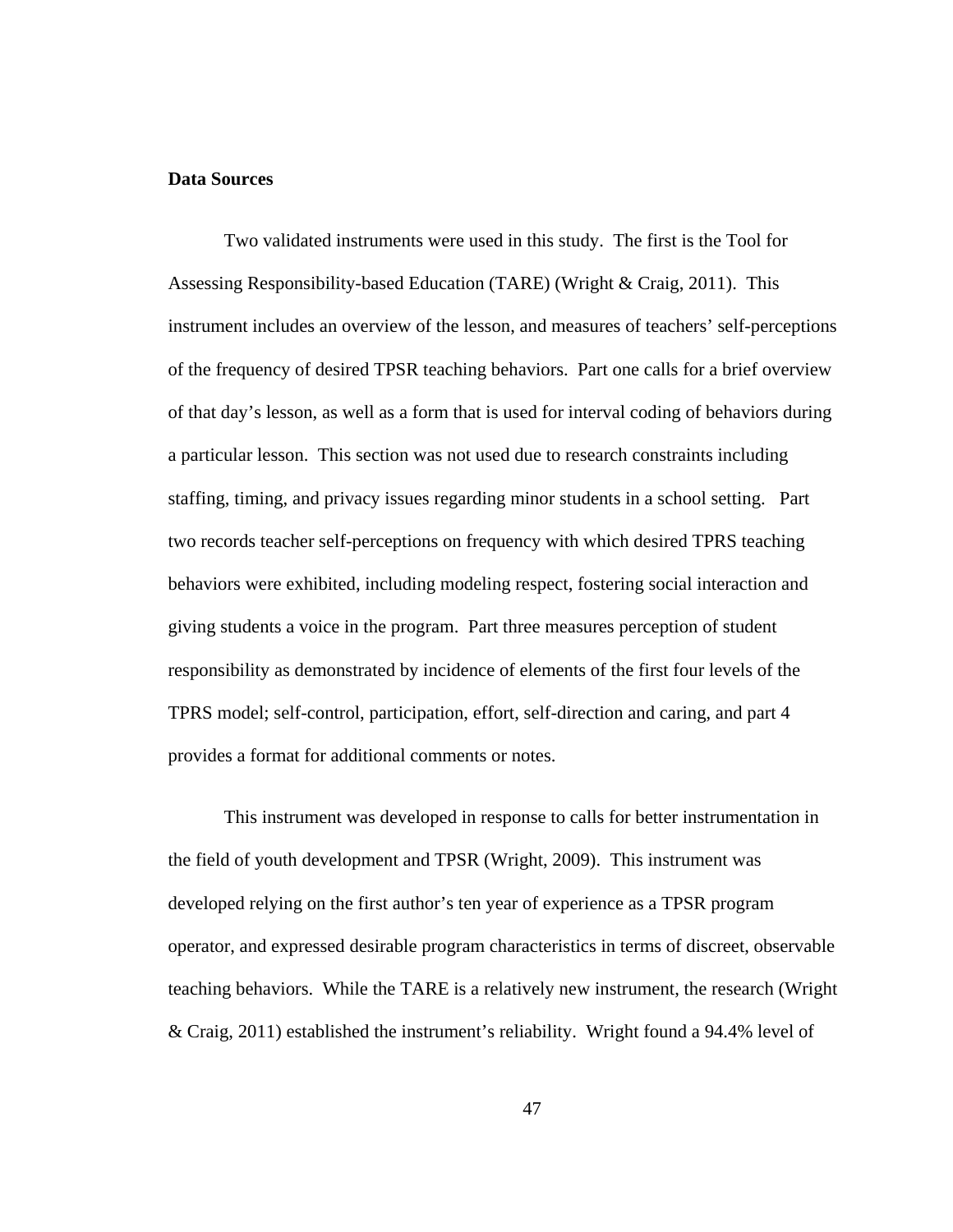agreement within one point across the four categories. Part 2 of the TARE was completed by the staff.

This use of the TARE was determined through consideration of the constraints of the research study, the TARE's intended method of use, and the age of the participants. Our staffing was not sufficient in numbers or training to allow for interval coding during the sessions, nor would that have been appropriate and conducive to a positive environment where the participants could feel comfortable. Filming and coding the sessions late from the tapes would have not have been feasible due to resource constraints and the challenges of working in a school setting with minor children.

Much of the language and the way questions about TPSR behaviors, and particularly Teaching Strategies in Part 2, was above the comprehension level of the children participating in the program. Similarly, the staff did not have the vocabulary knowledge or deep enough understanding of the concepts of TPSR to properly utilize the TARE at the beginning of the program. The TARE was utilized by the staff at the program's conclusion, when the staff had been familiarized with the principles of the model and had a better understanding of the levels of TPSR. The TARE was used to gather the staff's perceptions of the frequency of TPSR behaviors within the program, and to solicit open-ended comments from staff.

The second instrument used in the study is the Personal and Social Responsibility Questionnaire (PSRQ) (Li, et al., 2008). This instrument measures TPSR constructs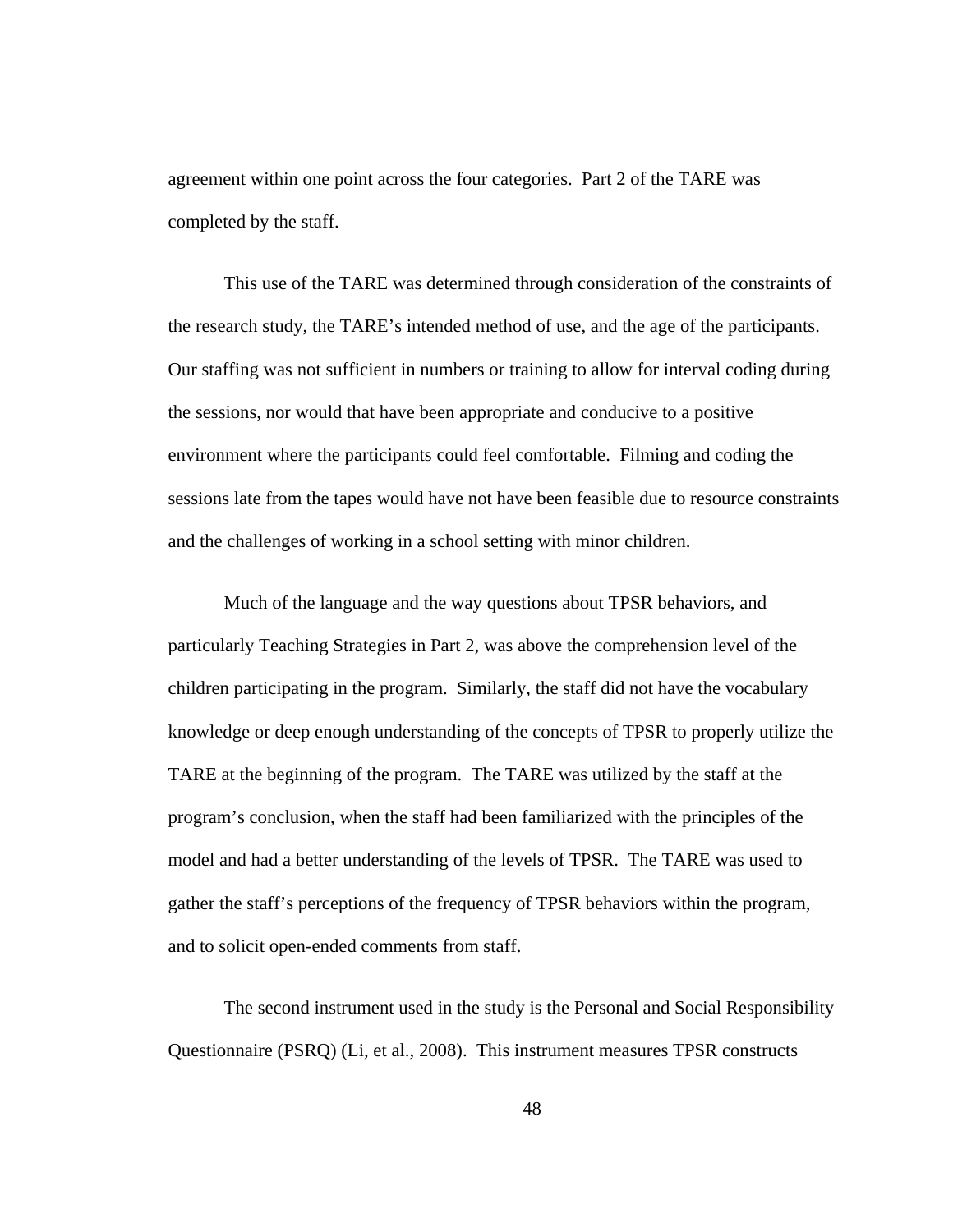including the first four levels of the TPSR model; respect and self-control, effort and participation, self-direction, and caring and leadership, and is designed for use by program participants, and the language is simple and appropriate for the students in this study.

 The PSRQ utilizes fourteen questions formatted in a six-point, forced response scale with answers beginning with "strongly disagree" to "strongly agree." Using the two factor measurement model of the PSRQ, the responses to the questionnaire are grouped to measure the two major factors of the TPSR model; social responsibility and personal responsibility (Li, Wright, Rukavina & Pickering, 2008). Personal responsibility includes the elements of level 1, respecting the rights and feelings of others, and level 4, helping others and caring, and the measure of this factor includes the questions that relate to these two levels of the TPSR model. Social responsibility includes level 2, effort and participation, and level 3, self-direction, and the measurement of this factor also includes those questions on the PSRQ that relate to those two levels.

The sample population in this study were all are expected to have some proficiency in English language, but the researchers made available both the original English language version (Appendix A), and a Spanish language version (Buckle, 2005) (Appendix B). Once the program began, our group of participants did not include any youngsters with a preference for Spanish; in conversations with teachers at the school, it was explained to us that among the Latino students in the sixth grade, there were very few who were not born in the U.S. and while it seemed that most of the Latino students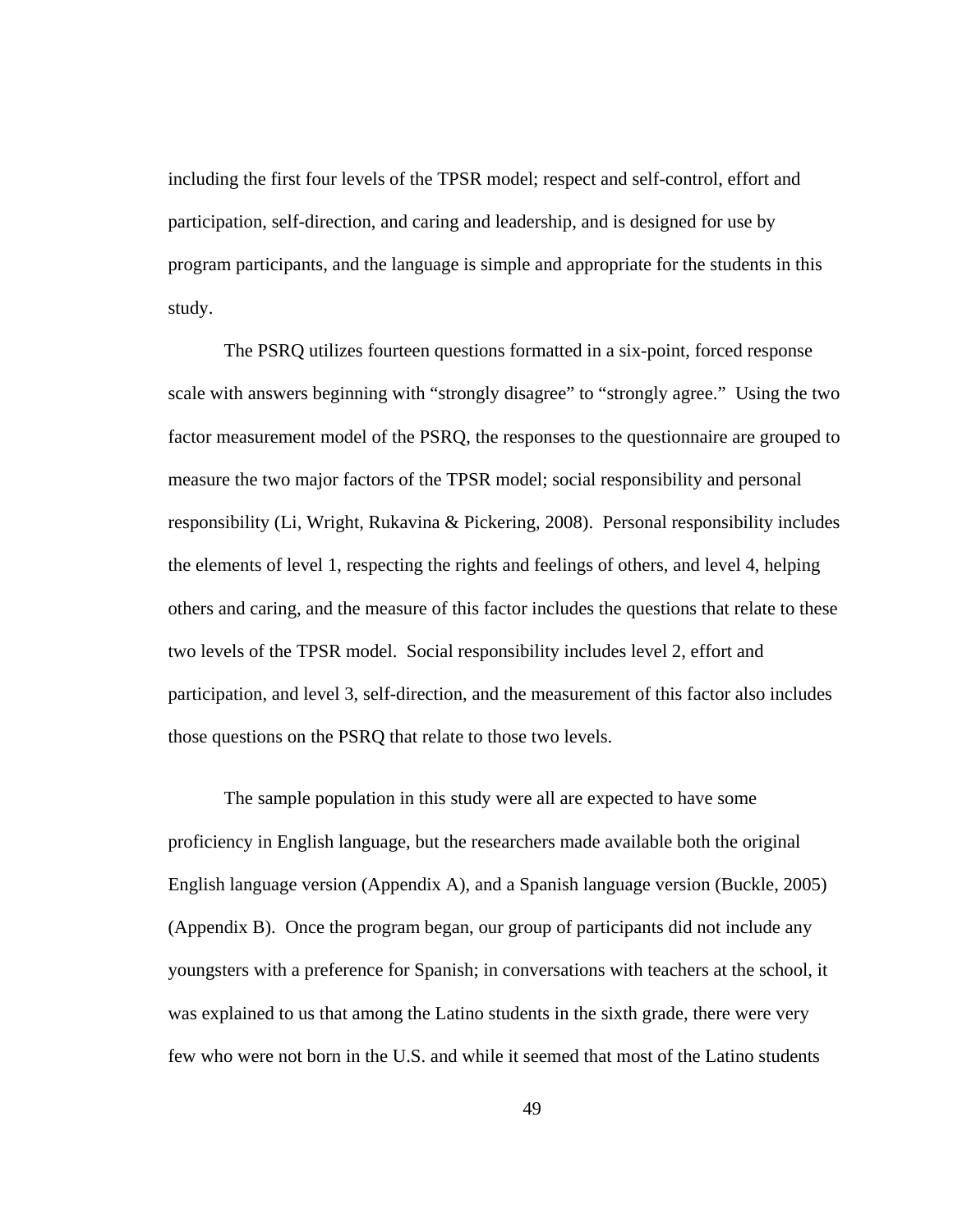spoke Spanish, there were no students the teachers could identify who had any ability with writing or reading in Spanish. As a result, the Spanish version was made available, but was not used by any of the students.

A post-program focus group-type interview was also undertaken with participants' teachers to add triangulation to the data derived from other sources, and specifically to examine the teachers and students perceptions of the program, including any observations of transference of the principals to the classroom. The teachers were prompted with open-ended questions including;

- 1) What did they hear from the kids about the program?
- 2) What, if any, changes did they see in the kids in the classroom?
- 3) What, if any, changes did they see in how they interacted with each other?
- 4) What, if any, changes did they see in how theY interacted with teachers?

Notes from this interview with the teachers is included as Appendix G.

## **Research Questions**

 The program evaluation research starts with 'fidelity to the model,' in other words, whether the model is being applied correctly, or "Am I doing it right?" (Hellison, 2011, p. 174) Beyond fidelity, the next evaluation research question is whether the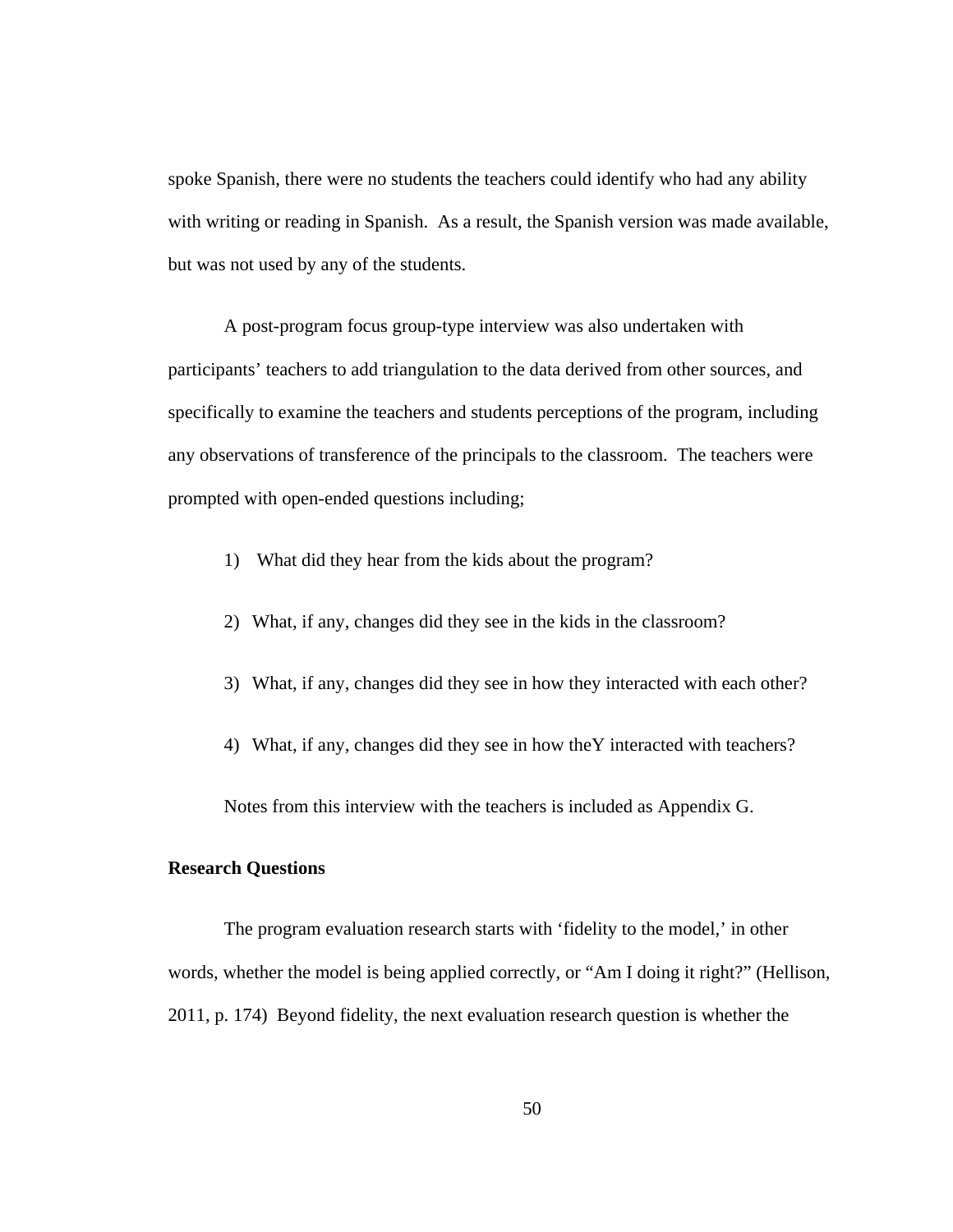program is producing the desired outcomes. We can label these two areas of inquiry as "process" and "outcomes," which correspond respectively with our research questions.

1) Are the principles of TPSR being implemented with fidelity as evidenced by data gathered from the use of the TARE (Wright & Craig, 2011) by staff, attendance data for participants and staff, and from the program narrative derived from the director's field notes and reflections sorted using the Personal-Social Responsibility Themes from Part 2 of the TARE as a framework?

The Part 2 of the TARE provides data on how frequently certain desired teaching strategies were observed, as well as observational data on participant behavior. Frequent occurrence of desired teaching behaviors would indicate fidelity to the TPSR model.

A detailed program narrative comprised of daily session notes from the program director was compiled and sorted according to *a priori* themes drawn from the Personal-Social Responsibility Themes categories of the TARE to provide qualitative data that assisted in evaluating fidelity in implementing the TPSR model. Instances of desired teaching behaviors from this data indicate fidelity to the TPSR model.

Portions of the TARE instrument, or Tool for Evaluating Responsibility-Based Education, (Wright  $\&$  Craig, 2011), an assessment tool designed specifically for use with this type of program, were used to gather summative data on the staff's own perceptions of their actions during the course of the program.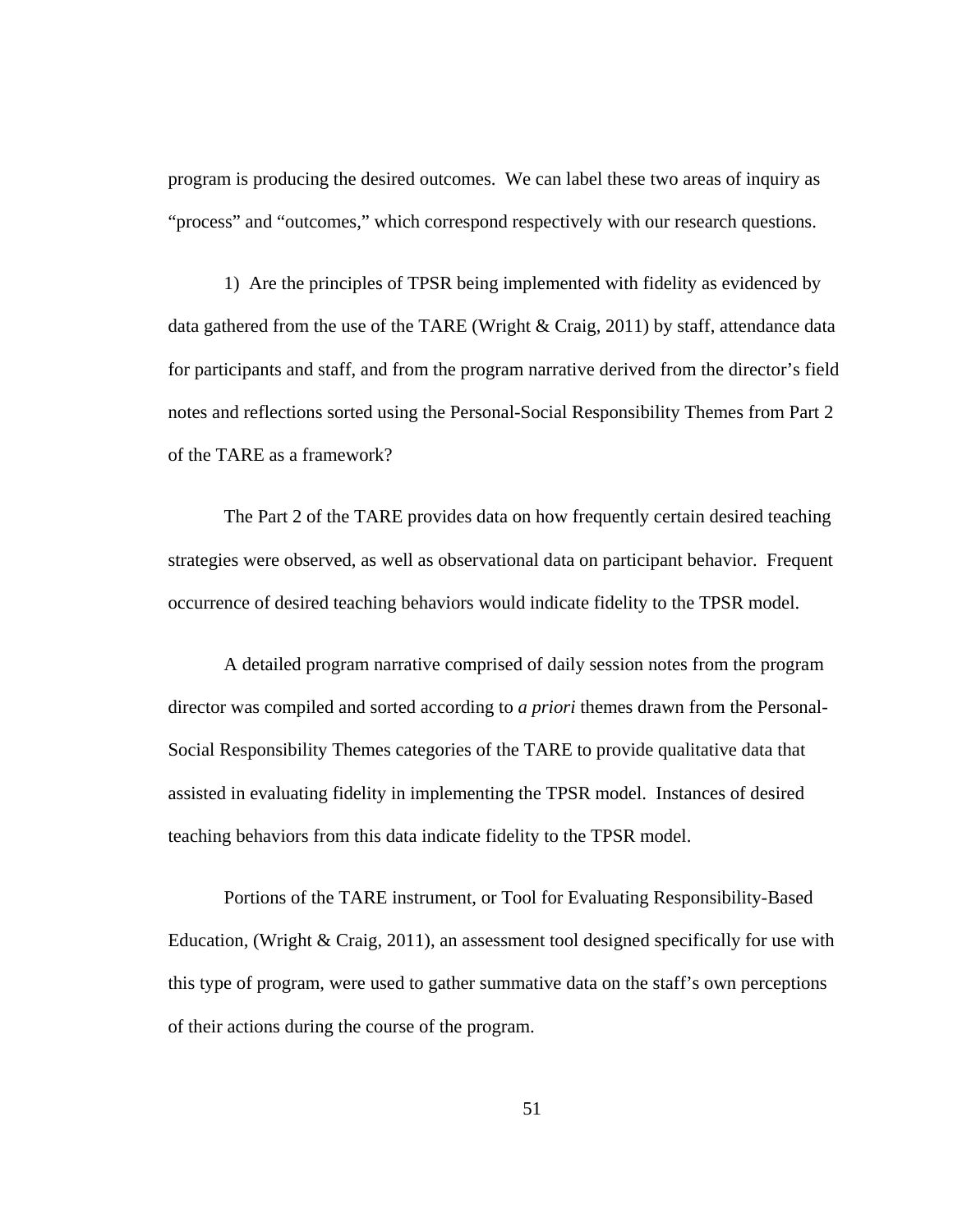The TARE served as an indicator of how program staff perceived their own use of the strategies and behaviors indicative of a properly executed TPSR program, including the level to which the staff utilized desired TPSR teaching behaviors.

 This portion will examine program outcomes in terms of student learning of TPSR principles.

2) Are the students exhibiting learning of TPSR principals, including respect, effort and participation, self-direction, and helping and caring for others, by measures taken through the administration of the PSRQ (Li, et al, 2008) as a pre- and post-test to the participants, as well as a program narrative derived from the program director's field notes, and a post-program interview with the participants' classroom teachers. The data from the PSRQ will serve both as a measure of how effective the program is in teaching the principles of TPSR, and may also serve as an indicator of proper application of the principles of TPSR.

 The questionnaire was administered to the participants at the beginning of phase two of the program and at the conclusion of program as a pre- and post-test. These data measured levels of TPSR behavior in the program participants, as measured by the participant responses on the PSRQ, and was analyzed using the two factor model of analysis of the survey data (Li, et al, 2008).

A meeting was held with the participants' classroom teachers shortly after the conclusion of the program, and a group interview was conducted. The entire set of notes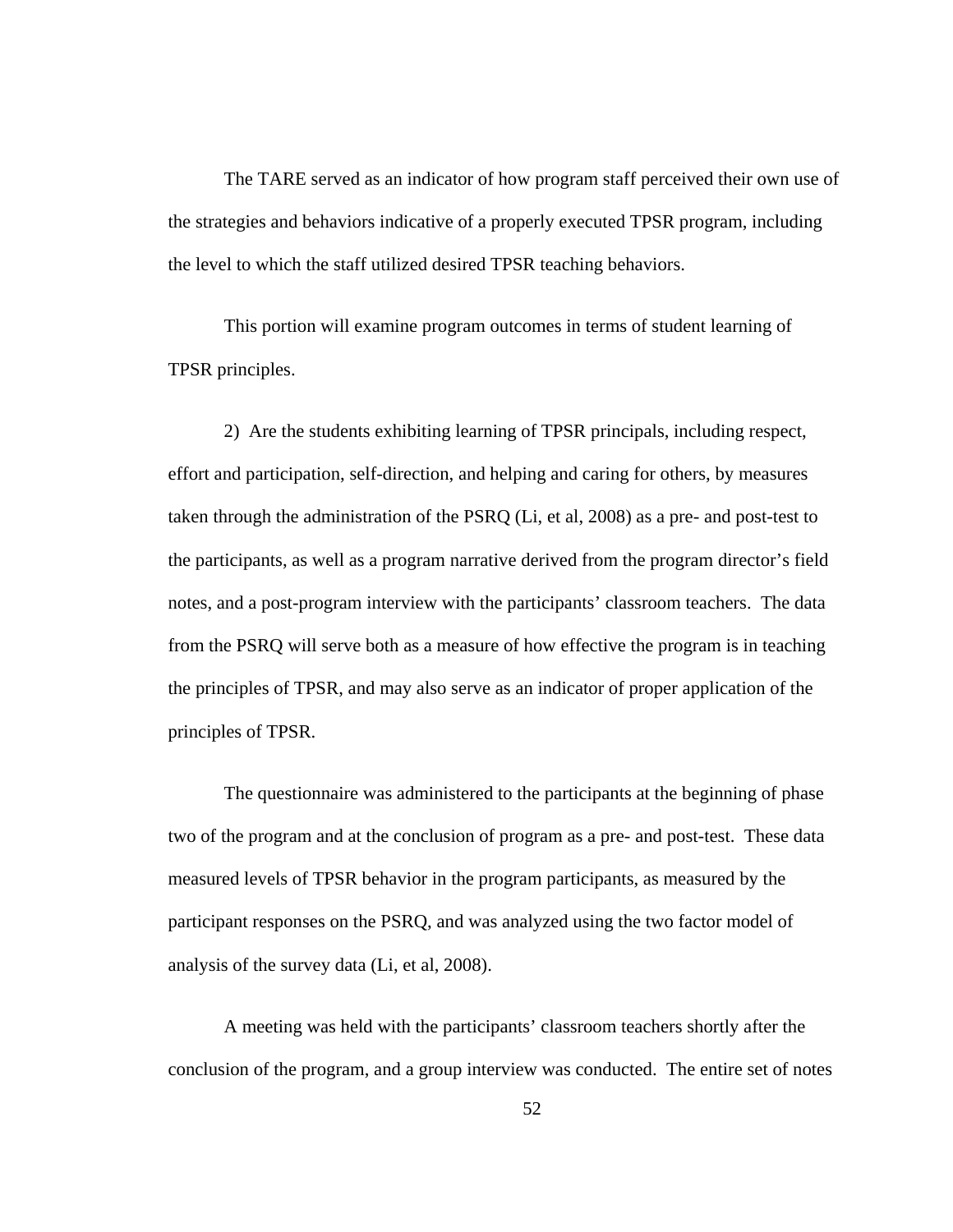from the teachers interview are included as Appendix G, and excerpts from those notes are included in both the case study profiles and the section of the results that sorts the data by the common criteria of good youth development programs. This meeting and the interview provided additional data to support or triangulate the findings regarding Level 5, transference, also known as "Taking it outside the gym." The teachers' observations based on the participants behavior during the school day and within the classroom setting will provide further indications of immediate outcomes of the program.

All the data compiled for this study is stored in a locked file cabinet in the campus office of the program director, and will be stored in that locked file cabinet for at least three years.

Information from all sources, including field notes, interviews, the TARE and the PSRQ showing TPSR learning, serve as indicators of success in applying the model to our program and success in student learning of the principles of the model. The desired outcome were to find indications that the program's lessons are being learned, as reflected in reported increases in feelings of respect, self-control and cooperation as indicated by their responses, as well their perception of how they perceived the behavior of themselves and others, such as respect, putting forth a good effort, and encouraging others. Some successes can be noted in this area, including statistically significant changes in social responsibility found in the pre- and post-test administration of the PSRQ.

53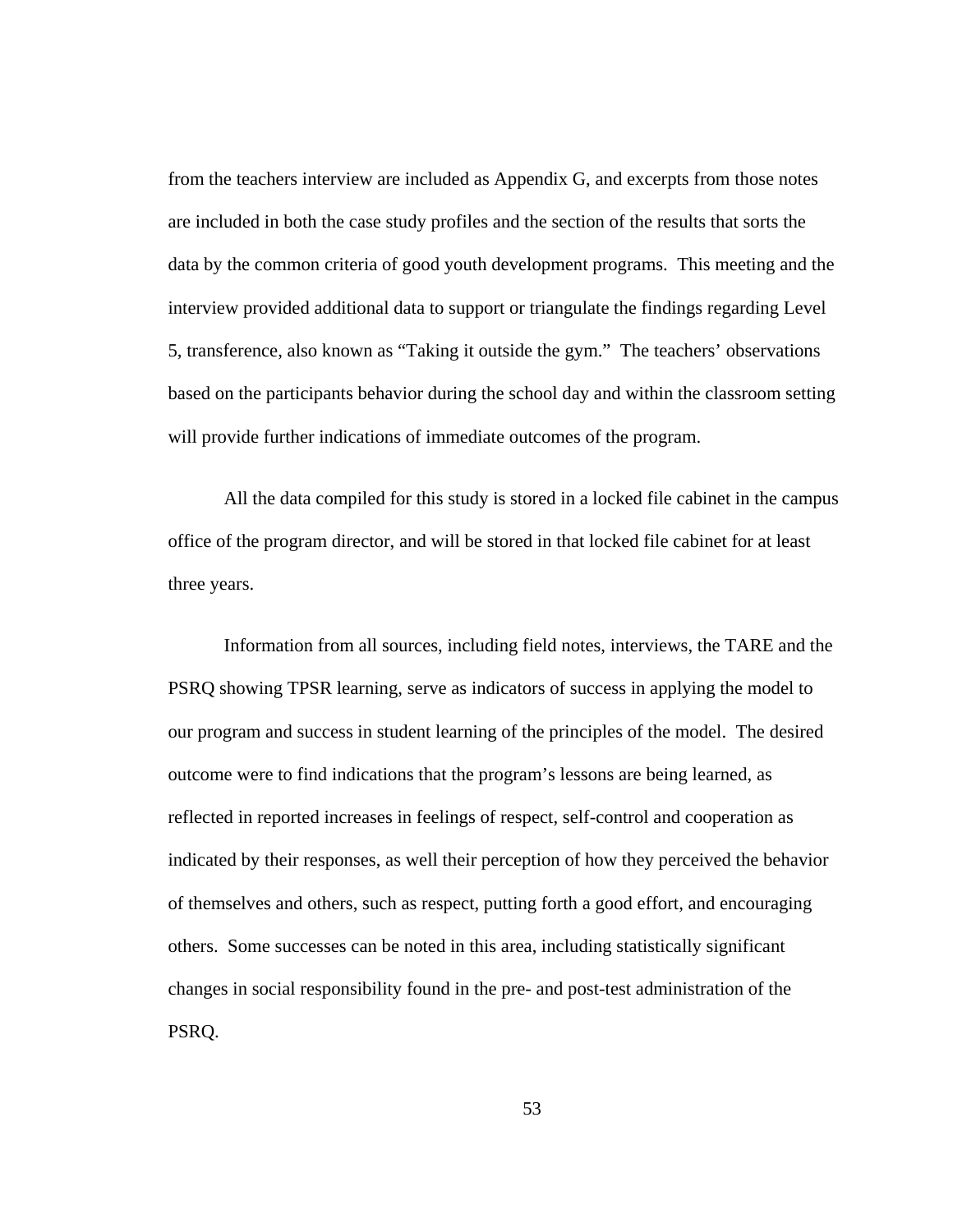Like all research based in observational and survey data, the data in this study is subject to certain limitations. The data gathered is taken at face value; we have no way of gauging the honesty of the participant responses, or whether the actions observed reflect actual changes in mindset. This study is also limited in regards to time, place, and participants. Our findings will establish only that a TPSR program was administered in a certain way with certain observable effects in this particular case, and those findings may or may not be generalizable to other situations. It is the researcher's hope, though, that these findings will contribute to the literature and help create a broader knowledge of youth development in general and TPSR programs specifically.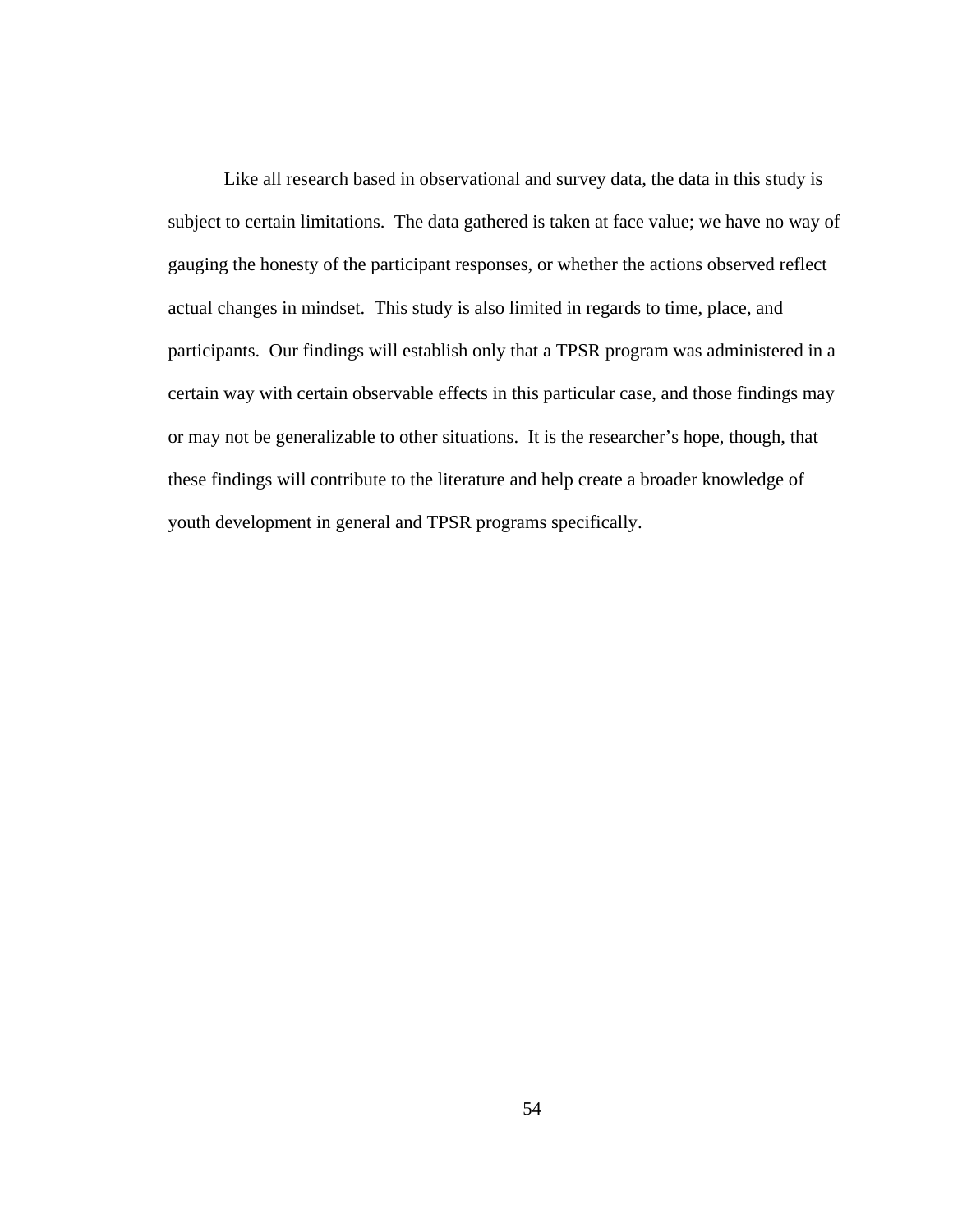## **CHAPTER IV**

## **RESULTS**

The Soccer Coaching Club program sought to provide a cohort of participants age 11-12, with a six-week after-school soccer program that met two afternoons a week for approximately two hours. The program used the TPSR model to teach the program participants concepts like respect, self-control, and teamwork through physical activity, primarily soccer. The accompanying research consists of program evaluation, including examination of the fidelity with which the model was applied, and evaluation of the effectiveness of this model with this population in producing immediate outcomes. The immediate outcomes will also be considered as part of the evaluation of fidelity to the model in the program.

## **Fidelity**

Attendance data for both staff and participants provides additional quantitative data supporting fidelity in application of the TPSR model. These data are represented below in Table 4.1. The program included "phase one," the three weeks during which the staff people were undergoing training, including practice teaching during the sessions and two classrooms sessions. Phase One included two scheduled sessions per week for three week, with each session lasting approximately two hours. "Phase Two" was the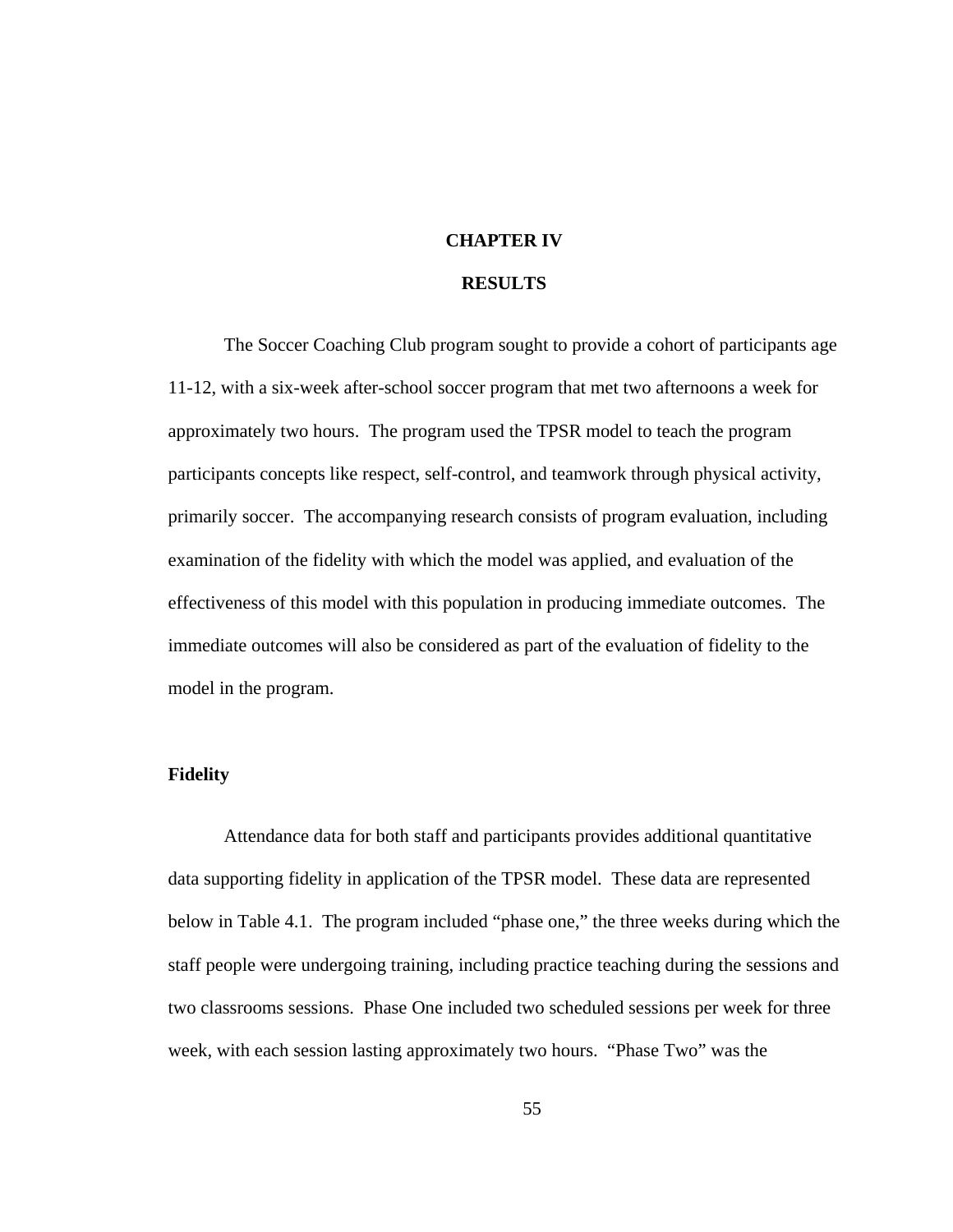subsequent six weeks of the program, during which two sessions were held each week, with each session lasting approximately two hours. Two sessions were rained out, leaving ten total sessions in Phase Two. The attendance data in Table 4.1 represents Phase Two, the portion of the program during which data was gathered.

# **Table 4.1**

# **Participant and Staff Attendance**

| <b>Participant &amp; Staff</b> Sessions Attended |                | Percentage |  |
|--------------------------------------------------|----------------|------------|--|
|                                                  |                |            |  |
| <b>Participants</b>                              |                |            |  |
| <b>CHANCE</b>                                    | 8              | 80%        |  |
| <b>BRIGHTON</b>                                  | 5              | 50%        |  |
| <b>EDWIN</b>                                     | $\overline{7}$ | 70%        |  |
| <b>ISAIAH</b>                                    | $\overline{7}$ | 70%        |  |
| <b>MARTY</b>                                     | 5              | 50%        |  |
| <b>JAYDEN</b>                                    | 7              | 70%        |  |
| <b>VINCENT</b>                                   | 6              | 60%        |  |
| <b>KELLEN</b>                                    | $\overline{7}$ | 70%        |  |
| <b>MICKEY</b>                                    | 9              | 90%        |  |
| CHARLIE                                          | 6              | 60%        |  |
| <b>JUSTICE</b>                                   | 6              | 60%        |  |
| <b>KELTEN</b>                                    | 6              | 60%        |  |
| <b>GEORGIE</b>                                   | 6              | 60%        |  |
| <b>JAMES</b>                                     | 5              | 50%        |  |
| <b>Staff</b>                                     |                |            |  |
| <b>NS</b>                                        | 10             | 100%       |  |
| AS                                               | 8              | 80%        |  |
| <b>BD</b>                                        | $\overline{7}$ | 70%        |  |
| CF                                               | 8              | 80%        |  |
| JW                                               | $\overline{7}$ | 70%        |  |
| <b>RH</b>                                        | $10\,$         | 100%       |  |
| <b>MC</b>                                        | 10             | 100%       |  |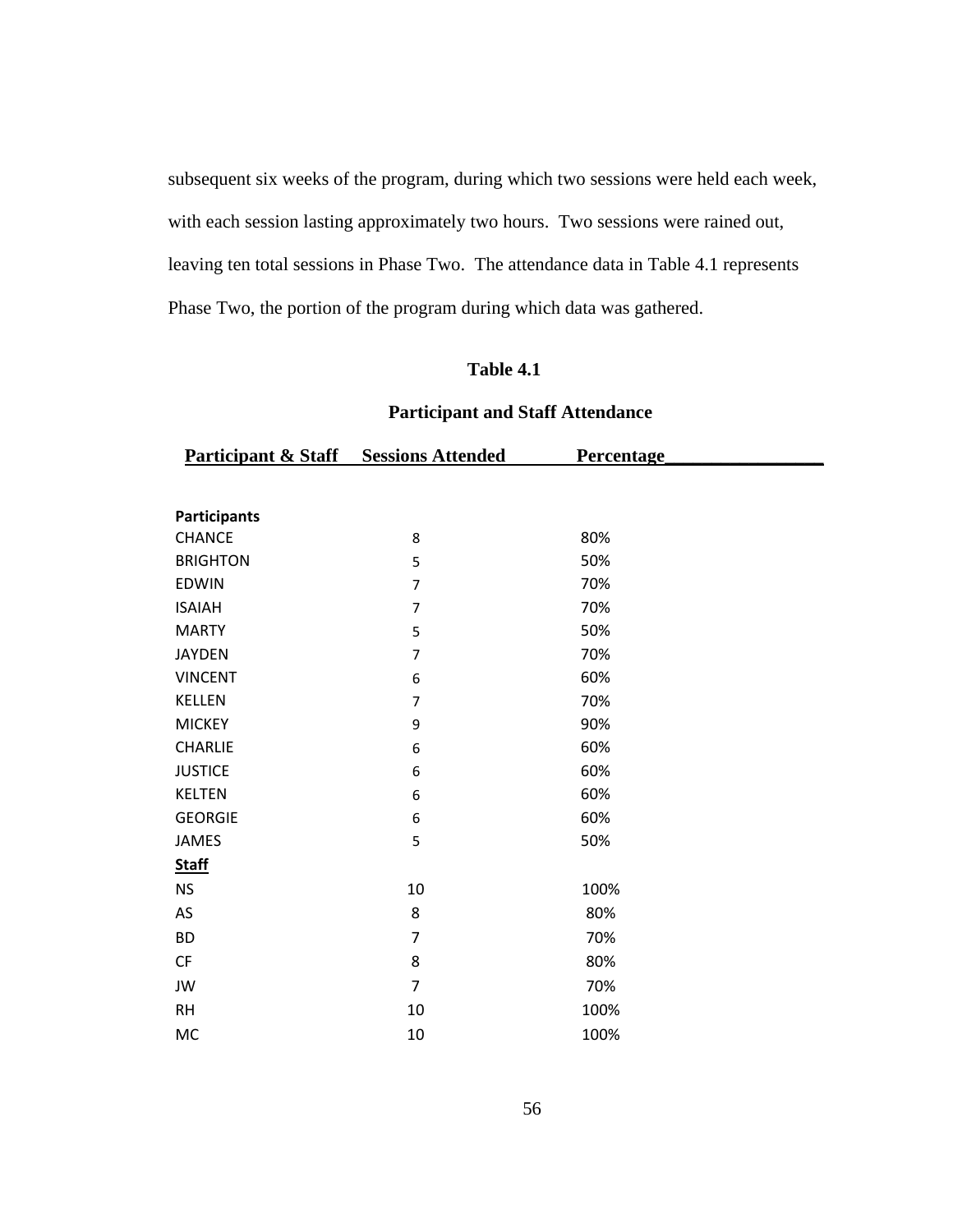These data are relevant, since regular attendance is generally necessary for a program to be effective (Hamilton & Hamilton, 2005), as is consistency in staffing. The participants listed above attended at least half the sessions in Phase Two, and therefore had regular contact with the program staff. The attendance data of the staff are also represented here. These are relevant data for determining fidelity to our model, since consistency in staffing is an important hallmark of a good youth development program (Hamilton & Hamilton, 2004), since relationships between adult leaders and the participants is a key, and regular contact is a key to these relationships (Hellison, 2011). Aside from an occasional illness or academic conflict, the staff members were very reliable in their attendance at scheduled sessions.

The TARE was used by staff to evaluate the frequency with which their activities display the characteristics indicative of a properly executed TPSR program. Elements of a detailed program narrative that were derived from the daily session notes from the program director were organized according to the Personal-Social Responsibility Themes from the TARE and provided qualitative data that assisted in evaluating fidelity in implementing the TPSR model.

The staff responses to the TARE Part 2, which focuses on Personal-Social Responsibilities Themes as demonstrated in the program's activities as measured on a scale that ran from 0 (Never) to 4 (Extensively). The means are graphed below as Figure 4.1. The mean score for all the themes were on the higher end of the scale of frequency, with no individual responses below a 2, or "Occasionally." Over 79% of total responses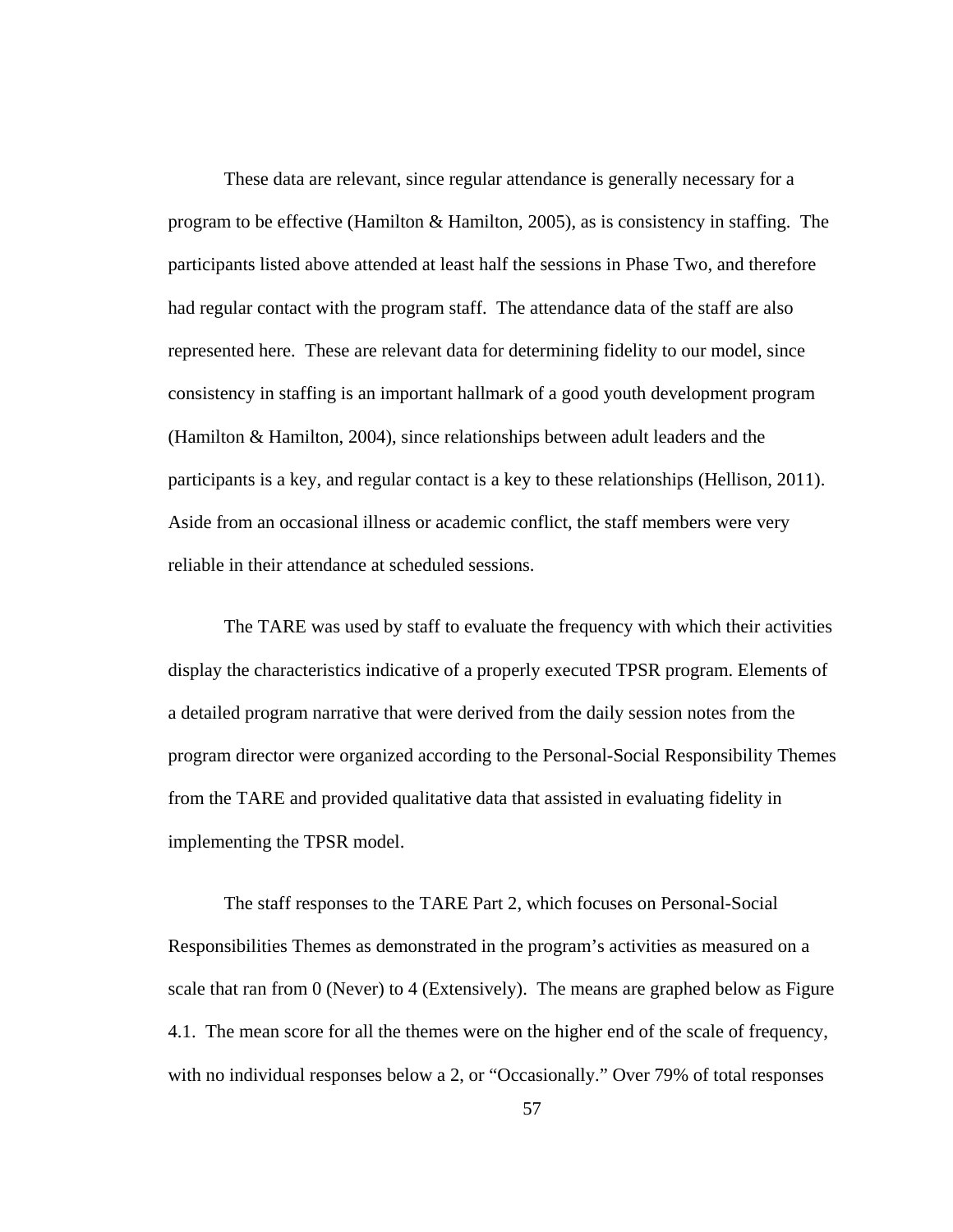in all categories were 3's or 4's, which corresponds to "Frequently" and "Extensively," respectively, indicating a high overall frequency of desired teaching behaviors.

The staff's responses were strongest in the area of Integration, the extent to which responsibility roles and concepts are integrated into the physical activity, with a mean average of 3.50, falling at the high end of the scale between "Extensively" and "Frequently." The next highest mean score was in the category of Teacher-Student Relationship, which is defined as the extent to which students are treated as individuals deserving respect, choice, and voice, had a mean average of 3.33, falling above "Frequently." Transfer, defined as the extent to which connections are being made to the application of life skills in other settings, had a mean score of 3.17, also well above "Frequently." The lowest score of the four categories was a 2.67 for "Empowerment," defined as extent to which the teacher shares responsibility with students. While these data are self-reported and thereby subject to potential bias, the consistency with the program narrative and between staff member responses supports the credibility of the data.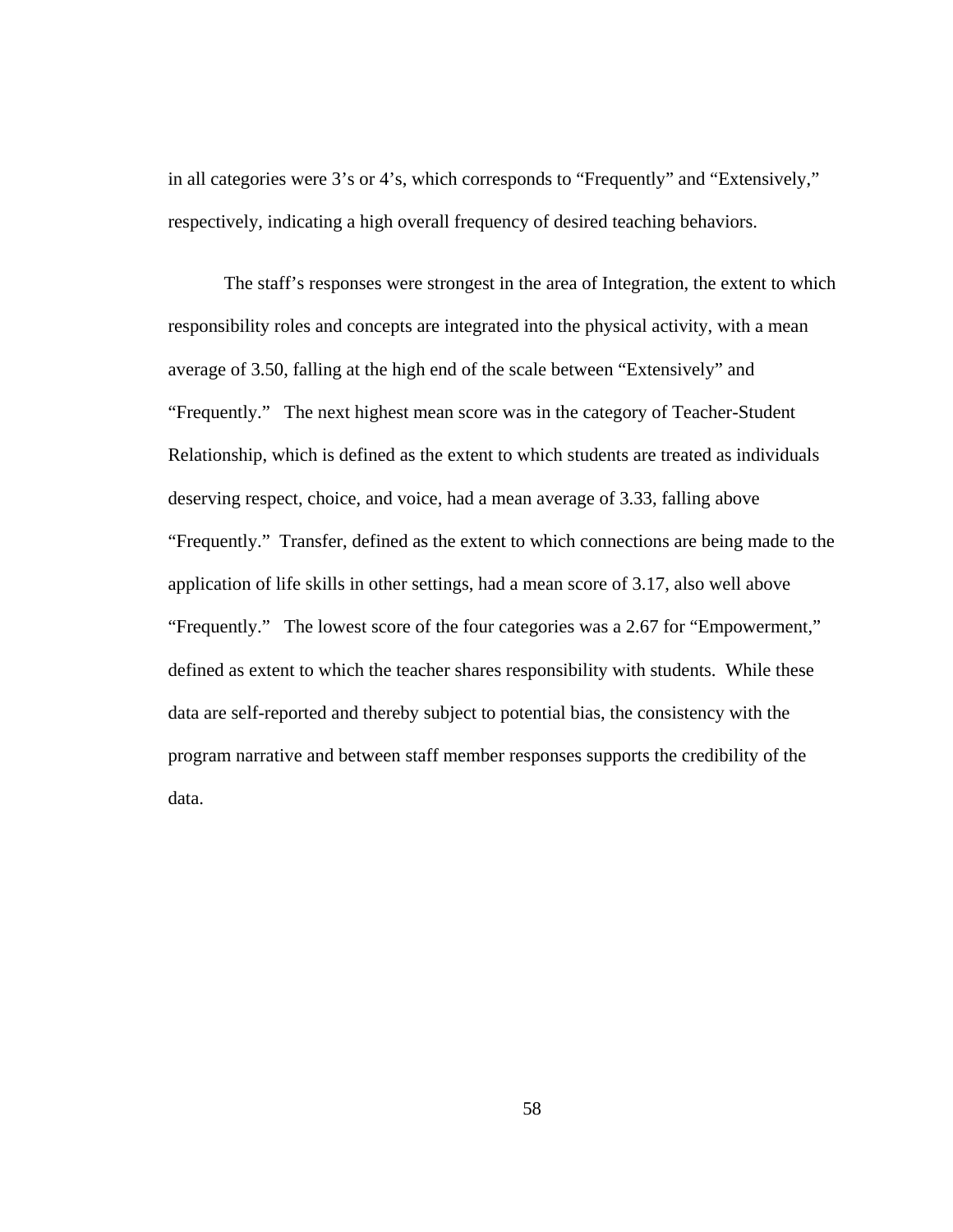

**Figure 4.1 Mean frequency of TPSR responsibility-based strategies** 

In addition to the quantitative data that the TARE yielded, there were elements of qualitative data generated using the TARE, which includes an open-ended section for comments in each category or theme.

In regard to Integration, one staff member commented on the participants' use of "Rock-Paper-Scissors," a strategy that was introduced as a way to let the students take more control of their own games by calling their own fouls and out-of-bounds calls, and resolving any disputes that arose in that process; "Rock-Paper-Scissors is standard now."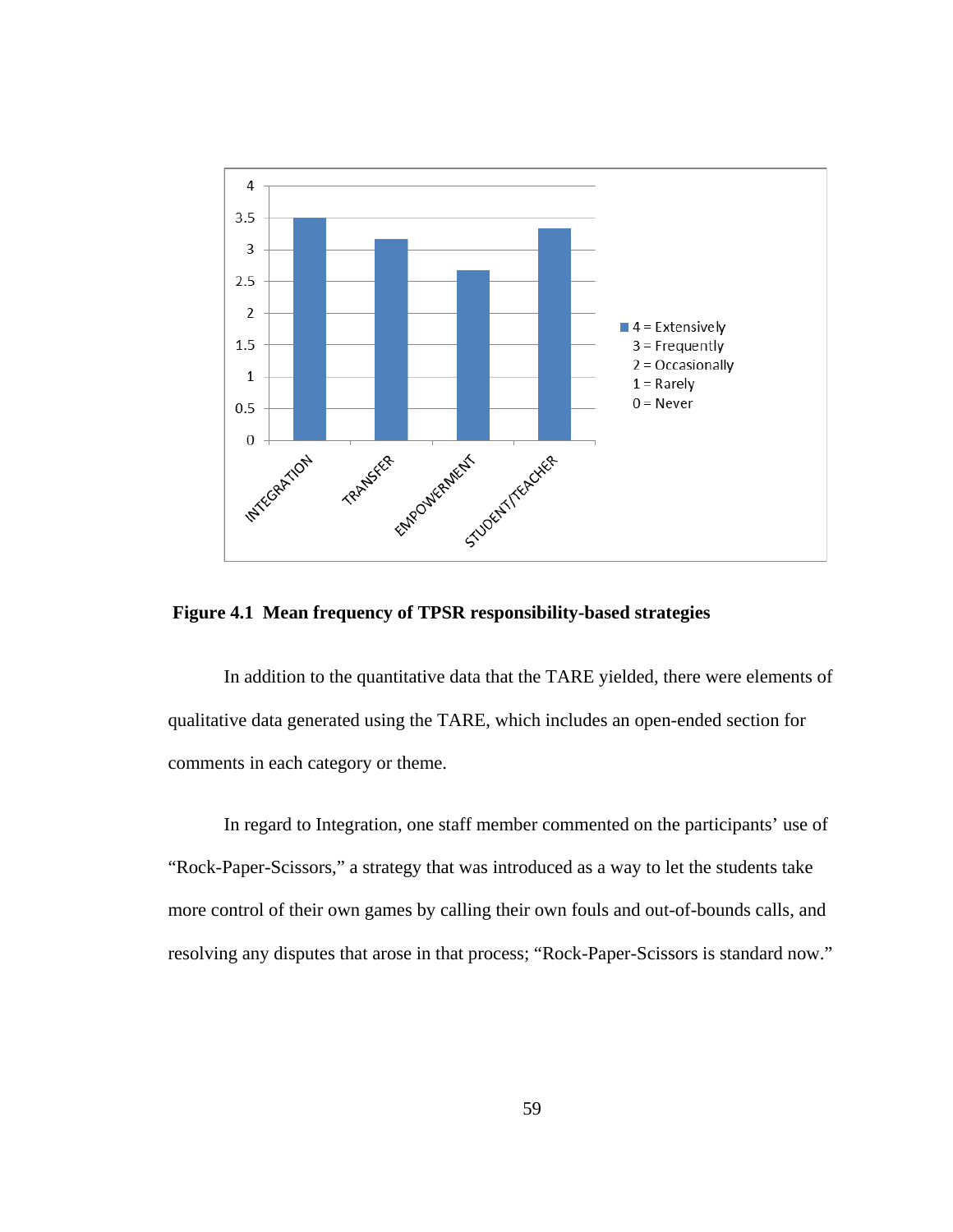Another staff member observed, in relation to Integration: "…lesson(s) utilized during the training sessions were designed to stimulate social and personal development, whether in the form of self-confidence, respect toward others, etc..."

In the area of Integration, a staff comment pointed out that the respect for one another and showing caring came easily in some elements of the lessons, specifically when there was team success, but not as easily at other times: "When goals were scored and when other efforts leading to team success, there was mass congratulation delivered from all team members and encouragement was very much present in these cases. It would have been nice to see this in other areas as well though."

Transfer was addressed by a staff member in relation to his own approach to trying to achieve transfer of the lessons of TPSR: "Whenever there was a questioned call or a disagreement I would pull the kids aside afterwards and explain how certain issues could be transferred into their daily lives as the grow. They seemed to understand these philosophies…"

Comments on Empowerment included one staff member who regularly engaged the participants to allow them to be heard, providing "Voices and Choices"; "I was constantly asking a variety of the kids, on different days, how they thought we were doing? Asking if there was anything specifically that they wanted to do? Or anything that they wanted to see more of vs. less of."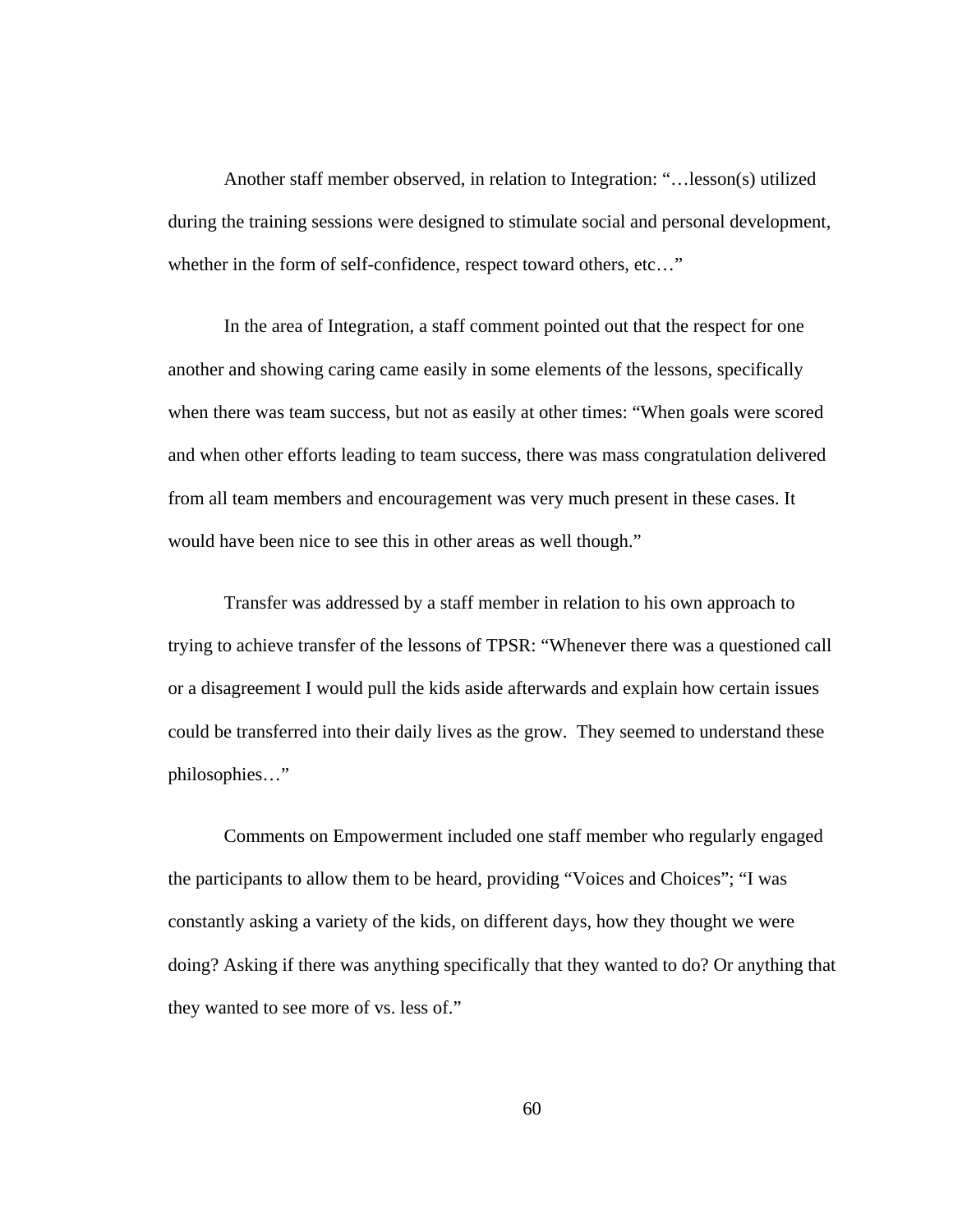There were negatives in regard to empowerment, too. This may be an indicator of why Empowerment was the lowest rated category: "Most will still 'slip' if left idle for any length of time." This comment reflects some concerns that that the sessions could get out of hand or simply be unproductive without staff exerting some significant control.

Some of the staff member comments included reflections on Student/Teacher Relationship, including this comment on the students and teachers relationship regarding dispute resolution: "Encouraged students to resolve disputes fairly w/o (sic) violence."

Another staff member wrote about efforts to connect with the participants, but expressed regret at not having done more: "I taught a couple of the kids some tricks and moves to try out. I got on well with a lot of the kids and did my best to focus my attention on those who were less like to approach the coaches confidently. I should have been more attentive to this process throughout the entire program. Some days were less successful than others."

It is also important to remember that there is potential for bias in the staff selfreport responses, although it is worth noting that there were both positive and negative comments. Overall, the staff comments reinforce the quantitative data and suggest that there was success in most areas, but that empowerment may have been the most challenging area for the program staff, and an area that deserves additional efforts in future iterations of the program.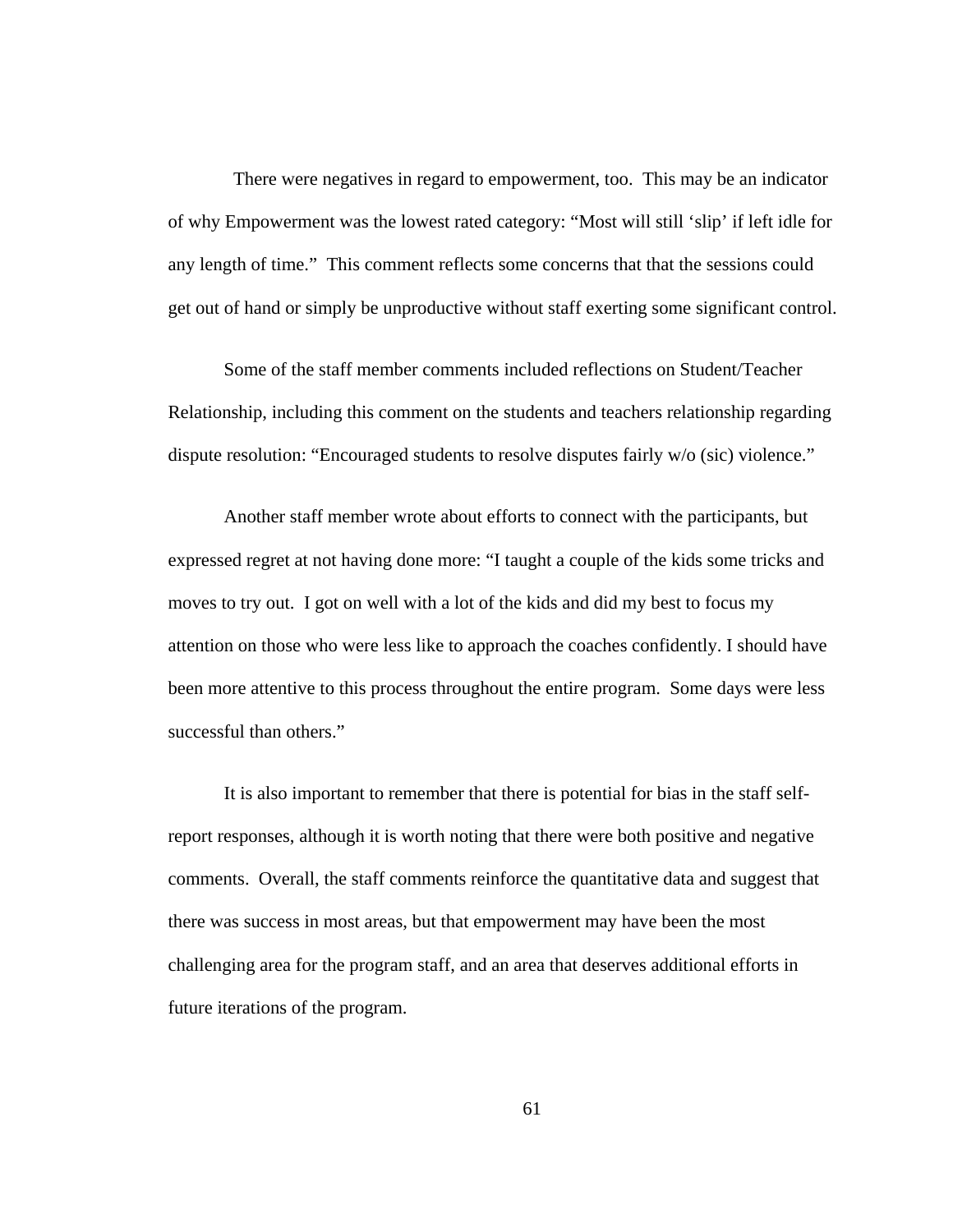**Narrative Program Notes.** The program director took a detailed set of field notes at the conclusion of each session that provides a rich, thick narrative description of the program. These observation data were compiled by the researcher, who was on-site for all planning, all preparation, and all operations of the program. They provided a comprehensive view of the program and the activities within the program, including staff and participant behavior. These data help determine if the activities within the program were consistent with implementing a TPSR program with fidelity. These written notes were compiled into a chronological program narrative which is included as Appendix P. This narrative was then analyzed and sorted according to the Personal-Social Responsibility Themes, which are used to evaluate the use of desirable Responsibilitybased Strategies as outlined in Part 2 of the TARE, including Integration, Transfer, Empowerment, and Teacher-Student Relationship.

This analysis found multiple observed instances of each of the desired Responsibility-based Strategies, supporting the program's application of the TPSR model with fidelity, with specific examples related to strategies outlined in the TARE

*Integration.* In planning the daily schedules in the program, the goal was to incorporate TPSR themes into the activities in ways that were natural and meshed with that day's theme(s). Different formats for our soccer activity were used, seeking to integrate the lessons of TPSR, while also finding a style of play that engaged them, made it fun, and kept it positive.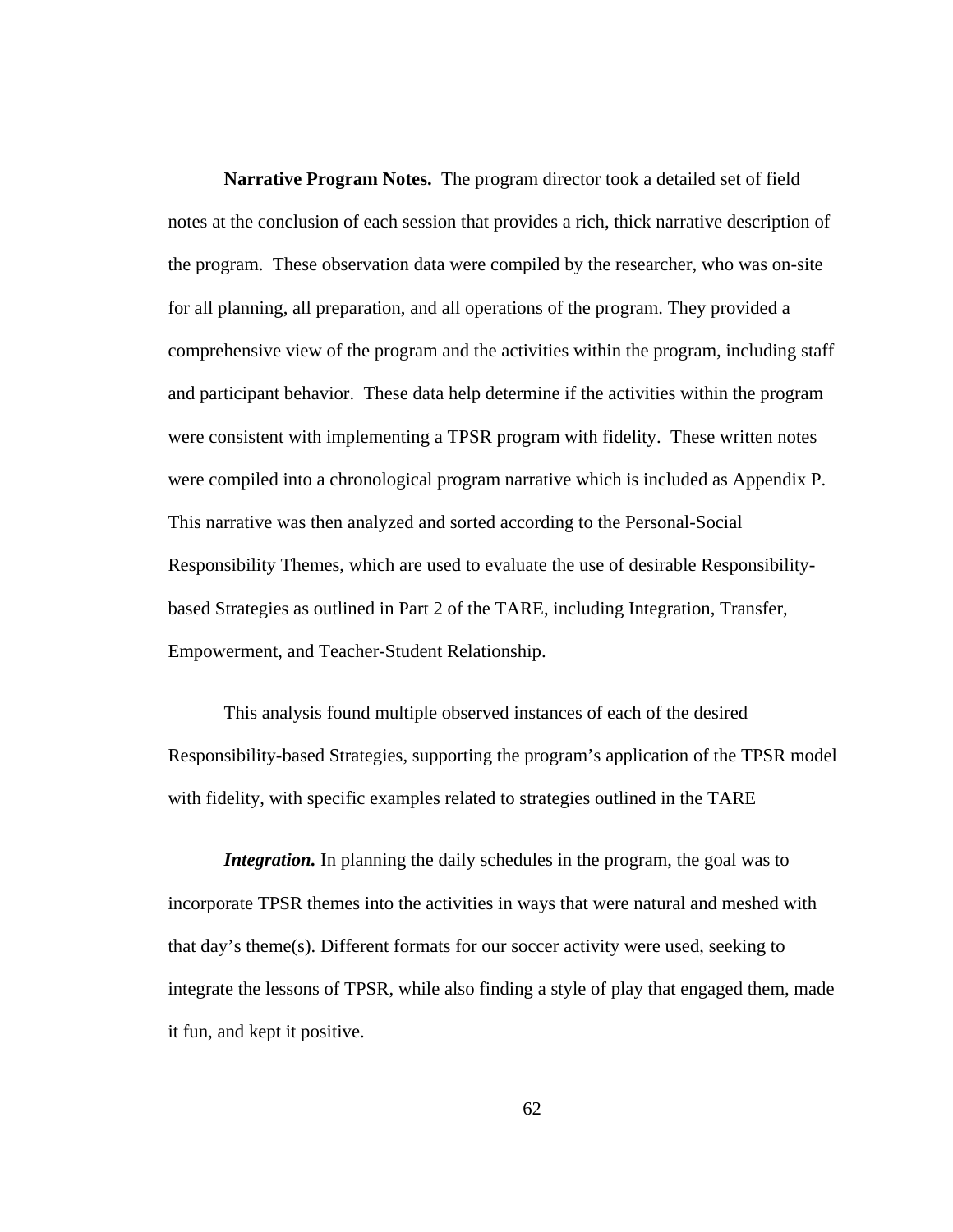In the instance below, a rule modification was employed to encourage teamwork as part of helping others, or Level 4:

Since we were working on Level 4, helping others, we extended that theme to teamwork and cooperation. We used a few of the games we had been playing, but modified them to add teamwork as a theme. Our first warm-up activity was a passing exercise…We then divided into two groups and did "World Cup," a halffield game where teams of two people represent countries, and play against one another. The teamwork twist was to require two passes before a shot could be taken. The kids embraced this and engaged in excellent passing and cooperation. Scoring was way down, but teamwork and passing were way up. (April 15)

In the situation of disputes, we were seeking to allow the kids to resolve their conflicts themselves, thereby integrating levels 1 (respect) and 3 (self-direction). The students demonstrated real "ownership" of this area of program management. The following passage describes an instance where the participants utilized a conflict management tool that the program staff had introduced them to:

We also had a couple disputed calls that we resolved quickly and easily with Rock-Paper-Scissors. This was a conflict resolution strategy we had given them to empower them to resolve their own conflicts, and it worked very well. (April 15)

The participants immediately took ownership of Rock-Paper-Scissors and used it virtually every time there was a conflict, whether it was a question of a foul, who knocked the ball out of bounds, or even who should get the ball first. The boys spent their time playing, and not arguing. The thing to note about this is that it became so routine, that it didn't warrant a mention.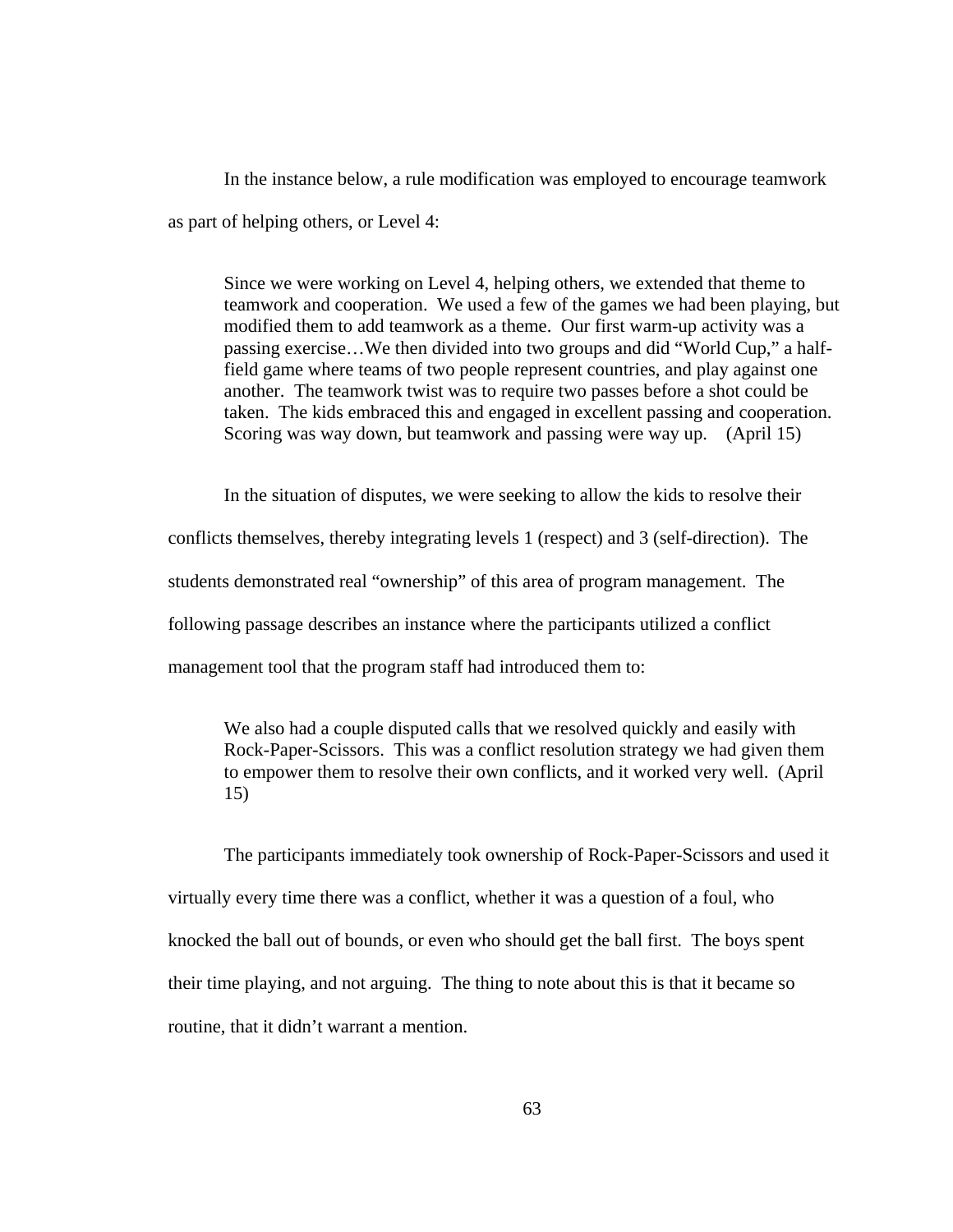One exercise we used was designed to integrate level 4 (helping, caring) principles and foster cooperation. Level 1 themes of respecting one's partner by providing good directions was also part of the message and values communicated by this exercise:

[W]e did a "blindfolded minefield" exercise, where, again in pairs, one participant was blindfolded and the other had to walk him through a "minefield" made up of soccer balls, pinnies and other obstacles. The kids enjoyed this, although there were varying levels of success. A couple of the pairs gave each other lots of directions like "go that way" while pointing or "come this way" or failed to tell their partners to stop before they bumped into a cone or ball. We also had a few who just wanted to peek under the blindfold, particularly our new pair, "Reign" and "Jacque," so we talked about what we were trying to accomplish and whether peeking really made sense. (May 1)

The following passage illustrates some of the ways we sought to connect the themes of our model with the activities, in this case, with lessons of teamwork and cooperation, and respect. In addition to utilizing rules modifications, the composition of the teams was also set up to help the players develop relationships with each other and develop respect and caring for each other:

We finished with a scrimmage where at least three passes had to be made before a team could shoot. We also divided up the World Cup teams down the middle, mixing kids who hadn't normally chosen one another as teammates and we had very even teams and a good game. Overall, it was our best session yet, and one that included strong TPSR themes throughout the program activities and discussion. It also had the most positive tone of any recent session. (April 15)

We used some activities that were meant to highlight skills beyond the purely physical or soccer-based talents. These team-building activities helped illustrate the value of teamwork and helping others and caring (Level 4) and Respect (Level 1), and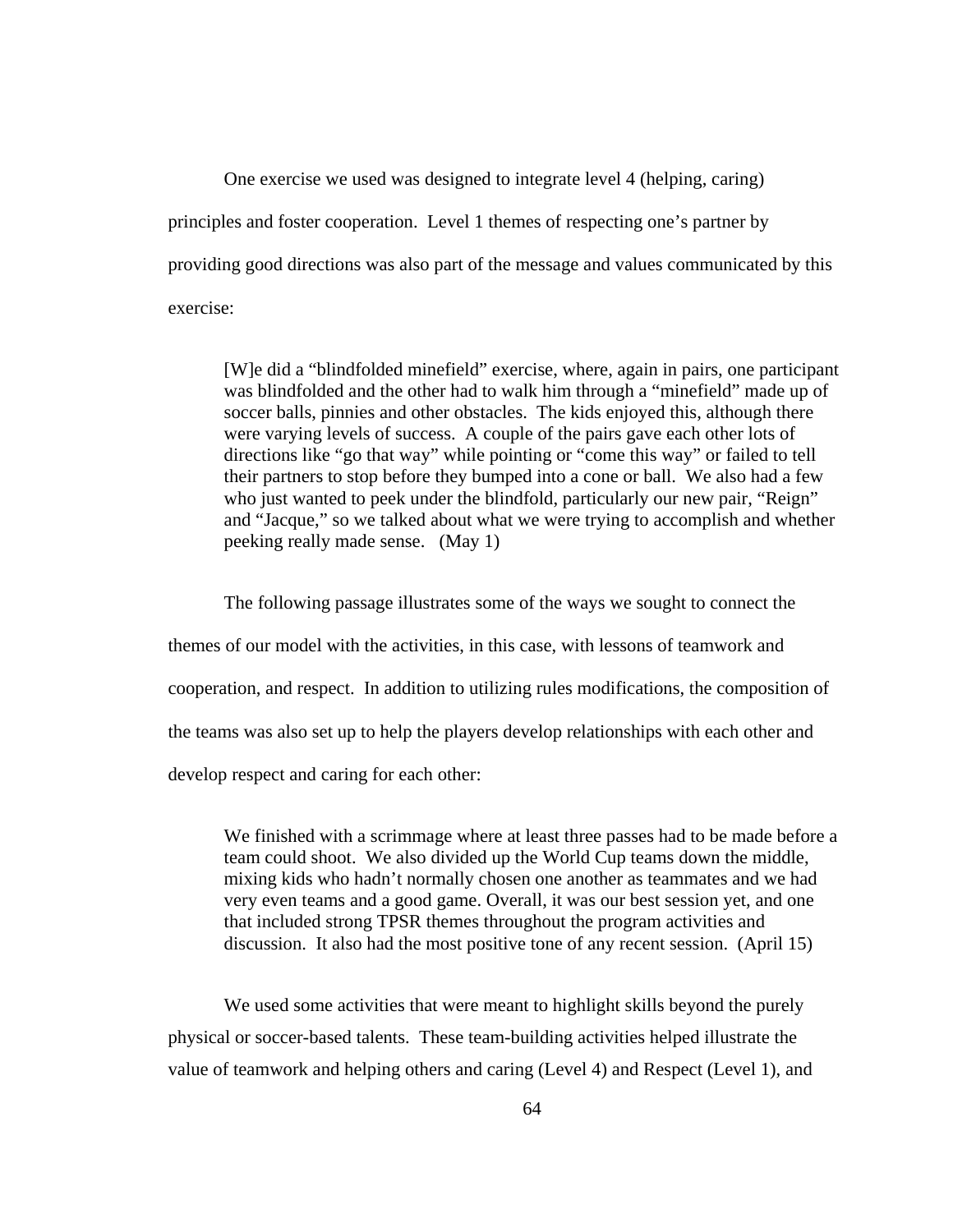created opportunities for success among some of the kids who were not as skilled at soccer:

During today's session, we tried to introduce some new activities to keep it fresh for the kids. We used a few standard team-building and cooperation exercises that the staff or myself had seen in the past... There was much encouragement, though, and much laughter, as well as some frustration... and positive talk, but the students encountered much more success in this activity. In addition to being a new, fresh activity, this exercise also provided an opportunity for some of the less physically skilled kids to shine; the key here was cooperating and thinking things through and cooperating, not speed and strength. (May 1)

Taken together, these entries indicate there was a frequent integration of TPSR lessons into program activities throughout the program's duration.

*Transfer*. While transfer is certainly the hardest element to judge from the standpoint of program staff, there was considerable time spent discussing the idea of taking the principles of the program "out of the gym," or in this case, "off the field."

In illustrating Level 4 helping behaviors as well as working on Level 5 transference, we sought to remind the student s of instances where they already were doing the right things, and develop and emphasize those behaviors. In the session described below, the participants were asked to talk about helping behaviors they had engaged in outside of the program:

Our opening reflection focused on helping, and we asked the kids to give [real] examples. We were looking for both understanding of helping behaviors, but also addressing transfer and hoping to help the students bridge the gap from the field to home and school. Several offered good examples of helping their parents, siblings, or helping each other with things in school. (May 1)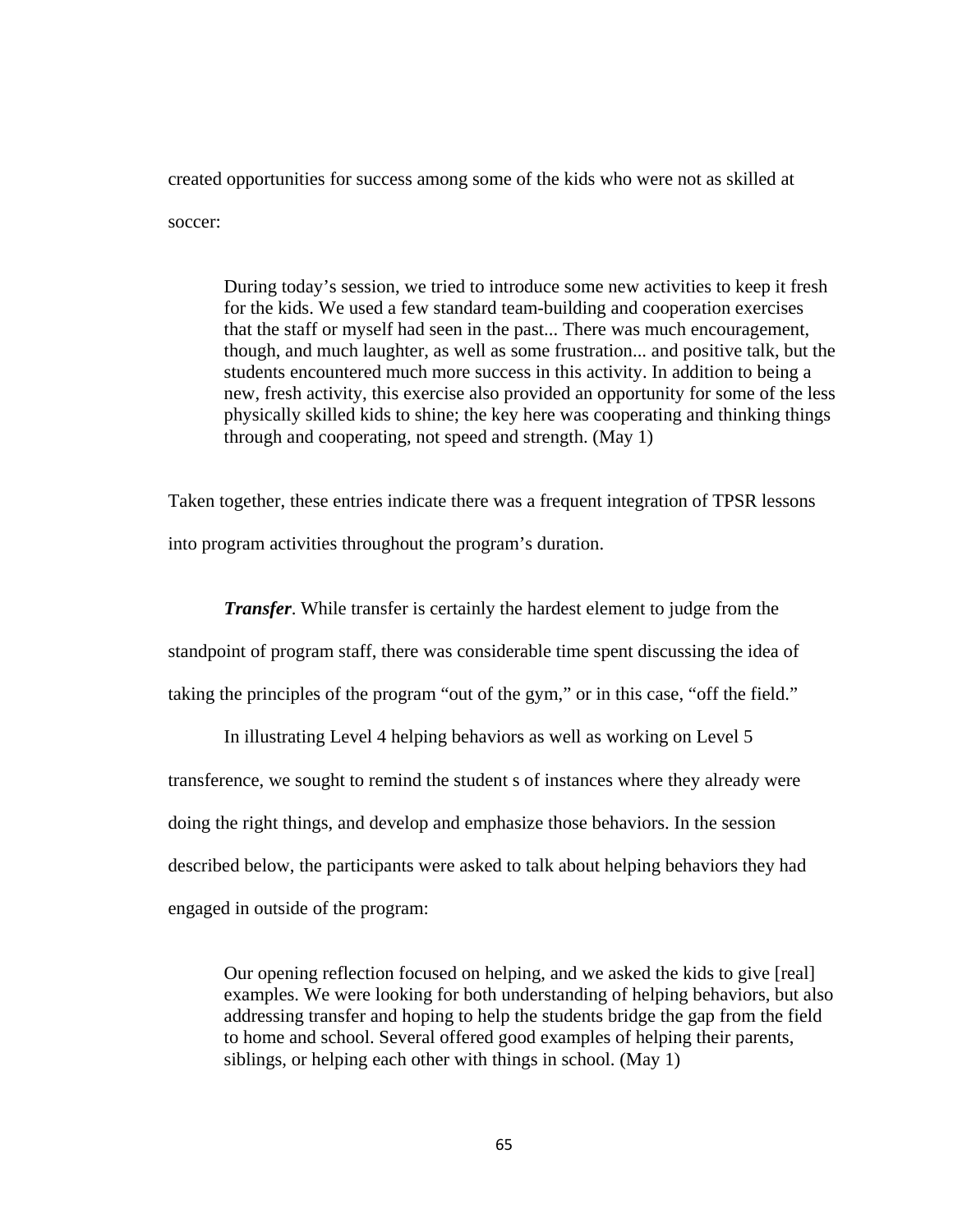Our participants seemed to have a strong desire for control of their own destiny and having what the TPSR literature calls "a voice." There had been an altercation between two of the boys during the previous session, and a conversation was held with each of them discussing with each them individually about self-control. This was positioned as being in control of one's own actions, not as a matter of obeying external rules. The students embraced this idea when presented that way, because it was framed in a way the developed their internal resource, or strength: namely, their urge for autonomy and more control in their own lives on the soccer field, but also in school and at home:

At the beginning of this day's session, I spoke with both "Isaac" and "Blake" about their confrontation, and both told me that they didn't want someone else to control them, and that they were fine. This was positive; they learned a lesson of self-control. (May 1)

One program goal was to weave positive messages about possible futures and making positive choices to move in that direction into their daily activities. Possible futures came up at times when participants were not making good choices and when we could address how the same approach would work in the future, and in other settings.

In this instance, there was a scuffle between an African-American boy and a Latino boy. While the hope was always that the boys could resolve their own disputes, there were instances when the program staff had to step in. In this case, the program director stepped in and, and the passage described below involved trying to help the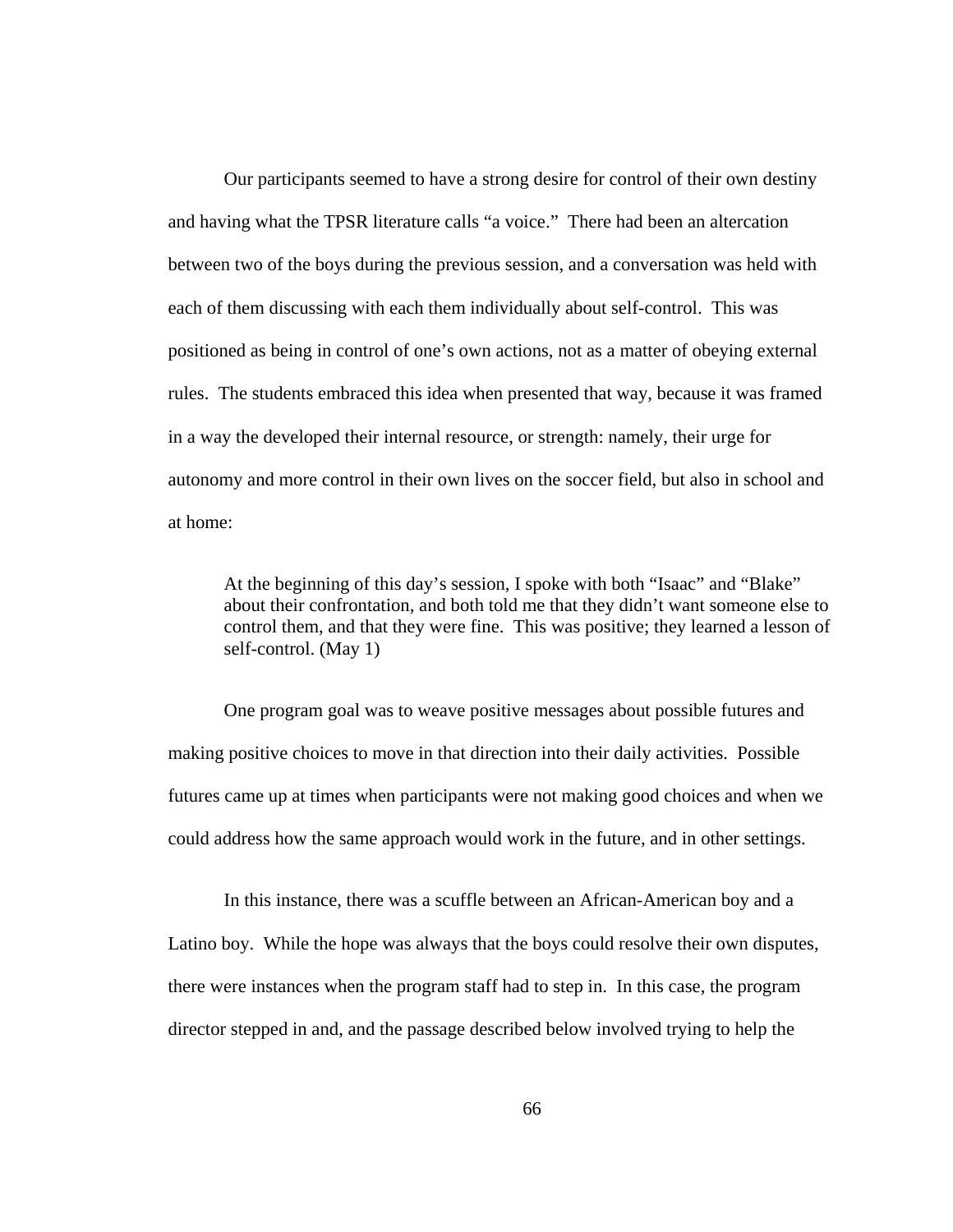participants understand the consequences of these types of behaviors in settings outside the program:

I talked, in turn, with each of the boys individually, and Mickey claimed that Vincent had "called him the N-word" in school. Ultimately, it came to light that he had not heard it himself, but had someone tell him that…We also discussed that we let other people control us if we react to what they say by getting into a fight… [and] different rules for different places and what this type of reaction would mean in school or at work… Victor insisted to me that he had NOT said the "N-word" in school or any other time, and that he was just mad that Mickey was pushing him around. We discussed solving conflicts with words rather than reacting with violence. He calmed down some as well. The boys shook hands and apologized to one another and returned to the game.(March 13)

"Mickey" was a young man who clearly had athletic aspirations, and that created an opportunity to build a relationship based on the athletic activities we were engaged in within the program and the program director's own athletic experience. This led to several discussions about his possible futures, and how the lessons of the program could be applied within other settings, particularly athletic settings:

I am planning to appeal to Mickey through his obvious love for sports and his self-identification as an athlete; the best athletes are positive leaders who are embraced by their teammates, and I believe he would want to see himself this way if it's presented to him that way. (March 13)

There were a couple opportunities to have these discussions with "Mickey" and he responded in a very positive way within the program.

Another altercation between two participants provided another opportunity to address issues of transfer. There was an incident between two young men who were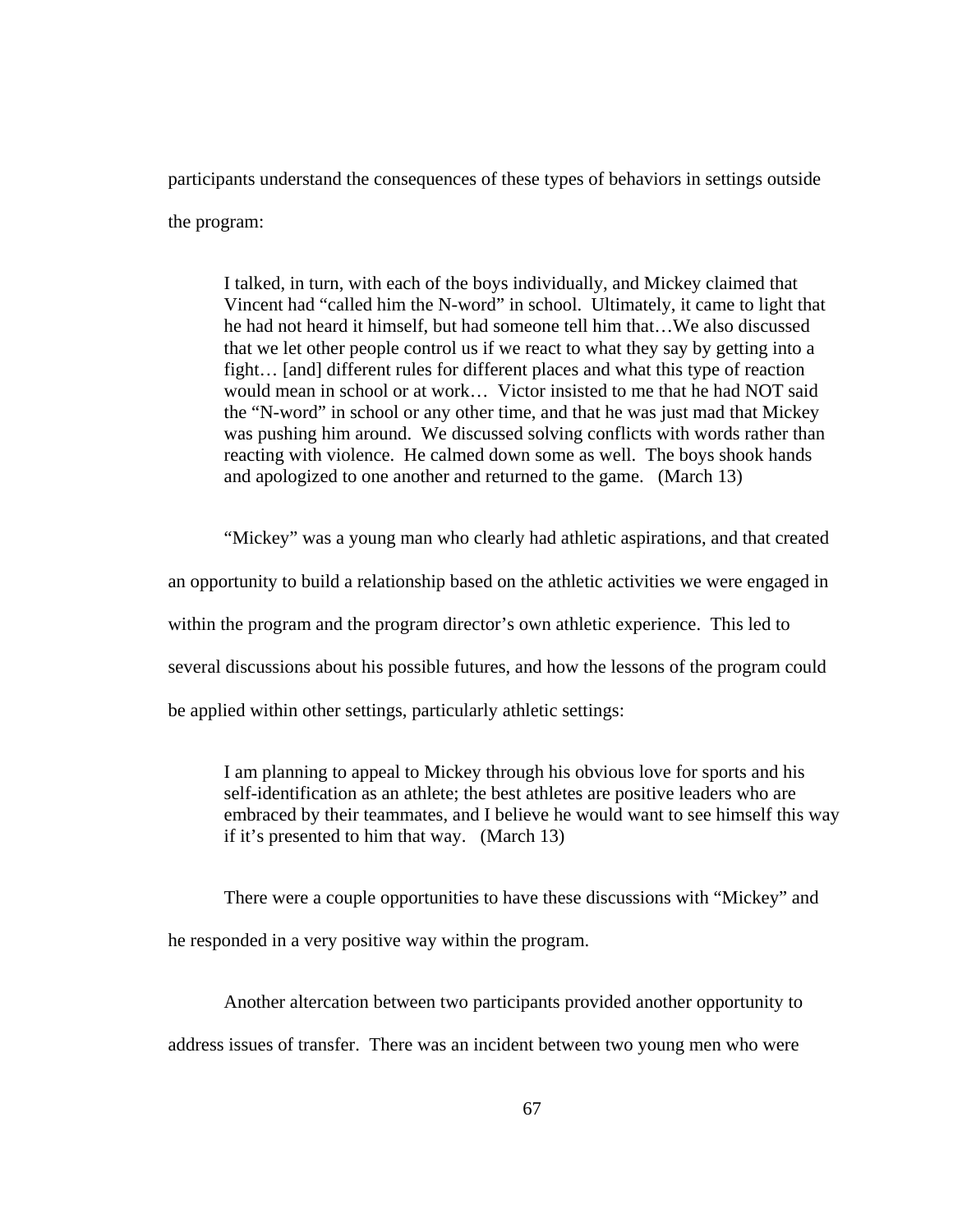generally very positive and engaged, but in this case, they each lost control of their tempers. This provided an opportunity to discuss the impact of their actions in other settings, and what certain behaviors would mean for their possible futures:

Near the end of the session…."Blake" hurt "Isaac" with a hard kick of the ball that hit him in the head. "Blake" said it was an accident, but "Isaac" felt it was on purpose. "Isaac" confronted "Blake" and then "Blake" became angry, and I had to intervene… Ultimately, I was able get each of them to calm down enough that I could talk to them individually…I reminded each of them about how important it was to be in control of yourself if you wanted to succeed in life. "Someday when you have a job, do you think you can try and fight someone every time you get mad?"… Both boys seemed to understand…and were back to playing within a few minutes. (April 24)

In one session, we introduced some activities that would encourage helping behaviors and provide an opportunity to discuss how certain behaviors would work in other settings in their futures. One instance used an activity we called "blindfolded minefield," where an obstacle course was set up using soccer equipment, and the boys divided into pairs. One participant was blindfolded, and his partner had to direct him through the "minefield" using only using spoken directions:

We also had a few pairs where one participant ran their teammate into things as a joke. This seemed to be meant in good fun, but it provided a good opening to talk about trust, and how they wanted people to perceive them, now and in the future. (May 1)

Although program staff did not have a chance to observe the participants outside the framework of the program, the program activities did present opportunities to discuss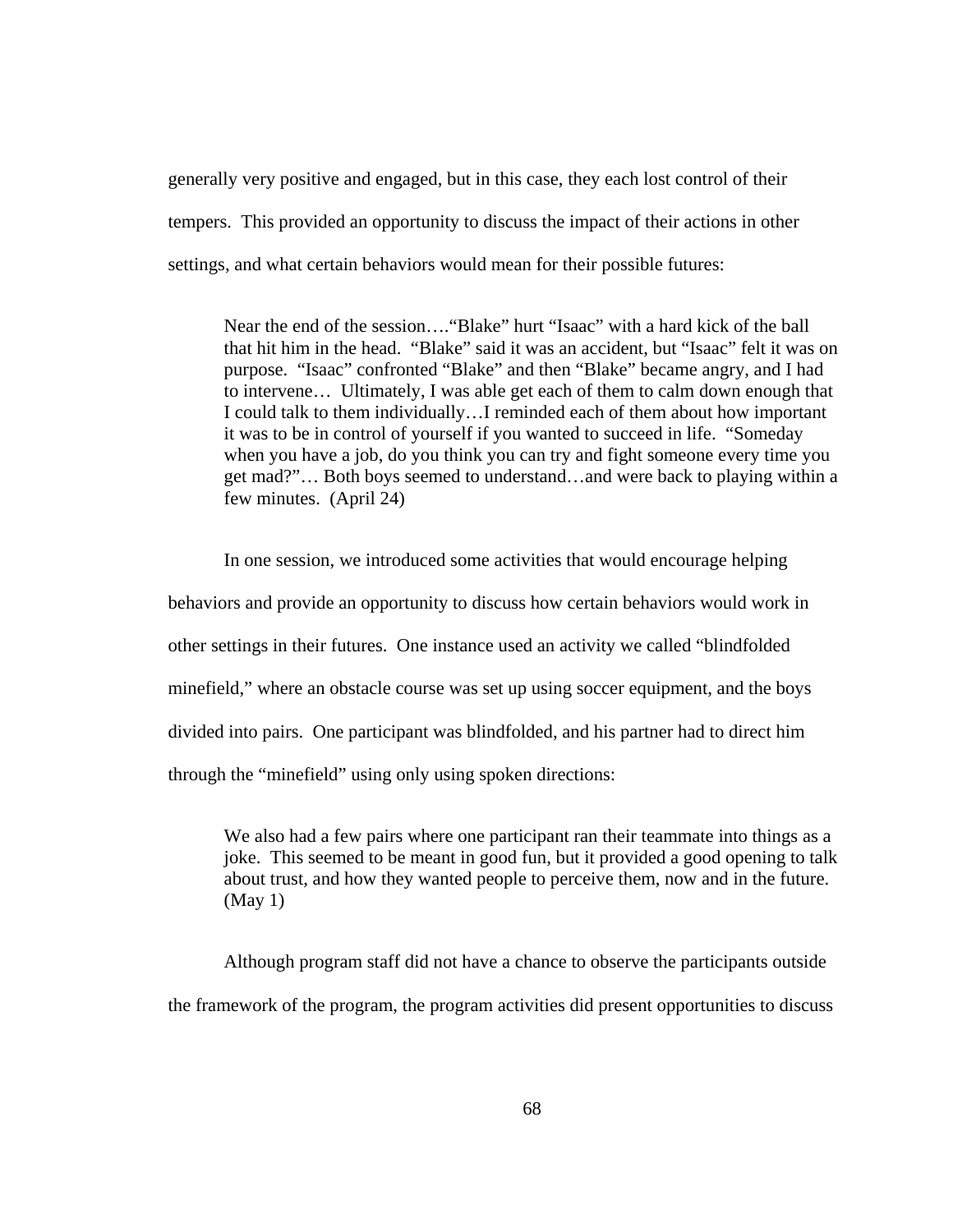transfer of TPSR principles to other settings and the participants also offered examples of their behaviors suggesting transference.

*Empowerment.* The concept of empowerment is one of the most important features of maintaining fidelity to the model in TPSR teaching. The idea of respecting the kids was something that was frequently discussed during training, and regularly during the program, but this was the category in which the reported frequency was lowest. The idea of "accentuating the positive" and not spending as much time trying to "remediate" what we may have perceived as problems was repeated regularly. At least one of our coaches, "N.S.", had played his high school sports in a highly regimented system that was culturally miles away from where our kids were, and early in the program he suggested some things like when practice starts, we blow a whistle and they all have to be lined up within thirty seconds. It was explained to him that these students spent their whole day responding to teacher commands, bells ringing, etc, and that it likely left them feeling powerless. The program director always carried a whistle during sessions, partly as a "coaching prop" but tried very hard not to use it.

The staff was mindful of the fact that the program participants spend their school day under orders from teachers and school staff, and their days are ruled by the clock, period bells, and many other external factors beyond their control. Beyond the fact that their schedule is dictated to them, these students also do not often have much say about their activities. In youth development programs such as this one, there should be an effort to provide kids with a voice in the program's activities. This was a point that was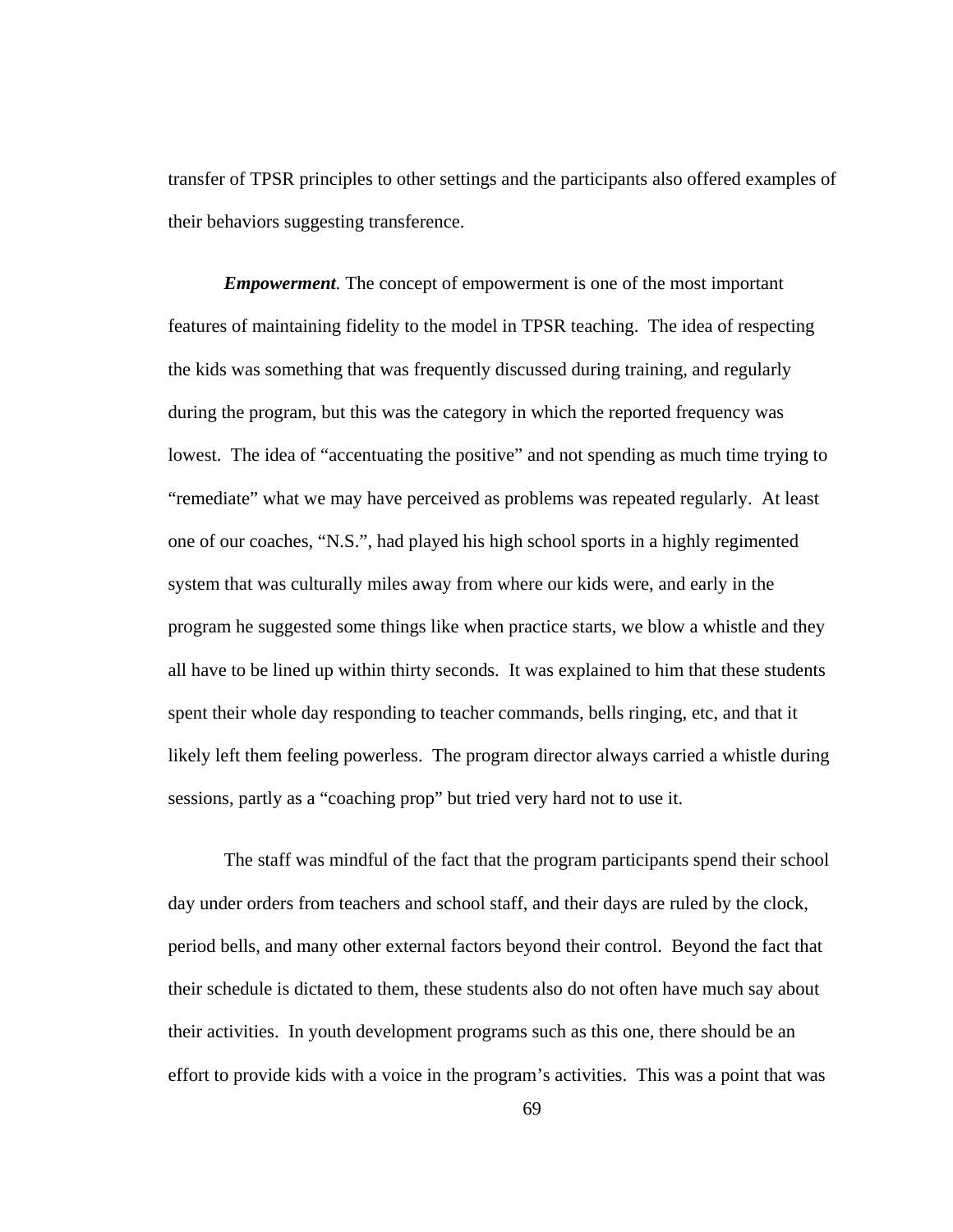discussed in staff training, and during the program's operation. The most common way this principle played out was choice of activities, and trying to provide leadership opportunities such as choosing the teams, setting the rules, and being responsible for resolving their own disputes during games. Although it wasn't possible to provide the participants with these types of choices at every turn, there was a concerted effort to empower the participants in this way. Of course, there were times this led to disagreements if opinion was split, but at that point, program staff had to provide leadership and keep us moving forward with a decision.

 In this passage, early in the program, the students were provided an opportunity for empowerment by choosing which game they played in:

We moved on to some basic soccer drills, like "gates," and a "sharks and minnows" type of game. Then, we split into to two groups, with a 7v7 game on the larger field, and a 5v5 game on the smaller, lower field. Coaches fill in to even the numbers or to spell a kid who wants to go to the bathroom. We also let most of the kids chose which game they wanted to play in.(March 13)

Playing alongside the kids also provided opportunities the participants to feel empowered. It is certainly empowering for a youngster to strip the ball or block a shot of one of their adult leaders, and this happened with some regularity when staff got involved in the scrimmages. Of course, there were also instances of staff demonstrating considerable skills, but this added to the sense of accomplishment when the participants got the better of a staff member on the soccer field. The following passage describes a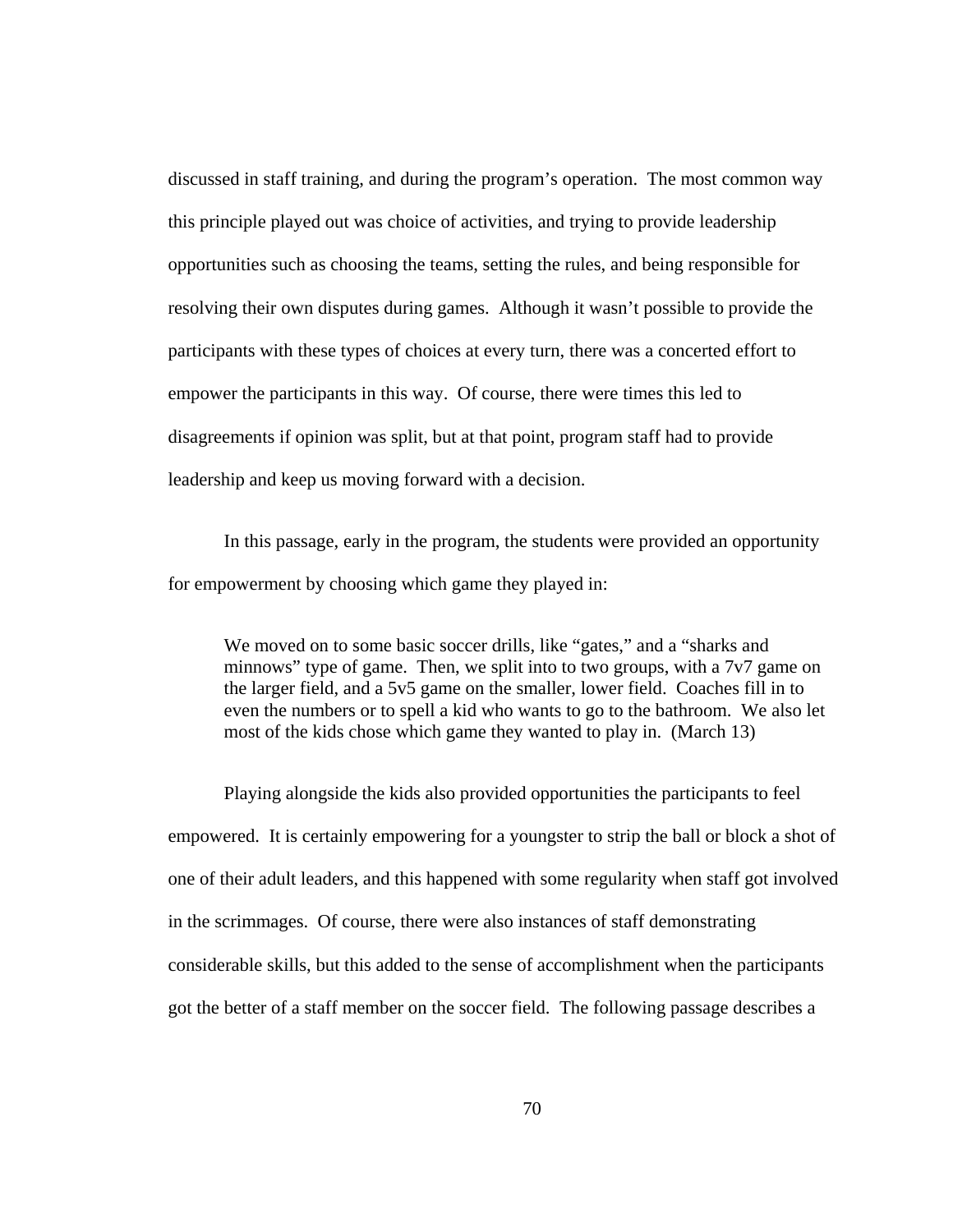day when the program staff were participating in the games, creating opportunities for some positive interaction and participant empowerment.

This was a day when the staff participated in the soccer, and this helps us show our fallibility, as Doc [Tom Martinek] talks about, particularly myself, since my soccer skills are probably the weakest among our staff. This also helps the kid feel confident; being able to see that many of them possess soccer skills that compare favorably to adults. *(April 24)* 

Empowering the kids in terms of giving them choices and responsibilities became easier as the program went along. The kids knew which activities they liked, and were comfortable expressing their opinions to the staff. For example, this passage describes an instance where the students were directly empowered in the choice of activity:

We worked to give the kids a voice in the activities today by allowing them to vote on the activity after we finished our teamwork exercises. The kids voted to do a full scrimmage. We had a very good game… (May 1)

By late in the program, the participants had become accustomed to having a role and a say in the program. Several took it upon themselves to help set up the field, and gather up the cones and balls after practice, an example of both empowerment, and a selfdirection activity. The youngsters also volunteered some truly positive thoughts and actions about program activities. In this entry, the participants, with no prompting, exhibited empowered behavior by selecting their own activity, and embracing a rule modification that had previously been used to encourage more teamwork and cooperation: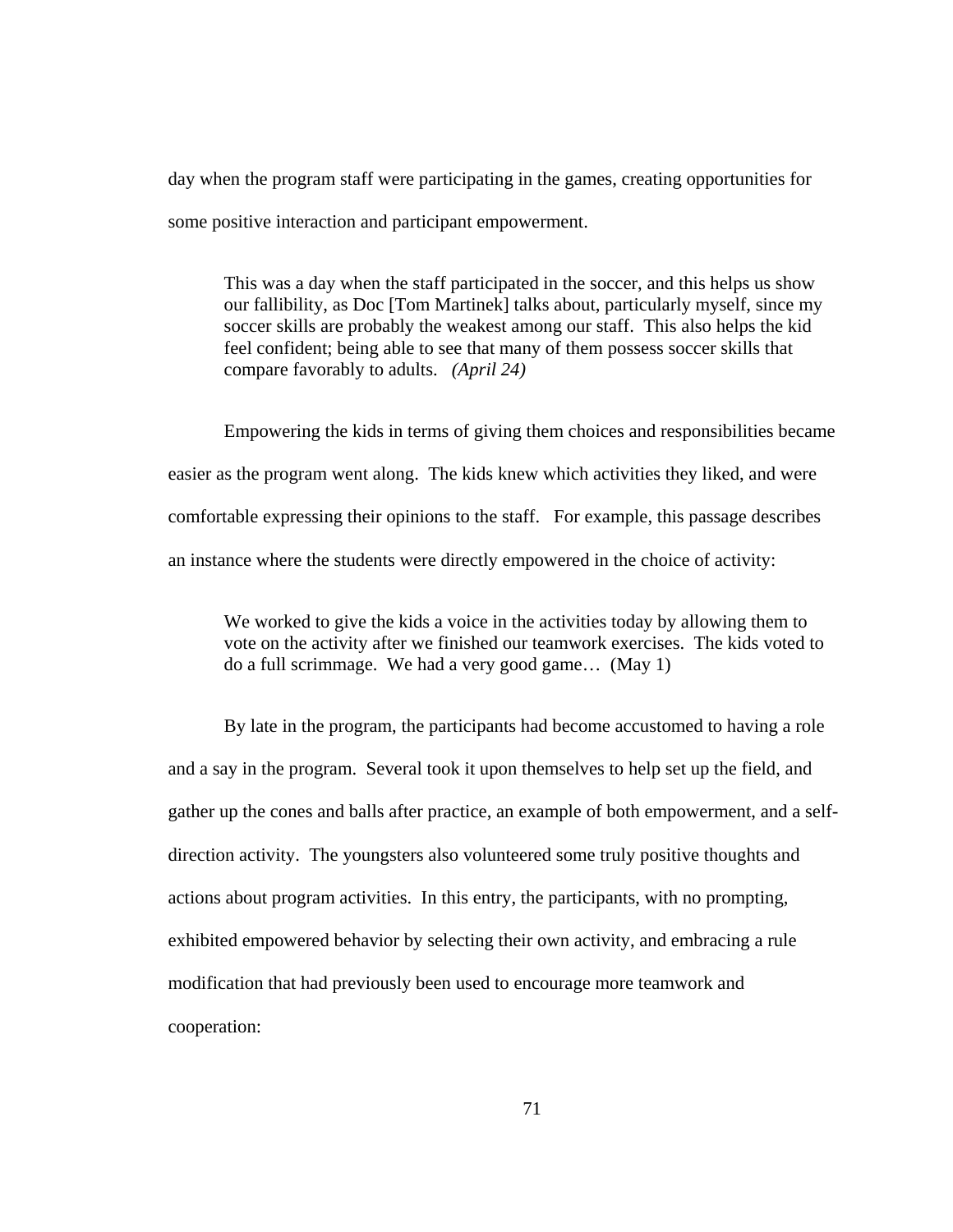[Today], we also had one tremendous moment of self-direction, when we allowed the kids to vote on what we'd do (they selected a full-field scrimmage) and then they brought up the idea, and insisted on strong team-work rules ("Two passes… no, THREE!") for the scrimmage. We had great fun playing one last soccer game, and then had some pizza before the kids started getting picked up.(May 8)

This instance of the participants embracing their ability to have a voice was echoed in the way they took to using the simple conflict resolution tool the participants were provided with early in the program. "Rock-paper-scissors" was a way for the kids to take responsibility to resolve their own disputes over things like who the ball went off of when it went out of bounds, who would be on what team, or if a foul had occurred. The participants used it frequently and successfully, and staff would only occasionally have to intervene.

Some efforts at empowerment were not successful, but even when the participants' desires were not consistent with our program goals or disrupted our planned activities, we tried to give youth a voice by hearing them out at the very least:

… "The field should be bigger,"… It's important to give the kids a voice, though, and I suggested that he show us how we could make the field bigger. After examining the way we limited by the slope of the land and the placement of trees, he agreed that we couldn't make the field any bigger….Unfortunately, this still did not satisfy "Charlie"… (March 13)

*Teacher-Student Relationship.* One of our strengths was our staffing numbers; generally, the program director and anywhere from four to six of my student staffers were present. This means the program did not have to be run in a rigid fashion; the program had the luxury of lots of eyes on the field, and the ability for one staff member or the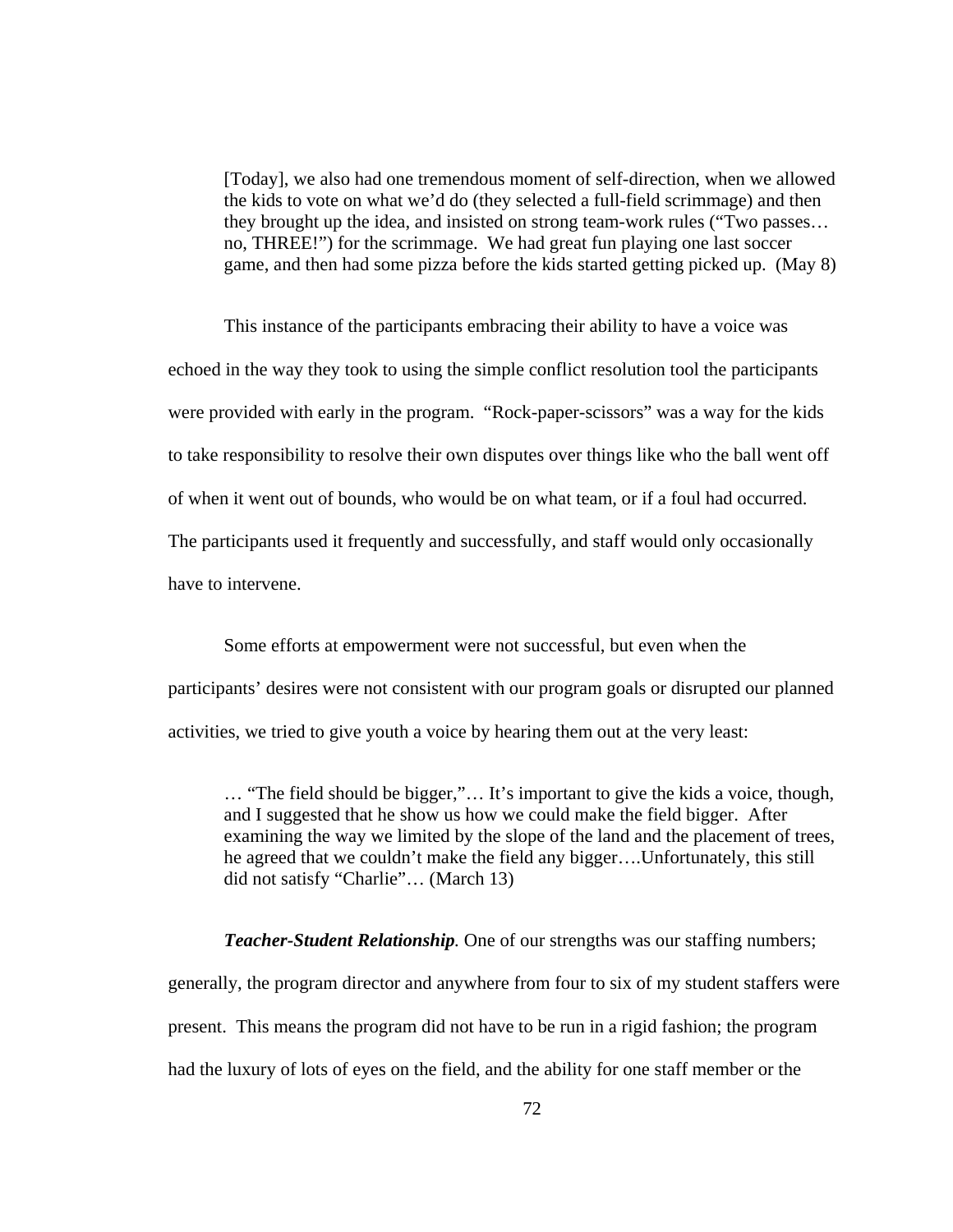other to be fully engaged with one or two kids while the remaining staff could keep program activities flowing. The student staff exhibited positivity and genuine interest in the kids, and, maybe just as importantly, they had fun with the kids. The program benefited from the fact that several of the staffers had significant experience with kids, as well as the engaging positive personalities of all the staffers. As opposed to many youth physical activity programs, the college student volunteer program staff came to the program with no preconceived views on any of the particular participants in the program, which isn't always the case with programs run by parent volunteers or school staff.

Even from the program's very first meeting, we sought to establish relationships and give the participants the opportunity to interact with the student staffers. In our very first meeting, one of our major goals was to establish relationships with the participants:

This was our first day…we are running these early sessions as "pilot" sessions; we were not discussing TPSR concepts yet, and we are focusing on just playing soccer, learning the kids names, and getting my student staffers comfortable with interacting with the kids. *(March 11)* 

Addressing the participants by name was a key starting point; a person's own name is music to their ears, and when program staff could praise a youngster by name, or even just say hello and exchange a high five during warm-ups, it makes a real impact. To facilitate learning and using the participants names, we did name tags during our first session, and it proved to be a big help: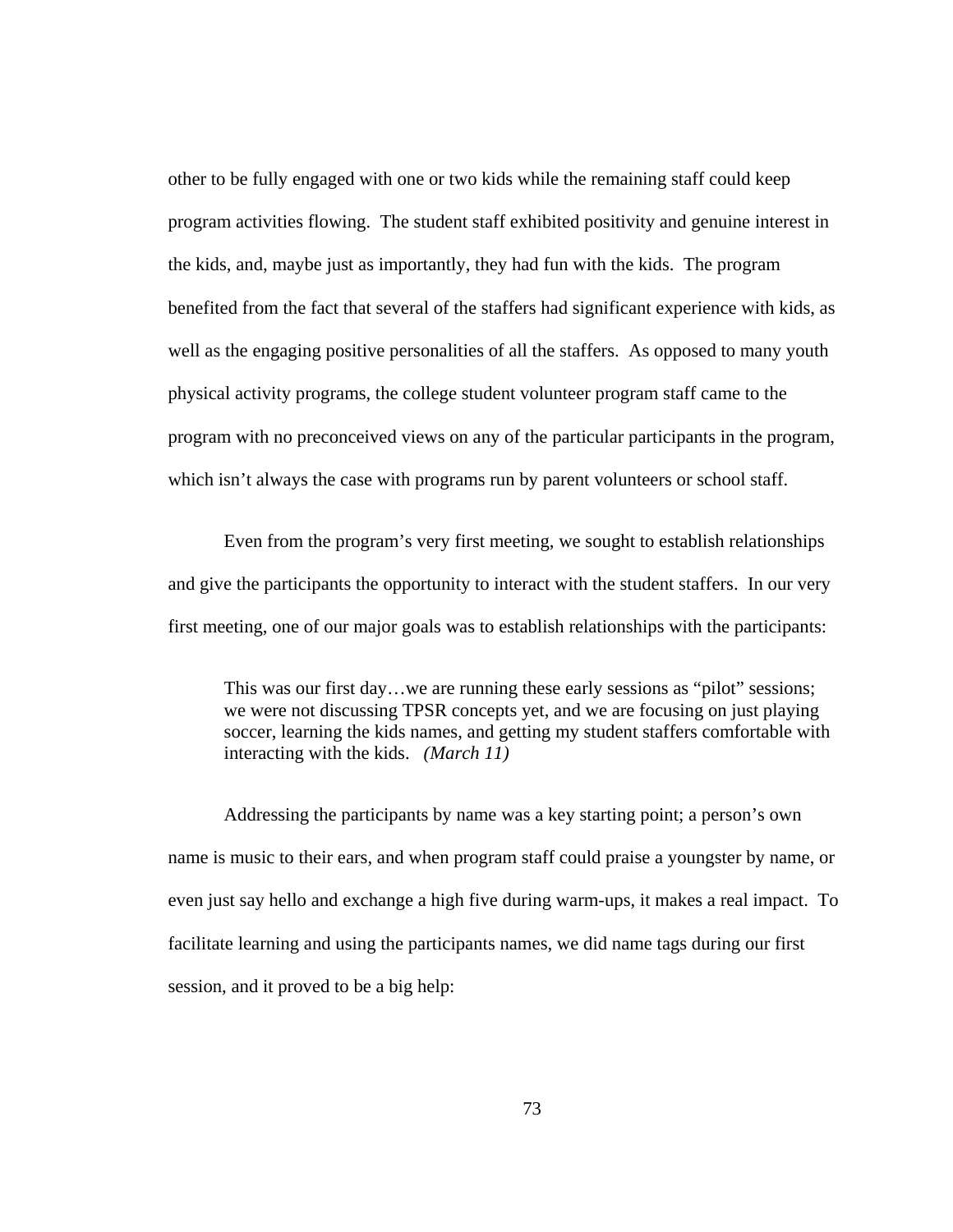During our opening gathering, we did name tags for this first day, and it helped a lot. You can see such a different level of reaction in the kids' faces when you call them by name, even if they know they are wearing a name tag. (March 11)

Our program activities also included an effort to help the participants learning one another's names, something we had not previously considered. Many of the kids did know each other's names, so during one session in our first week, we devoted some time and attention to helping the participants learn each other's names and thereby set the stage for showing respect to one another, and engaging in other positive behaviors that were goals of the program:

We had well-planned session today, with circle time focused on the "Name Game." I had realized that during our session on Monday that there were many of the kids that didn't know each other. They are in different classes or "teams" within the school, and many [originally] came from different elementary schools. (April 10)

While all our staffers were engaged and positive, the kids responded to the fact that they were young, closer in age to them than their school teachers or the program director, and there seemed to be a positive connection right from the start. During this session early in phase one of the program, the students were notably interested in engaging with program staff:

Today's session was very problem free…the kids were engaged, positive and eager to play soccer today. They also seemed to take right away to our student "coaches"; NS, AS, RH, CF, and BD.(March 11)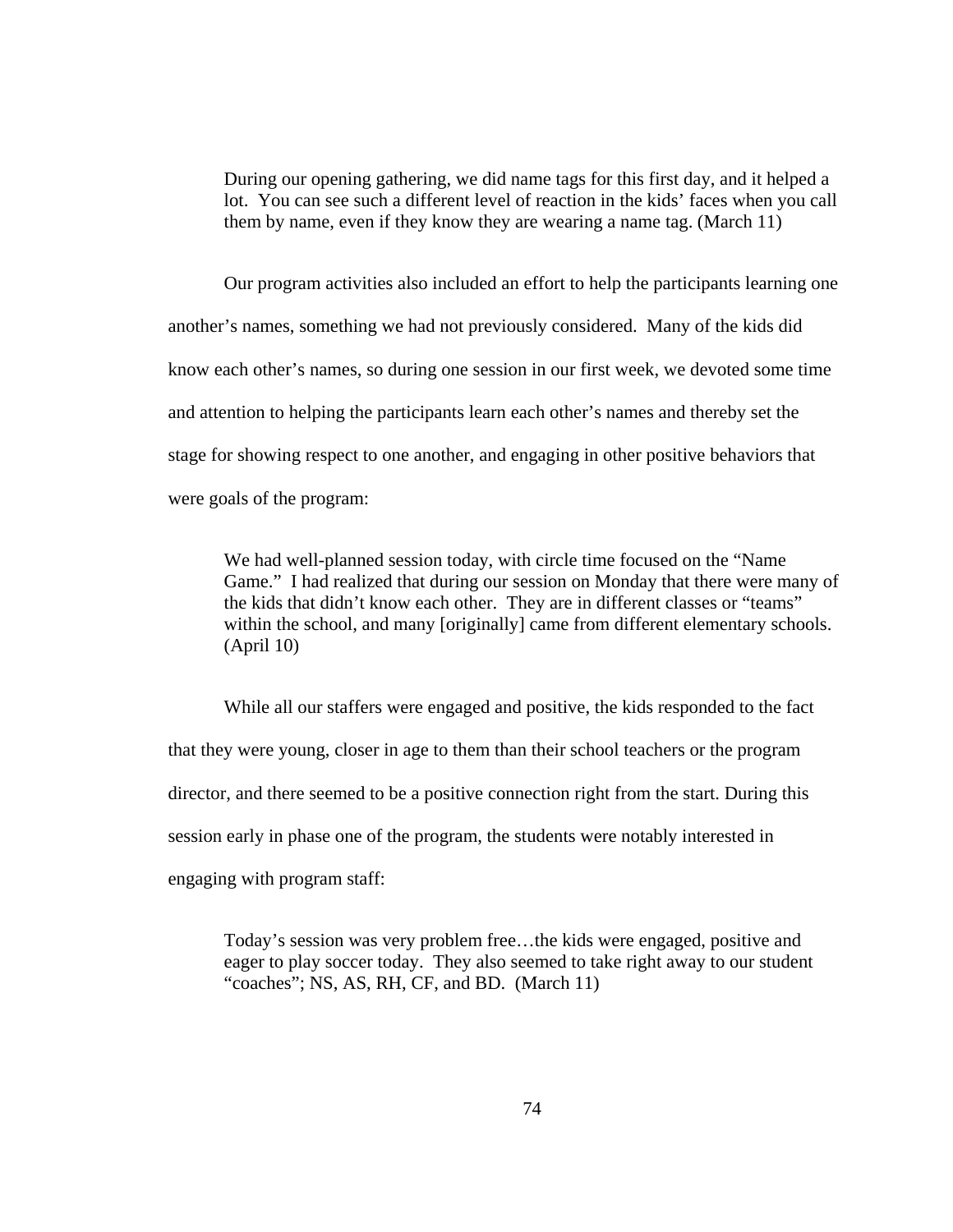One program goal was a less hierarchical atmosphere, and one where we respected the participants and we strove to meet kids where they were, and to applaud positives and to minimize negatives. Of course, this can have a downside, too. Some kids want to push boundaries, and it's often hard to know exactly at what point it is necessary to intervene. One example involving the use of personal electronics during the day's session is excerpted below. It's hard to know if was the right decision, but it illustrates the philosophy to which the program was trying to adhere.

… his iPod, which he held in his hand playing music during the warmup and would not put away. I let him keep it in his pocket, but … promise me he would leave it at home on Monday and Wed next week.(April 10)

Another of our major challenges was "Mickey." He presented some undesirable behaviors early in the program. In working with Mickey, one of the program staffs' goals was empowering him and developing respect as a key to gaining a positive response. In this instance, from early in the program, Mickey's behaviors are described, as well as a positive strategy for dealing with them that was ultimately successful:

Mickey ... is used to getting his way, and pushes and shoves and... is also very loud…he has natural leadership potential … I am planning to appeal to Mickey through his obvious love for sports and his self-identification as an athlete; the best athletes are positive leaders who are embraced by their teammates, and I believe he would want to see himself this way if it's presented to him that way. (April 10)

In the end, I did, in fact, have the above referenced conversation with "Mickey" and he responded with a much more positive approach, much more team-oriented, and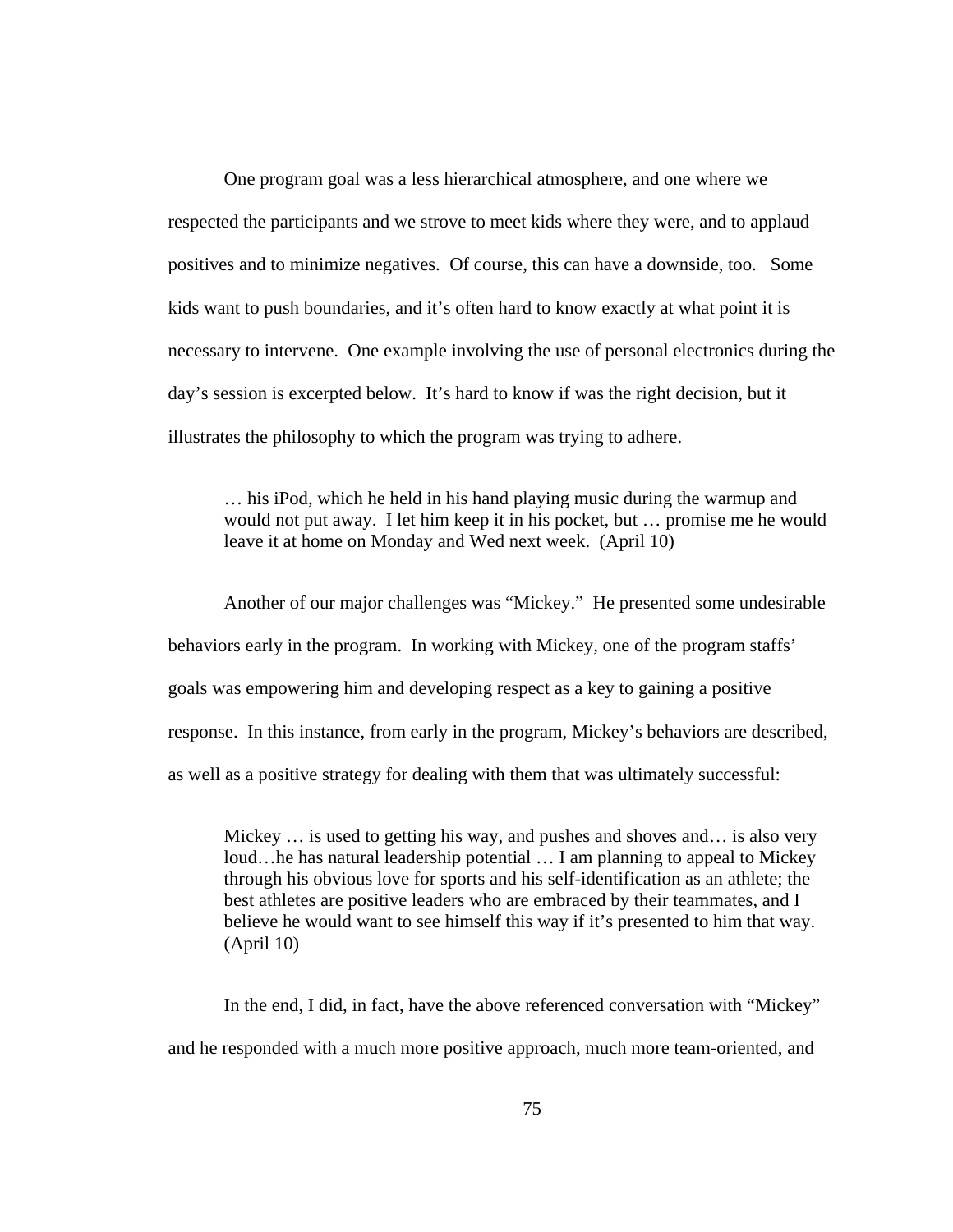his warm-up behavior became more positive and cooperative, as well, following the framing of his behaviors in terms of a potential leadership role.

Despite our best efforts as a staff, there were some successes but also some students that the staff struggled to develop relationships with. For example, "Charles" never opened up and appeared to harbor suspicion about virtually every direction or activity we laid out. Despite efforts to allow him to express his thoughts, we could never crack his shell and his attendance tailed off.

The staff was frequently reminded that they needed to seek out one-on-one relationships with the kids as a way of cultivating the type of mutual respect that would facilitate positive behaviors. In this session, the program director provided reminders during the session about relationship building with the kids, along with some specific strategies involving a particular participant:

I reminded each of the staff about building relationships, move around the field, talk to kids (names are KEY!!). I reminded them that kids "Don't care how much you know until they know how much you care." …. At the end of the session, we discussed the scuffle and our two challenges, Charles and Mickey. We discussed trying to get ahead of the curve by connecting with each of them early in each session, assigning them tasks, asking them how their day was, and other ways of building a relationship. (April 10)

Developing relationships sometimes calls for creating a climate of mutual respect and may contribute to the participants feeling like the program staff are "on their side" and that they belong. In this instance, one participant was not fully engaged in the program during a session, but in an effort to create an atmosphere of empowerment and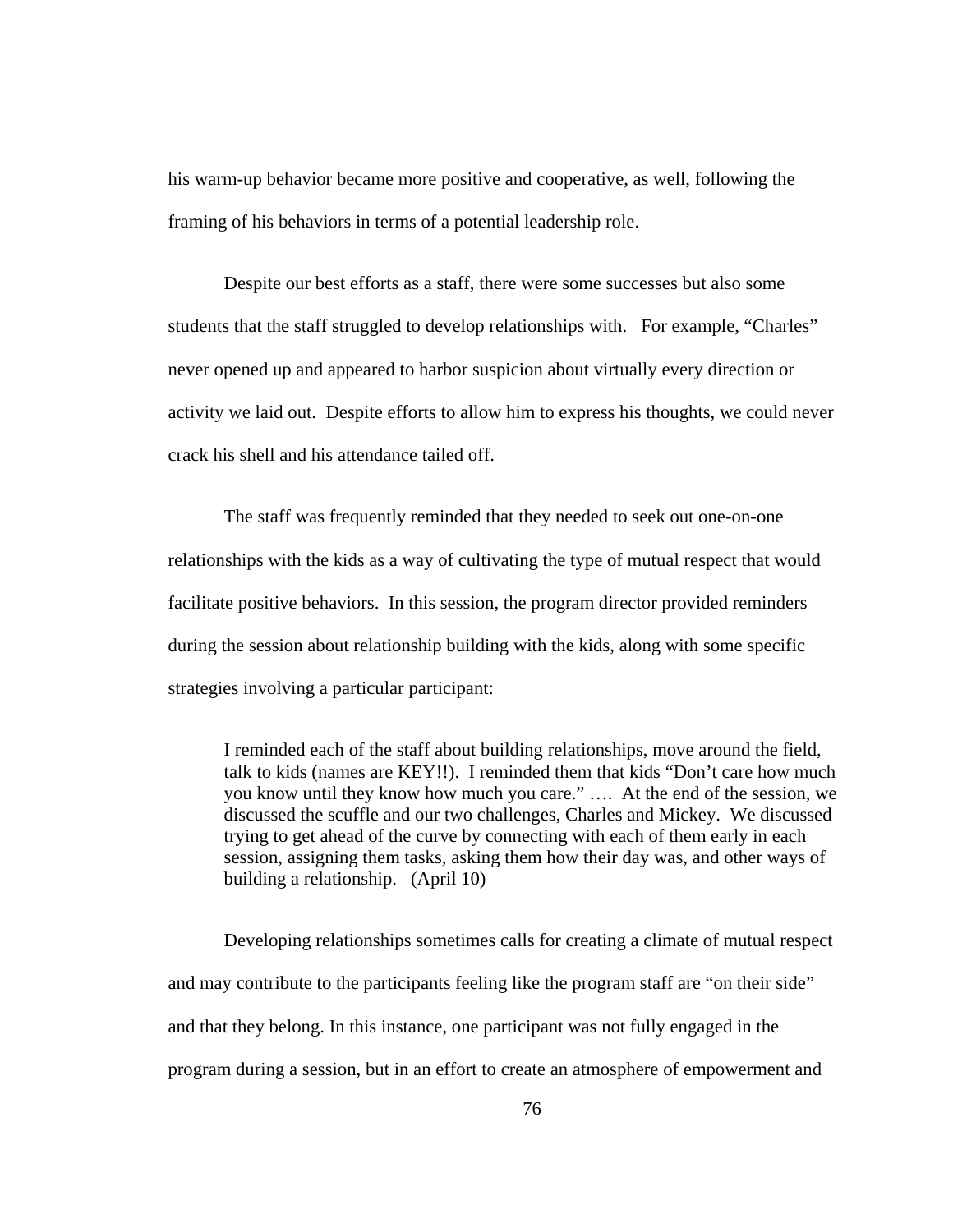avoiding embarrassing the young man in a way that could have harmed the relationships that program staff was trying to build, the participant was not corrected.

The kids were very friendly today, and "Blaine" was a bit hyper. There were a few girls hanging around watching the program. There are normally a few kids waiting for rides, and such, at the school after classes, but in this case, one of the girls was apparently "Blaine"'s girlfriend, and he was showing off a bit, but nothing that really disrupted the game or that was worth addressing.(May 6)

The staff also tried hard to be interested in what the kids were doing outside of soccer, and stay up to date on what they were thinking about and doing on their own time. This would often take the form of small conversations during the early warm-up portion of each session, although sometimes it was more obvious:

Today, several of the kids were dressed up; a couple of the students were in a team that had done an outing [including a nice restaurant and a university campus] We did have a couple issues… since some of the kids were dressed in fancy clothes, and at least one had forgotten his sneakers. We addressed this by allowing "Kellen" to play goal, where he wouldn't have to run in his slick bottomed shoes. (April 15)

This type of outing was a good illustration of the efforts that many of the teachers made to provide enrichment activities for the kids, and it gave our staff a nice opportunity to talk with the kids about their experience. Several of them mentioned that this was the first time they had ever been to a "fancy" restaurant, and is a good reminder of all the factors at work in these kids lives, some negative, but some good as well.

One of the interesting by-products of regular contact with kids is watching how they interact, and how that changes from day to day. This can provide an insight into the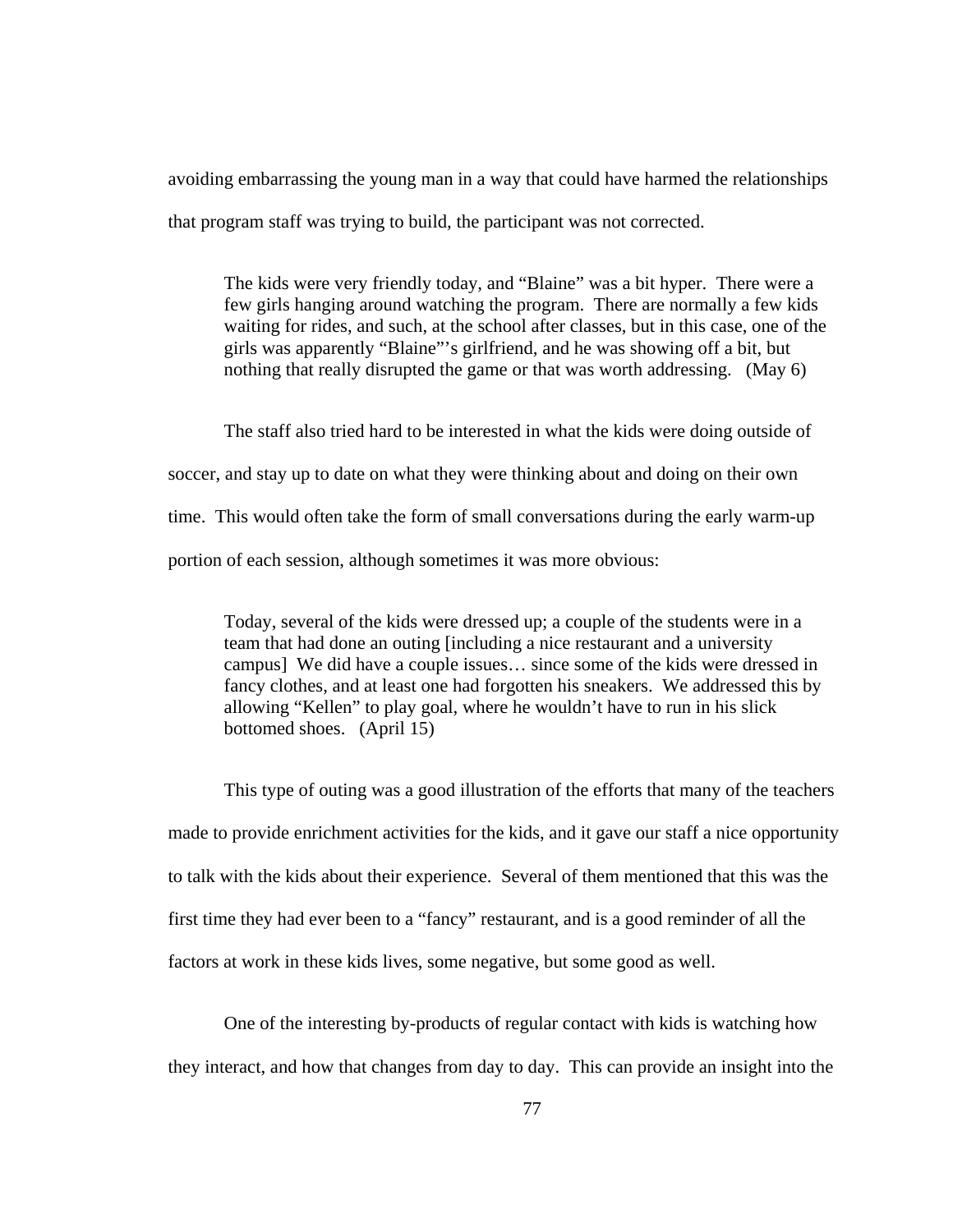youngsters, thereby helping develop relationship between staff and participants. For example, in the instance described below, one participants behaviors were rooted in his activities over the previous day:

… "Mickey"… quit playing several times during the scrimmage and I had a chance to talk with him individually. It turns out he had been in an AAU basketball tournament …and he was clearly exhausted. I was actually very pleased with M[ickey], though, since the times he took himself out of the game were each instances where a play had gone against him, and … he simply took a break. This showed good self-control and respect for others from a young man who had exhibited some [negative] behaviors early in the program [in similar situations]. (May 6)

During our training, we spent some time talking about respecting each of the kids, and understanding that many of them would be coming to our program because they had demonstrated negative behaviors in school. In many cases, these kids had already experience lots of negative attention, and therefore, if we were going to develop the desired relationships, we needed to strive for a positive environment, including respecting each student. This could take a lot of different forms, including developing relationships with the kids, not judging them based on what they wore, how they looked, or in some cases, their initial behaviors. Treating the participants in the program with respect was a theme we discussed in a number of times in our training and on an ongoing basis, and was a very important element to the successful relationship that the staff developed with the participants.When the program ended, the participants expressed disappointment that made it obvious that they valued the program, and felt a sense of belonging: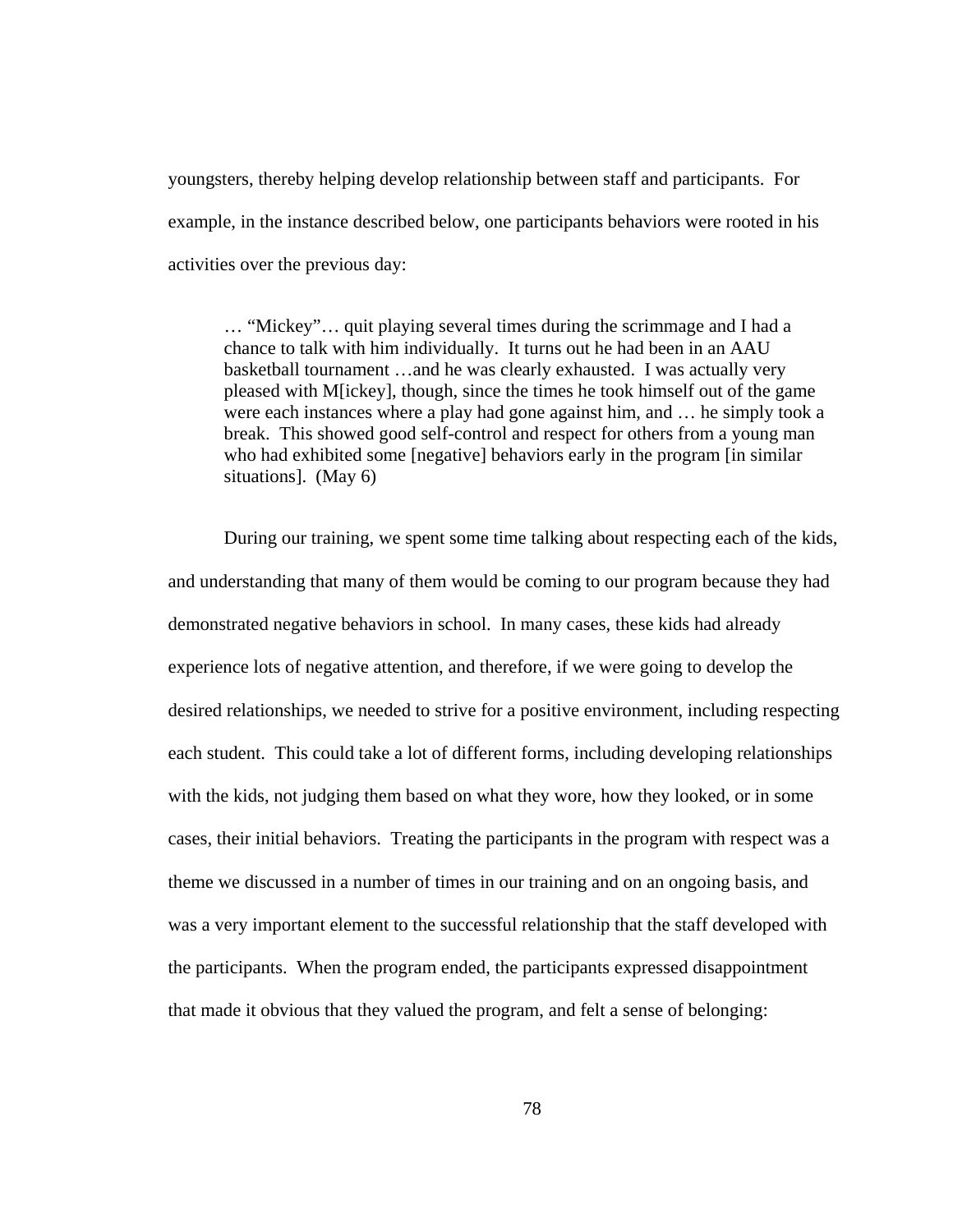The kids that were there were some of our most regular attendees. They expressed sadness that it was over. 'James' and 'Chance,' particularly, said 'No, don't let it be the last one, we want to keep going!' I felt this demonstrated a sense of belonging and connection to the program and our staff. (May 8)

## **Outcomes**

**Changes in personal and social responsibility.** The PSRQ measure the first four levels of the Teaching Personal and Social Responsibility model, which include respect, effort and participation, self-direction, and helping others and caring. The PSRQ questionnaire was administered to the participants  $(n=14)$  at the beginning of "phase two" of the program and at the conclusion of program as a pre- and post-test. The pre-test and post-test administration of the PSRQ yielded results that were analyzed using the two factor model, breaking the results into Personal Responsibility, and Social Responsibility (Li, et al, 2008). The Social Responsibility Factor includes Level I behaviors, respecting the rights and feelings of others, and Level 4, described as helping others or caring. The pre-test yielded a combined mean score of 31.35 with a standard deviation of 5.12 for the questions pertaining to social responsibility. The post-test yielded a combined mean score of 33.63 with a standard deviation of 5.44. Using a paired t-test (two-tailed), there was a significant increase in student self-perception of social responsibility behaviors by an average of M=2.29 on the combined scores of the Social Responsibility questions on the PSRQ, with a SD=3.53. This increase was statistically significant, using a two-tailed t-test with  $df=13$ , and a t-stat of 2.33 compared to a critical value of 2.16, yielding p=.036, which means the improvement was statistically significant at the nominal alpha level of .05.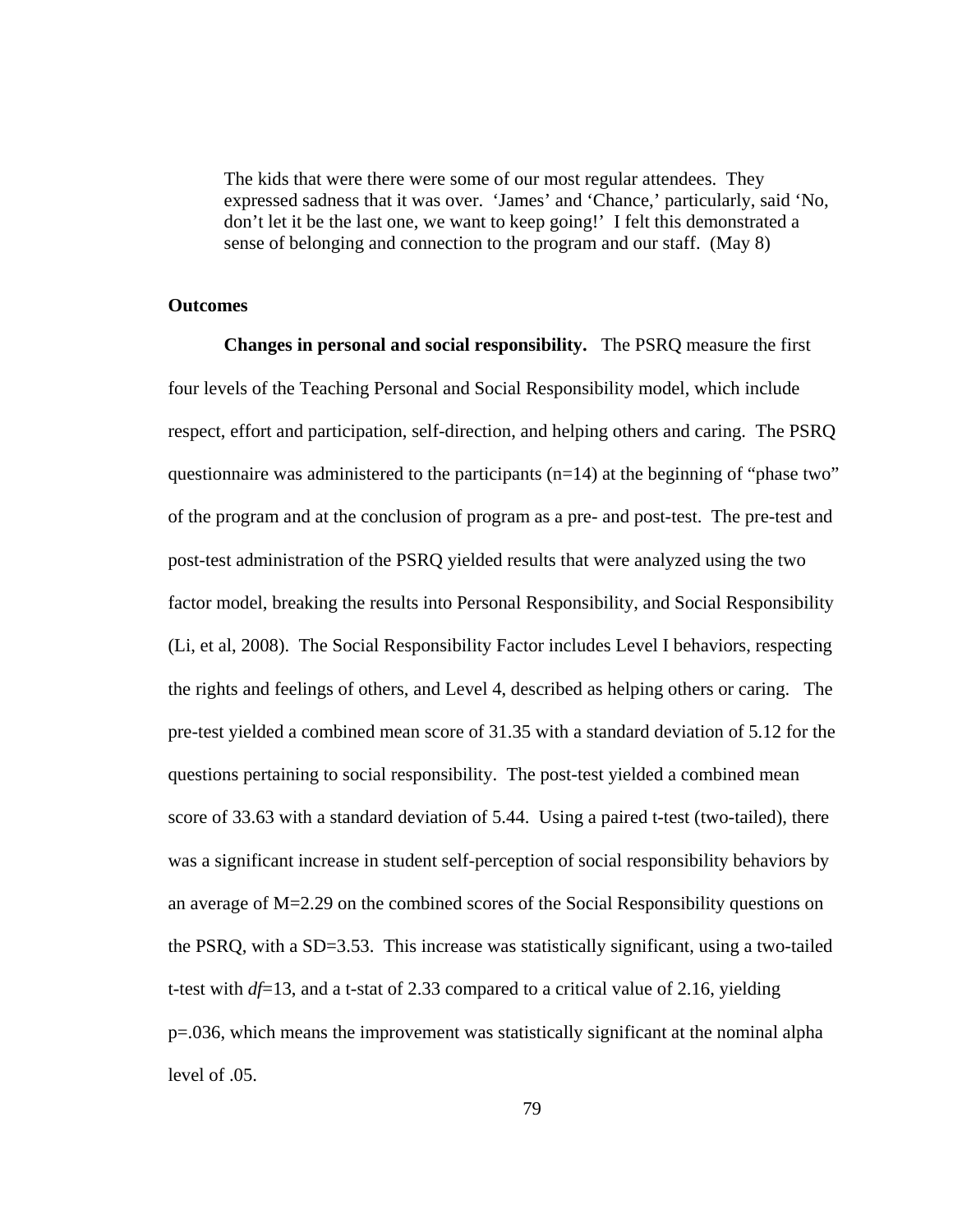On the second factor, Personal Responsibility, the combined scores of the PSRQ questions that involved Level 2, effort and participation, and Level 3, Self-direction, showed no significant change. The pre-test yielded a combined mean score of 34.36 with a standard deviation of 4.57 for the questions pertaining to personal responsibility. The post-test yielded a combined mean score of 34.29 with a standard deviation of 5.19. On these questions, the mean difference of the combined scores was  $M = -0.08$ , with a standard deviation of 5.43 and a t-score (two-tailed), *t(13)*=0.05 compared to a critical value of 2.16, yielding  $p=0.96$ . This test indicates that there is not a significant difference when compared to the limit set at  $p<.05$  (See Table 4.2).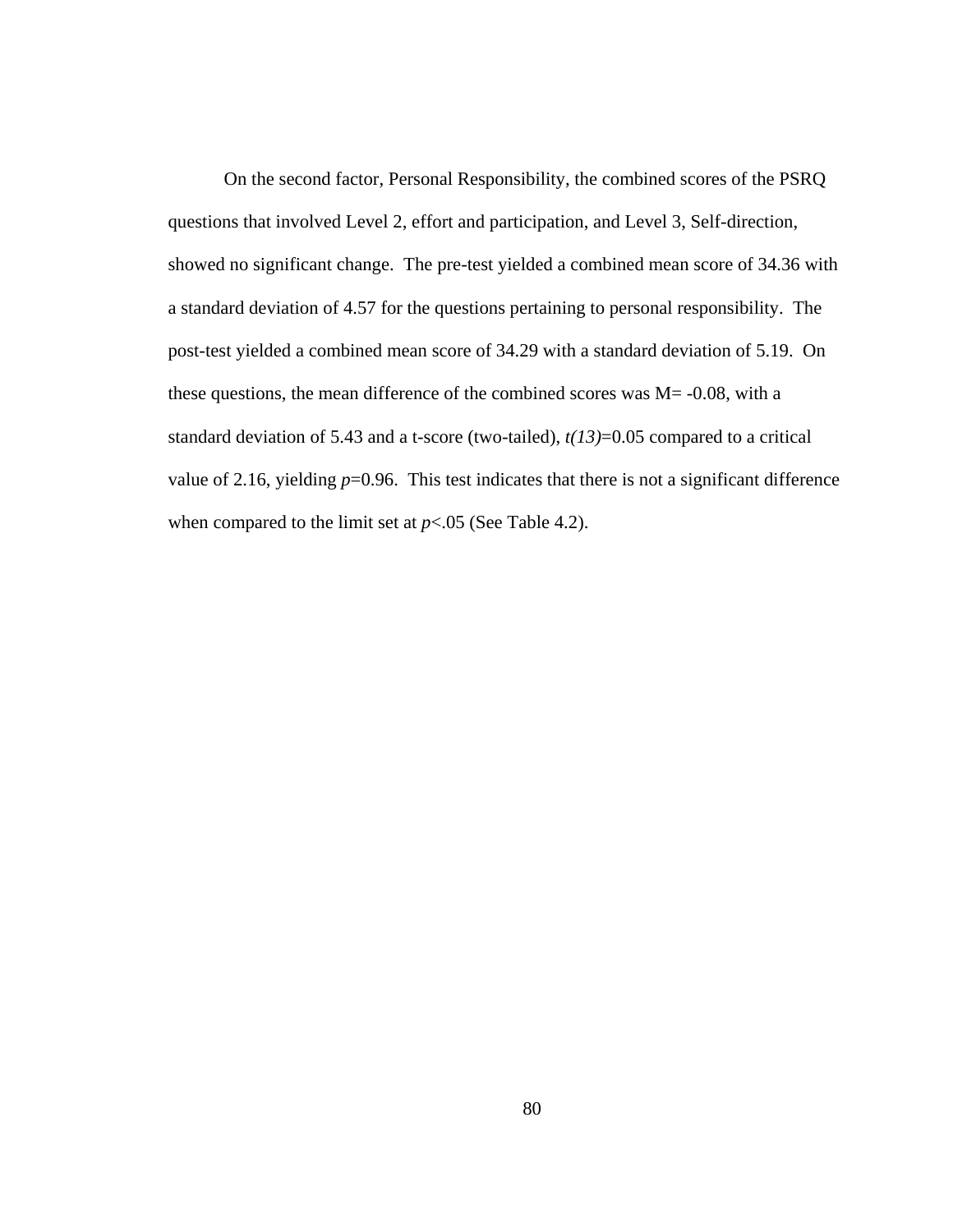# **Table 4.2**

|                         | Time 1 |    | Time 2                               |     | Difference |    |           |        |
|-------------------------|--------|----|--------------------------------------|-----|------------|----|-----------|--------|
| Variable                | M      | SD | M                                    | SD. | M          | SD | $t(13)$ p |        |
| Social Responsibility   |        |    | 31.35 5.12 33.63 5.44 2.29 3.53 2.31 |     |            |    |           | 0.0364 |
| Personal Responsibility |        |    | 34.36 4.57 34.29 5.19 0.08 5.43      |     |            |    | 0.05      | 0.9599 |
|                         |        |    |                                      |     |            |    |           |        |

 $\mathcal{L}_\text{max} = \mathcal{L}_\text{max} = \mathcal{L}_\text{max} = \mathcal{L}_\text{max} = \mathcal{L}_\text{max} = \mathcal{L}_\text{max} = \mathcal{L}_\text{max} = \mathcal{L}_\text{max} = \mathcal{L}_\text{max} = \mathcal{L}_\text{max} = \mathcal{L}_\text{max} = \mathcal{L}_\text{max} = \mathcal{L}_\text{max} = \mathcal{L}_\text{max} = \mathcal{L}_\text{max} = \mathcal{L}_\text{max} = \mathcal{L}_\text{max} = \mathcal{L}_\text{max} = \mathcal{$ 

 **Mean Differences of Personal and Social Responsibility Factors in PSRQ Scores** 

*Note:* Statistical significance was set at  $p < .05$ 

**Transfer; Teacher Interview.** The PSRQ is designed to measure Levels I, II, III, and IV. The final level, Level V or Transfer, was evaluated through a focus groupstyle interview with the participants' classroom teachers. This meeting was held shortly after the conclusion of the program and a group interview was conducted with the ten sixth grade classroom teachers. The interview was conducted at the school prior to the sixth grade teachers' weekly meeting, and the principal investigator asked the questions to the group as a whole and took notes on their responses. This data was added to provide triangulation to the data derived from other sources, and specifically to examine the teachers and students perceptions of the program, including any observations of transference of the principals to the classroom. The teachers were prompted with openended questions including;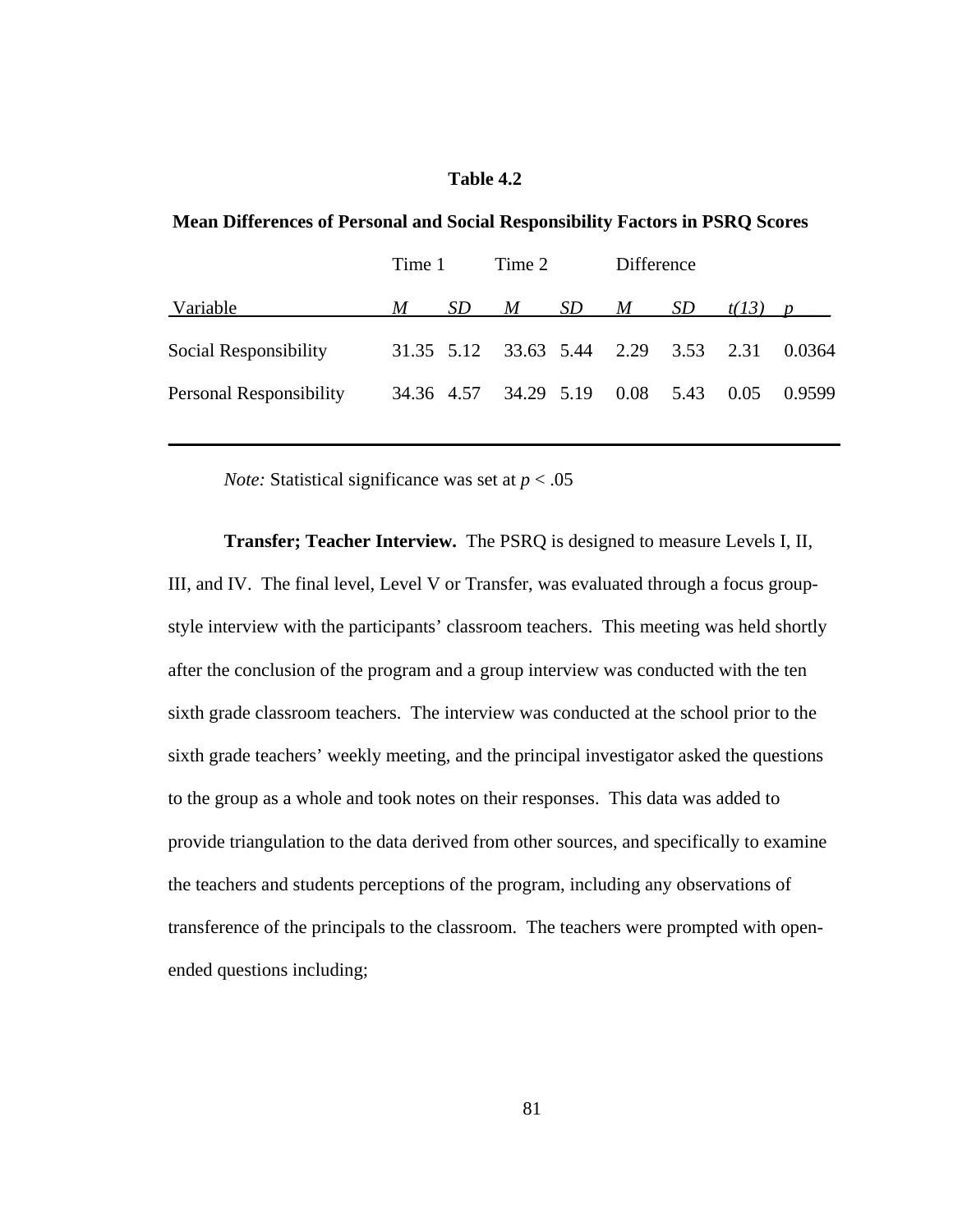- 1) What did they hear from the kids about the program?
- 2) What, if any, changes did they see in the kids in the classroom?
- 3) What, if any, changes did they see in how they interacted with each other?
- 4) What, if any, changes did they see in how the interacted with teachers?

The principal researcher conducted this interview, and took notes as the teachers spoke. Each teacher comment was noted, although some duplicate comments or agreements with previous statements were summarized or noted without being written down exactly. A complete transcript of this interview is included as Appendix T.

Themes.One of the themes that emerged from this interview was obviously transference; the instances of improved behavior in the classroom support transference of the lessons of TPSR. Although it's impossible to know if the program was the cause of these improvements, these observations are consistent with transference, including better classroom behavior, demonstrations of leadership behaviors, and helping others. One teacher's comment highlighted this theme in regards to our most boisterous, outspoken program participant, and the teacher's comment mirrored what we observed during the course of the program:

'Mickey' really enjoyed it, and his behavior improved a lot.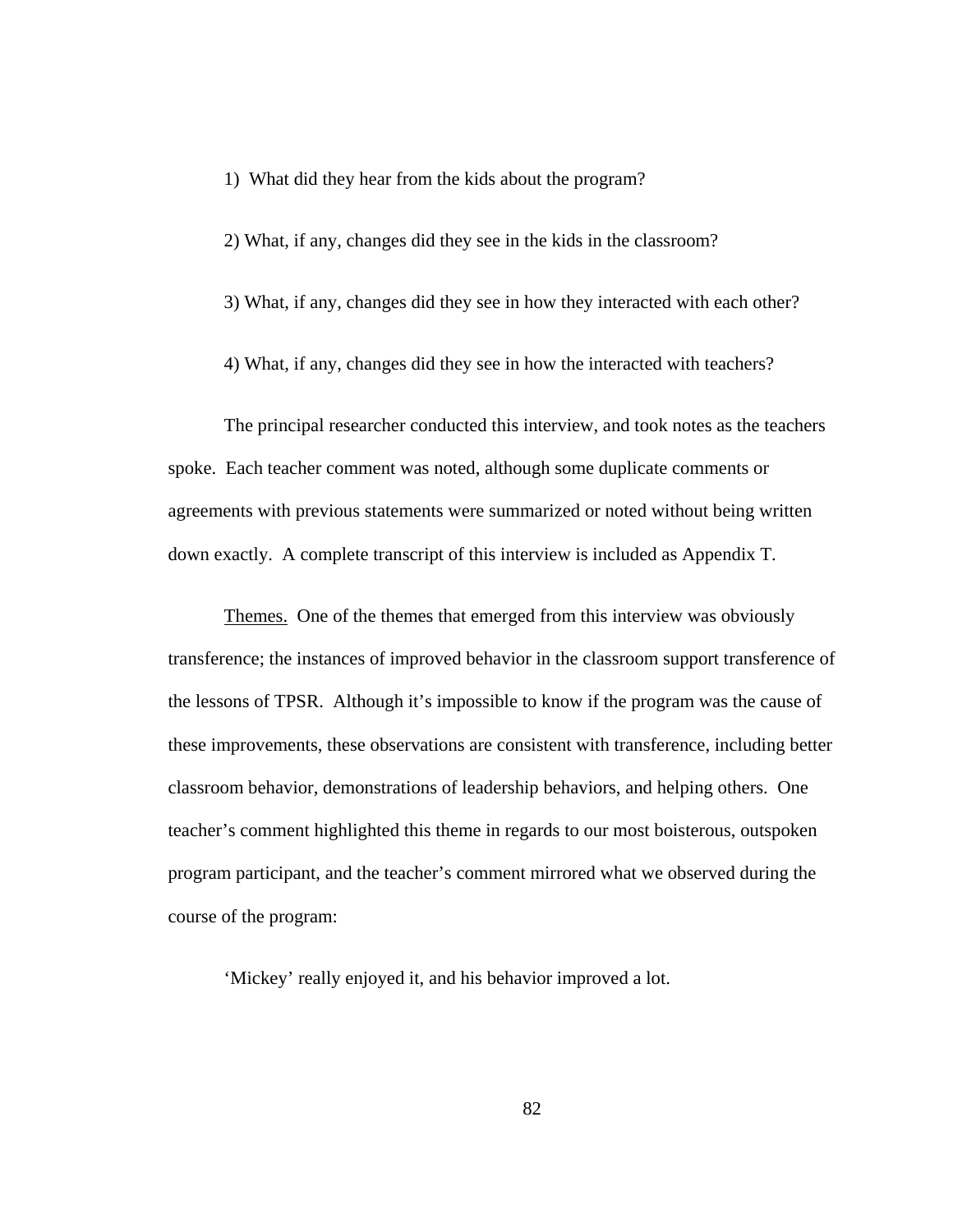Another teacher comment addressed a student who was very high energy, and learned to direct it in a positive way during our sessions, while setting a standard with his high level of effort:

'Isaiah' became more of leader. He became interested in helping.

Another theme that came up in several of the teachers comments was the improved confidence of the participants and the relationships between the kids in the program. This is, of course, linked with transference of Level 1 and Level 4 skills, but while the TPSR model places great value on the relationships between program staff and participants, the data gathered from the teachers supports the idea that another benefit is strengthened relationships among participants, above and beyond improvements in Levels 1 and 4. The participants are sixth graders, and while they have some classes together, they are drawn from three different local elementary schools, so many did not know each other well before the school year began. This was something that had been a surprise at the beginning of the program, when some of the students didn't seem to know the others names. It turned out that some of them didn't have classes together and they had gone to different elementary schools. So, these relationships between the participants and the participants becoming more comfortable with each other was an unexpected program benefit, and seems to indicate Level 1 (respect rights and feelings of others) as well as Level 4 (Helping others, caring), in addition to the Level 5 (transference). The teacher comments below help illustrate this:

83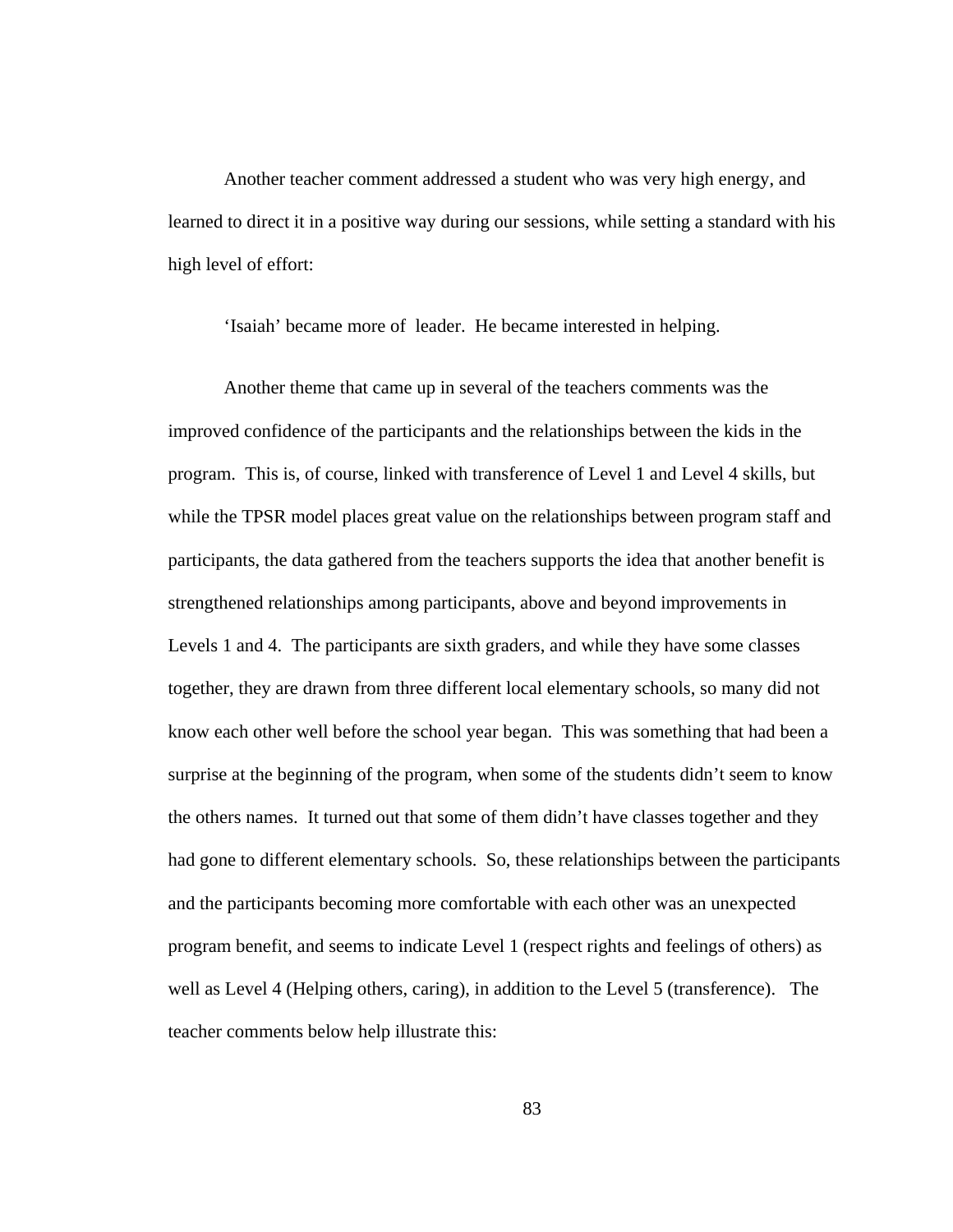He was more positive with other kids.

'Marty' was really quiet, but he came out of his shell during the program.

'Vincent' really opened up, started to talk and participate more in class

One teacher commented on how she really liked how recruitment had been handled, with the parent letters stating that the students had been "recommended" and that the kids perceived no stigma attached to the program, and felt excited to have been "picked." This tied to another major theme that emerged from the teacher interview, which was the participants having a sense of belonging. There were other comments from the teachers regarding the kids feeling engaged in the program, and feeling "a part of something." and while these were not specific examples of transferring TPSR lessons to the school setting, it did indicate that they were talking about the program in the school setting, and we being impacted by it in a way that their teachers could observe. The following general comments reflected that *"*The kids loved it. They talked about it all the time*."*

This was something several of the teachers said, and it came up later in the interview as well; "They were excited to be a part of something."

During the group interview, the teachers explained that many of these kids had never been part of an organized team, and some were not in the "in-group" at school, so this provided them a sense of belonging.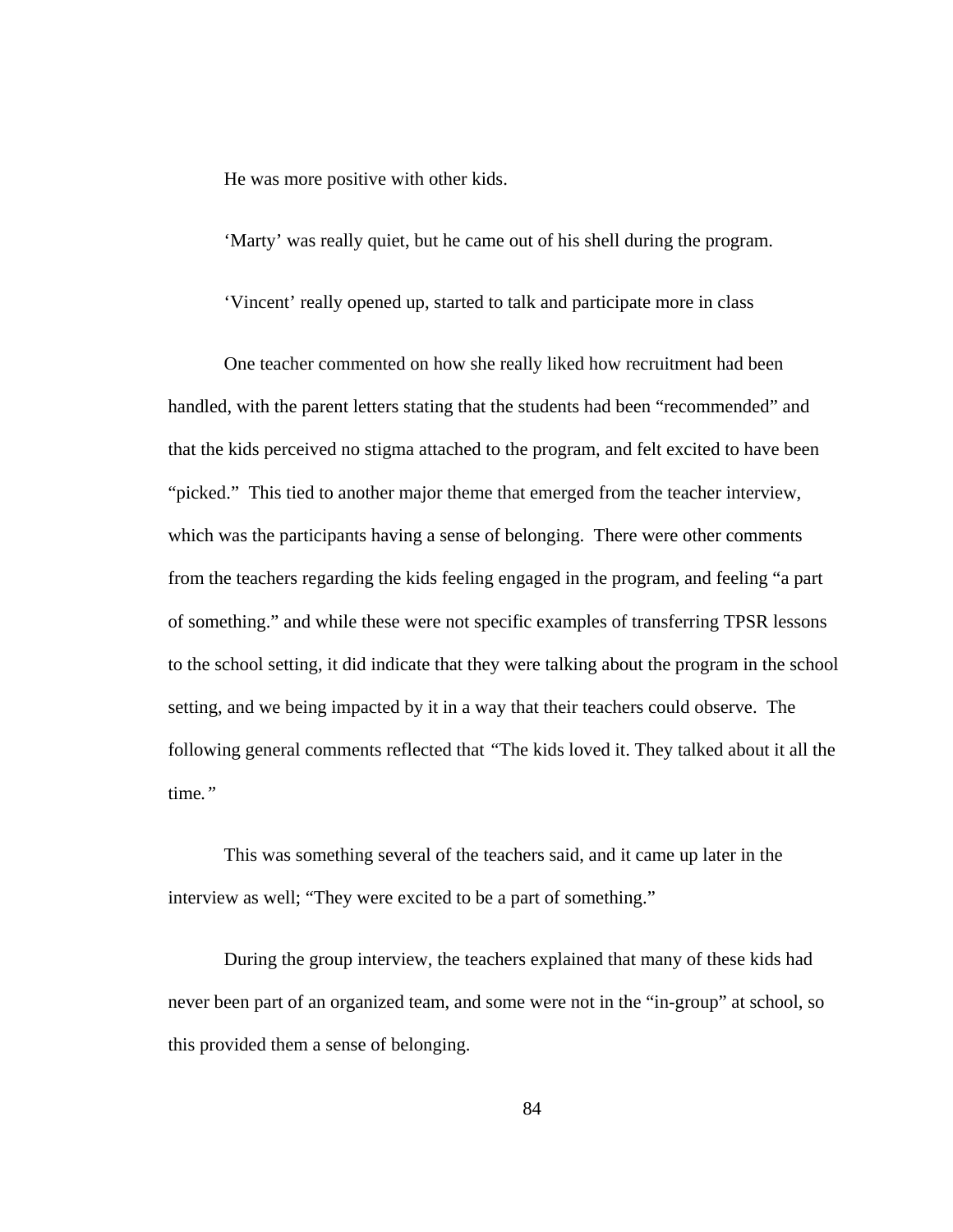The teacher comments also produced a theme in regard to future direction for the program. First, the teachers stressed how much they hoped the program returned. Everyone agreed and nodded heads when this was said. They also said they hoped we could do something in the fall, as well. The teachers also felt strongly enough about what the program did with the boys that they expressed a desire for a similar program for girls, which may match up with a female soccer player in our department at Elon who hopes to work with area youth in some capacity, and discussion about that possibility are ongoing.

Another item that came up was that they felt the really serious and skilled soccer players didn't find it competitive enough, and were less enthused about the program as the spring progressed. This was something out staff felt as well, and something that we need to think about for next year. Some thoughts and options in this area include the addition of some "official" games with other teams near the program's conclusion, offering a multi-sport model that would "level the playing field" or perhaps having a "competitive" track and a "participation" track.

These data, which includes strong support from the participants' teachers for the continuation of the program, and numerous observations of improvement in classroom behavior and student interactions, suggests the program's effectiveness in teaching the lessons of the TPSR model, and also indicates some transference. This suggests that the model was implemented with fidelity and that there some immediate impacts on the participants.

85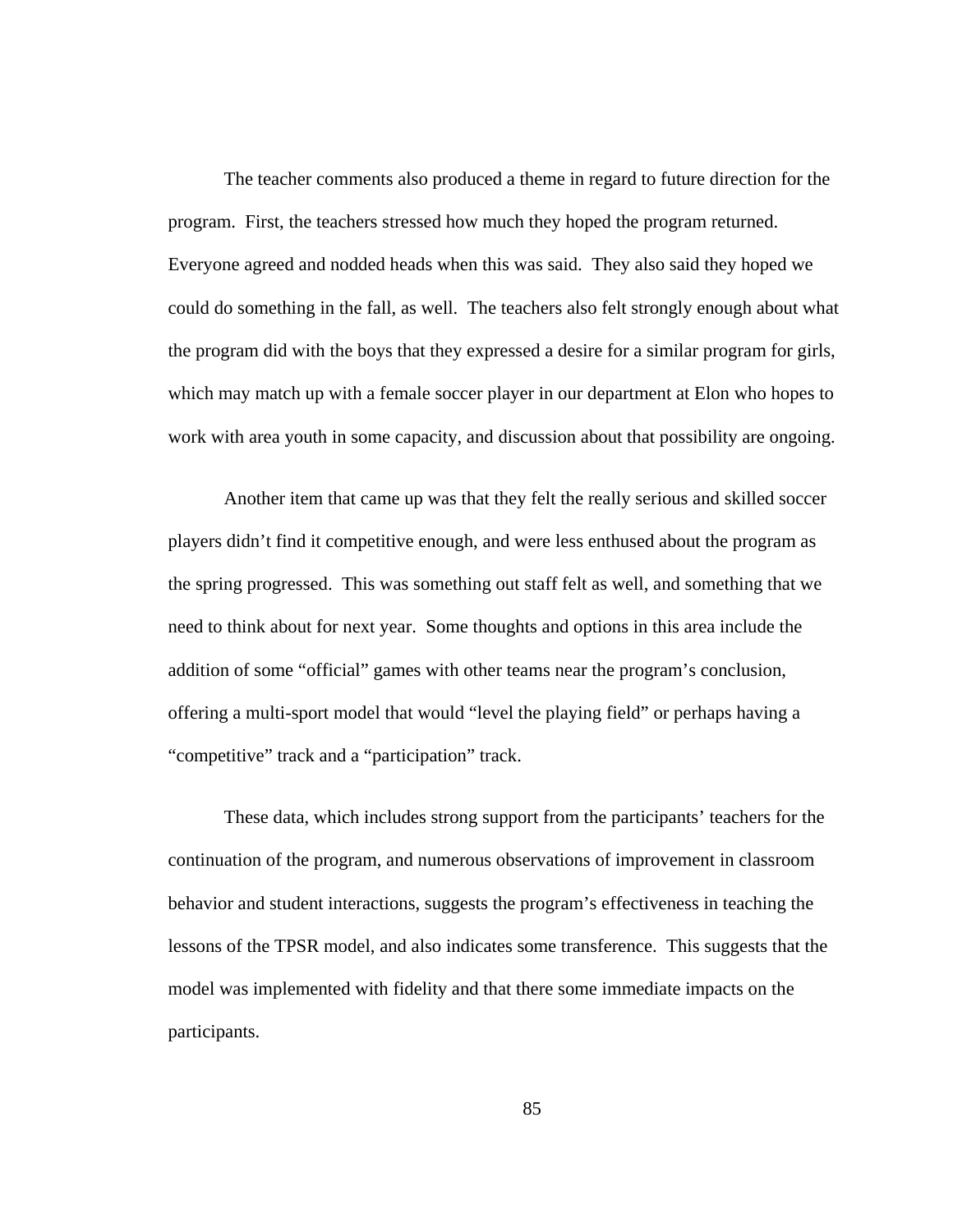# **CHAPTER V**

### **DISCUSSION**

#### **Summary and Implications**

The Soccer Coaching Club program provided a cohort of male participants age 11-12, with a six-week after-school soccer program that met two afternoons per week for approximately two hours per session. The program used the TPSR model to teach the program participants concepts like respect, self-control, and helping and caring through physical activity, primarily soccer with some additional activities.

This study was undertaken to examine the use of the TPSR model in an at-risk population of sixth grade boys, and to add to the empirical base in the field of youth development in general and TPSR specifically. A mixed methods approach was used. This type of approach had been supported by a variety of researchers (Hellison & Walsh, 2002; Martinek, 2000; Walsh, 2007). Youth development is complex, and the program evaluation research in this field demands the ability to examine multiple dimensions of a program simultaneously. The variety of data sources served to triangulate the results and added validity and credibility to the findings.

Regardless of the methodological approach, program evaluation is challenging. As Martinek (2000) has pointed out, evaluating the processes and outcomes of youth programs is a complicated, messy business. Youth programs do not follow a pre-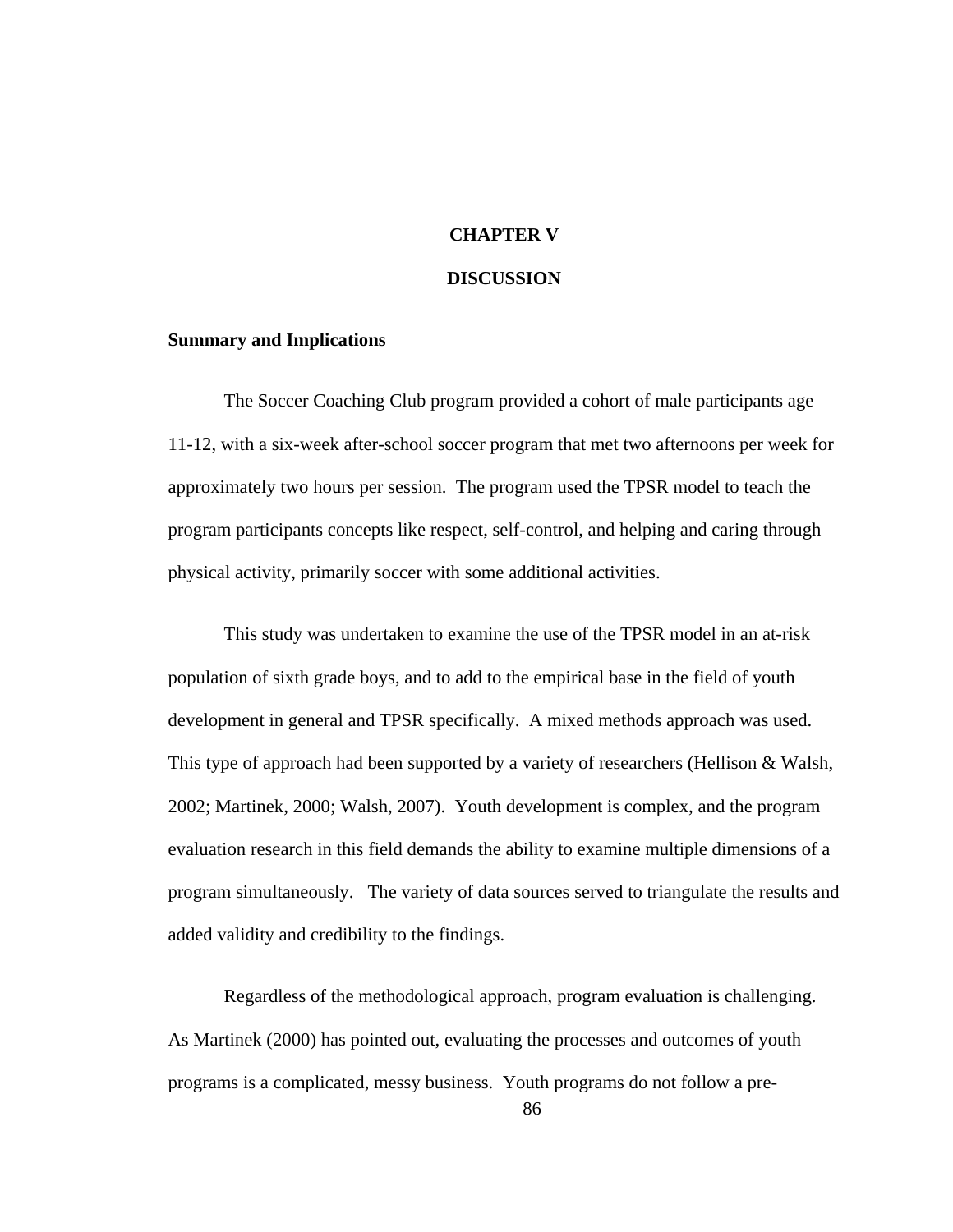determined blueprint, regardless of the amount of planning that goes into them. Nonetheless, it is still necessary to figure out a way to evaluate such programs in the interest of best serving youth.

With that in mind, it may be helpful to consider some broader principles of youth development programs. Good programs create a physically and psychologically safe place for kids to be kids, as well as creating a caring environment with positive adults, youth development principles embedded in the programming, opportunities to build skills, promotion of positive social norms, and development of resiliency and belonging (Hellison 2000, Fraser-Thomas 2005, McLaughlin, Irby & Langman, 1994). Taken as a whole, the data generated during this evaluation points to instances of each of these things happening within this program.

The research also had the specific goals of helping improve the program by evaluating the fidelity with which the TPSR model was implemented and measuring the immediate outcomes of the program. While there is room for improvement in every program, overall, the findings indicated that the TPSR model was applied with fidelity, as supported by a variety of data. These data sources included qualitative data that provided a narrative of the program and brought forth elements that could not be measured via other means, as well as quantitative data that indicated some positive results in immediate outcomes as measured by a pre- and post-test application of a validated instrument. This evaluation may serve to expand the empirical base in TPSR, as the use of quantitative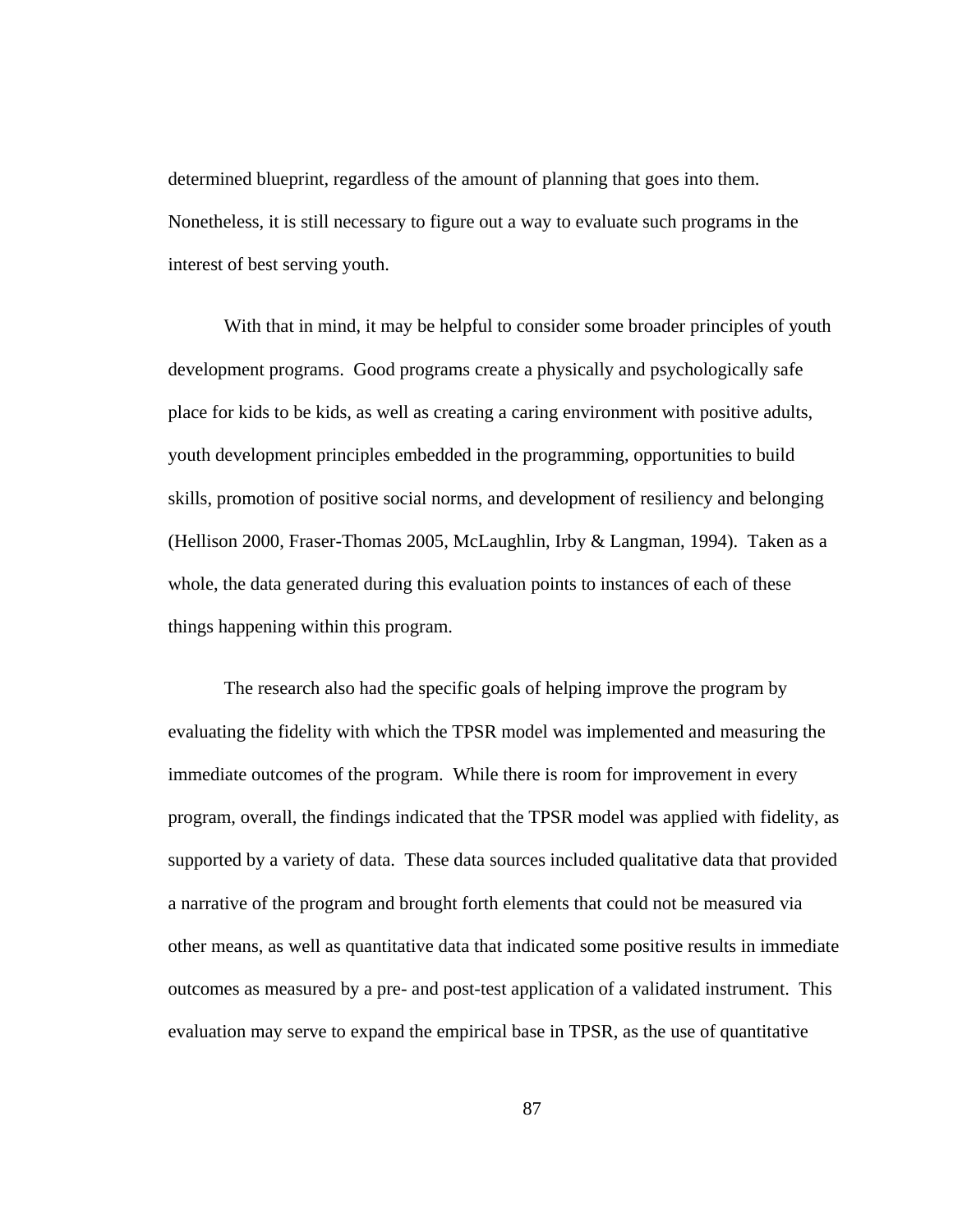instruments such as the one employed in this study, the PSRQ (Li, et al., 2008), has been relatively rare in the field (Hellison & Walsh, 2002).

Analysis of observational data including the program narrative, teachers exit interview, and TARE data indicated that there were significant and consistent applications of the principals of the model, and many instances of the students demonstrating their learning through their behaviors in the program.

Despite a program of relatively short duration of six weeks in our "phase two," the period between the PSRQ pre- and post-test, the results indicated significant improvement in one of the two factors (Li, et al, 2008) analyzed quantitatively through use of the PSRQ. The Social Responsibility factor showed significant improvement, with an increase in student self-perception of their behaviors in regards to social responsibility that was statistically significant. The second factor in the model, Personal Responsibility, showed a statistically insignificant, difference of the combined scores of the personal responsibility questions.

In the interest of best serving youth, it is the researcher's hope that the implications of these conclusions may contribute to the youth development field in general, and the practice of TPSR specifically. It may be helpful to consider this evaluation in the context of a major meta-analysis of TPSR programs (Hellison  $\&$  Walsh, 2002) that sought to answer the question "Is it working?" That study of 26 research studies found some programs without adequate data to determine what level of success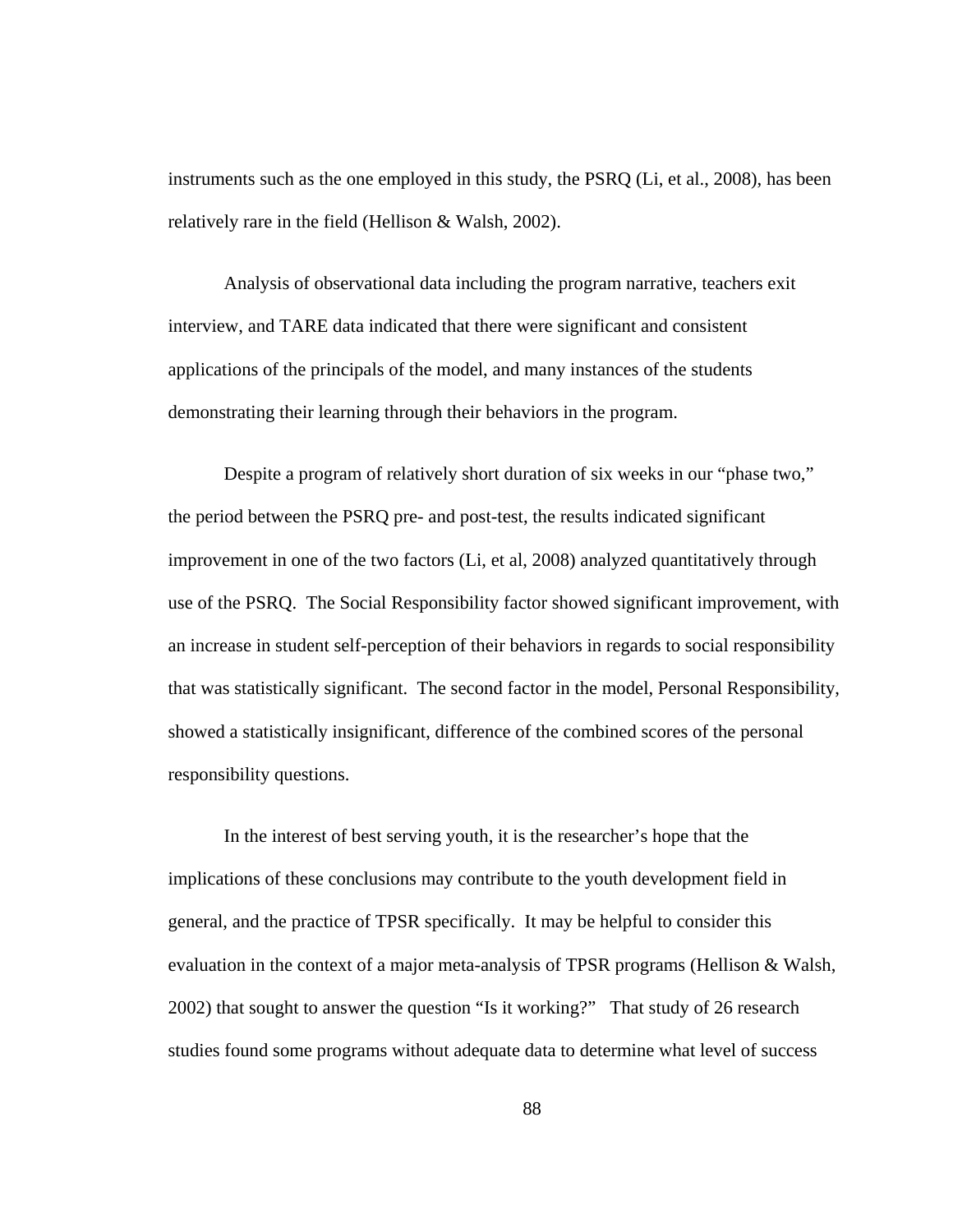was achieved, but even within programs with solid evaluation, there were successes and failures. Some results in this program can be classified as success, including implementing the TPSR model with fidelity and the participants' perceived changes in social responsibility principles and behaviors. There are results that could be classified as failure as well, such as the statistically unchanged area of personal responsibility. This reinforces our knowledge that youth development work is often difficult, many factors are at work in young people's lives, and progress can be uneven, even when programs are well run (Hellison, 2011).

If programs are successful, the participants in these programs learn lessons of social and personal responsibility. Ultimately, the hope of all youth development practitioners and researchers is to provide young people with better outcomes, including happier more productive lives for them and their families.

#### **Analysis of Results**

**Process.** The analysis of the quantitative data, as shown in Figure 4.1, supports fidelity to the TPSR model in terms of the themes from Part 2 of the TARE, with all strategies observed at the higher end of the scale of frequency. The qualitative data also illustrates that the staff exhibited high levels of behaviors consistent with Hellison's (2000) core TPSR principles, integration, teacher-student relations, empowerment, and transference (or transfer), as indicated by many of the individual instances recounted. These core principles, for which specific illustrations were found, correspond to the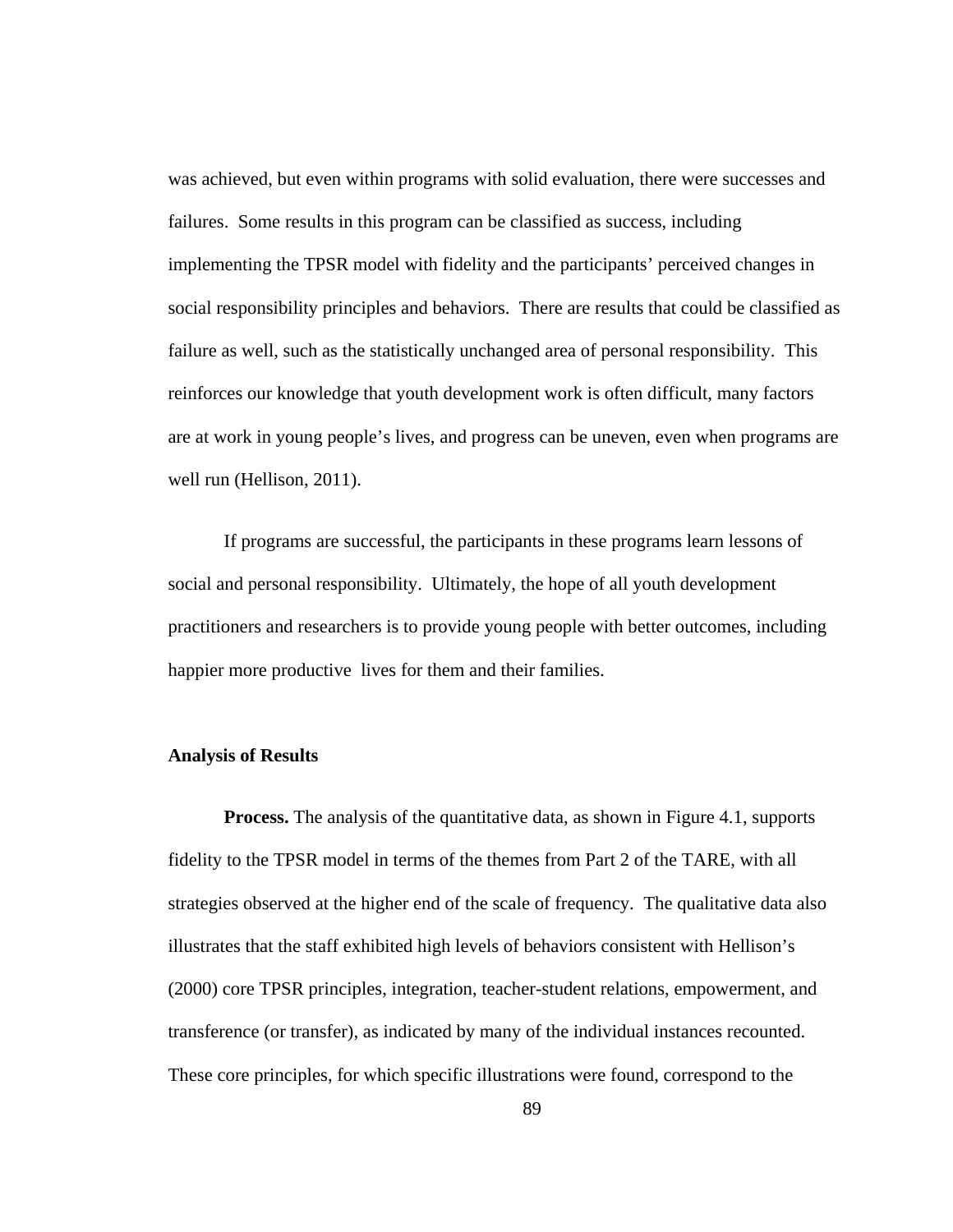Personal-Social Responsibility Themes from the TARE. In the following section, these themes from the TARE will serve to focus our discussion.

*Integration*. This has been identified as one of the key principles of a successful TPSR program (Hellison, 2000). The principles of the model were integrated in some way into virtually every activity in the program. Opening reflections stressed one or two personal and social responsibility themes each day, introducing and then reinforcing these concepts. The physical activity elements also incorporated principles of the model. This integration of physical activity elements of the program along with social responsibility lessons is the goal in this area (Pepitas, et al, 2005).

Physical activity portions of the program had TPSR themes woven into the activities in every session. In some cases, this was in the structure of the activity, such as a scrimmage game with a certain number of passes required before a shot, thereby focusing on both respecting the rights of others by involving everyone on the team, and helping and caring about others by being good teammates and sharing the ball. One example of encouraging these types of level 4 helping and caring behaviors is below:

…[we] did "World Cup," a half-field game where teams of two people represent countries, and play against one another. The teamwork twist was to require two passes before a shot could be taken. The kids embraced this and engaged in excellent passing and cooperation. Scoring was way down, but teamwork and passing were way up. (April 15)

This integration might go beyond the basic structure of the activity and instead be illustrated by how the activity was operated. For example, teacher-student relationships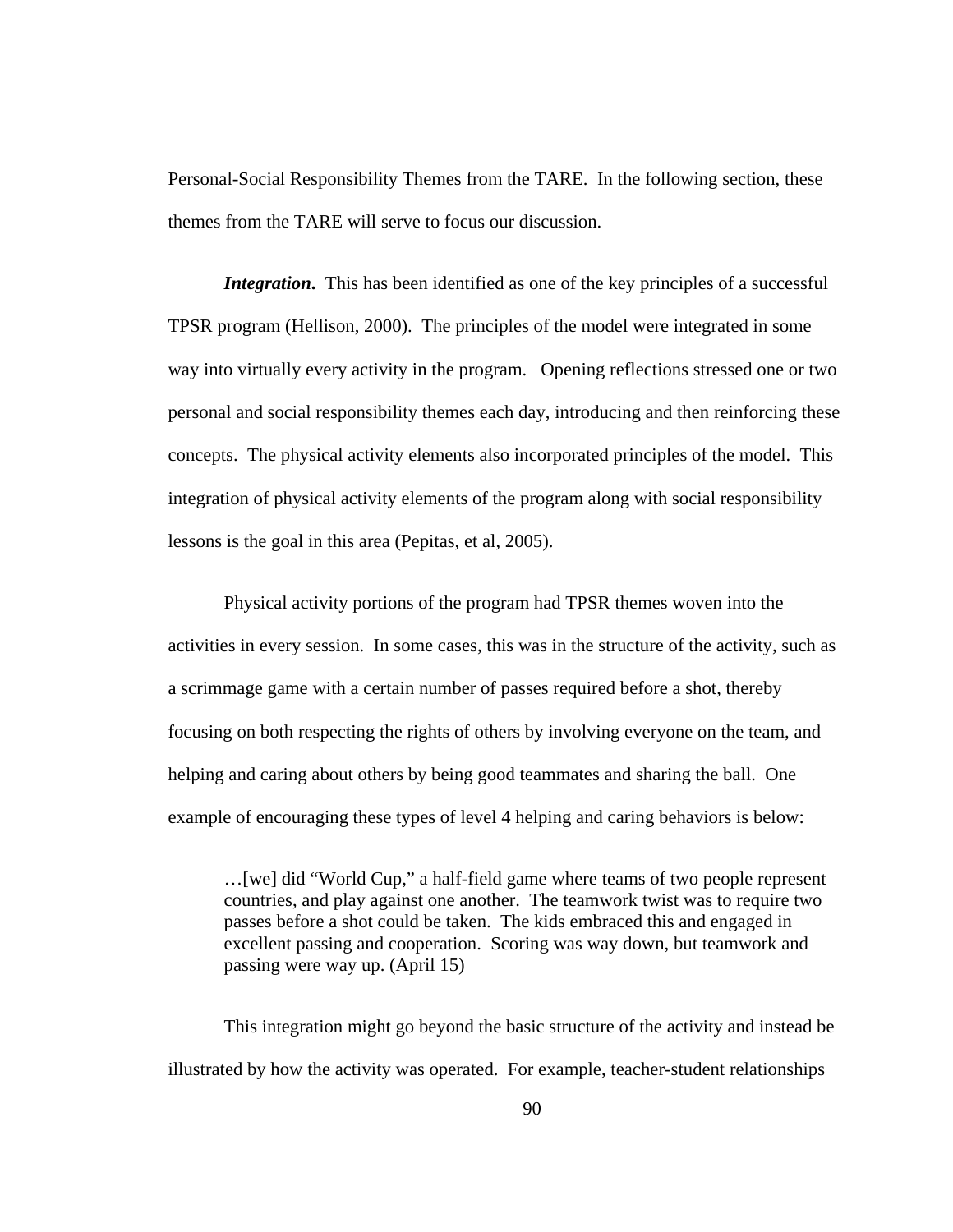were supported in the way that the program was run, including ways in which the students and staff were able to interact;

...when the staff participated in the soccer, and this helps us show our fallibility, as Doc (Martinek) talks about…This also helps the kids feel confident; being able to see that many of them possess soccer skills that compare favorably to adults. (April 24)

 Integration was also supported by instances where the students demonstrated respect and self-direction by immediately calling a ball out-of-bounds off themselves, or if there was a disagreement on an out-of-bounds call or a foul, immediately employing a conflict resolution tool like Rock-Paper-Scissors. Effort and participation were supported by positive words from staff, encouragement from teammates, and the nature of the fullfield games, where hustle was often rewarded with success in scoring goals or making defensive stops.

*Teacher-Student Relationships.* It is worth noting possible program aspects that were *not* observed in regards to teacher-student (or, in this case, staff/participant) relationships; program staff was consistently positive with the kids, treating them with respect and with a positive tone. With the exception of having to encourage the staff to engage more with the kids during the unstructured time, and the adjustment to a slightly less-regimented practice style for a few, there was never any need for staff to be corrected, and there were no inappropriate or unkind words. Staff never spoke or acted in a way that was overly critical or inconsistent with program principles. This stood in marked contrast to the challenges that can arise in recruiting staff as described in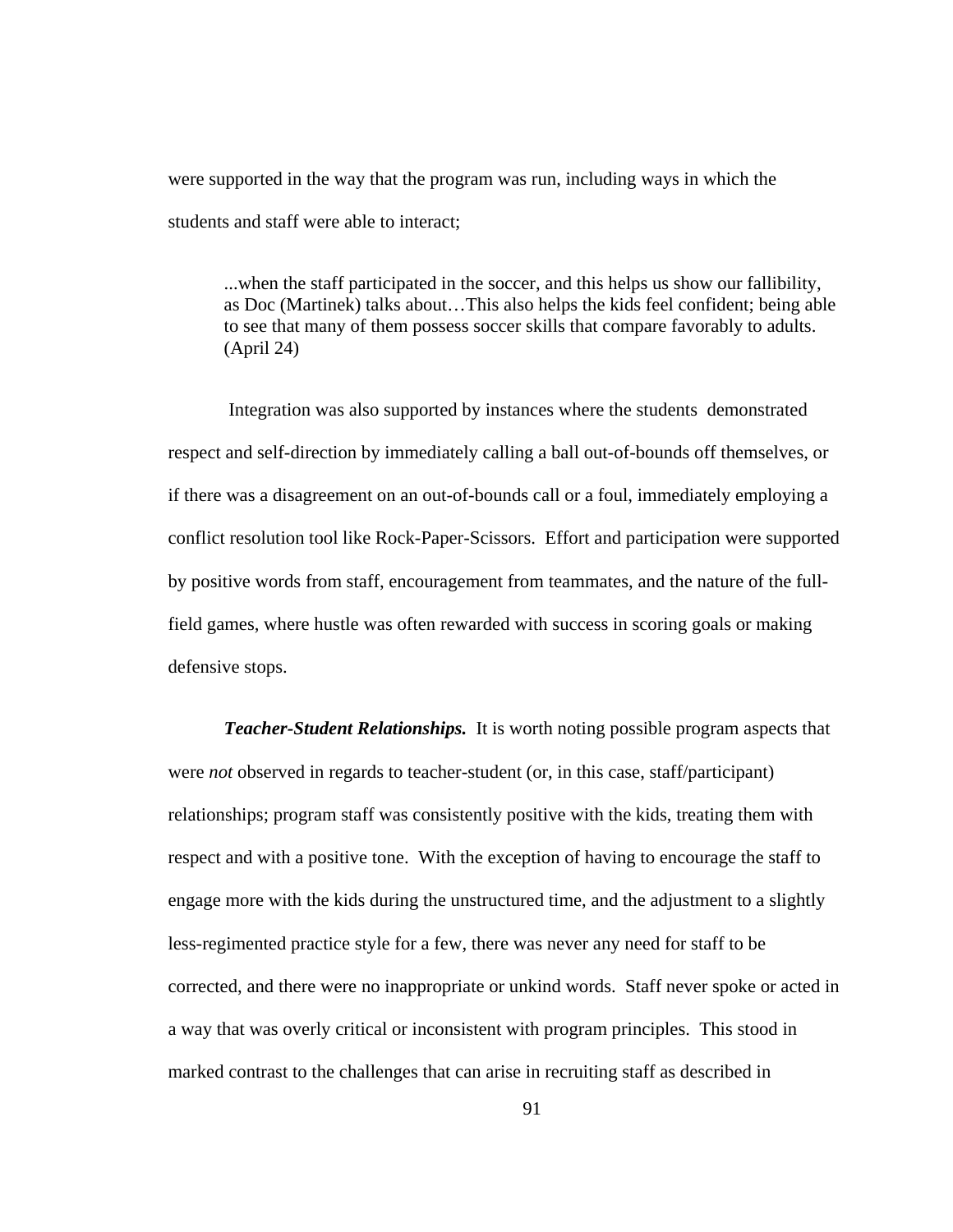Buckle's (2005) program, where an "expert" soccer coach was added to the program and proceeded to bring a negative, punitive approach that damaged the relationships that program staff were trying to build with their participants. In the case of this program, the compatibility of program staff with the program principles, successful training, and program staff "buying in" to what the model contributed to the fidelity of implementation, and instead created an environment that embodied an ethic of caring (Noddings, 2003), a concept this often associated with successful youth development programs.

It was also very rewarding to watch certain participants and staff members develop relationships. Some of the kids would ask for "C.F." when he wasn't there, and there was always a rush to be on this staff member's team in a scrimmage situation. His sunny disposition and English accent must have contributed, but his genuine interest in the kids, and his love of playing soccer also shone through and resonated with the students. This instance serves as a reminder of how important relationships are in youth development work (Hamilton & Hamilton, 2005).

Another of the positive developments that was rooted in the teacher-student relationship was the growth in confidence and sense of belonging among some our participants that seemed, at the program's beginning, to be less gifted athletically and less confident socially. Several of these youngsters were ones that the classroom teachers mentioned as being excited and proud to be a part of something. Some of the kids that seemed to be in the most need of a place to belong were some of our most regular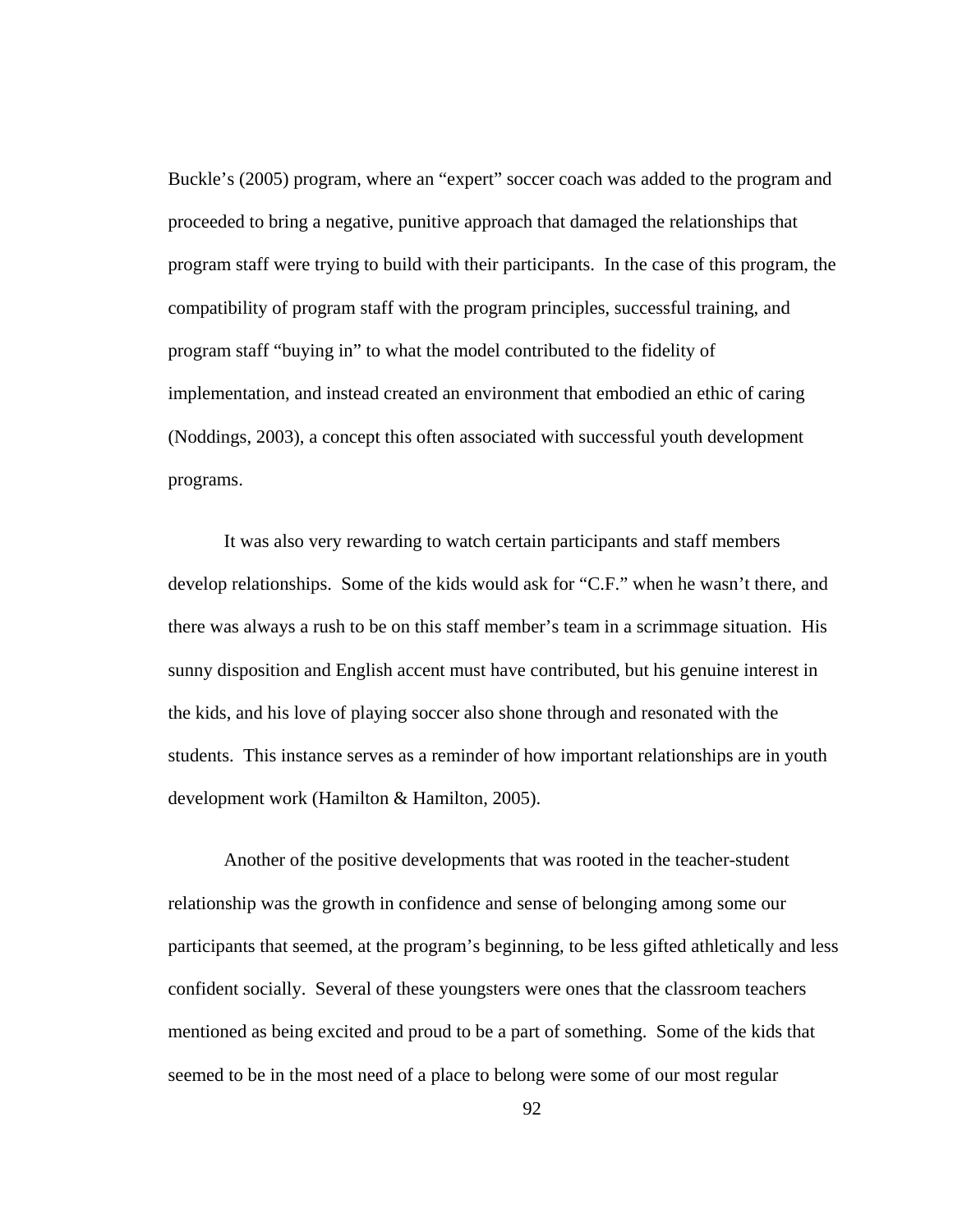attendees. Kids like "Jamie" and "Kevin," who were clearly hungry for positive interaction, virtually never missed a session. This would indicate that the program was successful in creating a physically and psychologically safe place (Hamilton & Hamilton, 2005), and that these kids had made a connection with the program's staff. A common notion in TPSR programs is that the relationship between the staff and children is one of the key factors in regular attendance (Hellison, 2003). These were also some of the students who were identified in the post-program teacher interview as having talked about the program during the school day, and having developed stronger relationships with other program members.

This may indicate that one positive element of this program, and others like it, is that the youngsters who have the most to gain, or at least are the most eager for programming, tend to be the kids that do, in fact, gain the most, particularly if you look at it with a focus on contact time and program attendance. It is well established that attendance and contact time are strong factors in the success of programs (Fraser-Thomas, Cote & Deakin, 2005, Hellison & Cutforth, 2000)

*Empowerment.* According to Hellison (2003), empowerment is a key concept in TPSR programs, and empowerment was a program goal and was frequently incorporated into the structure and activities of the program. The participants were empowered to make many choices and have voices in the program. Many of the activities that were conducted each day were decided by the participants. Which activities were chosen to be part of the warm-ups and stretches were generally left to the participants. The activities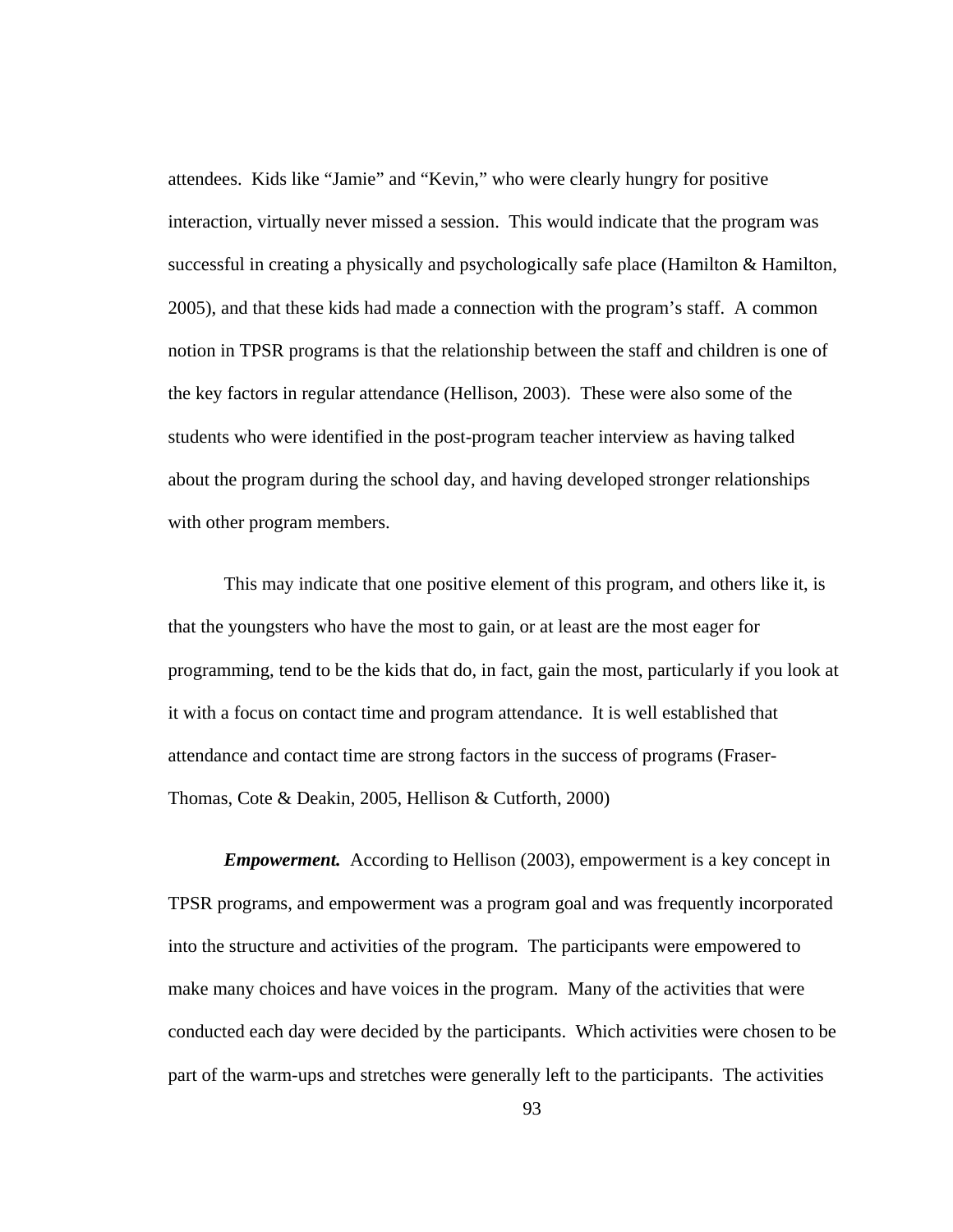for the next portion of each session were generally chosen by the participants from a variety of passing and shooting drills and game-like drills such as a version of sharksand-minnows. The exact rules and format of the day's scrimmage game was also selected by the students most days. These choices included elements such as whether the game would be full-field or a half-field game like "World Cup", if the coaches played, how many (if any) passes were required before a shot, and how many goals would win the game. Conflict resolution was handled almost entirely by the students using tools like Rock-Paper-Scissors. There certainly were many instances of students being empowered, although there was also room for improvement; attempts to get the participants in the habit of setting up the field were often scrapped in the interest of maximizing the activity time. Similar efforts to have the participants take responsibility for breaking down the field had mixed success, since the participants were picked up at different times, and by the time the soccer game ended, the participants were often outnumbered by staff, who would usually just pick up the cones and balls themselves.

Program staff demonstrated some reluctance to "let go" as much as a complete commitment to empowering the participants would have required, and this may have been a contributing factor to the lack of growth in Level II and III as reflected in the PSRQ measurements. As was reflected in the data, the strongest improvements were in the social responsibility factor, which includes Level I and Level IV. Level III, selfdirection, might have been aided by even stronger incorporation of empowerment strategies. The relatively short duration of the program and the age of the participants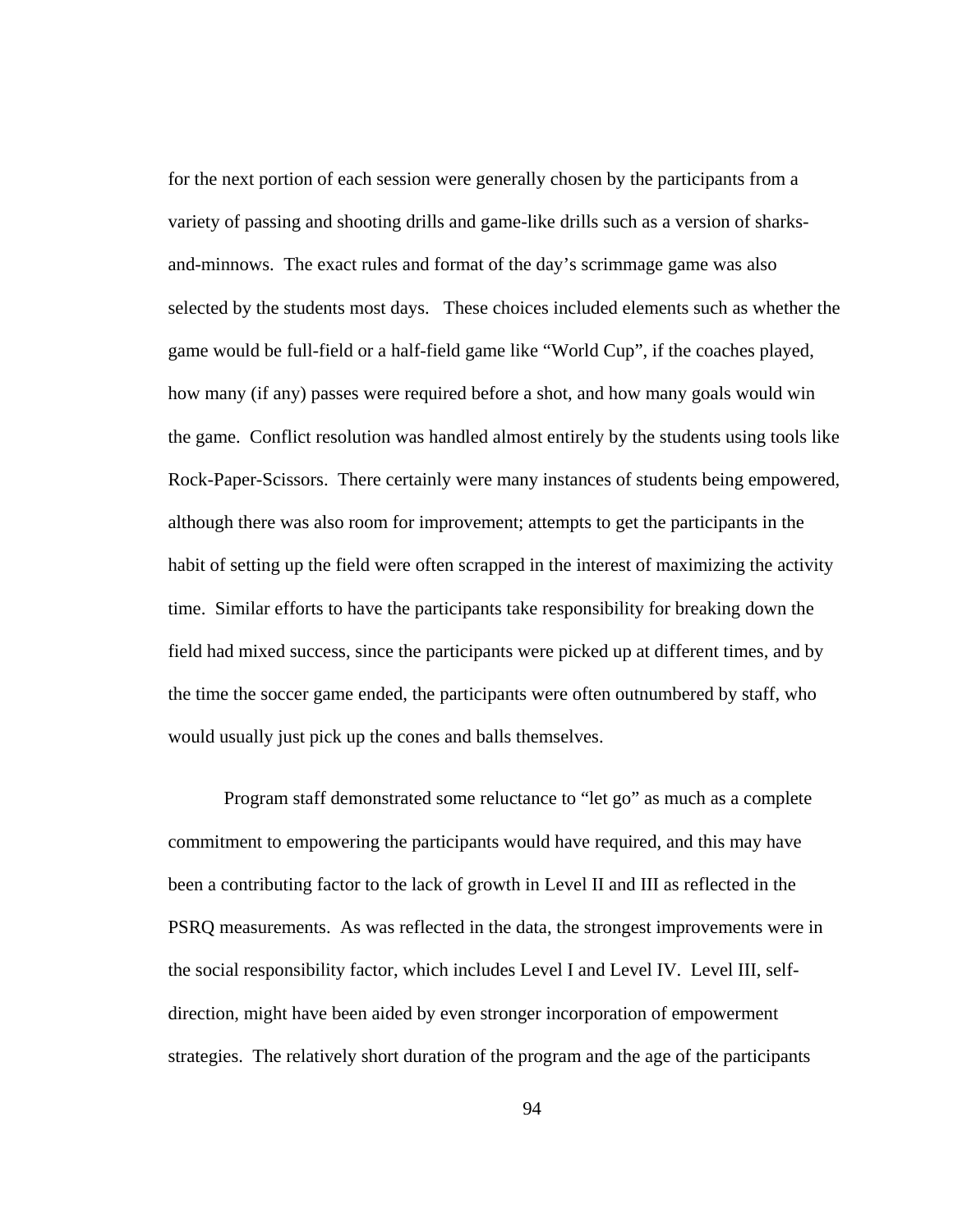were contributing factors to the staff's reluctance to allow participants a greater level of self-direction. This fear was supported by the fact that the students had "free play" at the beginning of most sessions, and this occasionally devolved into misbehavior that risked the safety and dignity of other participants. Depending on the personalities present on a particular day, our awareness talks also occasionally devolved into silliness and the day's theme may be been obscured by this. This phenomenon has been studied in higher education (Mitra, 2005) where adult leaders of youth struggled to find a balance between letting go and providing adequate support, where there was a tendency to revert to traditional teacher/student roles when this balancing act was not executed just right.

One contributing factor to these struggles in better empowering the participants was a feeling that the less athletic or less confident participants' safety and dignity might be at risk by an out-of-control kick from a more boisterous teammate or unkind comment from a more outspoken student trying to get a cheap laugh, which could be seen as a failure to deliver the kind of physically and psychologically safe space that a successful youth development program requires (Hamilton & Hamilton, 2005). The comments of "A.S." on the TARE stated that "students mostly needed direction to complete most tasks," and conversations with other staff members revealed similar concerns. Conversely, empowering the participants does not necessarily need to jeopardize the program's role as a safe place for participants, particularly the more vulnerable participants, if the balance between structure and letting go is correctly managed. This view is also consistent with the staff member data from the post-program administration

95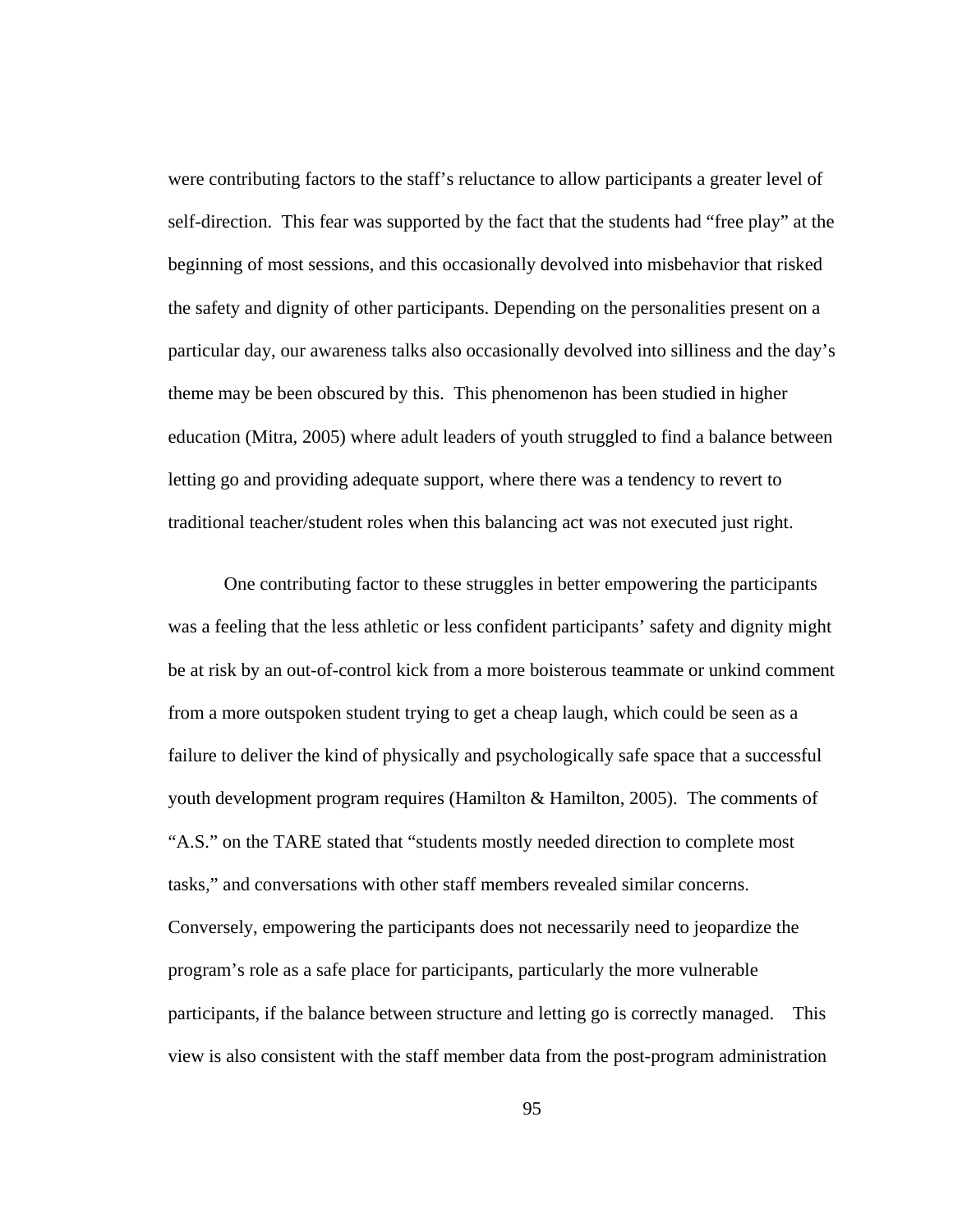of the TARE. Among the TPSR strategies measured, Empowerment was scored the lowest, with a mean response of 2.67, falling between "Occasionally" and "Frequently," while all the other responses fell above 3, falling between "Frequently" and "Extensively." This is worth bearing mind during future editions of the program, and will likely be a point of emphasis in staff training and program operation.

*Transferance.* This is considered the hardest element of youth development programs to teach and to observe, particularly within the program's framework. Research also indicates that longer programs tend to produce more transfer (Hellison & Walsh, 2002). Despite the relatively short duration of this program, the data gathered from the programs staff's interaction with the participants show instances observed by the principal investigator of efforts to bridge concepts from within the program to other areas of the participants' lives. There were incidents within the program that created opportunities to talk about using TPSR concepts in other contexts. For example, there was an instance in which two boys got tangled up, and one of them thought the other had hurt him on purpose:

This was an opportunity to discuss several of our themes, including respect and self-control, and goal-setting. I reminded each of them about how important it was to be in control of yourself if you wanted to succeed in life. "Someday when you have a job, do you think you can you try and fight someone every time you get mad?"…both boys said…"nobody says/does that to me" and we discussed … put[ting] other people in control of your behavior by allowing them to 'push your buttons.' Both boys seemed to understand…and were back to playing within a few minutes. (April 24)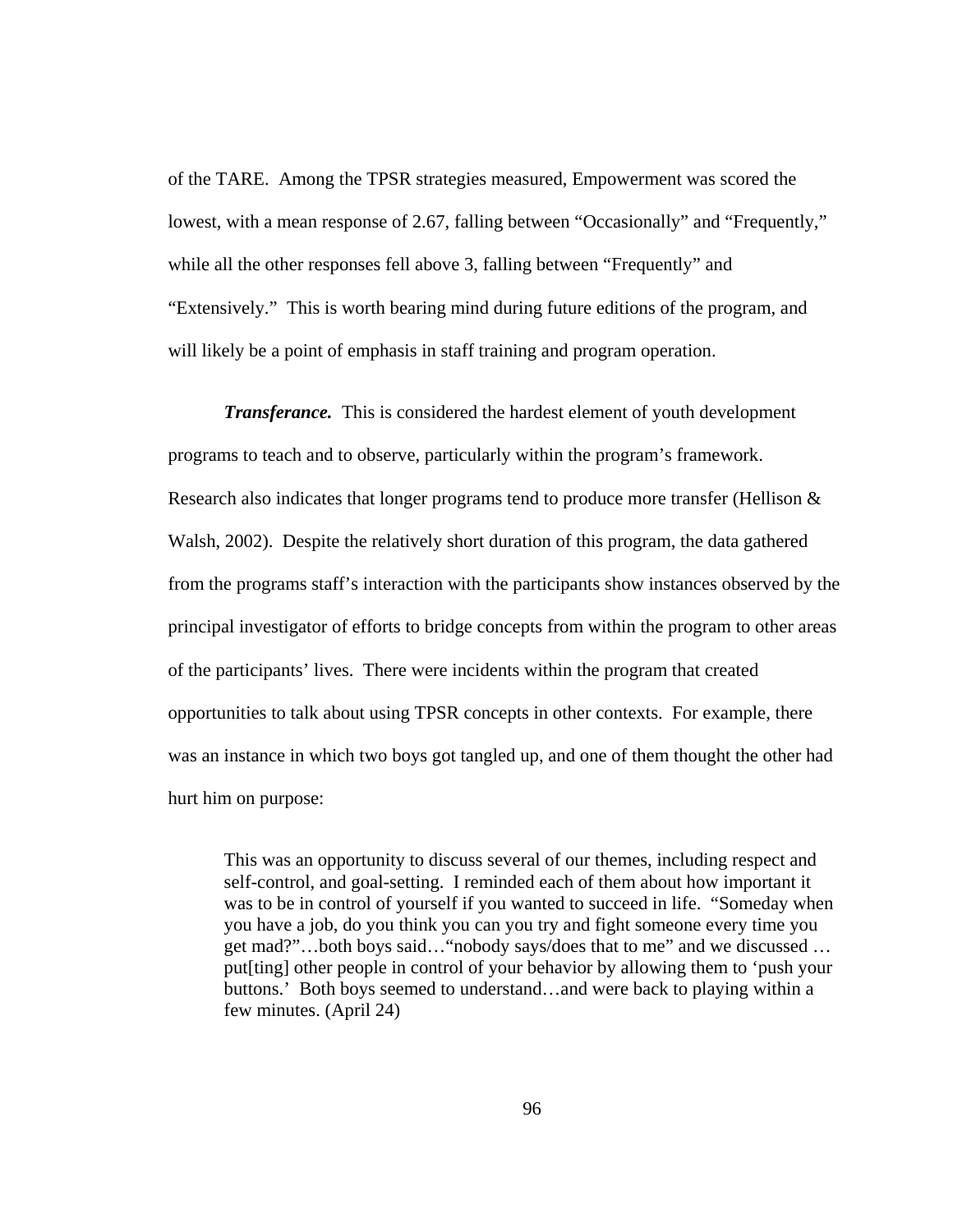There were also instances where the participants brought issues from the school day to the soccer program. One particular episode involved two boys who got into a scuffle, and ultimately it came to light that the real issue was not anything that happened on the practice field, but rather that one boy, who was African-American, heard from a friend that the other boy, who is Latino, called him the "n-word." In addition to discussing why that word was hurtful and inappropriate in any setting, some transference concepts were discussed:

We discussed the idea that we might not want to take whatever someone says as the truth, particularly if we haven't heard it ourselves. We also discussed that we let other people control us if we react what they say by getting into a fight. We also discussed different rules for different places and what this type of reaction would mean in school or at work. (March 13)

There were also times when transfer was addressed directly, such as this opening reflection which addressed transfer and asked the students to provide examples of helping behaviors they had or could do at home or school:

Our opening reflection focused on helping, and we asked the kids to give examples. We were looking for both understanding of helping behaviors, but also addressing transfer and hoping to help the students bridge the gap from the field to home and school. Several offered good examples of helping their parents, siblings, or helping each other with things in school. (May 1)

The sixth grade teachers and school administration were aware of and very

supportive of the program and its goals, and this type of connection to other resources has

been established as potential contributing factor to transfer (Hellison, 2000, Wright and

Burton, 2008). The school's support, as well as informal contact with parents and other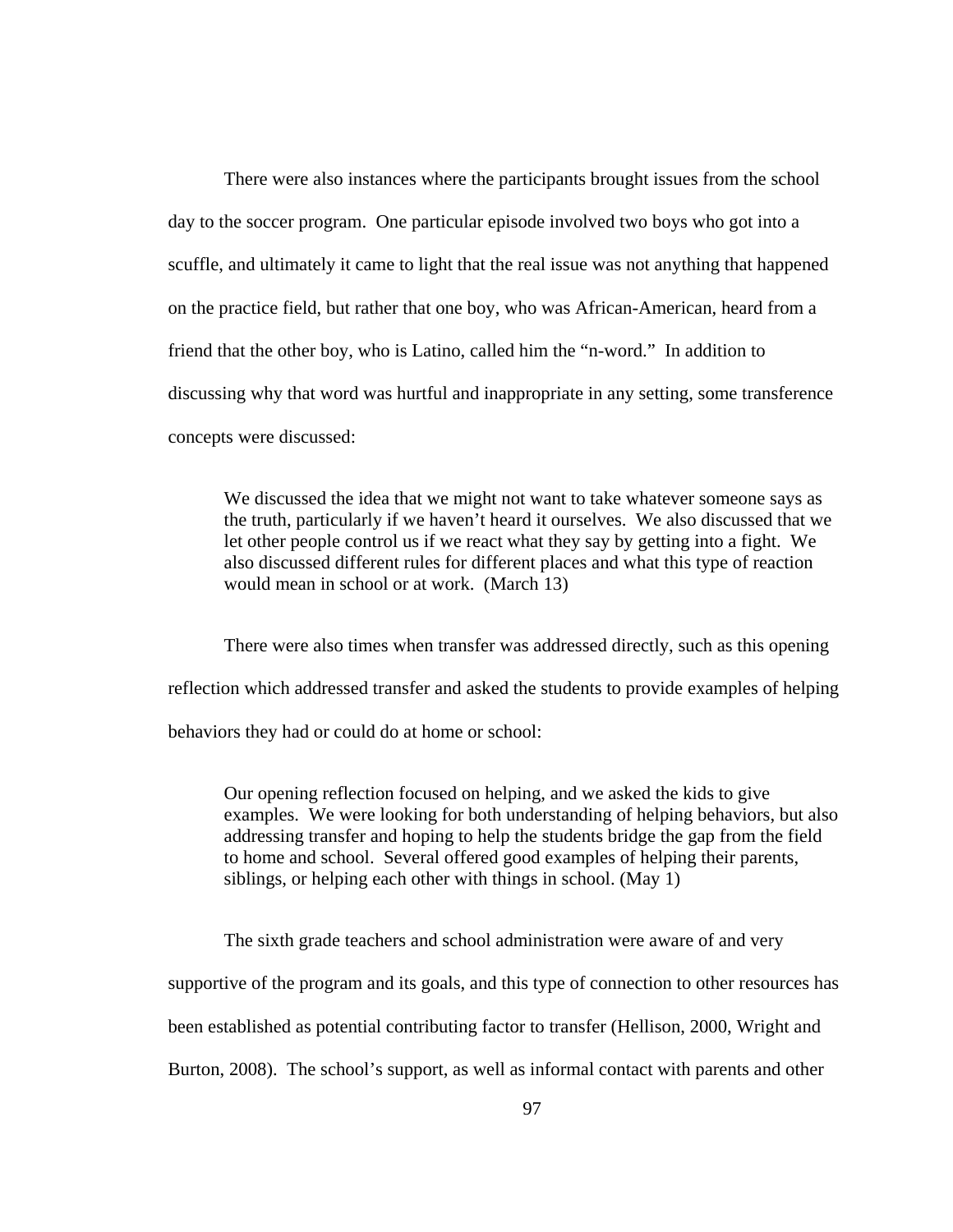family members at pickup time, provided additional support to some level of transfer, and were illustrated by the teachers' comments, which were universally positive, and cited individual instances of observed improvements in classroom actions.

**Final Thoughts on Process.** These data, viewed as a whole, supports the contention that the model was applied with fidelity as illustrated by specific instances and supporting data in each of the four major areas of the model.

## **Outcomes**

The analysis of immediate outcomes began with the results of the PSRQ pre- and post-test. This data was analyzed using the two-factor model created by the instrument's designers (Li, et al, 2008). The two factor model combines the questions in the PSRQ in a way that yields a result for each of the two major areas of the TPSR model, Social Responsibility and Personal Responsibility. The PSRQ pre-test and post-test found a significant difference in the Social Responsibility factor, which includes Level 1, respecting the rights and feelings of others, and Level 4, helping others and caring.

It is interesting to note that despite the relatively short duration of the program, there was a statistically significant improvement in Social Responsibility as perceived by the participants. In much of the TPSR literature, it is written that TPSR programs must begin with the principals involved in Level I, respecting the rights and feelings of others. These principals are foundational, and most programs, particularly in the early stages,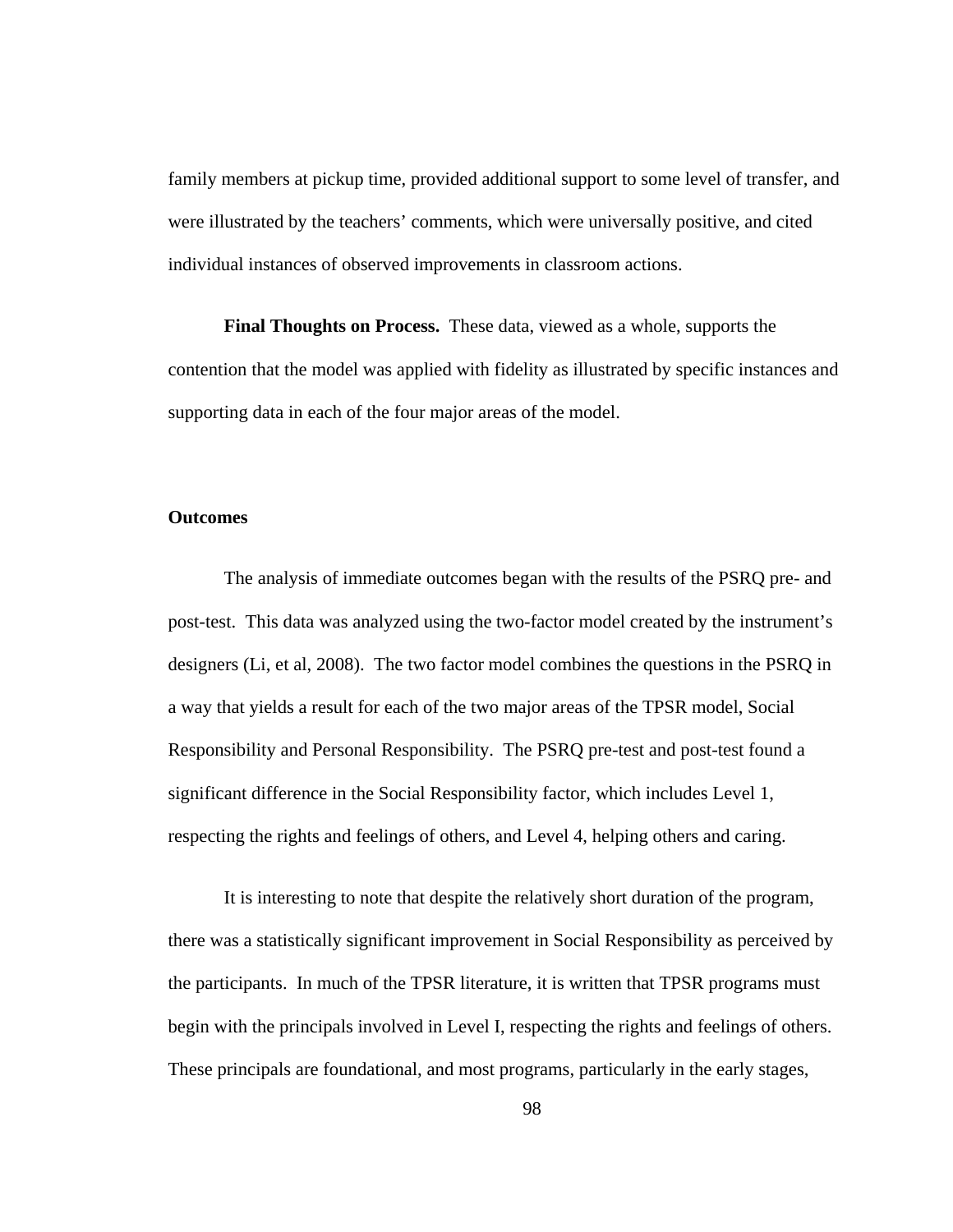will spend a large portion of their time and effort on this part of the TPSR levels. In addition, with the base activity in the program being a team-oriented physical activity like soccer, Level 4, helping and caring for others, is also a key concept with a strong overlap with the concept of teamwork, and one that was inherent in many of the daily activity in the program. It is interesting to note that Level I is generally considered a basic skill and Level IV is more of an advanced concept, but the improvements in these two areas were strongest. This was consistent with Buckle's (2005) research, which also evaluated a soccer-based after-school program. It seems that improvement in Level I is consistent with much of what is found in the TPSR literature (Hellison  $&$  Walsh, 2002), the improvement in Level IV, the other part of the social responsibility factor, is more unusual. Most TPSR programs that have been studied have been after-school programs or physical education classes. The fact that both this program and Buckle's (2005) work involved a team sport, and that both specifically focused on soccer as the primary form of physical activity, may have been a contributing factor and warrant further study. The context of a team game certainly seems to lend itself to teaching lessons helping others and has a natural overlap with the team sports concept of teamwork. There may be an inclination toward these concepts among program staff with team sports experience, and continued use of the PSRQ to measure perception in team sports based TPSR programs may show improvements in Level I and Level IV occurring in concert.

Conversely, there was no significant change in the area of Personal Responsibility. In fact, there was a consistent, but very slight decrease in the combined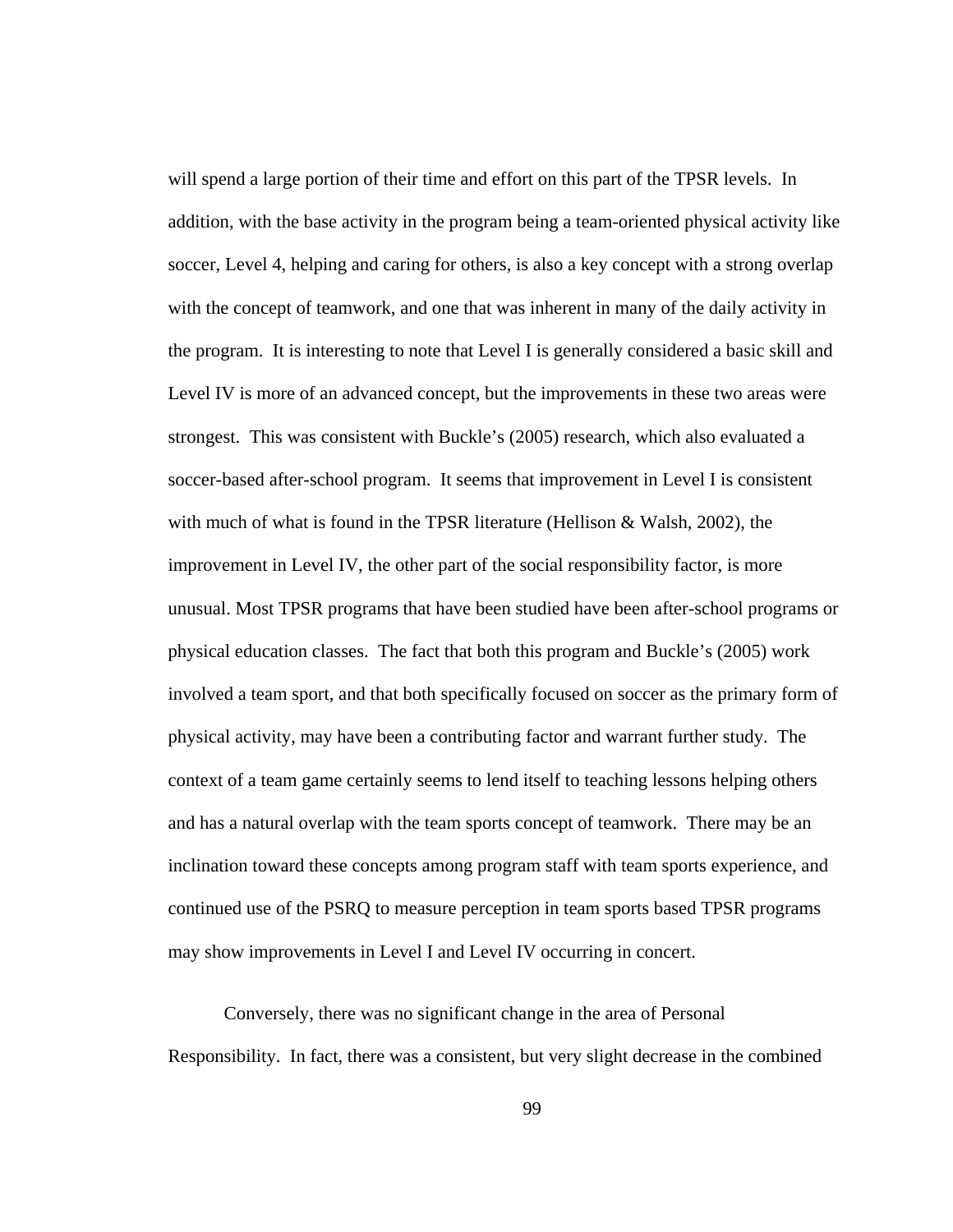scores on the questions in this area. While it is probably not wise to put much weight on this measure since the change in scores did not rise to the level of significance, it seems possible that the consistent small decreases in the students' self-perception in this area may reflect some learning of the principals involved. The decrease in self-perception in this area was very slight, but consistent across almost all the participants. This may indicate a greater awareness of what the expectations were in these areas and their own expectations of their behavior was raised by what they were learning in the program. This type of effect has been referred to as response-shift bias (Howard & Dailey, 1979) and could be addressed in future research by adding a retrospective pre-test to the current pre- and post-test design. This can also be expressed as reflecting that the participants "didn't know what they didn't know" at the beginning of the program. By the end of the program, they had encountered some feedback from other participants and staff when they did not meet their "new standards," providing information which they did not have to benchmark against during the pre-test. This is consistent with what Hellison often refers to as the "eyeball" method, in other words, data based on what program staff observes. The principal investigator's "eyeball" data indicated that the participants did, in fact, improve in this area, in spite of what the PSRQ responses indicated.

Taken as a whole, the PSRQ data indicate something that is often noted in youth development; significant improvement can be a difficult to achieve. Future versions of the program will likely include more contact time, and retrospective pre-test administration of the PSRQ may yield measureable improvements in both factors. When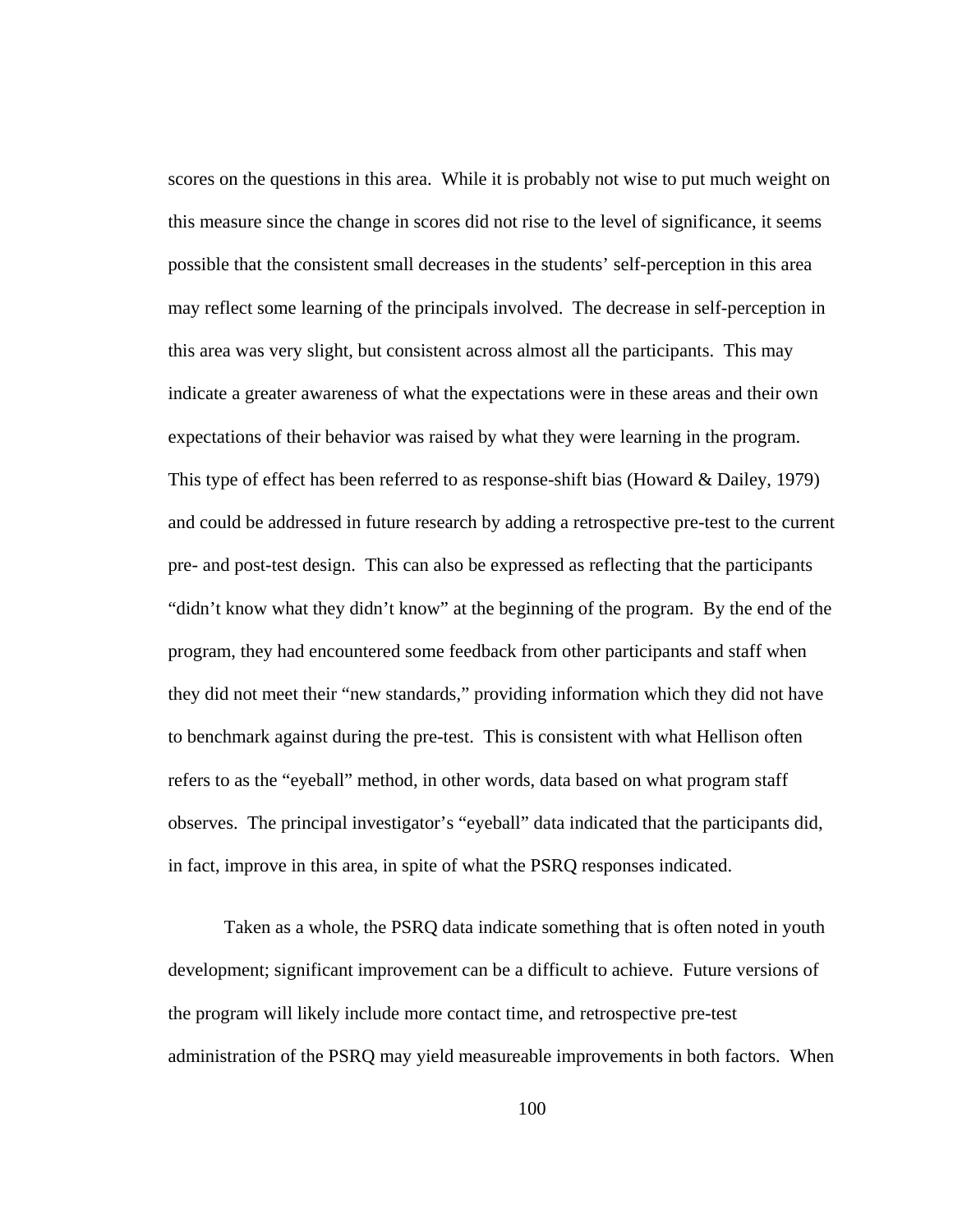examining the changes between the pre- and post-test on specific questions, certain trends emerged, as well. Within the social responsibility grouping, the biggest changes were on questions that matched up particularly well with themes that wound up receiving significant attention from our program staff due to a variety of factors. The biggest change, a .63 increase on a forced-response question scaled from 1-6, was on the question of encouraging others. Program staff regularly prompted the participants to encourage one another, and discourage behaviors such as laughing at others failures. This came up fairly frequently during the early stages of the program, and was something that tied in with ideas of teamwork, and being a good teammate. Questions 6 & 7, focusing on controlling tempers and being helpful to others, respectively, also showed marked improvement, with increases of .73 and .50 on the same 1 to 6 forced choice model. These were also themes that came up frequently early in the program, and providing opportunities to discuss these ideas, and this may explain the greater changes in these questions. In examining the questions, it also seems that the questions that yielded these greater differences had more of a focus on behavior, while some the others where the changes were smaller were more focused in attitudes. For example, in questions 4, 6  $\&$  7, the operative words are "encourage," control my temper," and "am helpful," all of which are behaviors, and one could argue, behaviors that are more easily changed than some behaviors suggested by the other questions. The questions that yielded smaller differences had operative words such as "respect," "am kind," which may be harder for youngsters to define, and by extension, areas in which change may be harder to impact.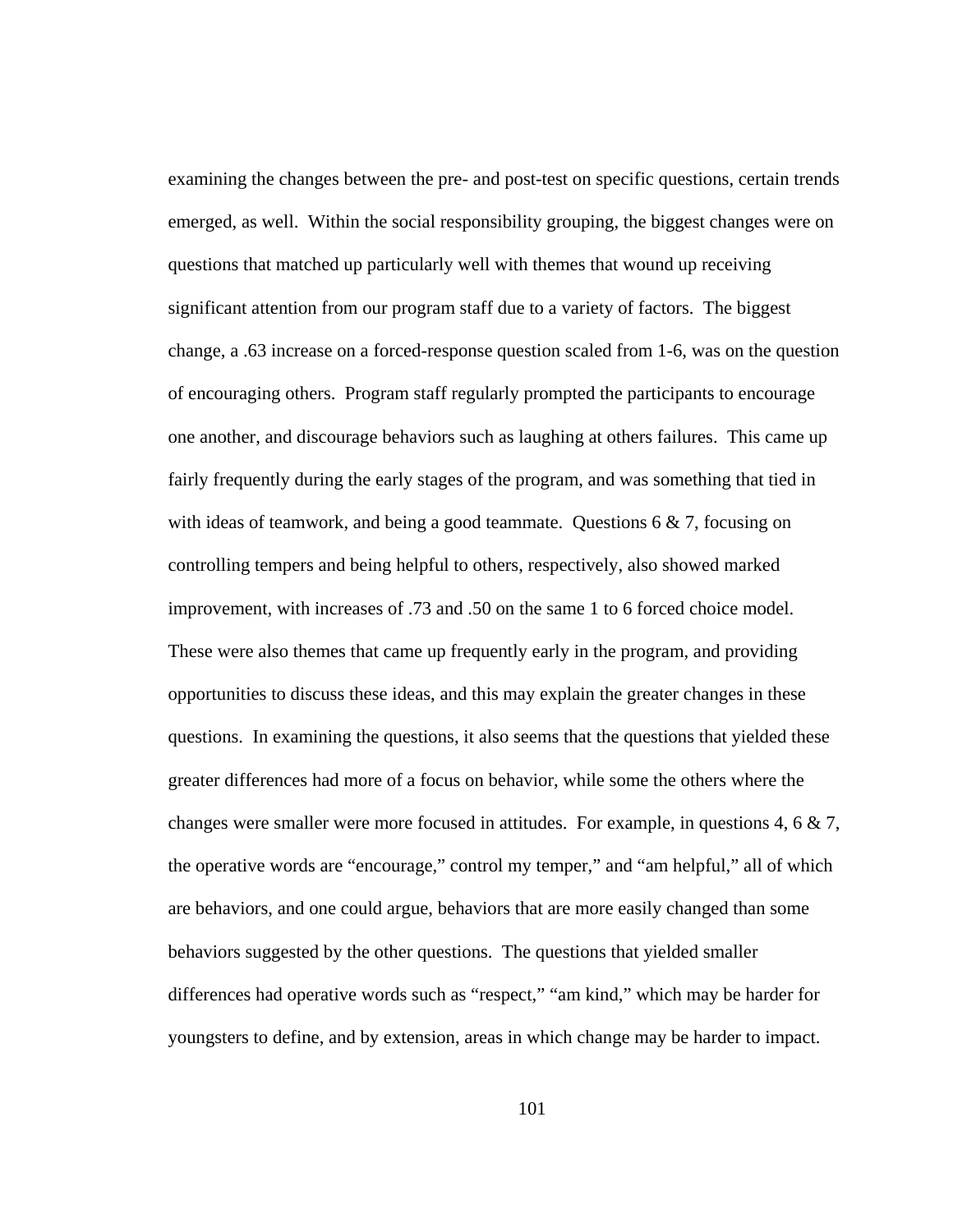In the personal responsibility factor of the PSRQ, there was consistency. There were very small decreases in the participants' scores in questions with operative words like "try hard," "want to improve." Across the length of the program, it seemed that students did, in fact, improve in some small way, in their effort and participation, but as noted earlier, it may be that they rated themselves lower in these areas because they gained a better understanding of these concepts and were comparing their efforts to a higher standard as a result of response bias shift (Howard & Dailey, 1979).

These are also levels in the model that seem to come into play later in the program, for a variety of reasons. Hellison (2000) described the levels of TPSR as something of a loose progression, where certain levels are typically approached earlier. Level I is normally the first level that is discussed, since without some level of respect and respectful behaviors, it is difficult to establish an environment in which the other levels can be approached. On the other hand, my findings seemed to be consistent with those of Buckle (2005), who found the logic to Hellison's loose progression, but also found a natural linkage between Levels I and 4, the two components of the social responsibility factor in Li's (2008) analysis. The observational data from this program seemed to indicate that Level I and Level 4 fit together in a way that they were easily addressed at the same time, and were addressed from the very beginning of the program. Levels 3 and 4, on the other hand, were difficult to address until issues tied to Levels 1 and 4, particularly Level 1, showed some positive movement. It may be that if we had a longer program duration and time to devote more attention to Levels II and III, we would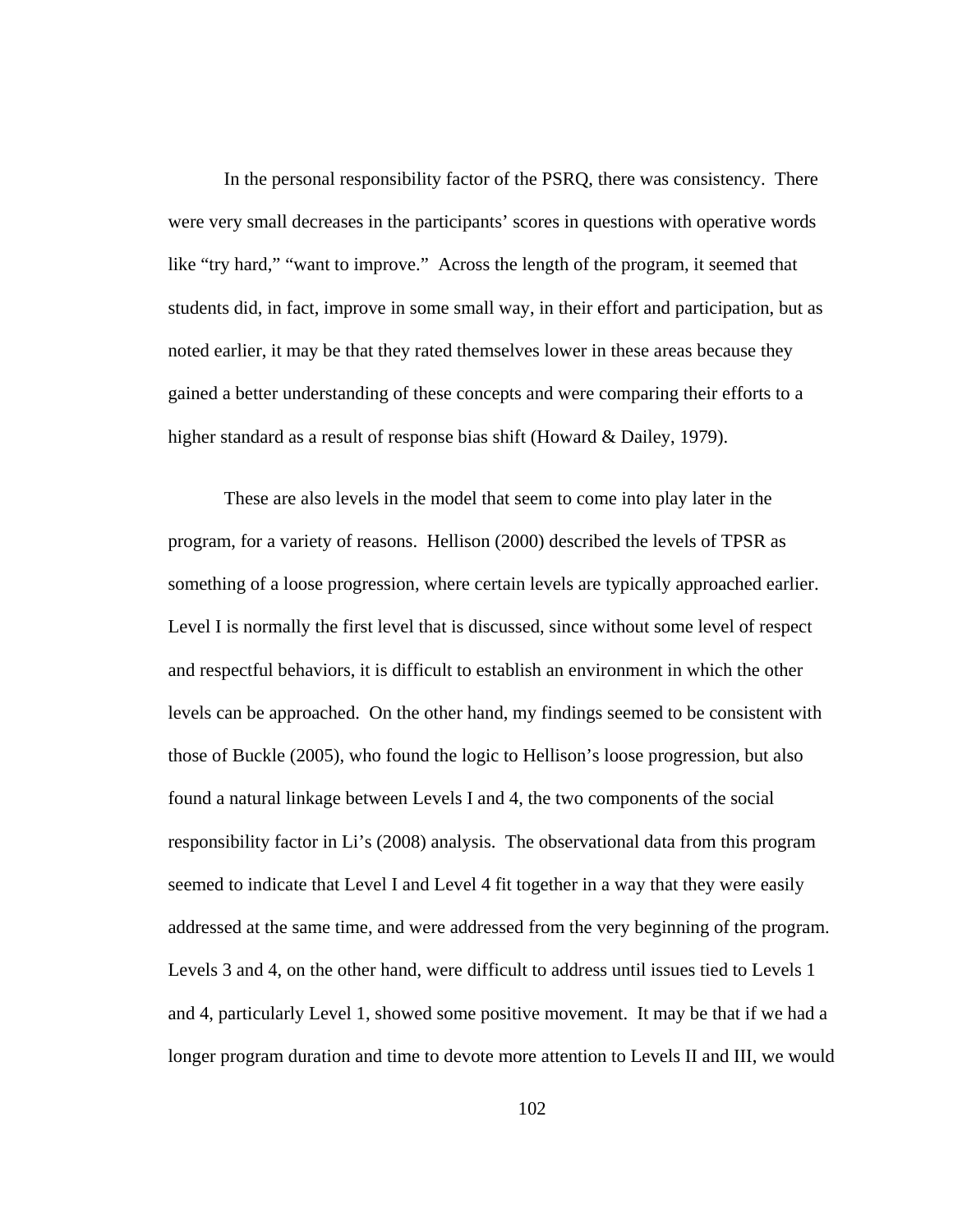have seem results more similar to those in Buckle's (2005) study, which was 27 weeks. This contention is supported by the fact that his program saw statistically significant gains in both the social and personal responsibility factor, but the improvements in the social responsibility factor were much more robust.

Transfer is the final listed level of the TPSR model, and this is reflective of the challenges of transfer. The traditional view of sports and physical activity programs is that they build character and teach lessons that apply to other areas of life (Sage, 1998). While this attitude implies that sports or physical activity naturally teaches these lessons, the evidence is inconclusive. Physical activity and sport certainly can be a conducive environment for character development (Solomon, 1997), but Davidson and Moran-Miller (2005) found that participants in sports often do no not make the connection between the lessons of sport and life. This indicates the importance of being mindful about connecting the lessons of the field with other areas of life, involving intentionally designed programs that include carefully designed program structures and staff training (Smith & Smoll, 1997). This ultimately should lead to successful transfer, or what the TPSR model calls "taking it outside the gym."

 In this case, staff made efforts to link the lessons of the program with other areas of life, as described in the discussion of process. In terms of outcomes, data was generated through a post-program group interview held with the 10 sixth-grade classroom teachers that generated comments that indicated some level of Transfer. The comments were consistent with what program staff observed; that there were changes in behavior.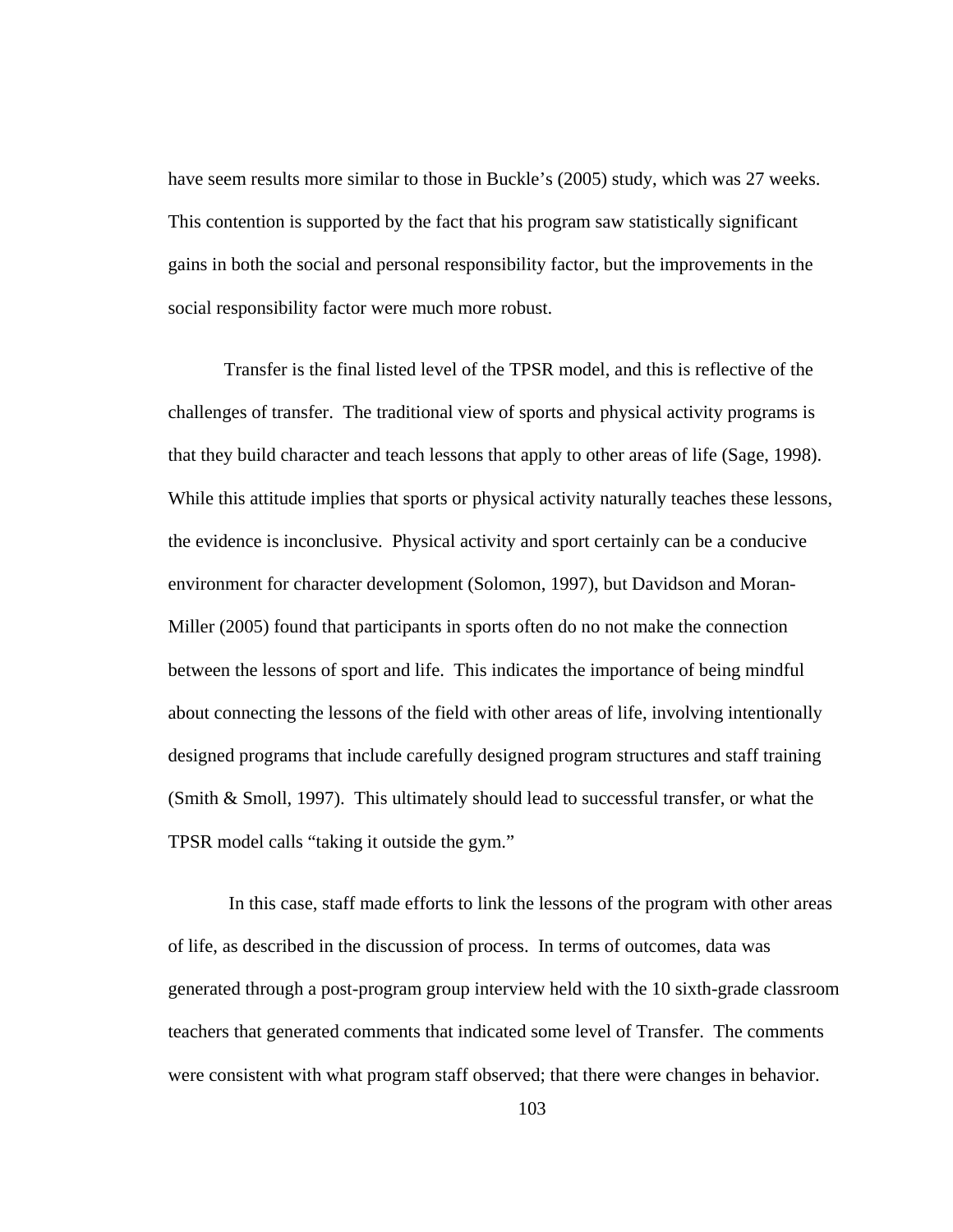There was a pre-program meeting held with the classroom teachers, explaining the program, and some of the principles that would be addressed. This informed the teachers' observations. The data gathered during the exit interview with the students' teachers indicated that in in the opinion of the teachers, there were some instances of transference of the program's lessons that they were able to observe in the classroom: *"'Vincent' really opened up, started to talk and participate more in class."* The teachers' cited instances of certain students becoming more helpful to other students, exhibiting more leadership, and other examples of positive behaviors that the teachers felt were attributable to the program; *"'Isaiah' became more of a leader. He became interested in helping."* 

Viewed holistically, the data illustrates that there were certain limited positive immediate results from the program, particularly in the social responsibility area, as well as instances of transfer, and this was consistent with earlier TPSR studies that found strong indications of transfer of respect and self-control to the classroom (Hellison & Walsh, 2002).

There were also some elements that were not considered in advance, including the teachers' view that some of the students also exhibited more positive interaction with their teachers and classmates, but that the participants also developed stronger relationships with other participants in the program, an area that warrants further examination during future versions of the program.

104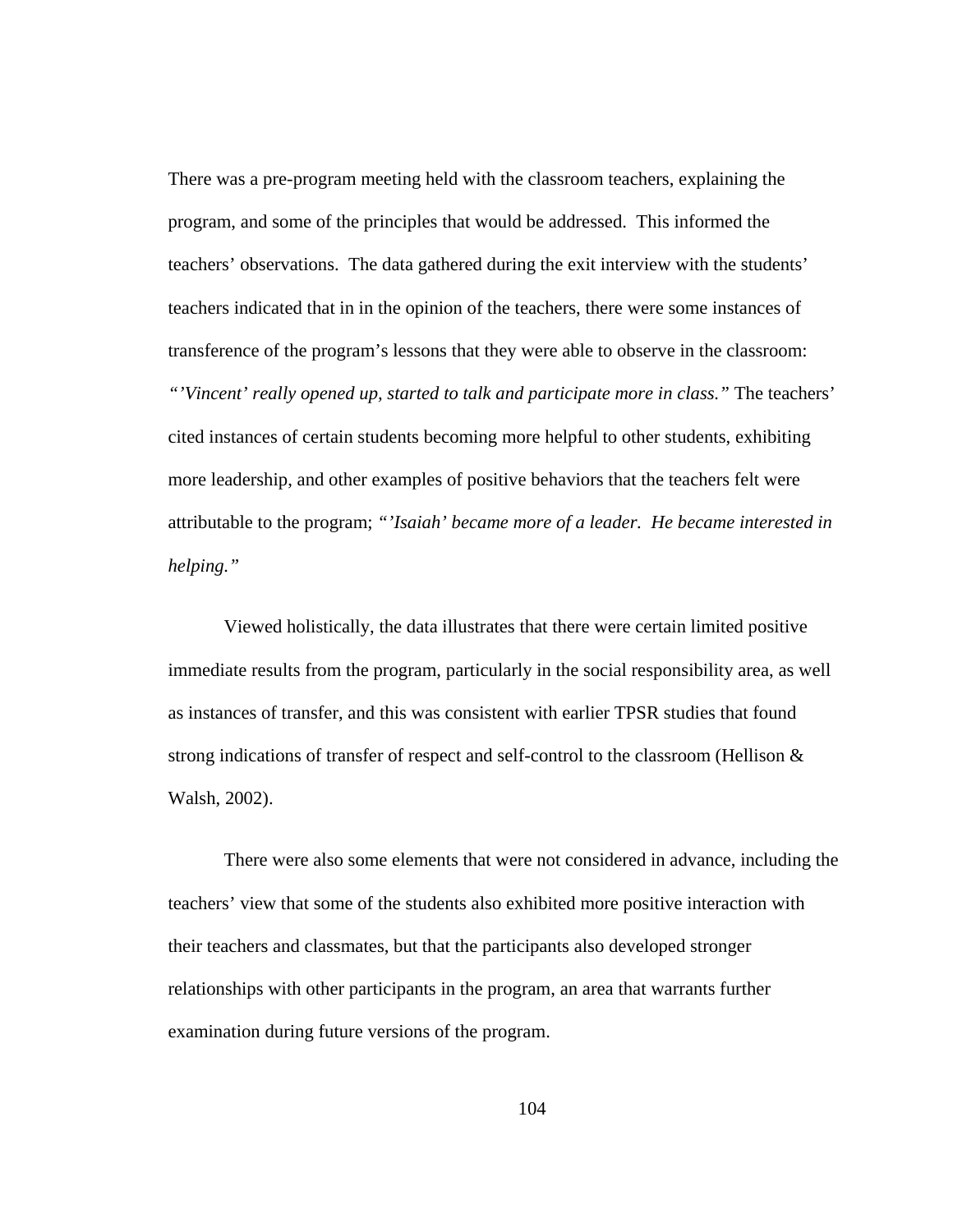#### **Limitations, Challenges, and Thoughts for the Future**

 This program, like all programs, was not perfect. The year-round schedule at the middle school created a challenge in gaining and keeping momentum. The program had operated for a week of phase one when the school went on a three-week intersession break where the kids were not in school. Sessions were conducted during two of these three weeks. The week that the program did not meet was during the spring break for the program staff's university, during which they were not available. Attendance was light for the sessions during the intersession break due to transportation issues, and this cost the program some momentum with some of the kids who couldn't get there. Conversely, this logistical challenge also serves to point out the strength of the on-campus site; having the students come to the program right after school and staying until parents pick them up after work was a real strength, but the schedule for next year needs some thought. With a year behind us, it may be smarter to simply start immediately following the spring intersession and run a "short and sweet" six week program without the phase one time. This may involve more than two days a week to increase contact time within that short window, although that may create some issues of staffing availability and consistency that would need to be considered.

The nature and structure of the program's activities are also worth examining. The students that seemed the most enthusiastic about the program were some of the less athletically skilled youngsters. The group had very mixed ability, and it became apparent that the more skilled players desired a more competitive level of play. This may have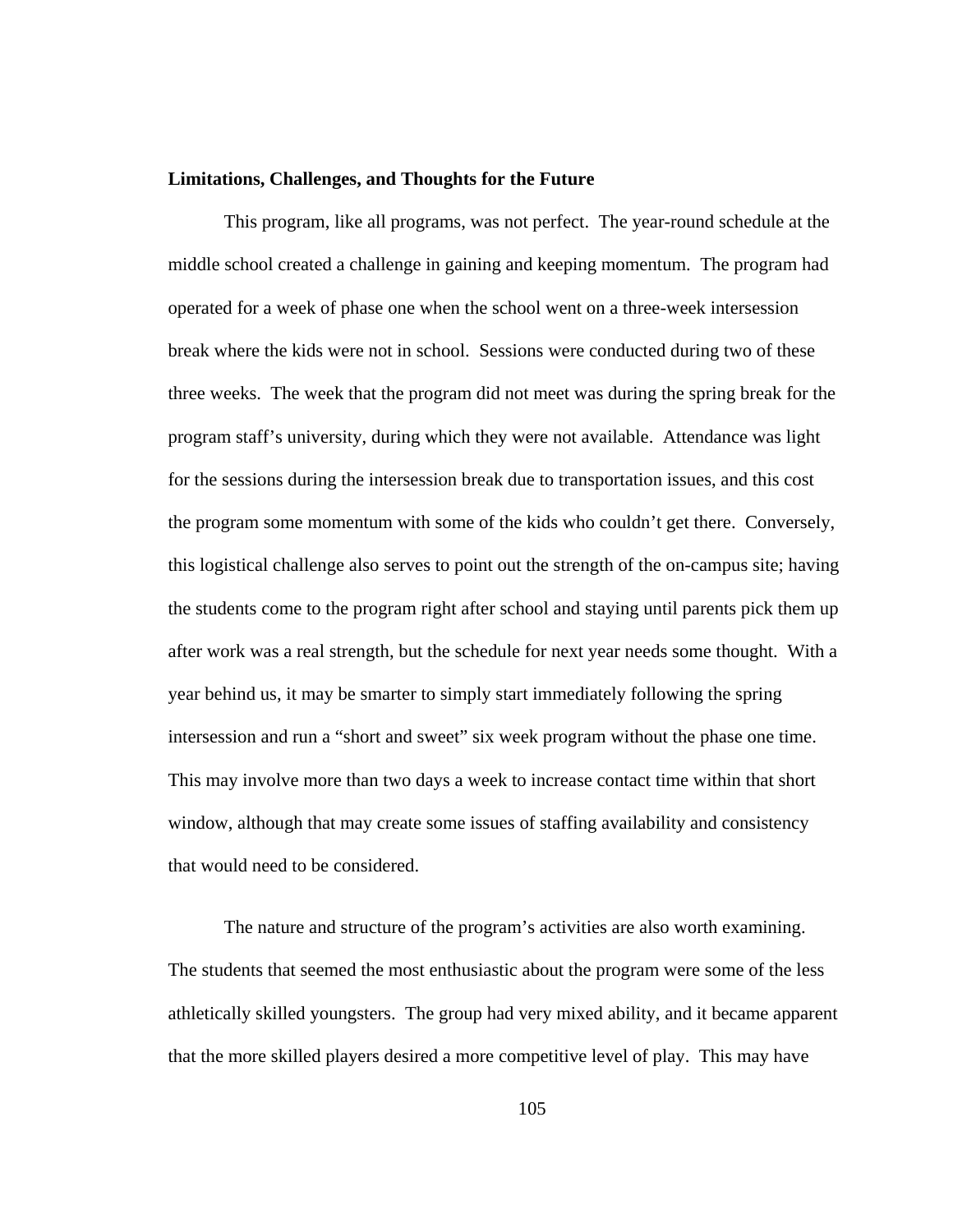caused some of the attrition the program witnessed. This might be addressed by offering multiple programs; one program for the more skilled players and one for simple participation. Another alternative may be to introduce a variety of sports to the program. This would have the advantage of some variety and thereby maintaining student interest, but it would also make every student a "beginner" in some sessions. This might serve to level the playing field a bit and give everyone a chance to struggle and learn together.

Another option would be to add an element of outside competition to the program, reminiscent of the Mike Buckle's (2005) Police Athletic League program or Catherine Ennis' (1999) "Sport for Peace" program. In the PAL program, the students were practicing as part of a team that was preparing for games against other teams, while in the "Sport for Peace," the structure consisted of a school-based league with fixed teams. In these two cases, this program element seems to have lent itself to better learning of the elements of personal responsibility, specifically self-direction and effort, and greater support of the weaker players by the stronger players, since there is more of a concrete group goal to work toward, namely in the form of competition with an "outside" team.

While the ideal program size does not support the sort of "intramural" league that Ennis employed, the addition of a few games with outside team at the end of the program would seem to be the best option. It should be feasible to arrange some uniforms and schedule one or two games on a regulation field with referees, and that may be a good way to give the program a greater focus and help keep the stronger players engaged. This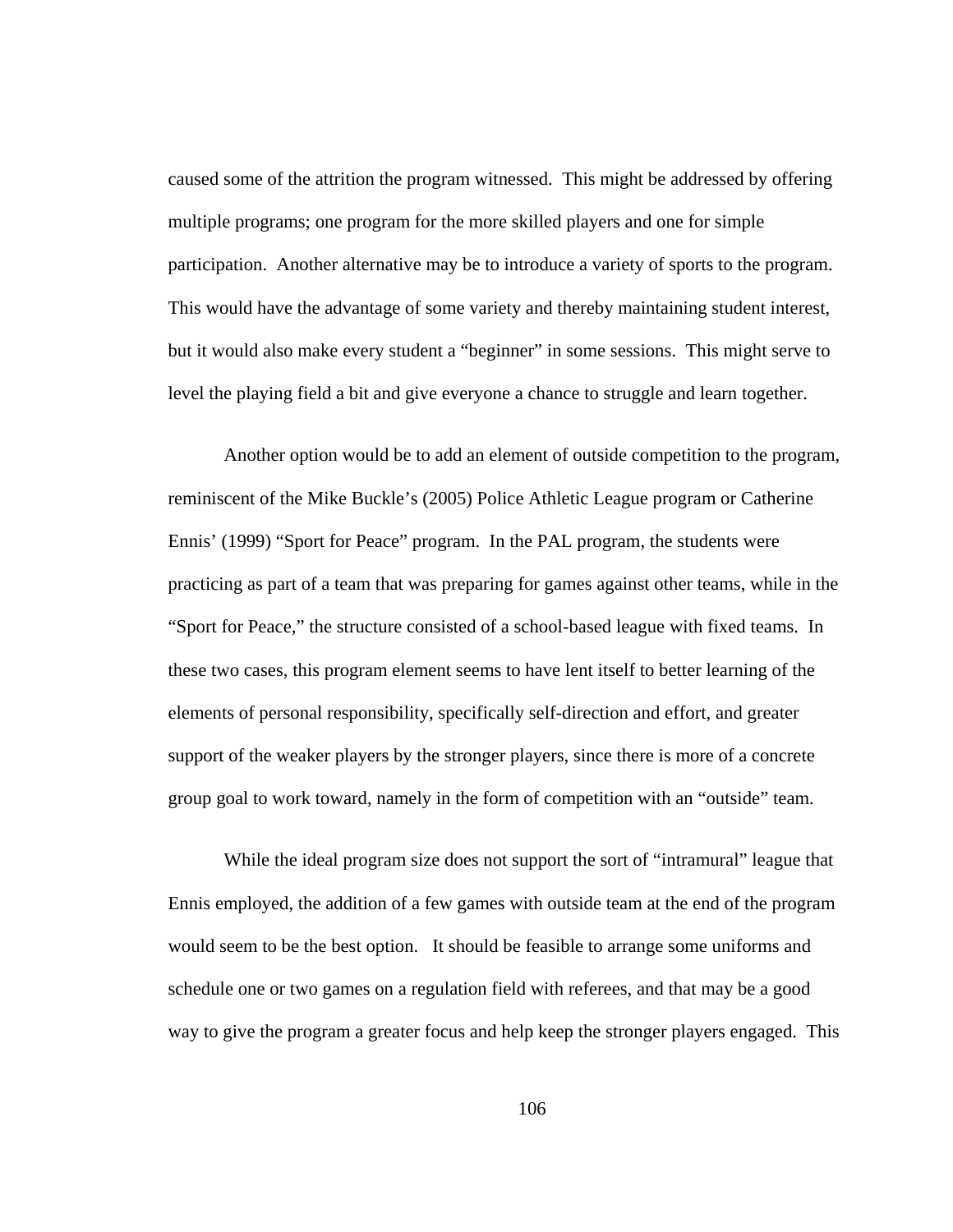could also strengthen some elements of social responsibility, since everyone would share a common goal.

In regards to program attrition, it is worth noting, that the attrition happened early, and brought our numbers very close to our original goal of about 12-15 kids, which is consistent with the characteristics of good TPSR programs (Hellison, 2011). The sessions were much more engaged with the group size between 12 and 15, and the students and staff were able to interact more one-to-one and it provided enough players for one small-sided game, which was ideal. This would also be an ideal number for playing games against other teams, as it would allow everyone lots of playing time. Ironically, if we structure the program in a way that we are confident would reduce attrition, there will need to a more restrictive recruitment process to keep the final group closer to the ideal size.

One thought for staffing that may reduce attrition and help build stronger relationships between the staff and participants could be to specifically "assign" certain kids to certain staffers, with the staff having a responsibility to strike up conversations and get to know the kids. This could also extend to having that staffer be in charge of one-on-one talks if there was a problem. The program director personally handled most of these instances, and everyone probably could have benefited from more different voices.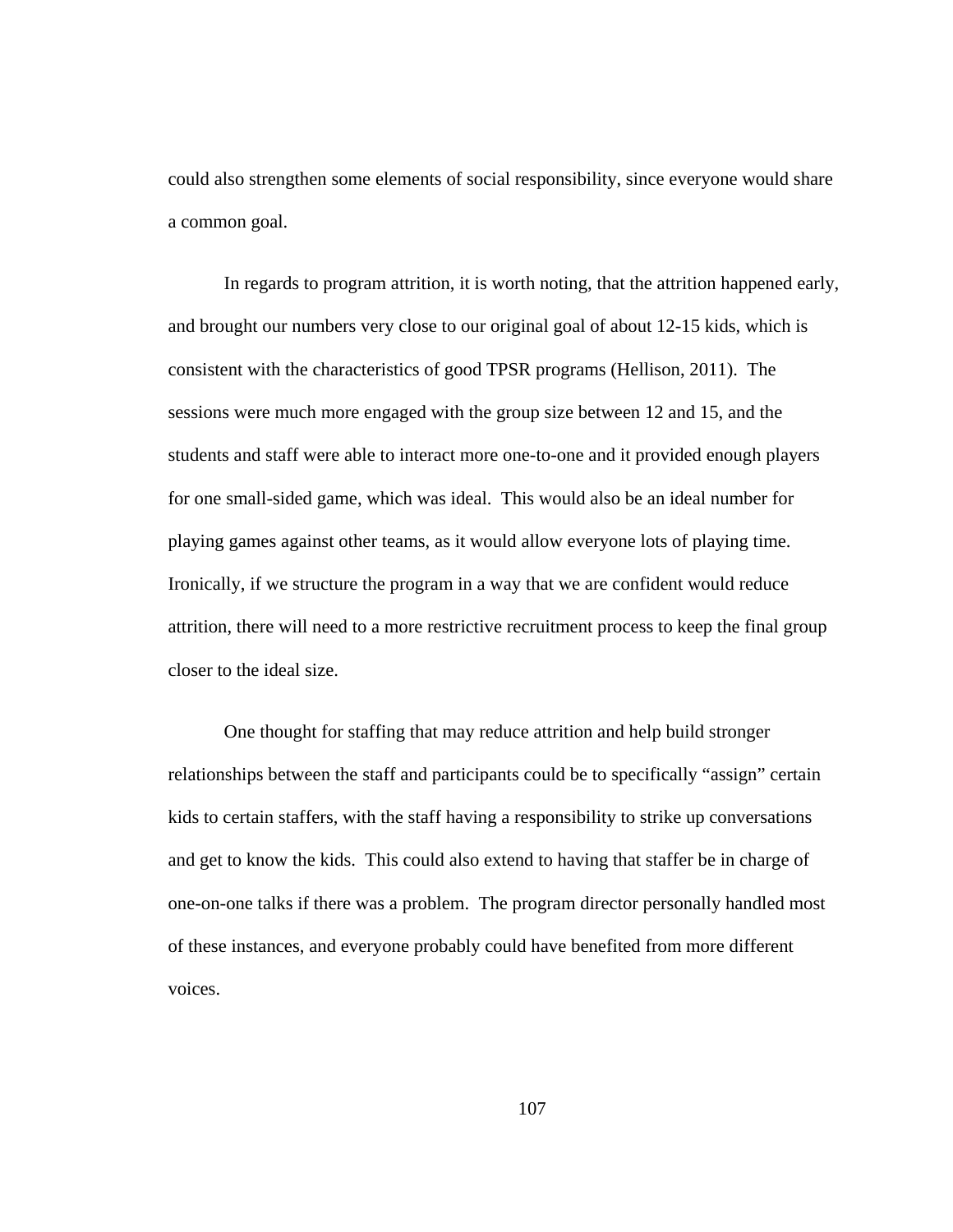One area that seems promising for future research is the service learning aspect of these types of programs. If universities are going to continue to support and provide funding for projects such as the Soccer Coaching Club, as the researcher's university did in this case, it can only help those efforts if there can be a larger body of knowledge illustrating what learning takes place for the student staff in these programs. Conversations with the program staff indicates that they benefitted in the form of increased confidence, increased intercultural competence, and greater understanding and empathy for those who are different from them, and it seems that these areas would have great potential for useful research. Inter-cultural competency seems to provide a logical area of service learning theory in which to ground this type of work, and improvements in this area would certainly be consistent with effective staff, particularly in relation to treating participants with respect. I would also contend that any efforts that improve the learning experienced by student staff will also improve implementation of programs, by extension, improve the learning experienced by participants. This thesis could also be tested as part of subsequent research.

Using the TPSR model in a soccer-based program with an entirely Latino participant population would also be a potentially useful addition to the literature in youth development and TPSR. With Latinos making up the fastest growing demographic group in the country, creating effective programs for these populations is likely to become increasingly important in the field of youth development, although the realities of recruitment may make this challenging in a school setting.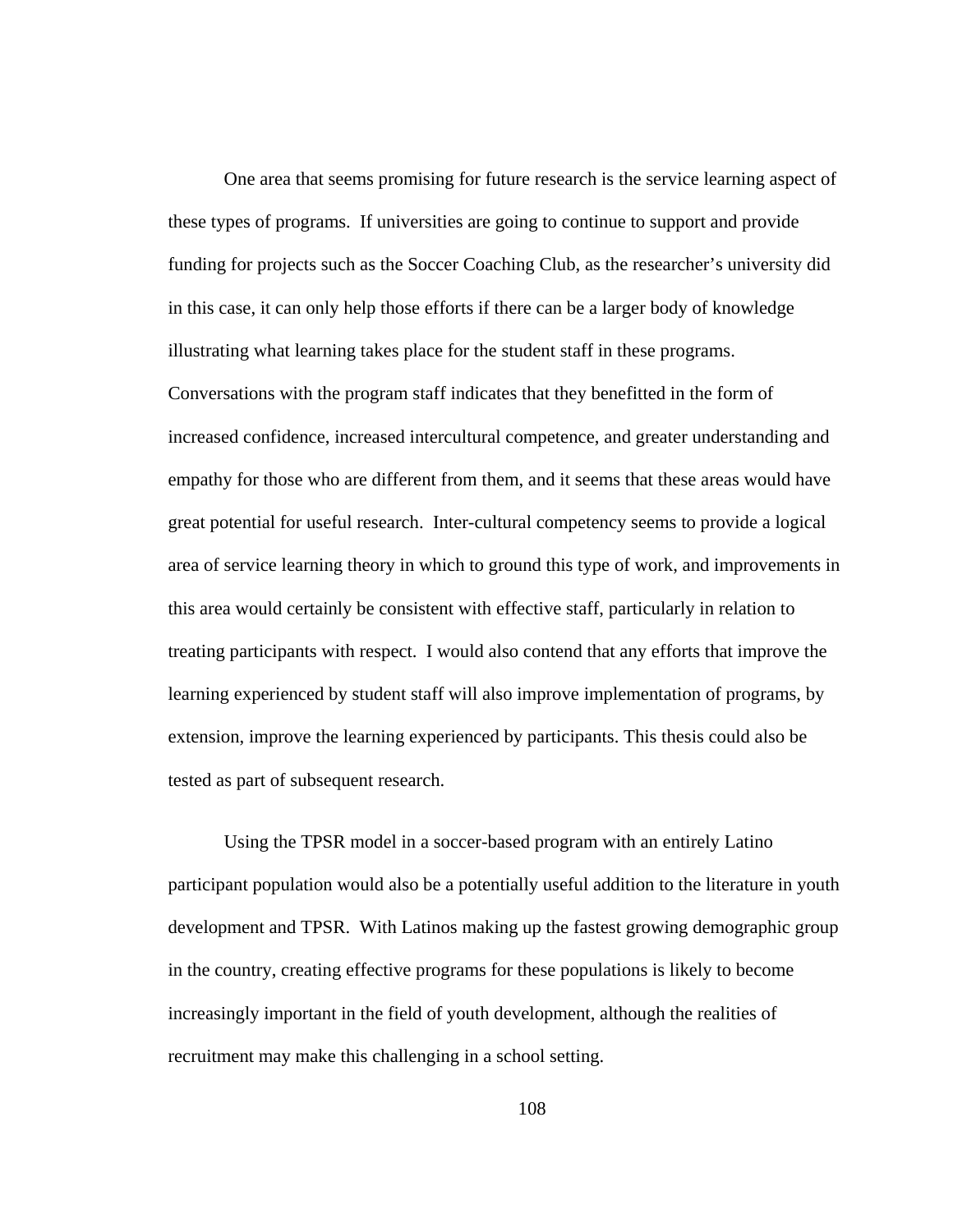A similar program with female participants, which is under discussion, would also be a potentially valuable addition to the literature. A program run in coordination to this program, as the teachers and school have requested, at the same school with the same age group, could provide needed opportunities for at-risk female participants, as well as some interesting opportunities for comparisons and analysis of the two sets of data.

# **Conclusions**

If programs are successful, the participants in these programs can learn lessons of social and personal responsibility, come away with a positive experience interacting with adults that demonstrate that they care about them, and apply that positive learning to other areas in their lives. These kinds of programs can be particularly important for atrisk children and children of poverty, who may not have access to other programs due to a variety of factors (Wilson, 1987) but may benefit from well-run youth development programs (Granger, 2002). Ultimately, that is the hope of all youth development practitioners, researchers, and those who attempt to do both, that there are lessons to be applied that can provide young people with better outcomes, including happier more productive lives for them and their families.

In the end, based on multiple sources of data, including the participants own perceptions as measured by the PSRQ, the perception of staff, the perception of the participants' classroom teachers, school leadership, and the observation data gathered by the program director, it is my conclusion that the implementation of the TPSR model in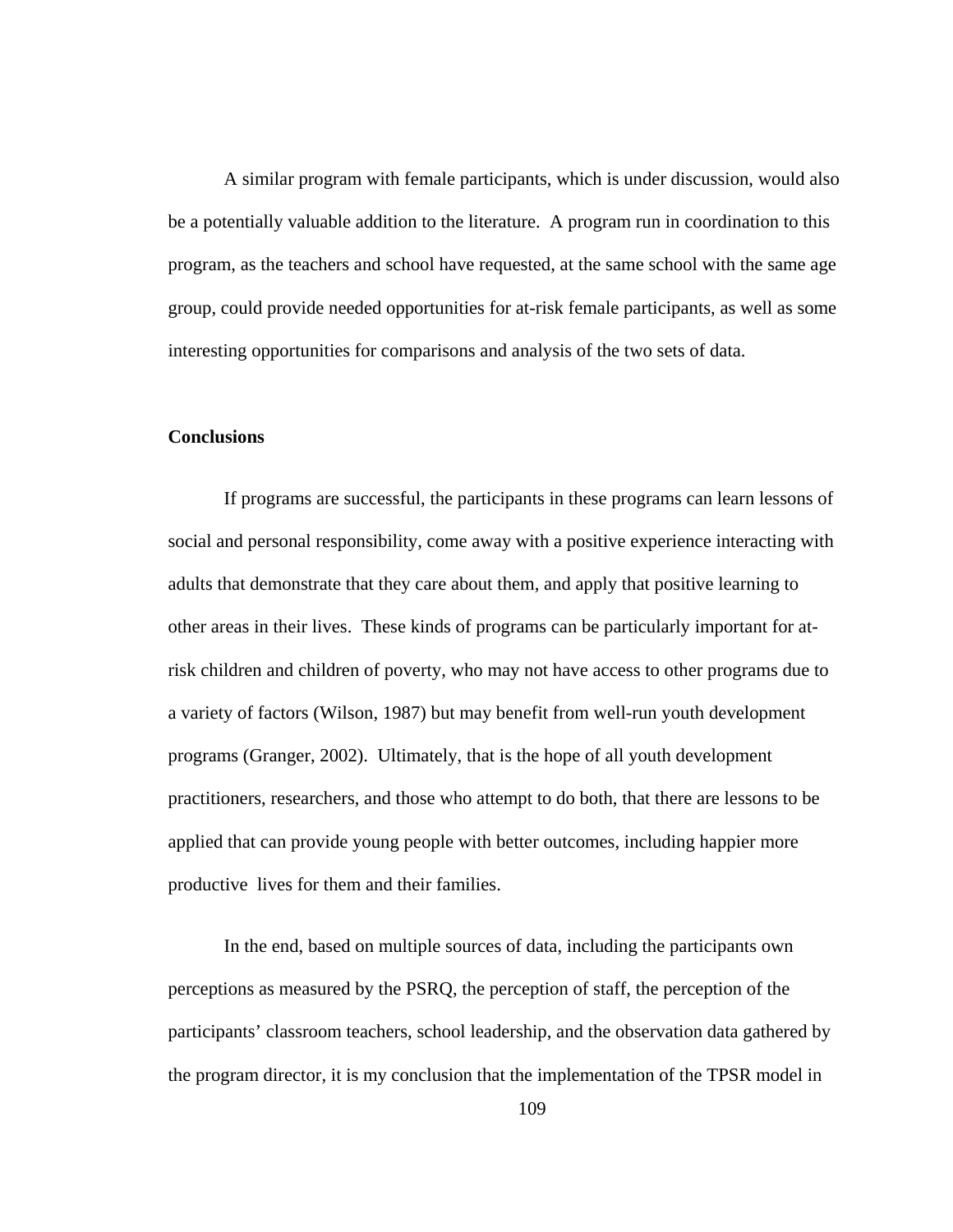the Soccer Coaching Club, while not perfect, was largely implemented with fidelity, and the program was successful in creating some positive immediate outcomes despite the constraints under which it was operated.

Another indicator of the success of the program is that the teachers and school leadership have not only asked us to run the program again in the spring. They have also asked if we could create a program for the fall, which was unfortunately not feasible, but they also requested a similar program next year for female students. Current plans call for offering the boys program again in the spring, and there is a possibility of supervising an undergraduate research project that would involve working with at-risk girls through soccer in a coordinate girls version of the Soccer Coaching Club.

Certainly, when all the data is evaluated in light of Martinek's (2000) reminders that youth programming and evaluation are a messy business, the overall picture is one of a successful program. Beyond all the data, tables, and field notes, it clear to me that our work in this program had a positive effect on everyone concerned, myself included, but in particular, the participants. Perhaps the strongest endorsement of the program's overall success was the reaction of students on the final day. Several loudly voiced their disappointment that it was over; "No, don't let it be the last day!"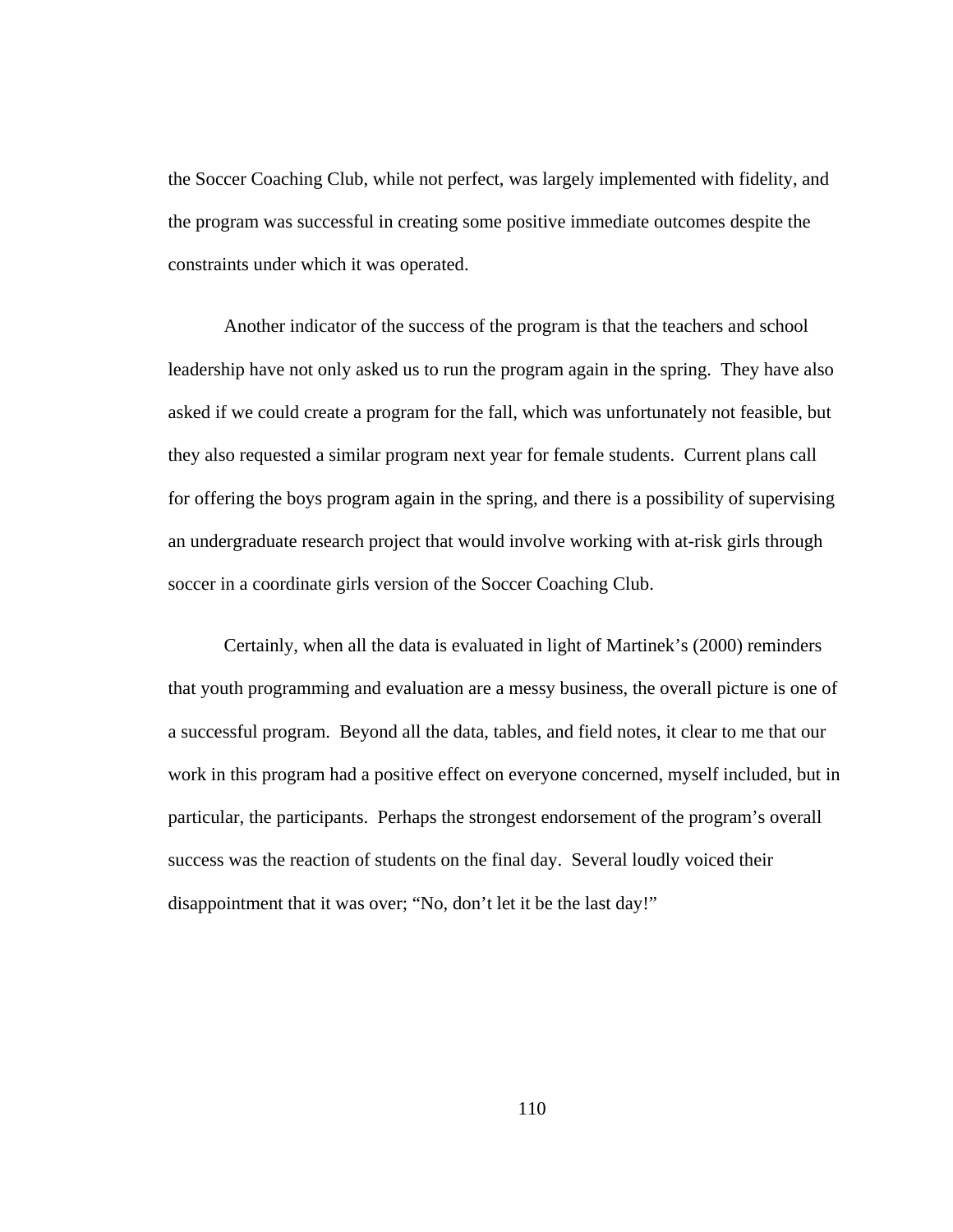#### **REFERENCES**

- Benson, P.L. (1997). *All kids are our kids: What communities must do to raise caring and responsible children and adolescents*. San Francisco; Jossey-Bass.
- Berlin, R., Dworkin, A., Eames, N., Menconi, A. Perkins, D. (2007) Examples of sportsbased youth development programs. D. Perkins & S. Le Menestrel (Eds) *Sports-Based Youth Development*. New Directions for Youth Development, No 115, Fall 2007
- Borden, L., Perkins, D. Villarruel, F., Carlton-Hug, A. Ston, M. Keith, J. (2006). Challenges and Opportunities to Latino Youth Development: Increasing Meaningful Participation in Youth Development Programs. *Hispanic Journal of Behavioral Sciences*, 28, 187-208.
- Buckle, M. (2005). *A Social Responsibility Program for Latino Teens in the Police Athletic League.* (Unpublished masters thesis). San Francisco State University, San Franciso, CA
- Catalano, R. F., Berglund, M. L., Ryan, J. A., Lonczak, H. S., & Hawkins, J. D. (2004). Positive youth development in the United States: Research findings on evaluations of positive youth development programs. *The annals of the America academy of political and social science*, *591*(1), 98-124.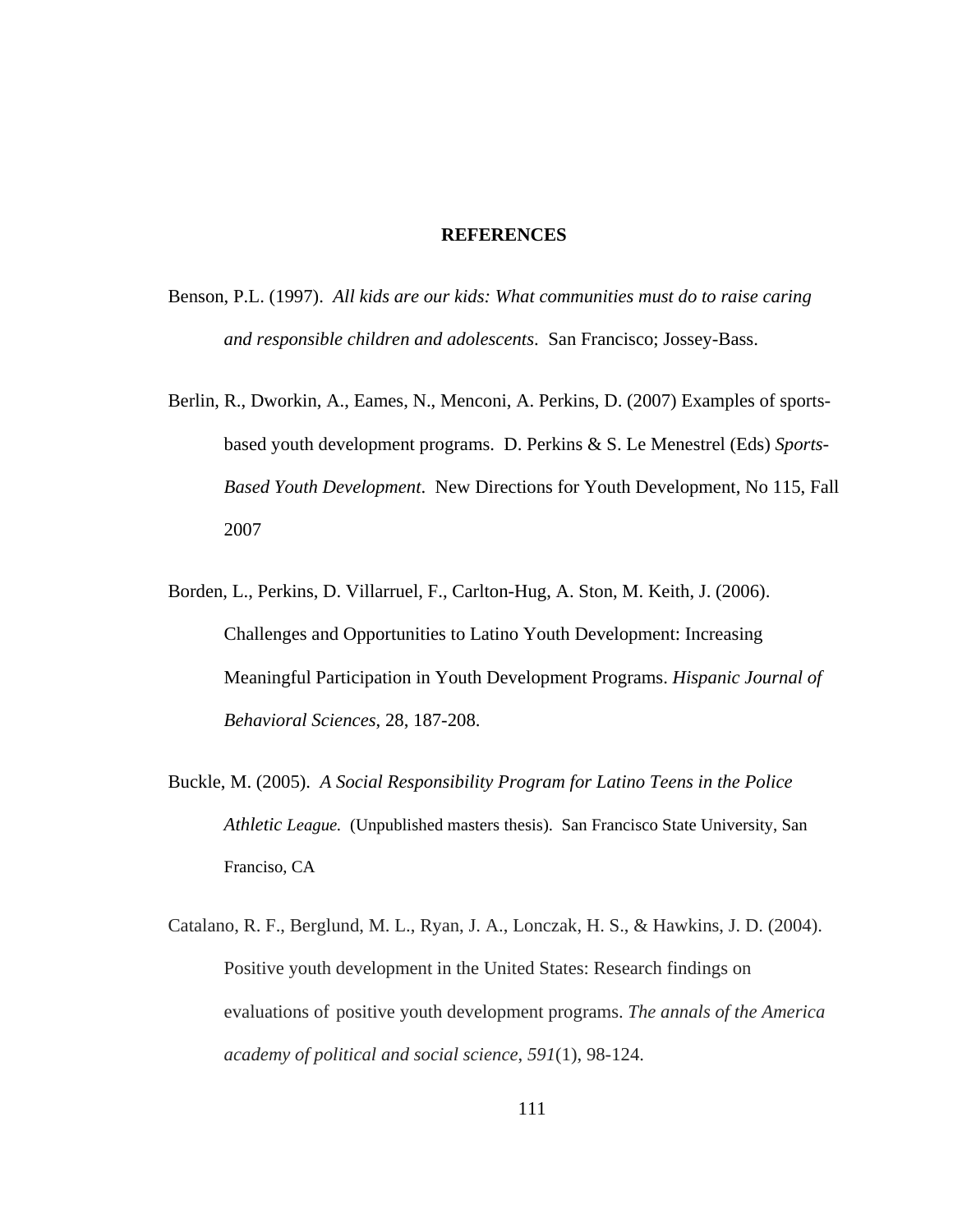- Creswell, J. W. (2007). *Designing and conducting mixed methods research*. Thousand Oaks, CA: Sage Publications.
- Davidson, M. L., & Moran-Miller, K. E. (2005). Character development in sport; An ethnographic study of character development in an elite prep-school basketball program. *Journal of Research in Character Education*, 3(2), 121-138.
- Howard, G. S., & Dailey, P. R. (1979). Response-shift bias: A source of contamination of self-report measures. *Journal of Applied Psychology*, *64*(2), 144.
- Ennis, C. D., Solmon, M. A., Satina, B., Loftus, S. J., Mensch, J., & McCauley, M. T. (1999). Creating a sense of family in urban schools using the "Sport for Peace" curriculum. *Research Quarterly for Exercise and Sport*, *70*(3), 273-285
- Ennis, C., Solmon, M., Satina, B., Loftus, S., Mensch, J., & McCauley, M. (1999). Creating a sense of family in urban schools using the "sport for peace" curriculum. Research Quarterly for Exercise and Sport, 70 (2); 273-85
- Escartí, A., Gutiérrez, M., Pascual, C., & Marín, D. (2010). Application of Hellison's Teaching Personal and Social Responsibility Model in physical education to improve self-efficacy for adolescents at risk of dropping-out of school. *The Spanish journal of psychology*, *13*(2), 667.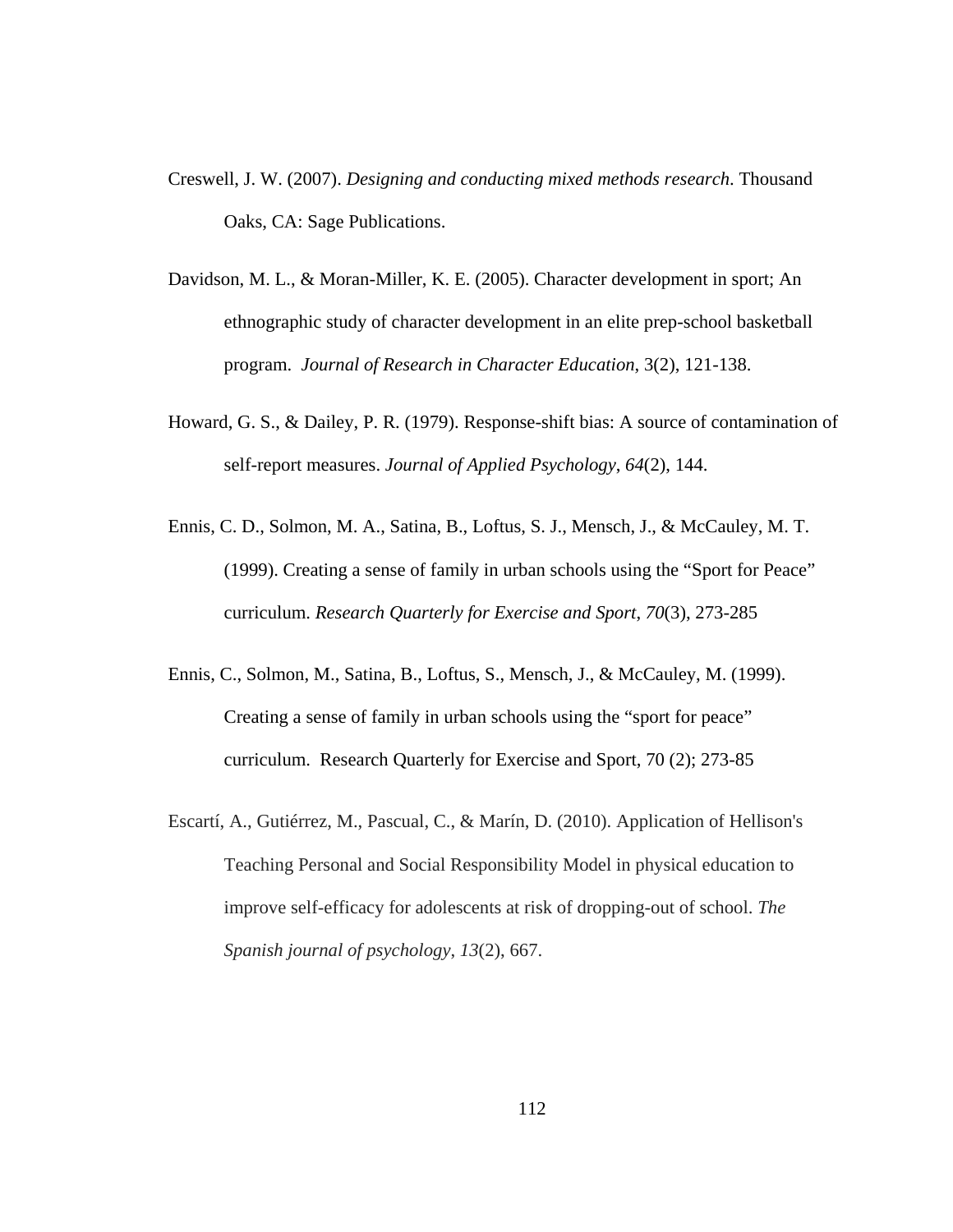- Fraser-Thomas, J. Cote, J., Deakin, J., (2005) Youth sport programs: An avenue to foster positive youth development. (*Physical Education and Sport Pedagogy*, Vol 10,  $No 1)$
- Gangs in North Carolina; An Analysis of GangNET Data (2011). Governor's Crime Commission, N.C. Department of Crime Control and Public Safety, R. A. Hayes, Senior Research Analyst. Retrieved from; http://www.ncgccd.org/pdfs/gangs2011.pdf
- Granger, R. C. (2002). Creating the conditions linked to positive youth development. *New directions for youth development*, *2002*(95), 149-164.
- Greene, J.C., (2000). Understanding social programs through evaluation. In N.K. Denzin & Y.S. Lincol (Eds.), *Handbook of Qualitative Research* (2nd ed;. pp. 981-999). Thousand Oaks, CA: Sage.
- Gould, D. Collines, K., Lauer, L., & Chung, Y. (2006) Coaching life skills; A working model. Sport & Exercise Psychology Review, vol 2 No 1. The British Psychological Society.
- Halas, J., (2002) Engaging Alienated Youth in Physical Education; An Alternative Program With Lessons for the Traditional Class. *Journal of Teaching in Physical Education, 2002 32, 267-289*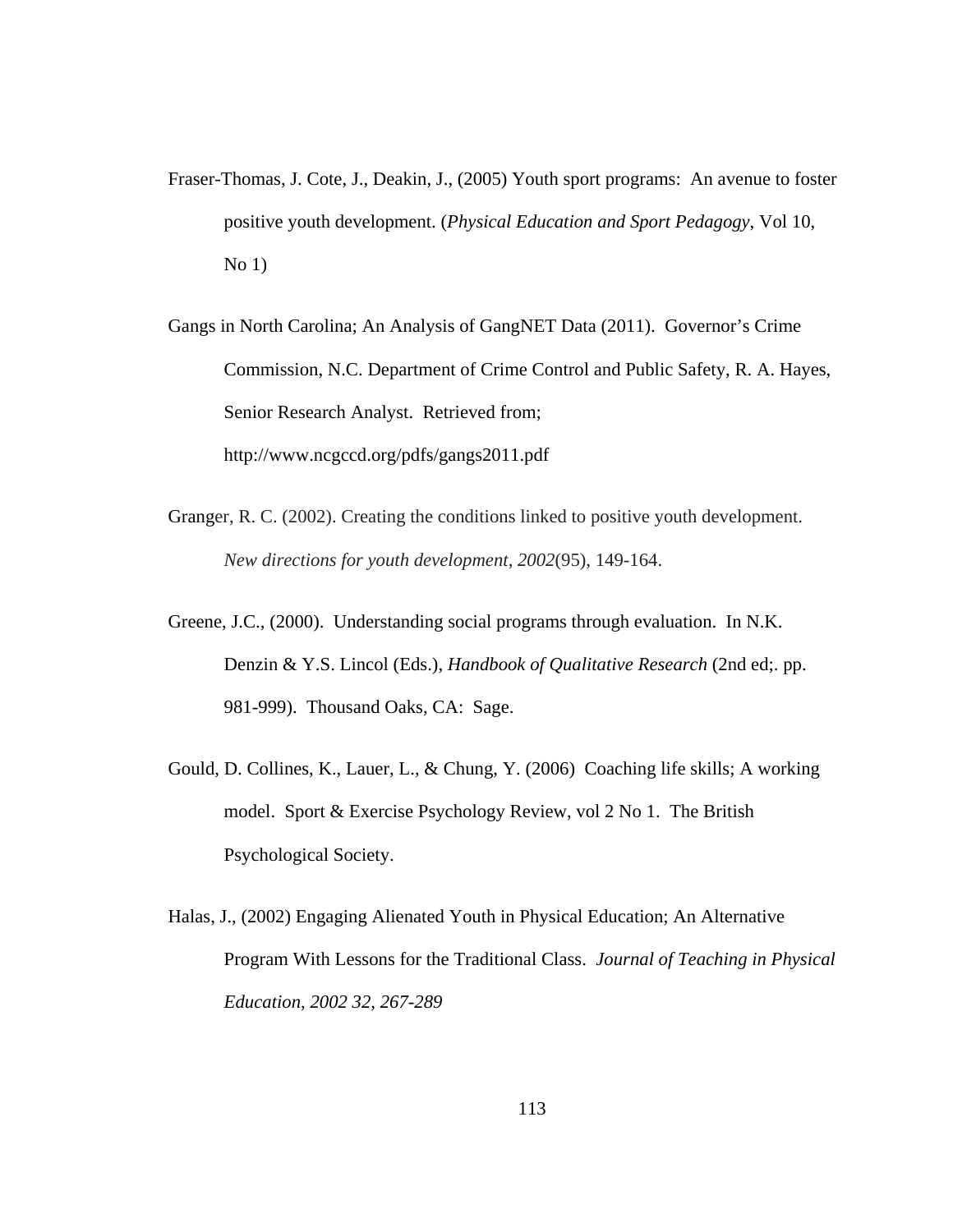- Halpern, R. (2003). *Making play work: The promise of after-school programs for lowincome children*. Teachers College Pr.
- Hamilton, S. & Hamilton, M. (2004) *The youth development handbook.* Thousand Oaks, CA: Sage Publications
- Hartmann, D., (2003) Theorizing sport as a social intervention: a view from the grass roots. *Quest, 5, 118-140*.
- Hellison, D., Cutforth, N., Kallusky, J., Martinek, T., Parker, M. & Stiehl J. (2000) *Youth Development & Physical Activity: Linking Universities & Communities*, Human Kinetics, Champaign, Ill
- Hellison, D. & Walsh, D. (2002) Responsibility-based youth program evaluation: investigating the investigations. *Quest, 54, 292-307*
- Hellison, D. (2011) *Teaching Personal and Social Responsibility Through Physical Activity.* Human Kinetics, Champaign, Ill
- Hemphill, M, Templin, T., & Wright, P. (2013) Implementation and outcomes of a responsibility-based continuing professional development protocol in physical education. *Sport, Education & Society*, (ahead-of-print), 1-22.
- Howard, G. S., & Dailey, P. R. (1979). Response-shift bias: A source of contamination of self-report measures. *Journal of Applied Psychology*, *64*(2), 144.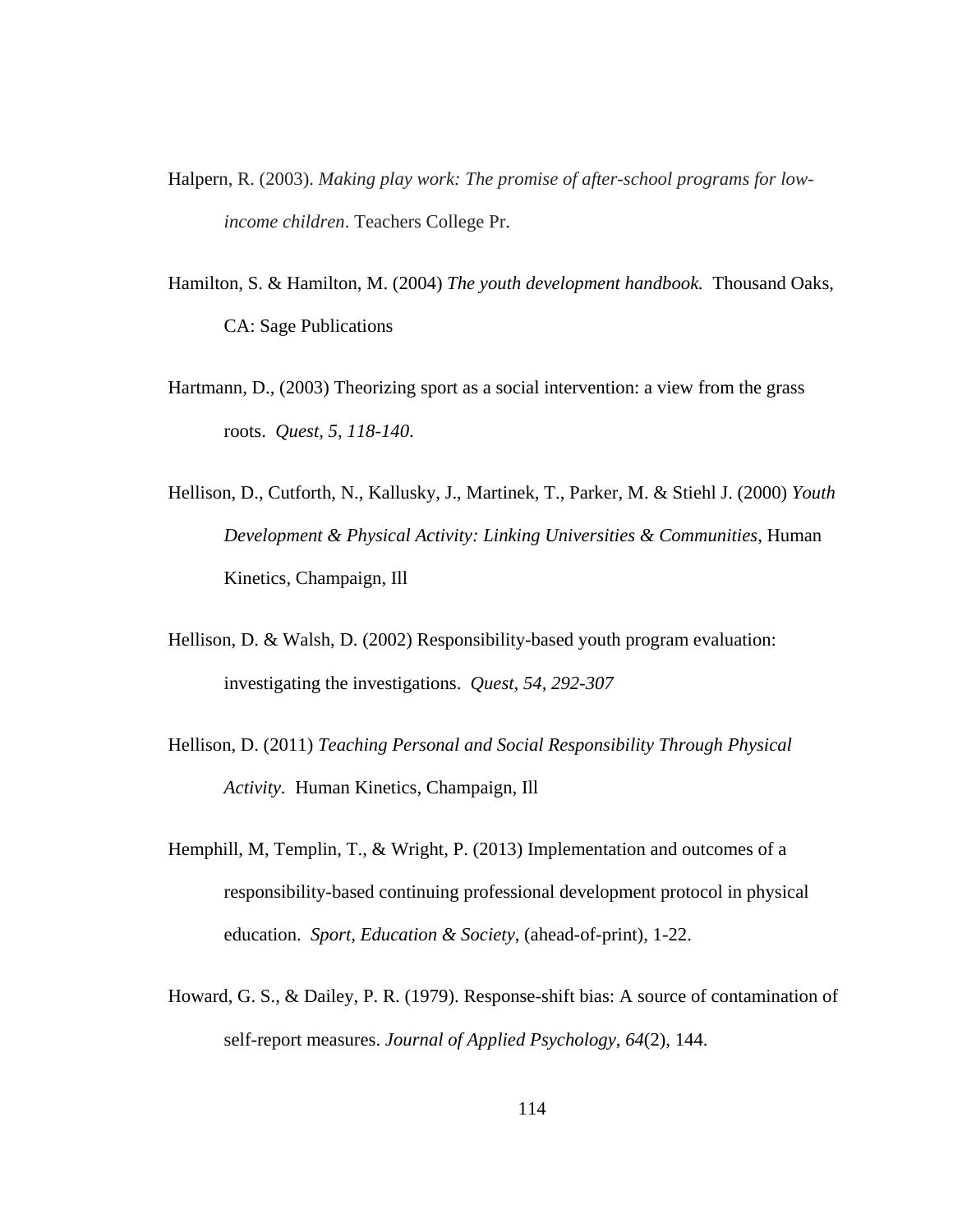- Intrator, S., & Seigel, D., (2008) Project Coach: Youth development through sport. *Journalof physical education, recreation & dance*, 79, 17-23
- Izzo, C., Connell, J., Gambone, M., Bradshaw, C. (2004) Understanding and Improving Youth Development Initiatives Through Evaluation. In Hamilton, S.F. & Hamilton, MA (Eds) *The Youth Development Handbook.* Sage Publications: Thousand Oaks, CA
- Kvalsund, P., *Sport Development Tool Kit*. Retrieved from; http://www.toolkitsportdevelopment.org/html/resources/E0/E034DC82-E2BB- 4827-AC8BE7D1BDFCB288/Sport%20and%20Peace%20paper%20Pelle%20K valsund.pdf
- Li, W., Wright, P. M., Rukavina, P., & Pickering, M. (2008). Measuring students' perceptions of personal and social responsibility and its relationship to intrinsic motivation in urban physical education. *Journal of Teaching in Physical Education, 27*, 167-178.
- Lickona, T. (no date*). Eighteen strategies for helping kids take responsibility for building their own character.* Unpublished manuscript.
- Lynch, E. W., & Hanson, M. J. (1992). *Developing cross-cultural competence: A guide for working with young children and their families*. Paul H. Brookes Publishing.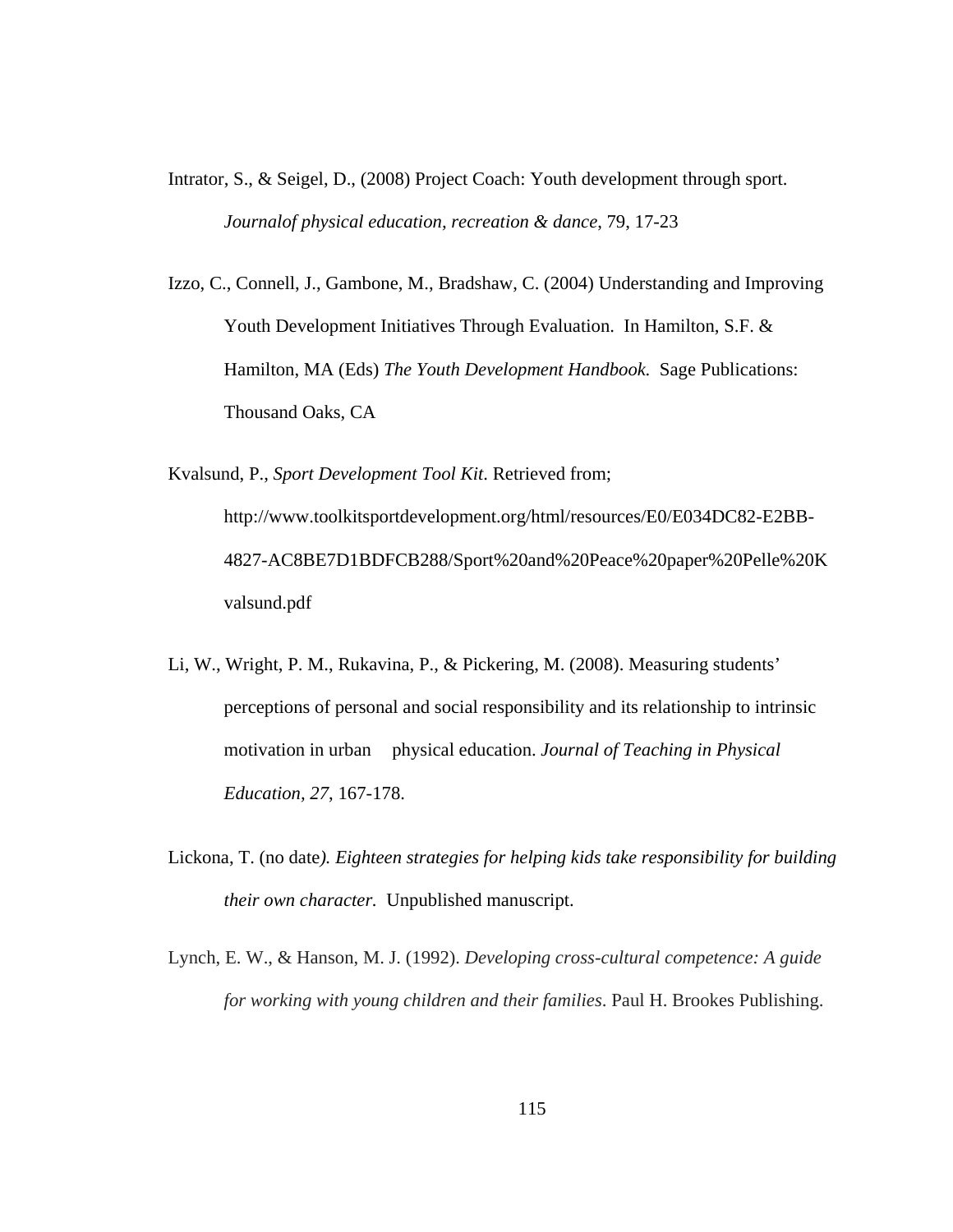- Martinek, T., McLaughlin, D., & Schilling, T. (1999). Project effort: Teaching responsibility beyond the gym. *Journal of Physical Education Recreation and Dance, 70(6)*, 69-65
- McConachie, A. F., Colver, A.F., Forsyth, R.J., Jarvis, S.N., & Parkinson, K.N. (2006) Participation of disabled children; how should it be characterized and measured? *Journal of Disability and Rehabilitation, 28(18): 1157-1164*
- McLaughlin, M., Irby, M., & Langman, J. (1994). *Urban Sanctuaries*. San Francisco; Jossey- Bass
- Morrow, V. & Richards, M. (1996). The Ethics of Social Research with Children: An Overview. *Journal of Children & Society, 10: 90-115*
- Mitra, D. L. (2005). Adults advising youth: Leading while getting out of the way. *Educational Administration Quarterly*, *41*(3), 520-553.
- Noddings, N. (2003). *Caring: A feminine approach to ethics & moral education*.  *University of California Press.*
- Pascual, C., Escartí, A., Llopis, R., Gutíerrez, M., Marín, D., & Wright, P. M. (2011). Implementation fidelity of a program designed to promote personal and social responsibility through physical education: a comparative case study. *Research quarterly for exercise and sport*, *82*(3), 499.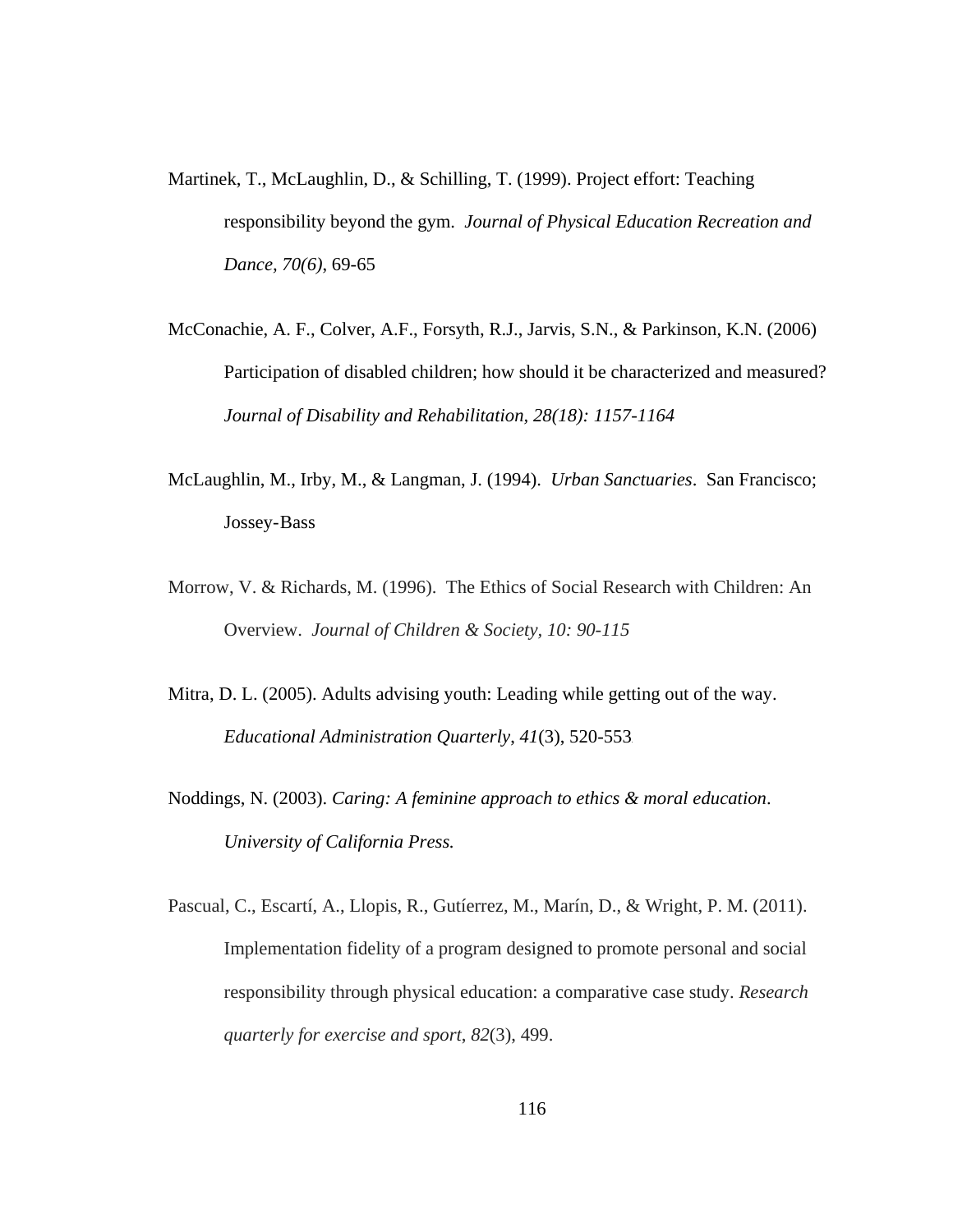- Pittman, K.J. & Wright, M. (1991). *Bridging the gap: A rationale for enhancing the role of community organizations in promoting youth development;* Washington, DC: Center for Youth Development and Policy Research.
- Roth, J., Brooks-Gunn, J., Murray, L., & Foster, W. (1998). Promoting healthy adolescents: Synthesis of youth development program evaluations. *Journal of Research on* Adolescence, 8(4), 423-459.
- Sage, G. (1998). Does sport affect character development in Athletes? *JOPERD:The Journal of Physical Education, Recreation & Dance*, 69(1), 15.
- Simmons, G., Burlington Police Community Policing Division (2008). Interview by author in regards to youth programming in Alamance County.
- Smith, R. E., & Smoll, F. L. (1997). Coaching the Coaches: Youth Sports as a Scientific and Applied Behavioral Setting. *Current Directions in Psychological Science, 6*(1), 16-21
- Solomon, G. (1997). Does physical education affect character development in students? *JOPERD: The Journal of Physical Education, Recreation & Dance, 68*(9), 38.
- U.S. Census Bureau.(n.d.). *State and county quickfacts*. Retrieved from http://quickfacts.census.gov/qfd/states/37/37001.html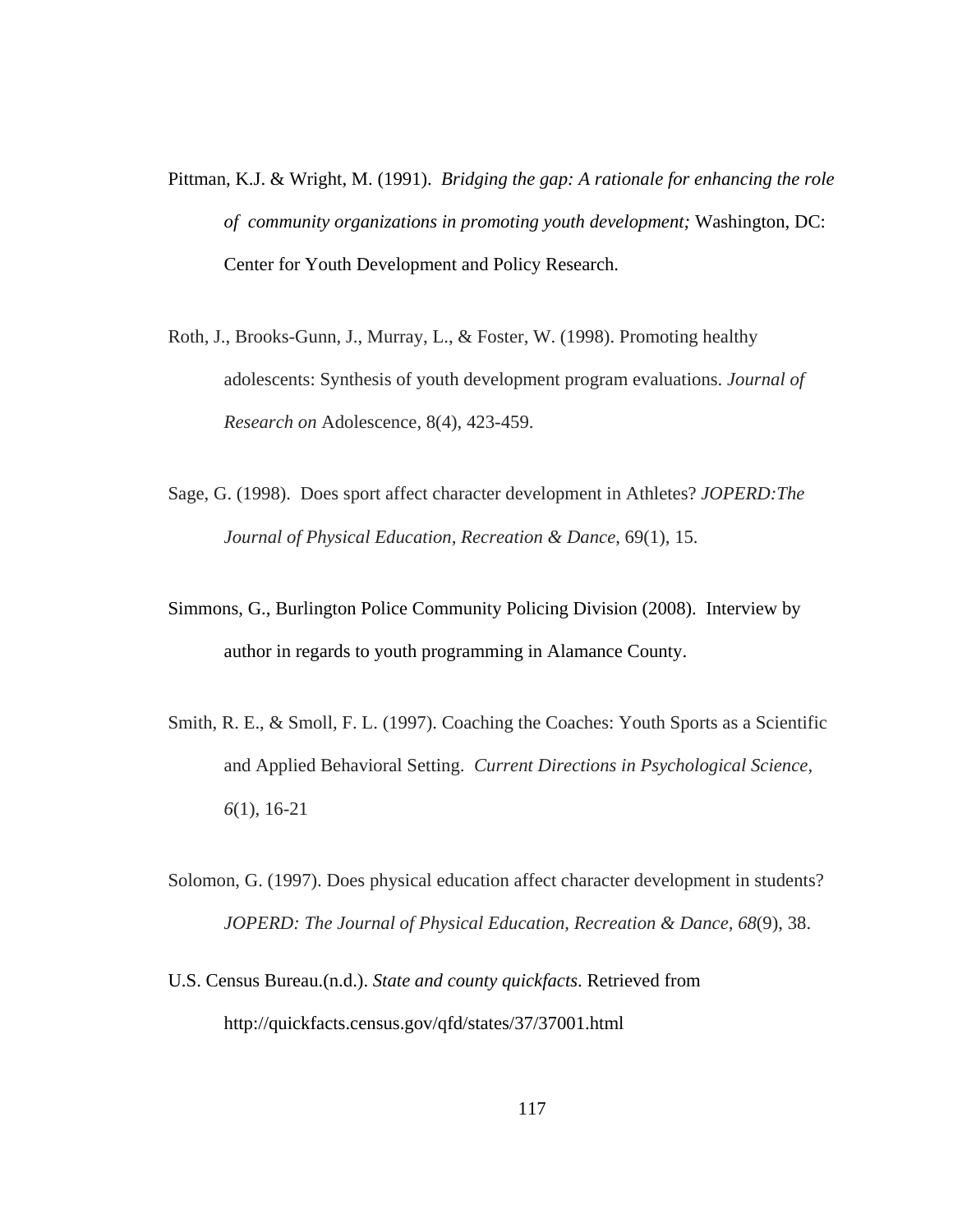- U.S. Department of Education, National Center for Education Statistics. (2012). *The Condition of Education 2012* (NCES 2012-045)
- Walsh, D. S. (2007). Supporting youth development outcomes: An evaluation of a responsibility model-based program. *Physical Educator*, *64*(1), 48.
- Wilson, W. J. (1987). *The truly disadvantaged; The inner city, the underclass, and public policy*. Chicago: University of Chicago Press.
- Wilson, W. J. (1997). *When work disappears; The world of the new urban poor truly*. New York: Knopf.
- Wilson, W. J. (2008). The political and economic forces shaping concentrated poverty.  *Political Science Quarterly*, *123*, 555-571.
- Wright, P. M. 2009. "Research on the teaching personal and social responsibility model: Is it really in the margins?" *Historic traditions and future directions of research on teaching and teacher education in physical education*, Edited by: Housner, L., Metzler, M., Schempp, P. and Templin, T. 289–296. Morgantown, WV: Fitness Information Technology.
- Wright, P. M. (2012). Offering A TPSR Physical Activity Club to Adolescent Boys Labeled At-Risk in Partnership with a Community-Based Youth Serving Program. *Agora para la educación física y el deporte*, *14*(1), 94-114.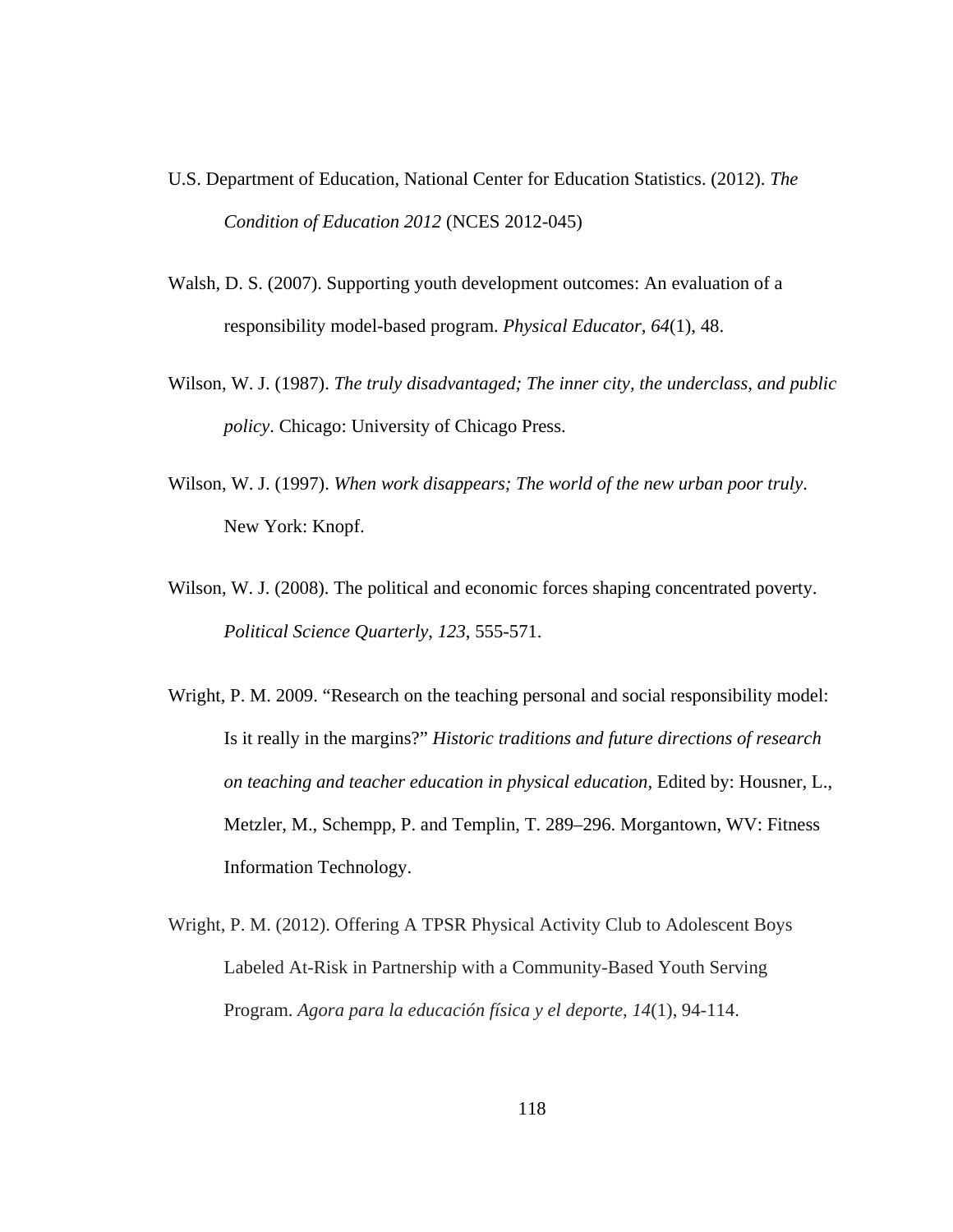- Wright, P. M., & Burton, S. (2008). Implementation and outcomes of a responsibility based physical activity program integrated into an intact high school physical education class. *Journal of teaching in physical education*, *27*(2), 138.
- Wright, P., and Craig, M (2011). Tool for Assessing Responsibility-Based Education (TARE): Instrument Development, Content Validity, and Inter-Rater Reliability. *Measurement in Physical Education and Exercise Science,* 15(3)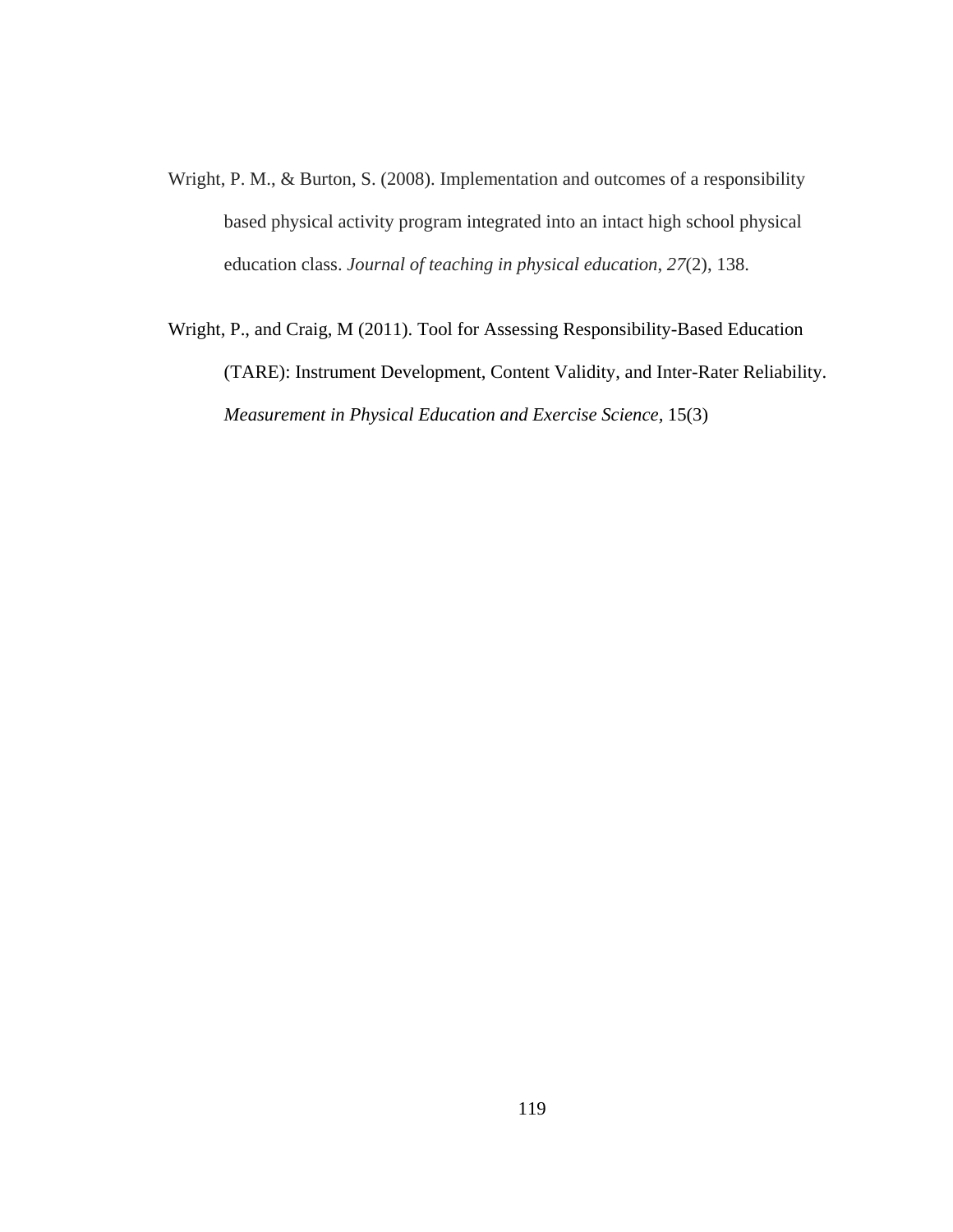# **APPENDIX A**

# **PERSONAL AND SOCIAL RESPONSIBILITY QUESTIONNAIRE**

|                                      | Very         | Strongly       |          |                | Strongly | Very     |
|--------------------------------------|--------------|----------------|----------|----------------|----------|----------|
| IN MY SOCCER COACHING                | Strongly     | Disagree       | Disagree | Agree          | Agree    | Strongly |
| <b>CLUB SESSIONS</b>                 | Disagree     |                |          |                |          | Agree    |
| 1. I respect others.                 |              | $\overline{2}$ | 3        | 4              | 5        | 6        |
| 2. I respect my teacher(s).          | $\mathbf{1}$ | $\overline{2}$ | 3        | 4              | 5        | 6        |
| 3. I help others.                    | 1            | $\overline{2}$ | 3        | $\overline{A}$ | 5        | 6        |
| 4. I encourage others.               | 1            | $\overline{2}$ | 3        | $\overline{4}$ | 5        | 6        |
| 5. I am kind to others.              | $\mathbf{1}$ | $\overline{2}$ | 3        | $\overline{4}$ | 5        | 6        |
| 6. I control my temper.              | $\mathbf{1}$ | $\overline{2}$ | 3        | 4              | 5        | 6        |
| 7. I am helpful to others.           | $\mathbf{1}$ | $\overline{2}$ | 3        | 4              | 5        | 6        |
| 8. I participate in all of the       | $\mathbf{1}$ | $\overline{2}$ | 3        | 4              | 5        | 6        |
| 9. I try hard.                       | 1            | $\overline{2}$ | 3        | $\overline{4}$ | 5        | 6        |
| 10. I set goals for myself.          | 1            | $\overline{2}$ | 3        | 4              | 5        | 6        |
| 11. I try hard even if I do not like | 1            | $\overline{2}$ | 3        | 4              | 5        | 6        |
| 12. I want to improve.               | 1            | $\overline{2}$ | 3        | 4              | 5        | 6        |
| 13. I give a good effort.            | $\mathbf{1}$ | $\overline{2}$ | 3        | $\overline{4}$ | 5        | 6        |
| 14. I do not make any goals.         | $\mathbf{1}$ | $\overline{2}$ | 3        | 4              | 5        | 6        |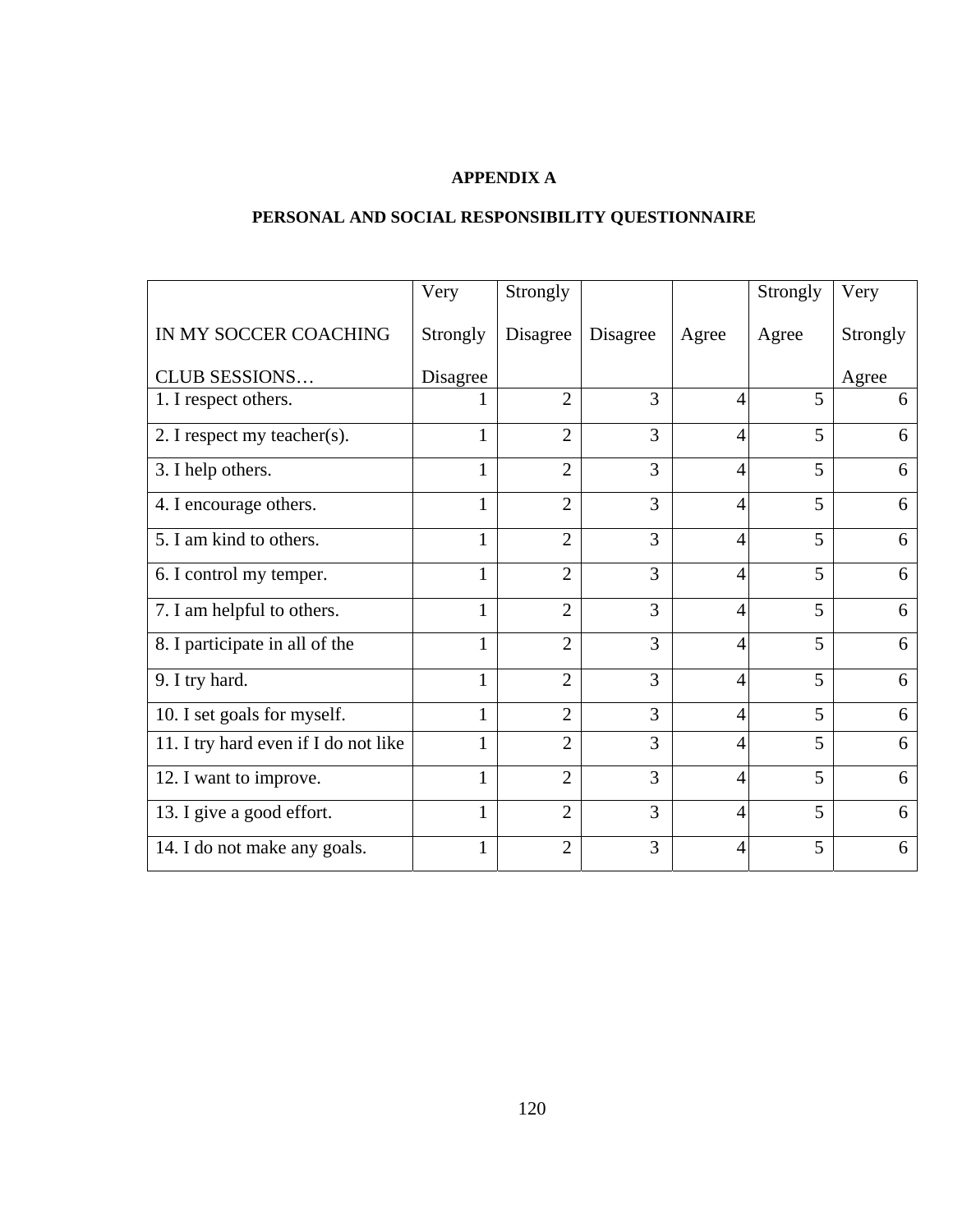# **APPENDIX B**

# **TOOL FOR ASSESSING RESPONSIBILITY-BASED EDUCATION**

# **Post-Teaching Reflection**

# **Instructor and Program Information:**

| <b>Instructor Name:</b>          | Date of Report:                        | Day of Week: |
|----------------------------------|----------------------------------------|--------------|
| School/Program Name:             | Setting:                               |              |
| Locale (urban, rural, suburban): | Youth Grade Level / Age:               |              |
| <b>Activity Content:</b>         |                                        |              |
| Teacher Gender:                  | Teacher Race/Ethnicity:                |              |
| Reporting period: Single lesson  | <b>Several Recent Lessons</b><br>Other |              |
| <b>Student Information:</b>      |                                        |              |
| Approximate Number in Class:     | Participant Gender(s):                 |              |
| Race/Ethnicity Background(s):    |                                        |              |
| Special Education Included:      |                                        |              |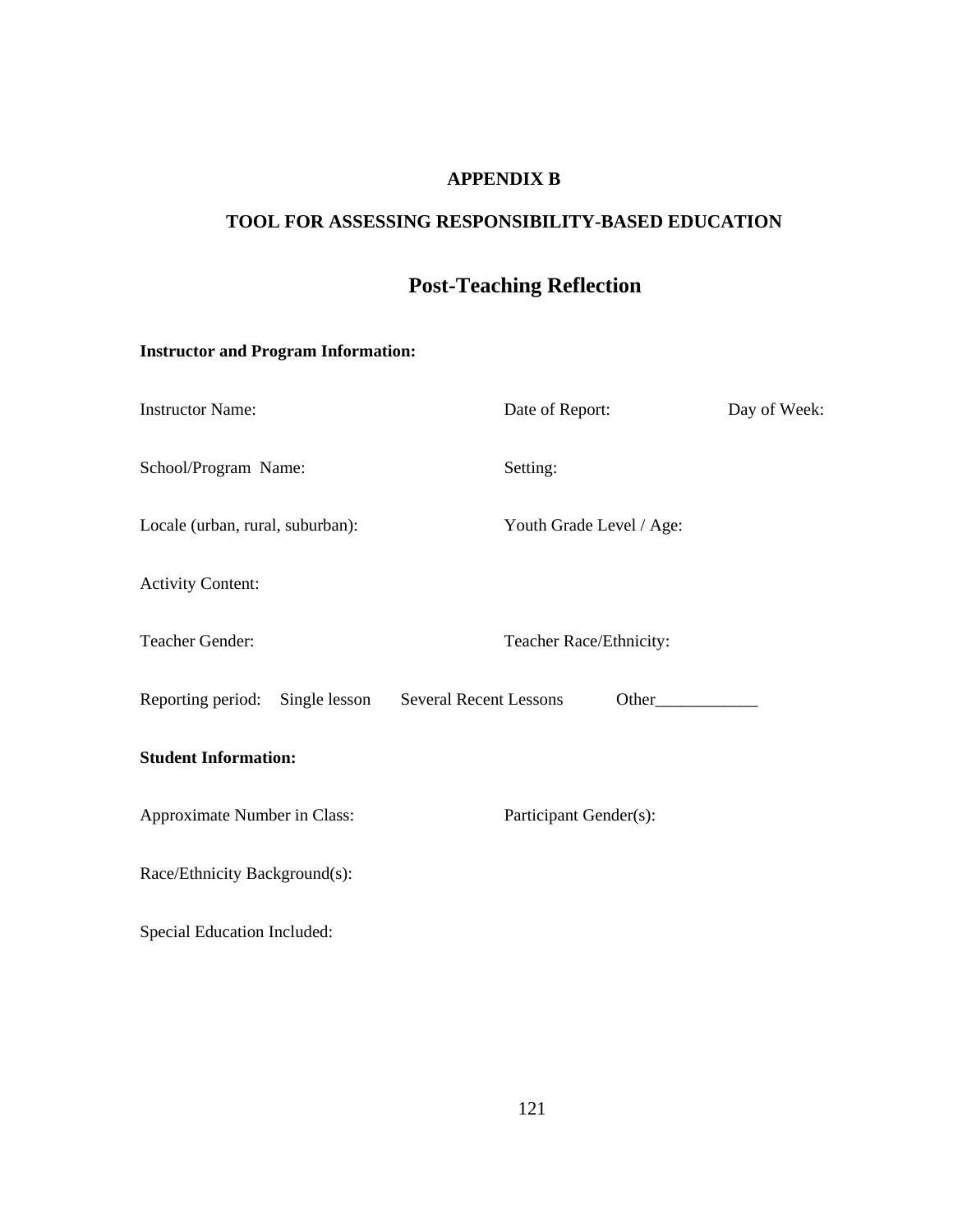# **Part Two: Personal-Social Responsibility Themes**

After the observation period and interval coding is completed on the first page, provide a holistic rating for these general themes. Consider the overall tone and content of the lesson as well as the Responsibility-based Strategies observed. Interval contextual comments can also guide this qualitative summary.

|                                       | $\stackrel{\text{+}}{\rightarrow}$ | $3 -$ | $\overline{c}$ | $\overset{\text{\tiny{I}}}{\rightharpoonup}$ | $\sigma$ | Comments |
|---------------------------------------|------------------------------------|-------|----------------|----------------------------------------------|----------|----------|
| Integration: extent to which          |                                    |       |                |                                              |          |          |
| responsibility roles and concepts are |                                    |       |                |                                              |          |          |
| integrated into the physical activity |                                    |       |                |                                              |          |          |
|                                       |                                    |       |                |                                              |          |          |
|                                       |                                    |       |                |                                              |          |          |
|                                       |                                    |       |                |                                              |          |          |
|                                       |                                    |       |                |                                              |          |          |
|                                       |                                    |       |                |                                              |          |          |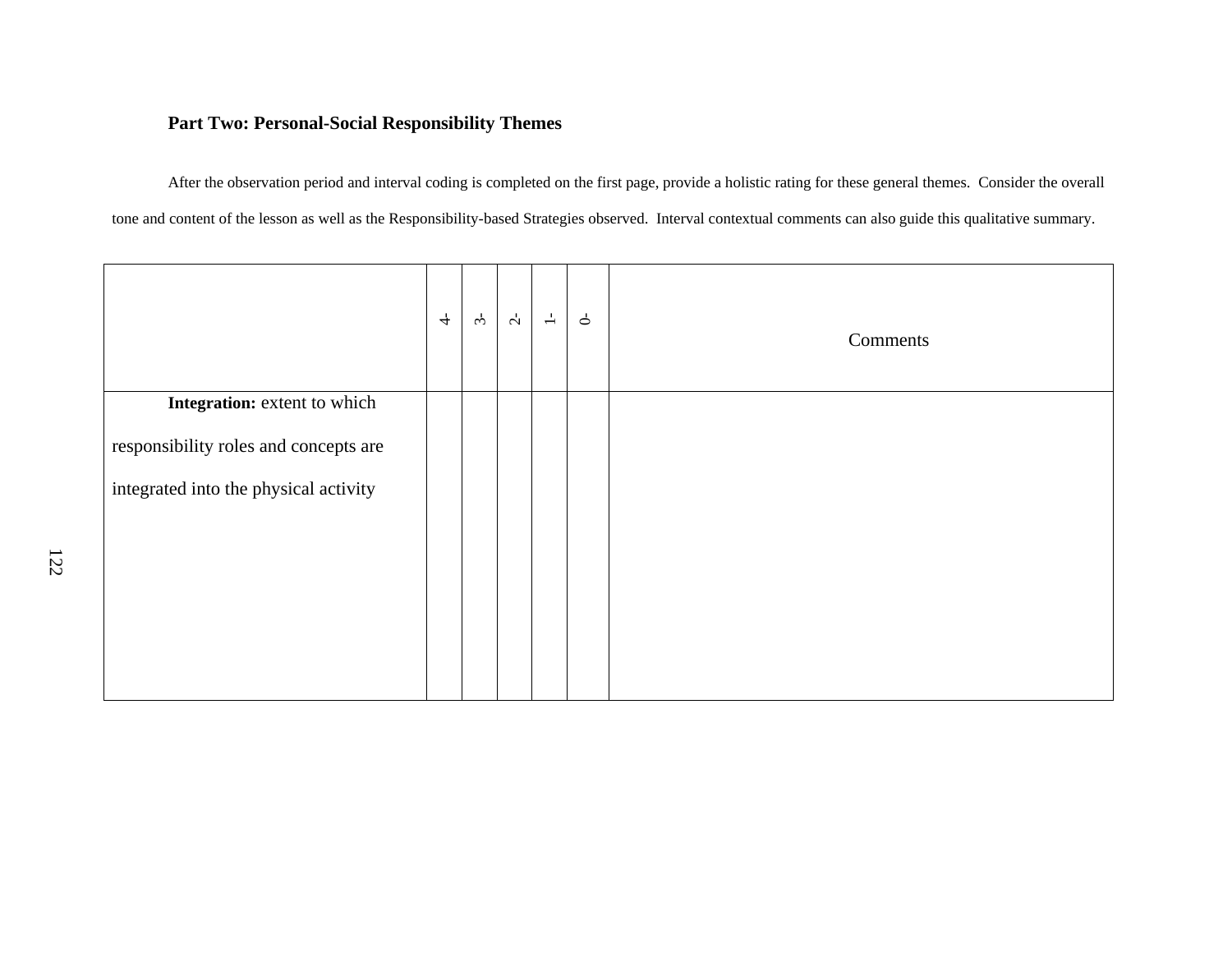| Transfer: extent to which                    |  |  |  |  |
|----------------------------------------------|--|--|--|--|
| connections being made to the                |  |  |  |  |
| application of life skills in other settings |  |  |  |  |
|                                              |  |  |  |  |
|                                              |  |  |  |  |
|                                              |  |  |  |  |
|                                              |  |  |  |  |
|                                              |  |  |  |  |
| <b>Empowerment:</b> extent to which the      |  |  |  |  |
| teacher shares responsibility with           |  |  |  |  |
| students                                     |  |  |  |  |
|                                              |  |  |  |  |
|                                              |  |  |  |  |
|                                              |  |  |  |  |
|                                              |  |  |  |  |
|                                              |  |  |  |  |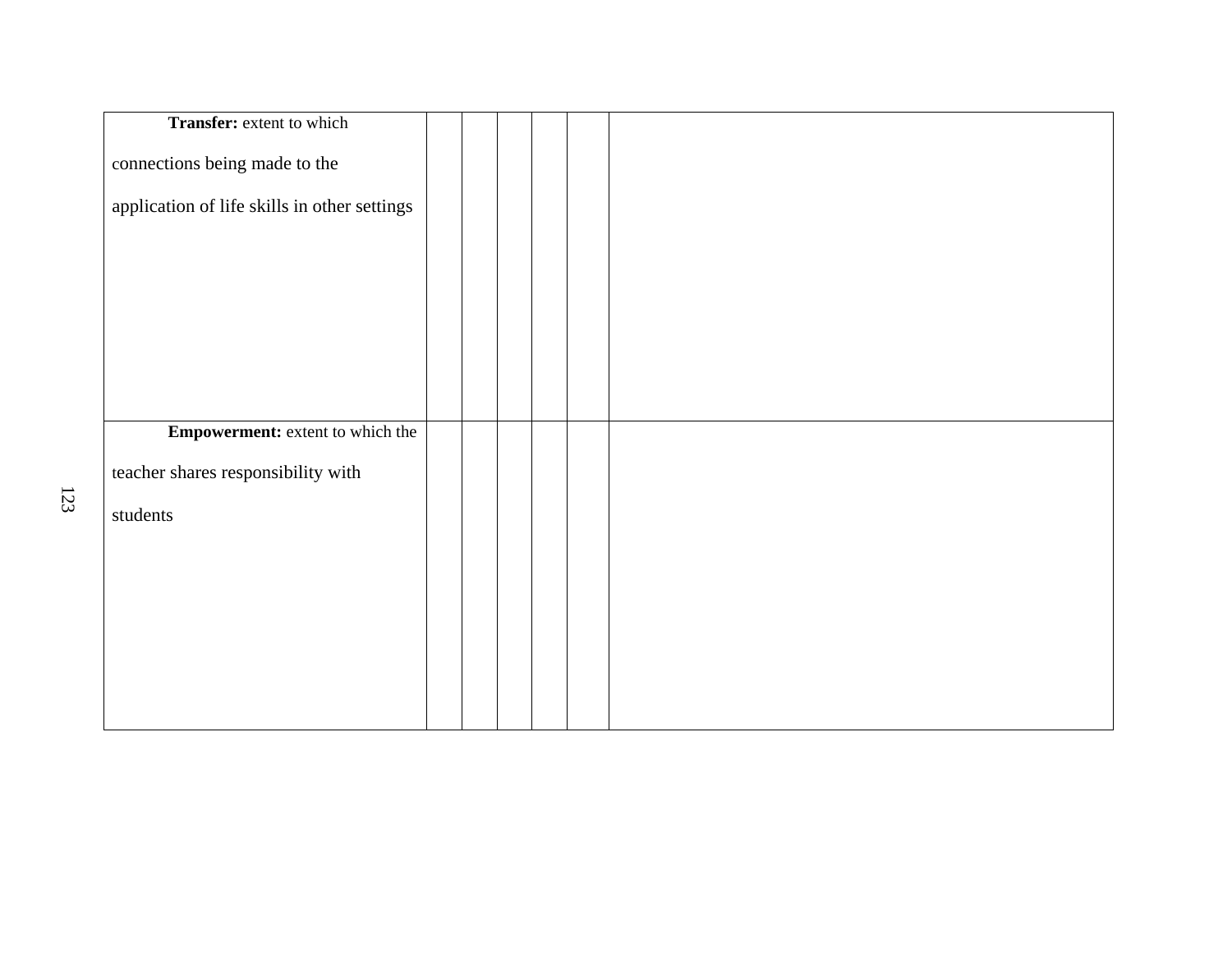| <b>Teacher-Student Relationship:</b>    |  |  |  |
|-----------------------------------------|--|--|--|
| extent to which students are treated as |  |  |  |
| individuals deserving respect, choice,  |  |  |  |
| and voice                               |  |  |  |
|                                         |  |  |  |
|                                         |  |  |  |
|                                         |  |  |  |
|                                         |  |  |  |

*Extensively* – Theme is seamlessly addressed directly and evidenced in multiple ways throughout the lesson through the words and actions of the teacher.

124

*Frequently* - Theme is addressed directly and evidenced at several points in the lesson through the words and actions of the teacher.

*Occasionally* – Some of the teachers' words and actions connect to this theme either directly or indirectly during the lesson.

*Rarely* – This theme is not generally integrated into the teaching but may be reflected in some isolated words or actions on the teacher's part.

*Never* – Throughout the entire lesson, none of the teacher's words or actions clearly convey or align with this theme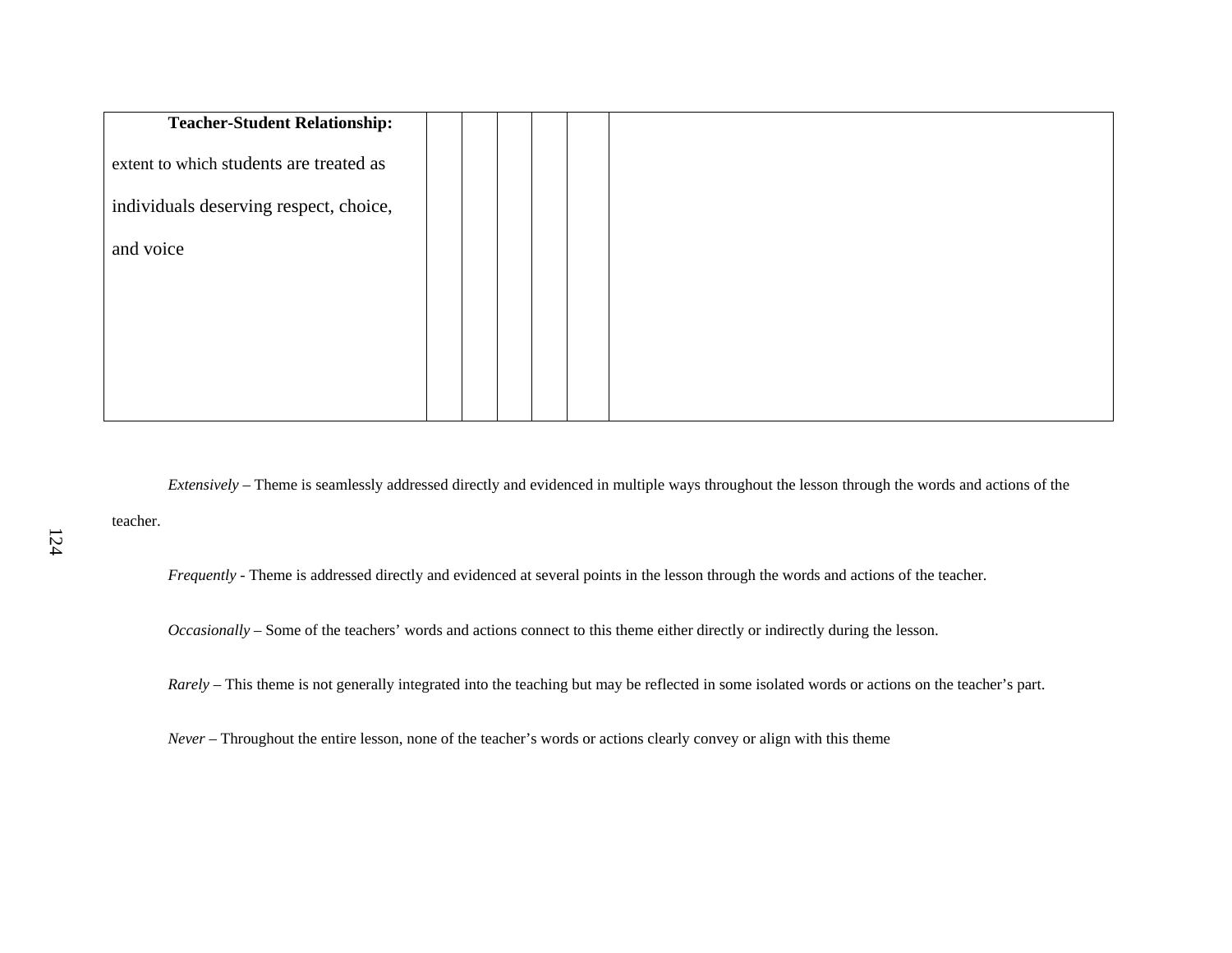# **APPENDIX C**

## **SAMPLE SESSION SCHEDULE**

- 3:05 PM Participants begin to arrive, free play and chit chat.
- 3:15 AM Circle Time and Opening Reflection
- 3:20 AM Activities and Drills
- 3:40 AM Form Teams and Decide on Game Format, Play!
- 4:45 PM Closing Reflection

4:50 PM - Session officially ends, as facility and staff schedules allow, some staff or participants may stay around and talk, play some more soccer or other games.

Wrap-up; Student help will be requested to put equipment away, and it is hoped that some may seek one-on-one contact with staff, as time allows. This may also be at time to observe and interact with family members who may be picking up some of the kids. This may provide clues and ways to help the student progress personally.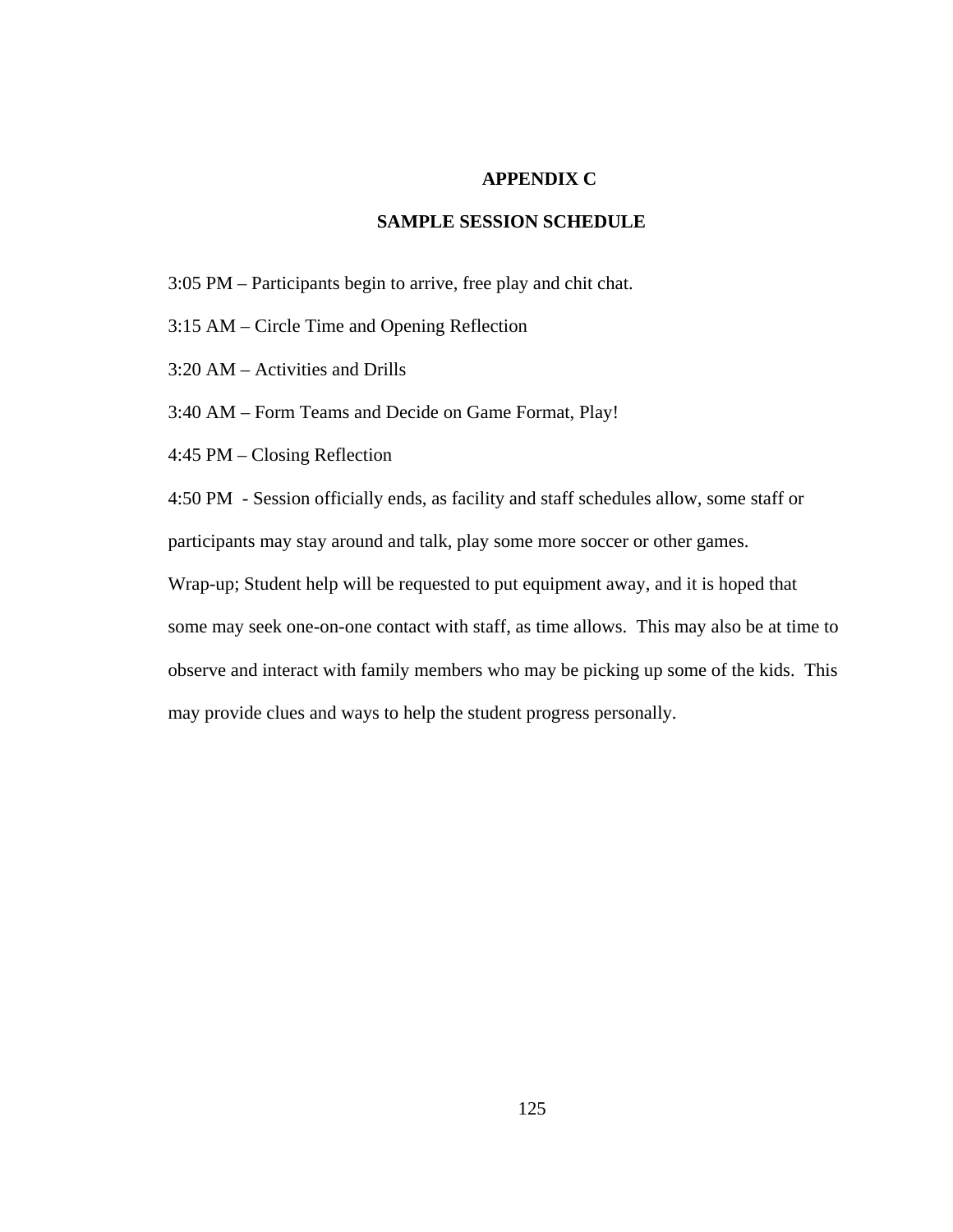# **APPENDIX D**

# **STAFF TRAINING SCHEDULE**

Session 1: Youth Development;

- i. Principles and History of Youth Development
- ii. Goals of Youth Development Programs

Session 2: The Teaching Personal and Social Responsibility Model

- i. The Theoretical Model
- ii. TPSR Levels and Strategies

Session 3: Practical Applications;

- i. Group Activities
- ii. Applying Principles of YD and TPSR

Session 4: Using The Measurement Instruments and Understanding the Research Process

- i. The Teaching Assessment for Responsibility-based Education
- ii. The Personal and Social Responsibility Questionnaire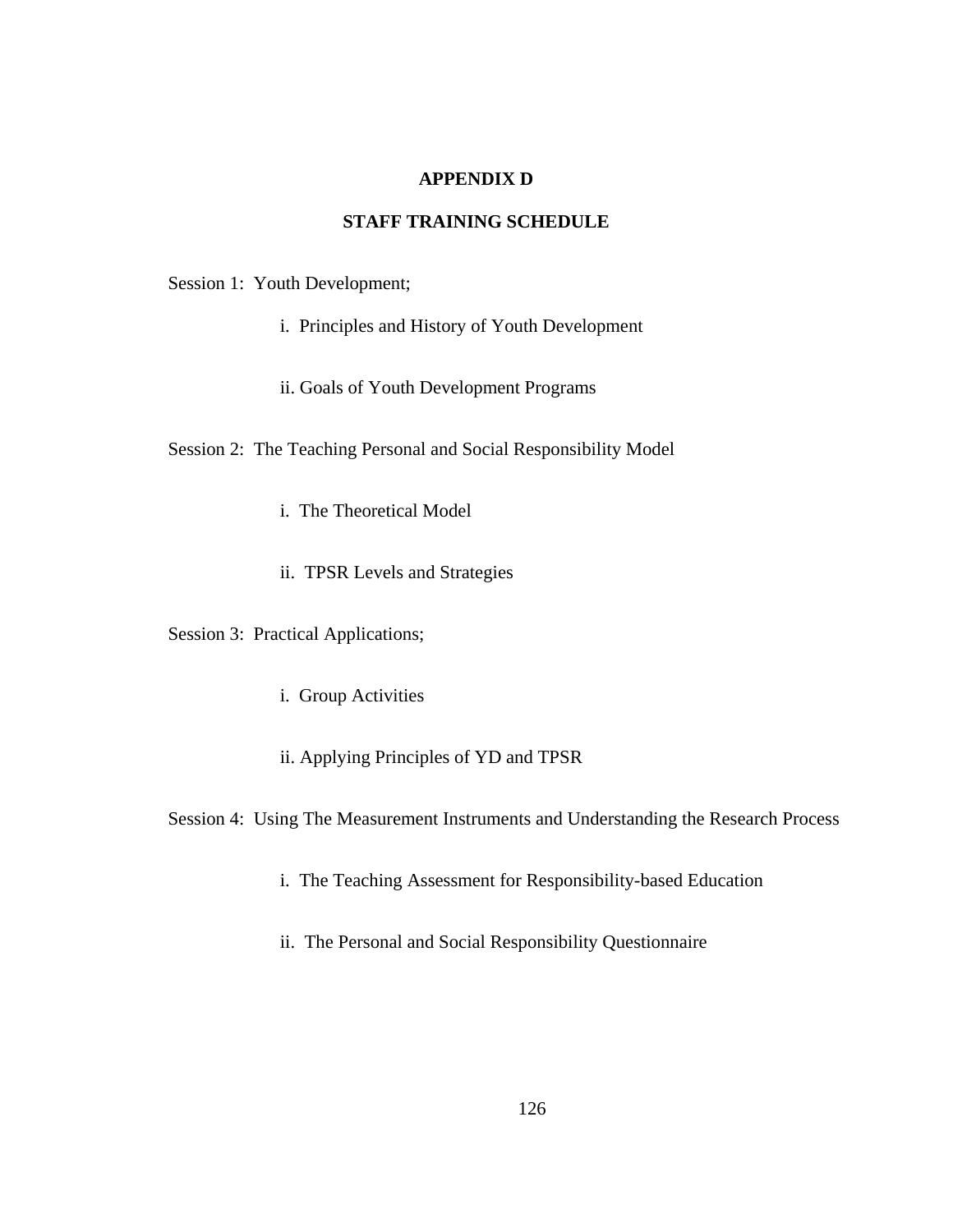## **APPENDIX E**

# **TPSR STAFF TRAINING QUIZ**

| 1) | What is the most challenging level in the TPSR model?                                                                                                                                                                                                                                                                                                                                              |
|----|----------------------------------------------------------------------------------------------------------------------------------------------------------------------------------------------------------------------------------------------------------------------------------------------------------------------------------------------------------------------------------------------------|
| 2) | True or False: Students can "jump over" levels and may take steps forward then<br>backwards.                                                                                                                                                                                                                                                                                                       |
| 3) | Level 3 is Self-Direction. Describe an act that would show "self-direction."                                                                                                                                                                                                                                                                                                                       |
| 4) | Which level can be described as "controlling mouths and hands"?                                                                                                                                                                                                                                                                                                                                    |
| 5) | Kids don't care how much you know until they know _______________________________                                                                                                                                                                                                                                                                                                                  |
| 6) | The three most important things in youth development work are:<br>$\alpha$ and $\alpha$ and $\alpha$ and $\alpha$ and $\alpha$ and $\alpha$ and $\alpha$ and $\alpha$ and $\alpha$ and $\alpha$ and $\alpha$ and $\alpha$ and $\alpha$ and $\alpha$ and $\alpha$ and $\alpha$ and $\alpha$ and $\alpha$ and $\alpha$ and $\alpha$ and $\alpha$ and $\alpha$ and $\alpha$ and $\alpha$ and $\alpha$ |
| 7) | A "deficit" model of thinking should be avoided. Instead, we value and build on<br>students'                                                                                                                                                                                                                                                                                                       |
| 8) | A student who helped his sister with his homework would be operating at what<br>level?                                                                                                                                                                                                                                                                                                             |

- 9) True or False; We should never allow the kids to pick the activities.
- 10) True or False: In youth development work, you will have successes, but also plenty of failures.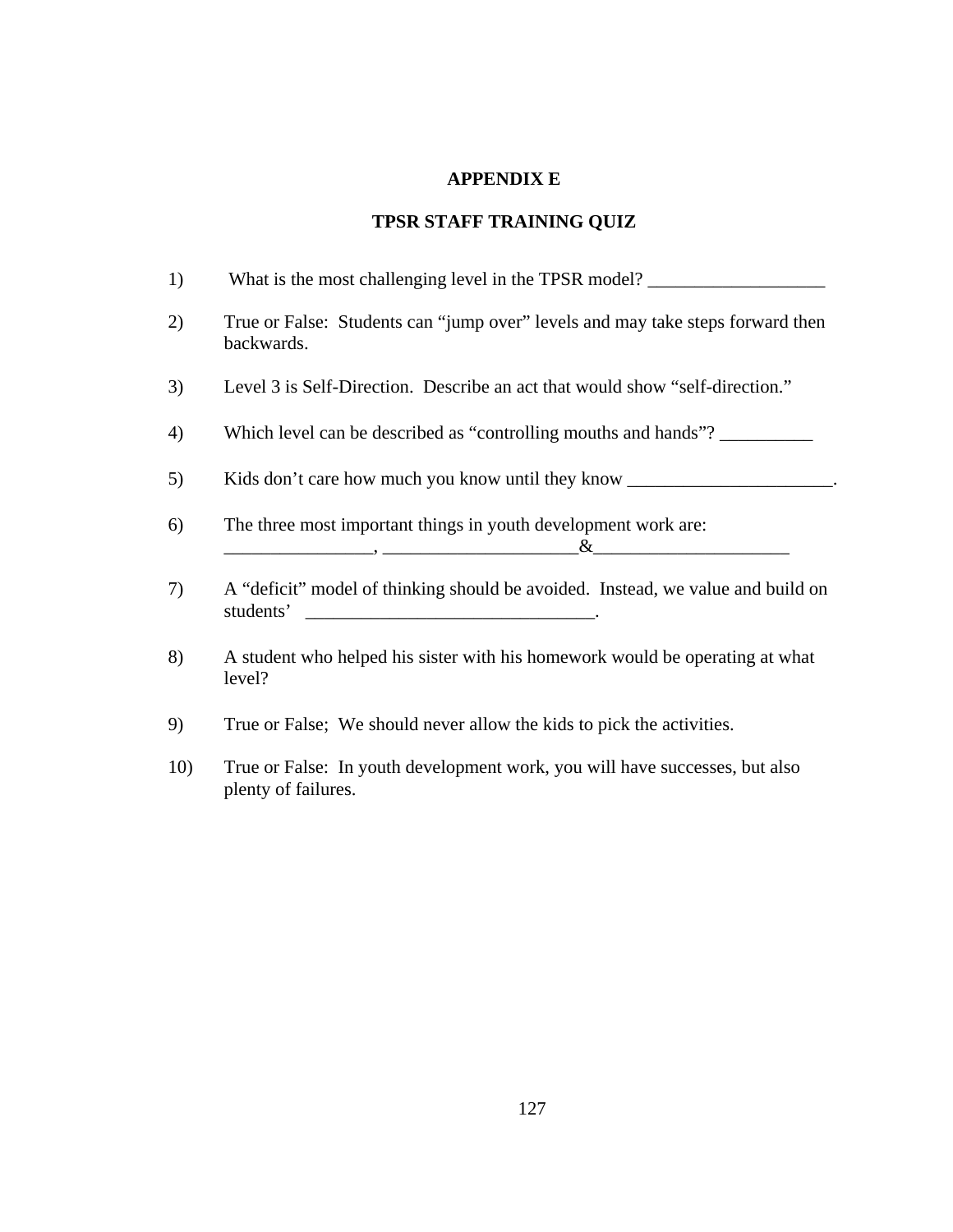## **APPENDIX F**

# **CONSENT AND ASSENT FORMS**

# **UNIVERSITY OF NORTH CAROLINA AT GREENSBORO CONSENT FOR A MINOR TO ACT AS A HUMAN PARTICIPANT:**

#### **LONG FORM**

**Project Title: Soccer Coaching Club**

**Project Director: Mark Cryan** 

**Participant's Name:** \_\_\_\_\_\_\_\_\_\_\_\_\_\_\_\_\_\_\_\_\_\_\_\_\_\_\_

## **What is the study about?**

This is a twice-a-week after-school soccer program using a social responsibility model to teach students things like self-control, respect and cooperation. The purpose of the study is the examine the use of social responsibility model with Latino boys.

# **Why are you asking my child?**

Your child has been asked to participate their teacher(s) felt they could benefit from the program. The program is for sixth grade Latino boys.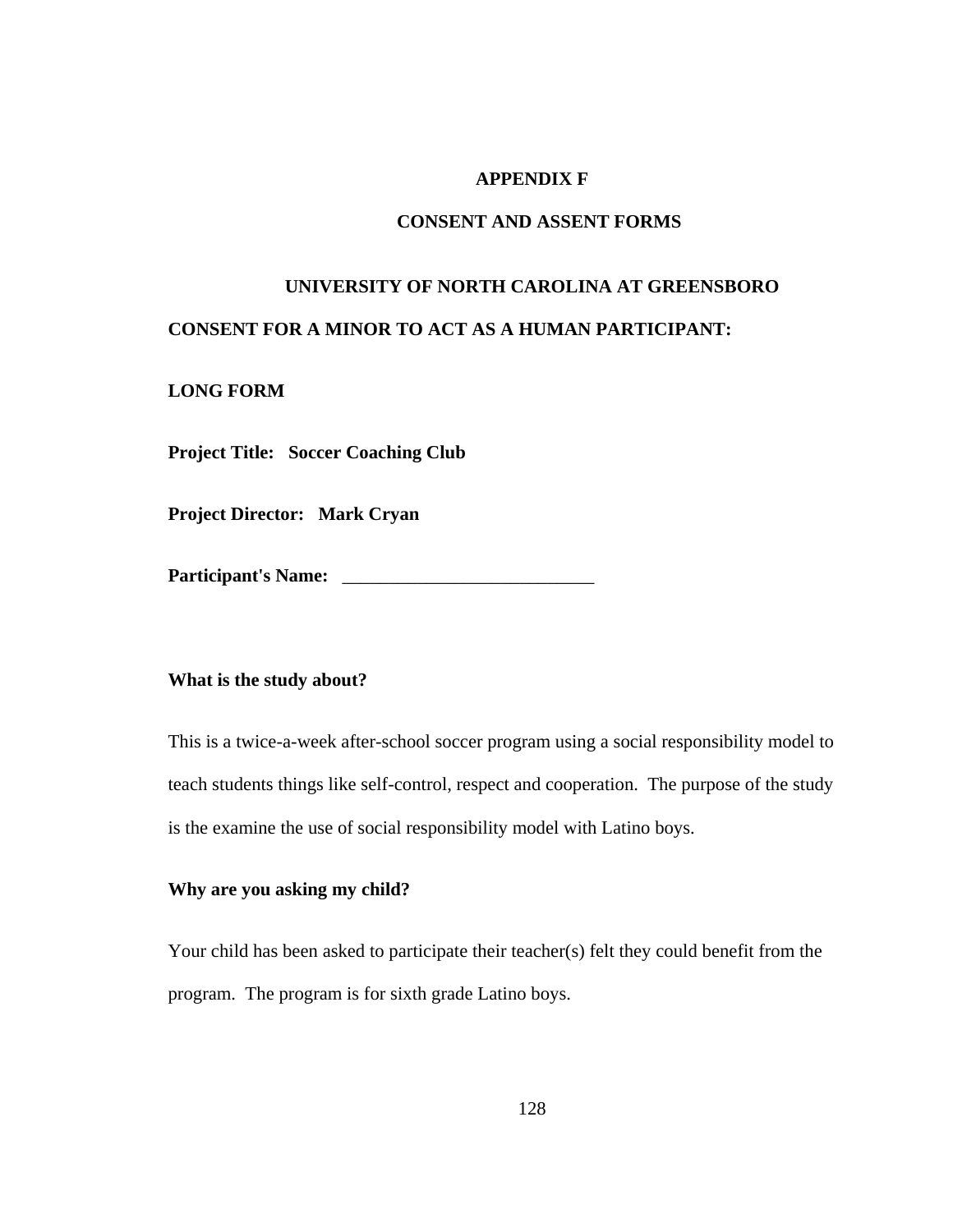#### **What will you ask my child to do if I agree to let him or her be in the study?**

Your child will get a chance to play soccer and other games with the other boys and program staff. The participants will also discuss ideas like self-control, respect and cooperation with program staff and other participants. The program will run approximately six weeks, twice a week from roughly 3 PM to 5 PM. The participants will also be asked to evaluate their behavior, other students' and staff behavior through informal interviews and taking surveys.

#### **What are the dangers to my child?**

The dangers involved are minimal, including the chance of injury while playing soccer or other games. There is a risk that students may be corrected by program staff for inappropriate or behavior behavior, and there is a risk of altercation with other students. There is no compensation for participation in this program and study.

**If you have any concerns about your child's rights, how they are being treated or if you have questions, want more information or have suggestions, please contact the Office of Research Integrity at UNCG toll-free at (855)-251-2351.** 

Questions about this project or benefits or risks associated with being in this study can be

answered by Mark Cryan who may be contacted at (336) 266-5413 or mcryan@elon.edu.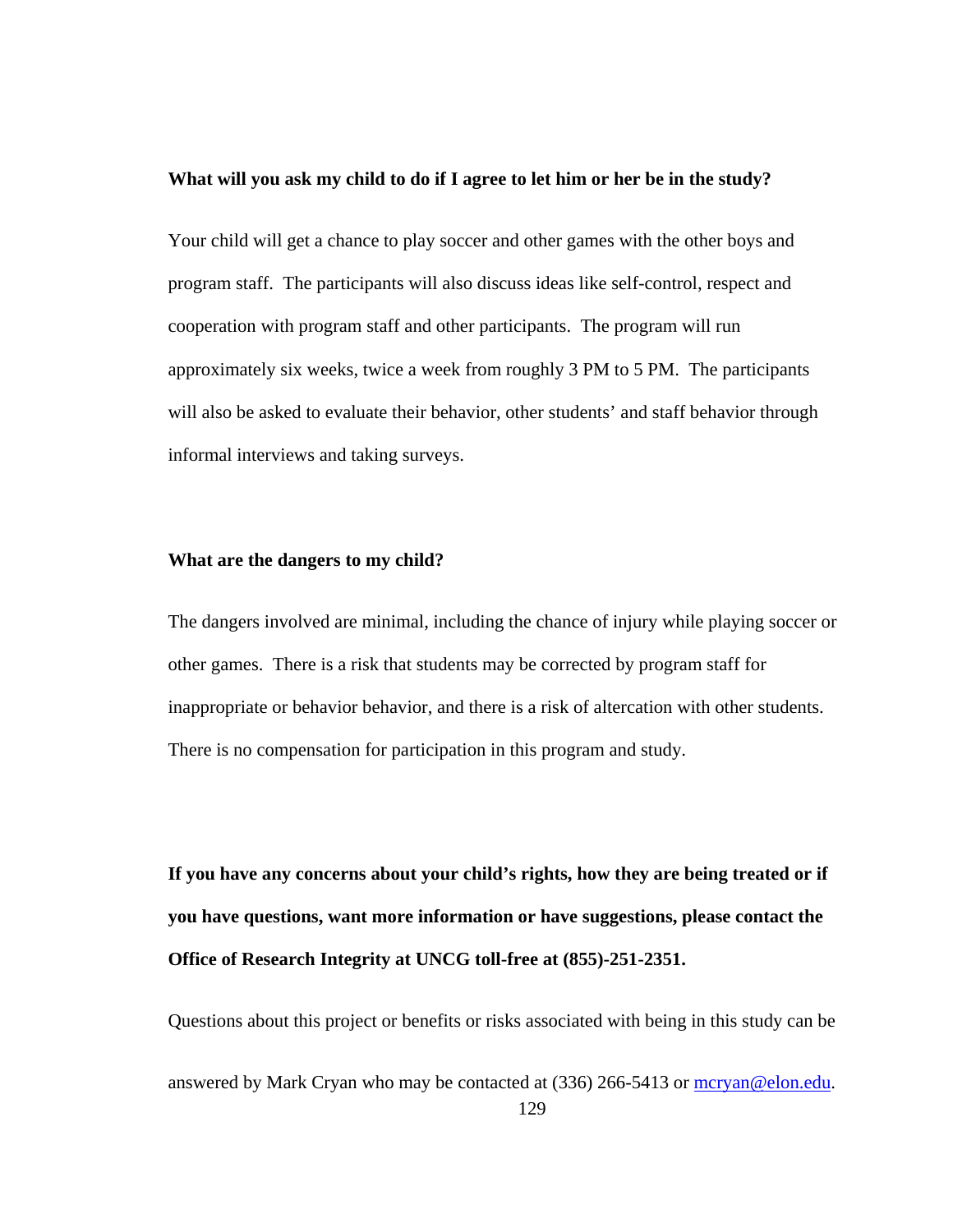#### **Are there any benefits to society as a result of my child taking part in this research?**

This program and study may help people who work with children be more effective in teaching lessons of social responsibility. The larger goal of this study and similar studies is that young people and their families may be more successful and happier in their lives.

#### **Are there any benefits to my child as a result of participation in this research study?**

Students may benefit from learning lessons of improved self-control, respect and cooperation. There are no costs to participate, and students and their parents will not receive any payment or other incentive for taking part.

#### **How will my child's information be kept confidential?**

Your child's information will be kept confidential. All program notes will be stored in a locked file cabinet. When information from this study is used in a thesis or other academic writing or presentations, participants will be identified by their actual name. All information obtained in this study is strictly confidential unless disclosure is required by law.

## **What if my child wants to leave the study or I want him/her to leave the study?**

You have the right to refuse to allow your child to participate or to withdraw him at any time, without penalty. If your child does withdraw, it will not affect you or your child in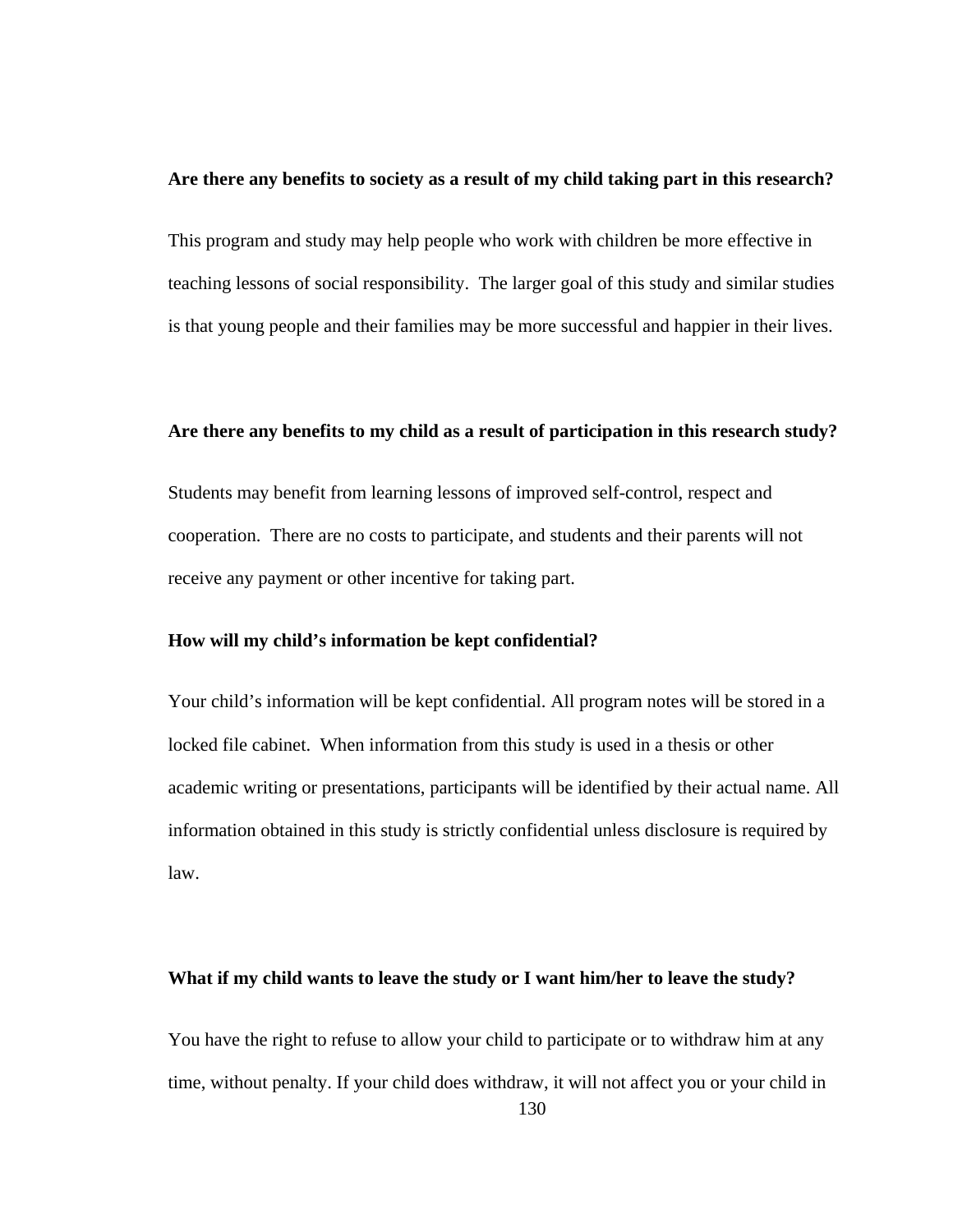any way. If you or your child chooses to withdraw, you may request that any data which has been collected be destroyed unless it is in a de-identifiable state.

## **What about new information/changes in the study?**

If significant new information relating to the study becomes available which may relate to your willingness allow your child to continue to participate, this information will be provided to you.

# **Voluntary Consent by Participant**:

By signing this consent form, you are agreeing that you have read it or it has been read to you, you fully understand the contents of this document and consent to your child taking part in this study. All of your questions concerning this study have been answered. By signing this form, you are agreeing that you are the legal parent or guardian of the child who wishes to participate in this study described to you by Mark Cryan.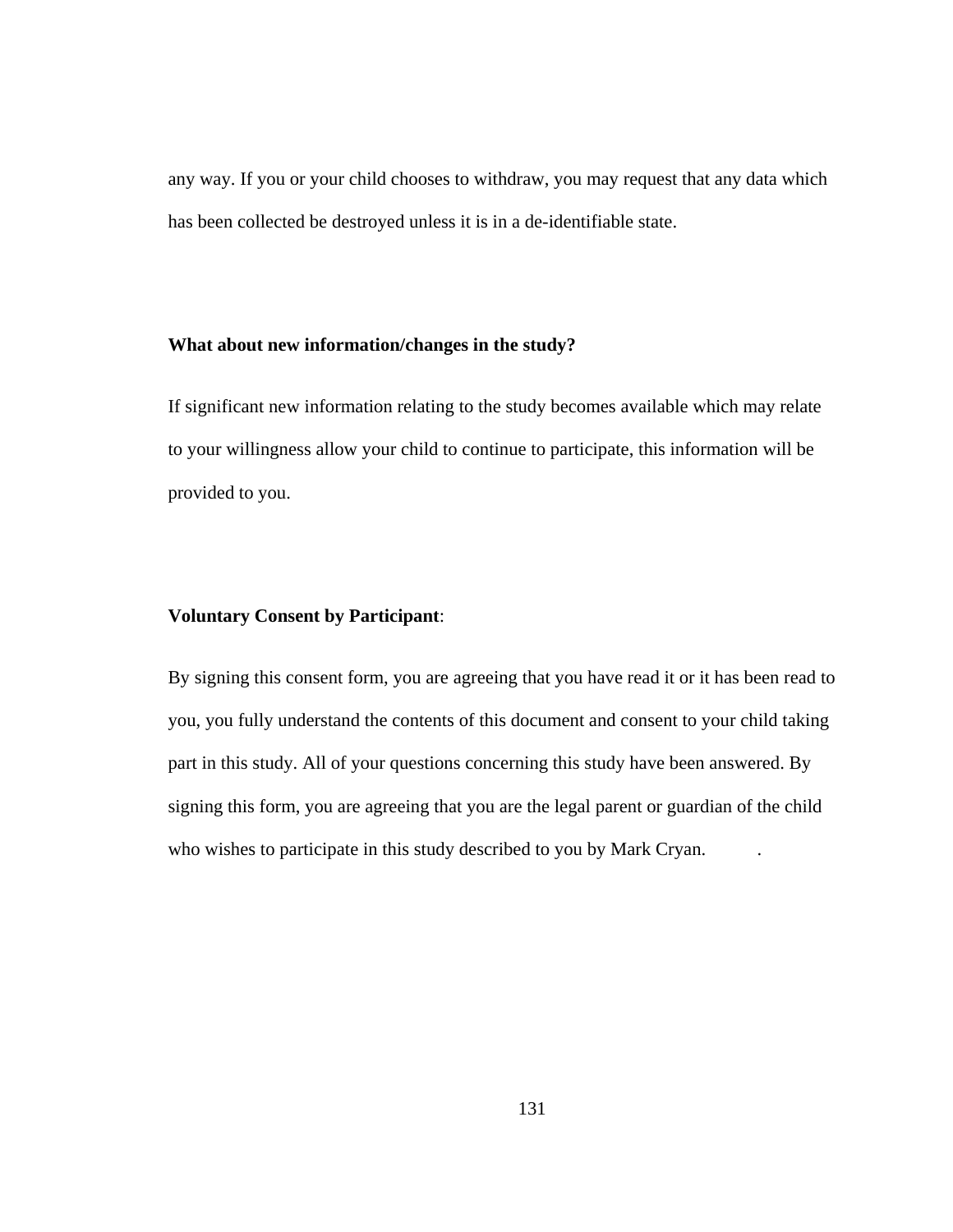**Participant's Parent/Legal Guardian's Signature** 

**Participant's Parent/Legal Guardian's Signature** 

**\_\_\_\_\_\_\_\_\_\_\_\_\_\_\_\_\_\_\_\_\_\_\_\_\_\_\_\_\_\_\_\_\_\_\_\_** 

**Date: \_\_\_\_\_\_\_\_\_\_\_\_\_\_\_\_** 

**Date: \_\_\_\_\_\_\_\_\_\_\_\_\_\_\_\_**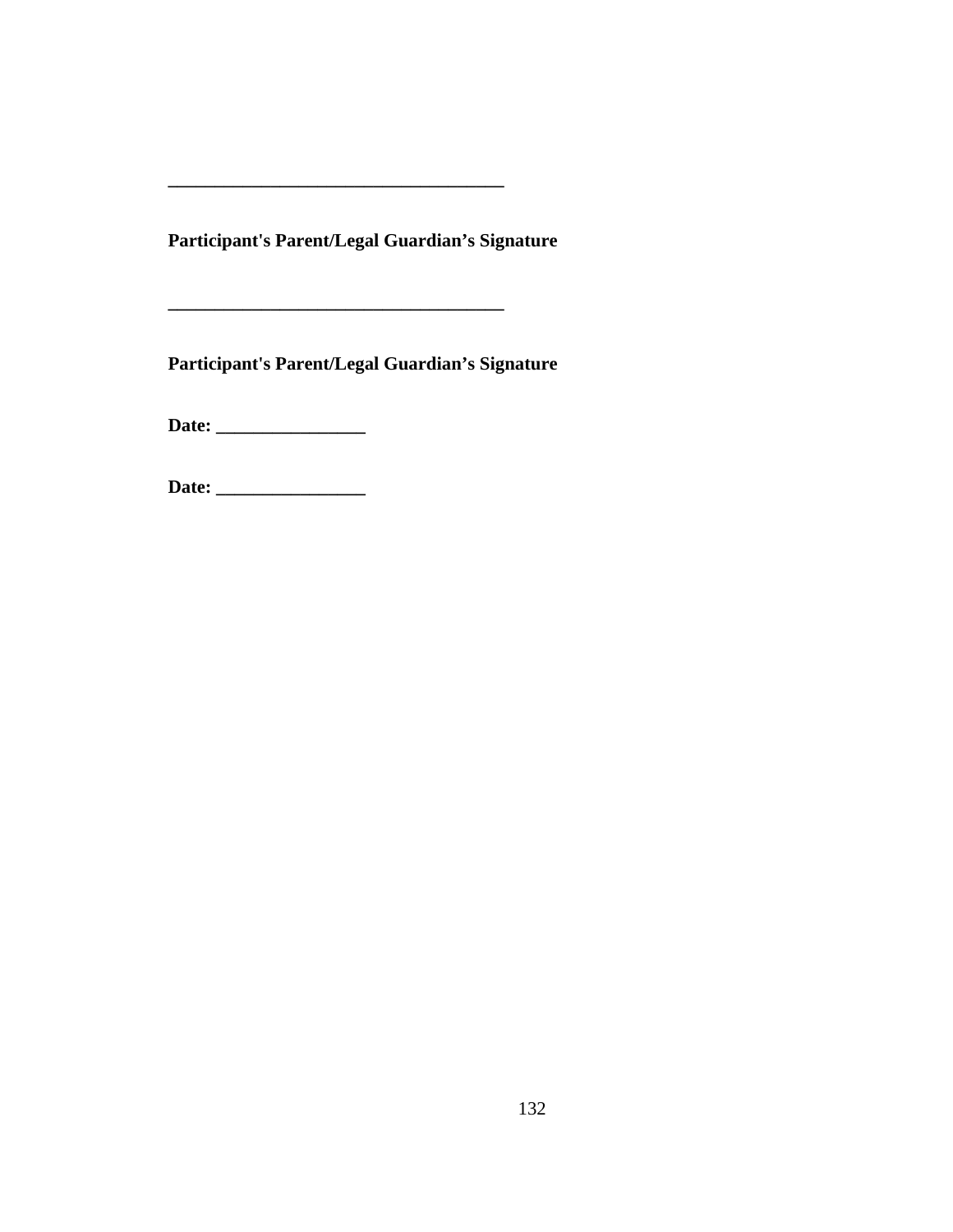**Assent Form – UNC Greensboro** 

**Study Title:** Soccer Coaching Club

**My name is:** Mark Cryan

# **What is this about?**

I would like to talk to you about the Soccer Coaching Club. I want to learn about

teaching things like self-control, respect and teamwork to young Latinos while playing soccer and other games.

# **Did my parents say it was ok?**

Your parent(s) said it was ok for you to be in this study and have signed a form like this one.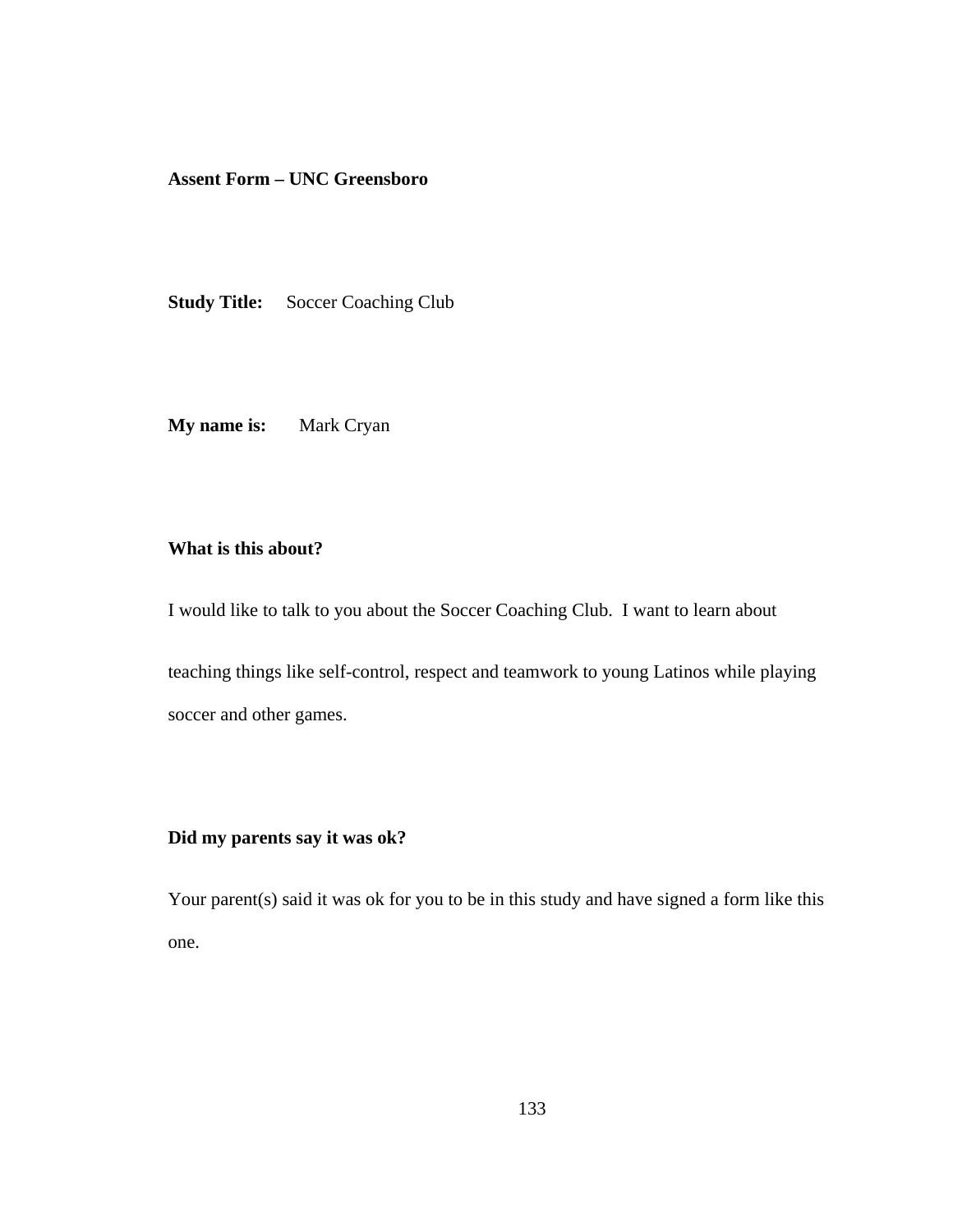## **Why me?**

We want you in the program because your teachers though you would benefit from the program, and you are a Latino sixth grade boy, and that's who this program is designed for.

#### **What if I want to stop?**

You do not have to say "yes", if you do not want to take part. We will not punish you if you say "no". Even if you say "yes" now and change your mind after you start doing this study, you can stop and no one will be mad at you.

# **What will I have to do?**

Two days a week, we'll all get together here at school after the school day ends, and we'll play soccer and other games and talk about things like cooperation, respect and self-control. We'll also take a few surveys about how you think the program is going and how you think you're doing.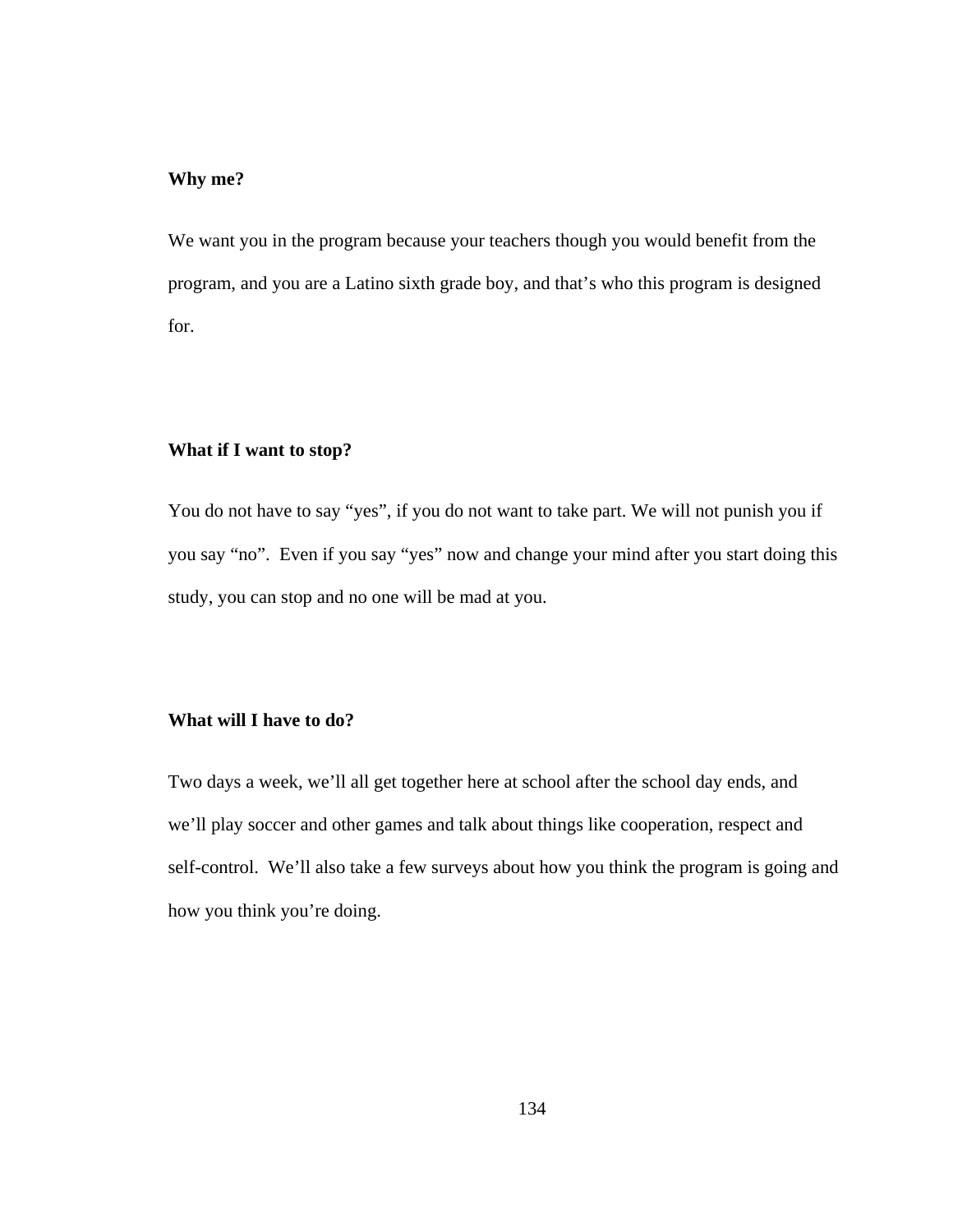# **Will anything bad happen to me?**

The risks of anything bad happening should be pretty small, but you could get hurt playing soccer or other games. You might have a program staff member get upset if you are doing something that is hurtful or dangerous.

## **Will anything good happen to me?**

You will get the chance to play soccer and spend time with your classmates after school. You might learn some things to help you deal better with situations at home or in school.

# **Do I get anything for being in this study?**

You won't get paid anything for being in this study.

# **What if I have questions?**

You are free to ask questions at any time.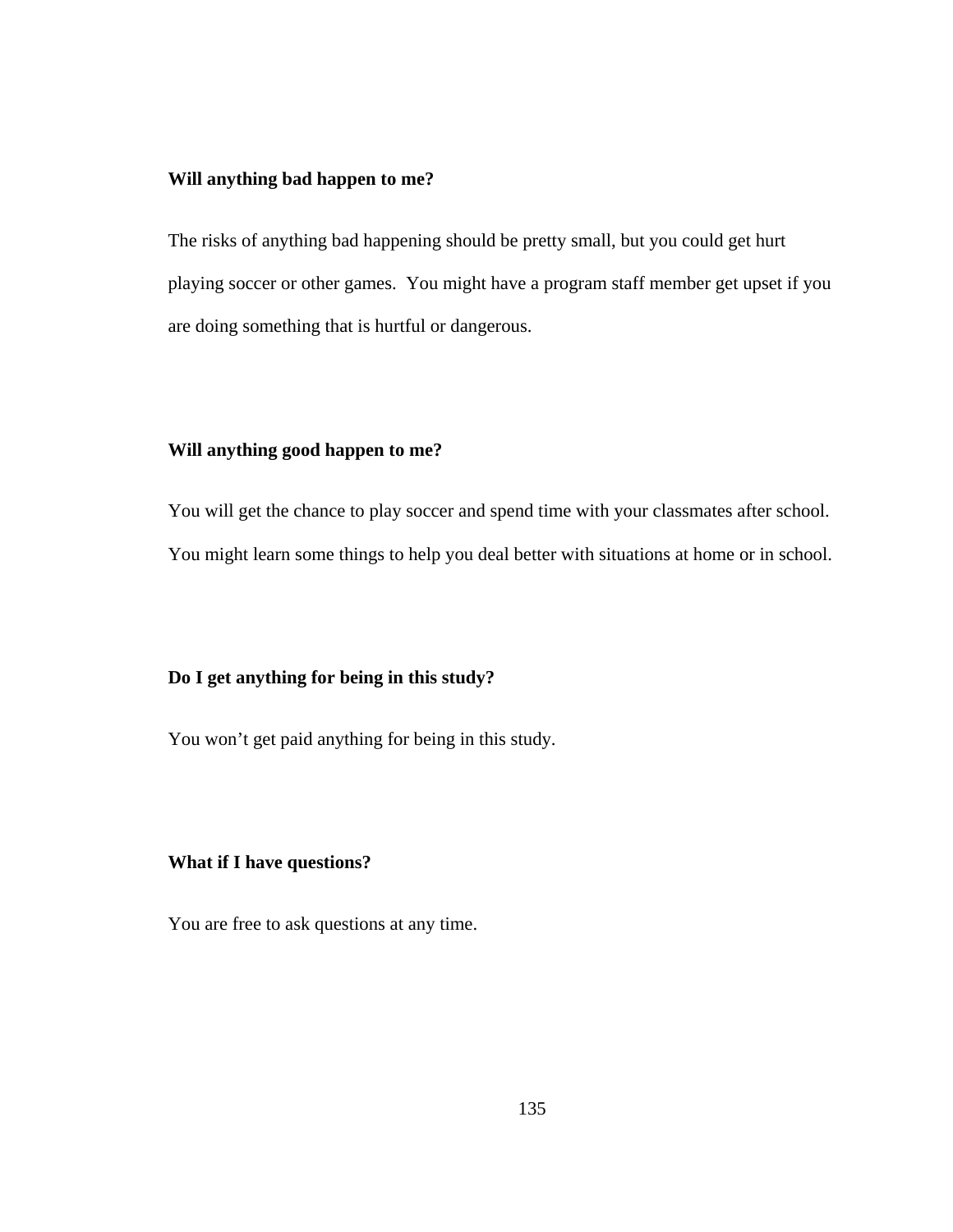**If you understand this study and want to be in it, please write your name below.** 

**Signature of child** 

**\_\_\_\_\_\_\_\_\_\_\_\_\_\_\_\_\_\_\_\_\_** 

**\_\_\_\_\_\_\_\_\_\_\_\_\_\_\_\_\_\_\_\_\_\_\_\_\_\_\_\_\_\_\_\_\_\_** 

**Date**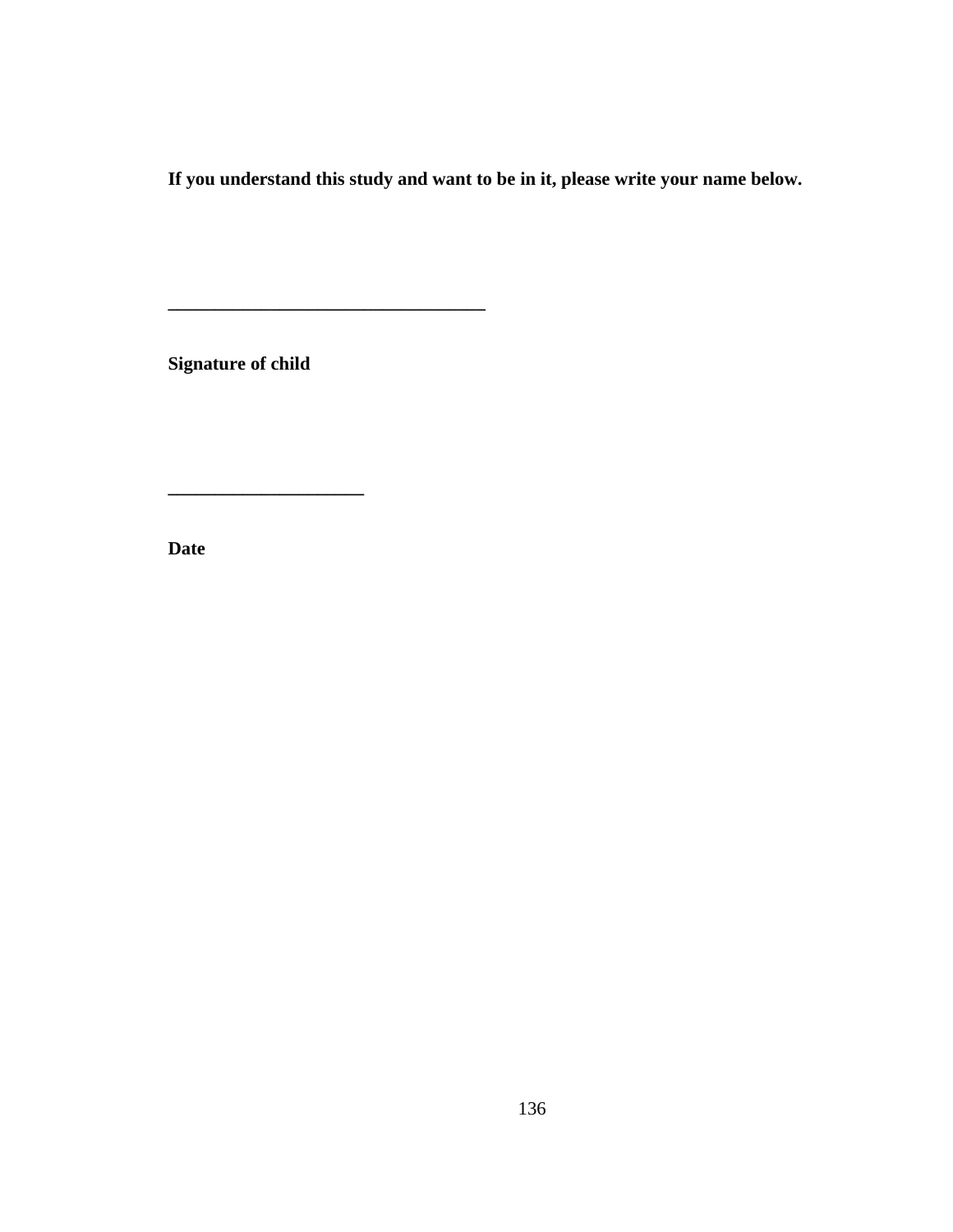# **APPENDIX G**

# **TEACHER POST PROGRAM INTERVIEW**

#### **Tuesday, May 14**

Just a few days after the conclusion of the Soccer Coaching Club for  $6<sup>th</sup>$  grade boys at Graham Middle School, I had the opportunity to sit down with all the sixth grade teachers and discuss the program. This group interview was conducted as part of the  $6<sup>th</sup>$  grade teachers' weekly meeting, and took about 15 minutes.

The teachers offered lots of positive feedback, and they also offered some suggestions and request for the future. The began by clearly stating that they hoped we would run the program again, because they felt it benefited the kids who were part of the program.

### **Comments and Notes**

"The kids loved it. They talked about it all the time."

This was something several of the teachers said, and it came up later in the interview as well.

"They were excited to be a part of something."

The teachers explained that many of these kids had never been part of an organized team, and some were not in the "in-group" at school, so this provided them a sense of belonging.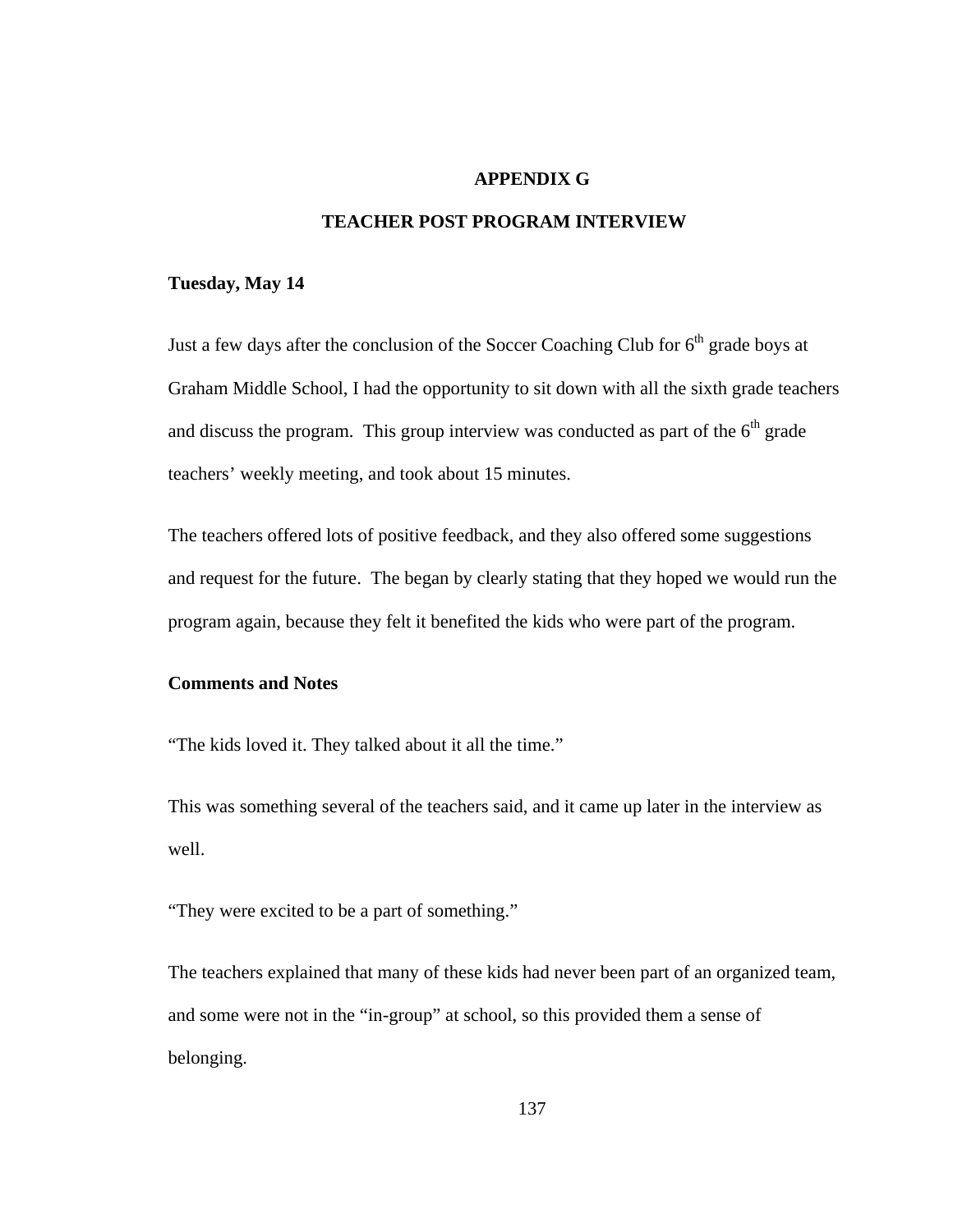"They were so happy to be recommended, and I really like how you handled that."

Communication with the students and their parents had stated that they were "recommended" for an after-school soccer program, and that their teachers felt they would benefit. So, there was no stigma, instead, the kids were proud to part of the program.

There were also specific instances of changes in behavior the teachers observed;

"'Danny' really improved a lot, he was more positive in his relationships with other kids, particularly the ones that were in the program."

" 'Mickey' really enjoyed it, and his behavior improved a lot. He was more positive with other kids."

This was a young man that was the dominant personality in the program (see case study profile). He was a natural athlete who also played travel basketball, and was bigger and stronger than anyone else, and he exhibited some bullying behaviors early in the program. But, he attended regularly, and I had a few chances to have one-on-one conversations with him about leading in a positive way, and he responded with a much better approach in our sessions. It was gratifying to hear that the teachers notice the same type of change.

" 'Marty' was really quiet, but he came out of his shell during the program."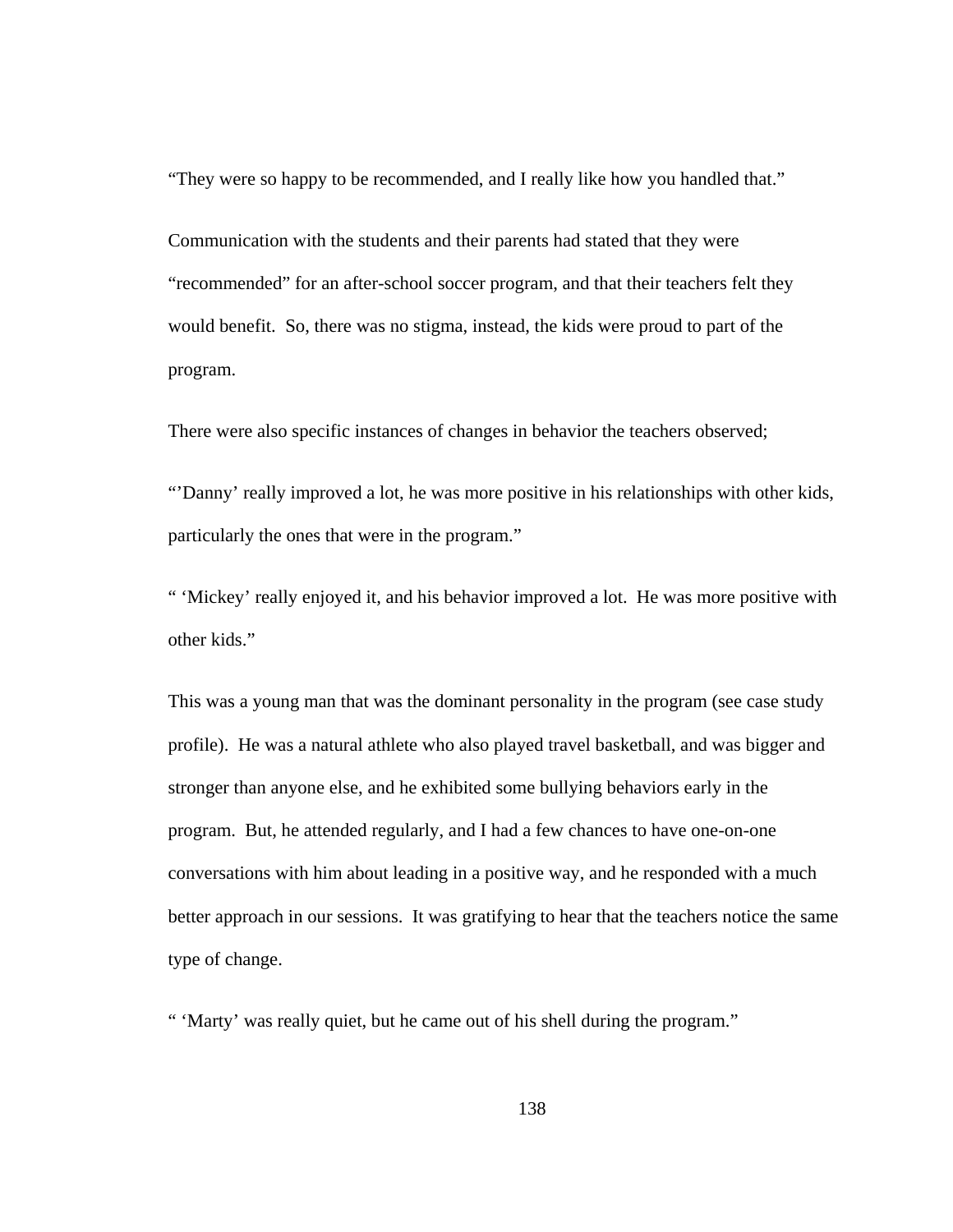This was a Latino student who had good soccer skills, but was painfully shy and quiet at the start of the program, but he opened up and became more confident with each session. It apparently showed up in the classroom as well.

" 'Vincent' really opened up, started to talk and participate more in class."

" 'Isaiah' became more of leader. He became interested in helping."

This was a young man who acted out a bit early, but .rarely missed a session and he really embraced the program. He was clearly engaged in what we were trying to teach him. He may have been our MIP; "most improved participant."

### **Support for Level 5, Transference**

One of the themes that emerged from this interview was obviously transference; the instances of improved behavior in the classroom supports transference of the lessons of TPSR. Although it's impossible to know if the program was the cause of these improvements, these observations support transference, including better classroom behavior, demonstrations of leadership behaviors, and helping others.

#### **Relationships Among Participants, Levels 1, Respect, and Level 4, Helping**

Another theme that came up in several of the teachers comments was the improved relationships between the kids in the program. This is, of course, linked with transference of Level 1 and Level 4 skills, but while the TPSR model places great value on the relationships between program staff and participants, the data gathered from the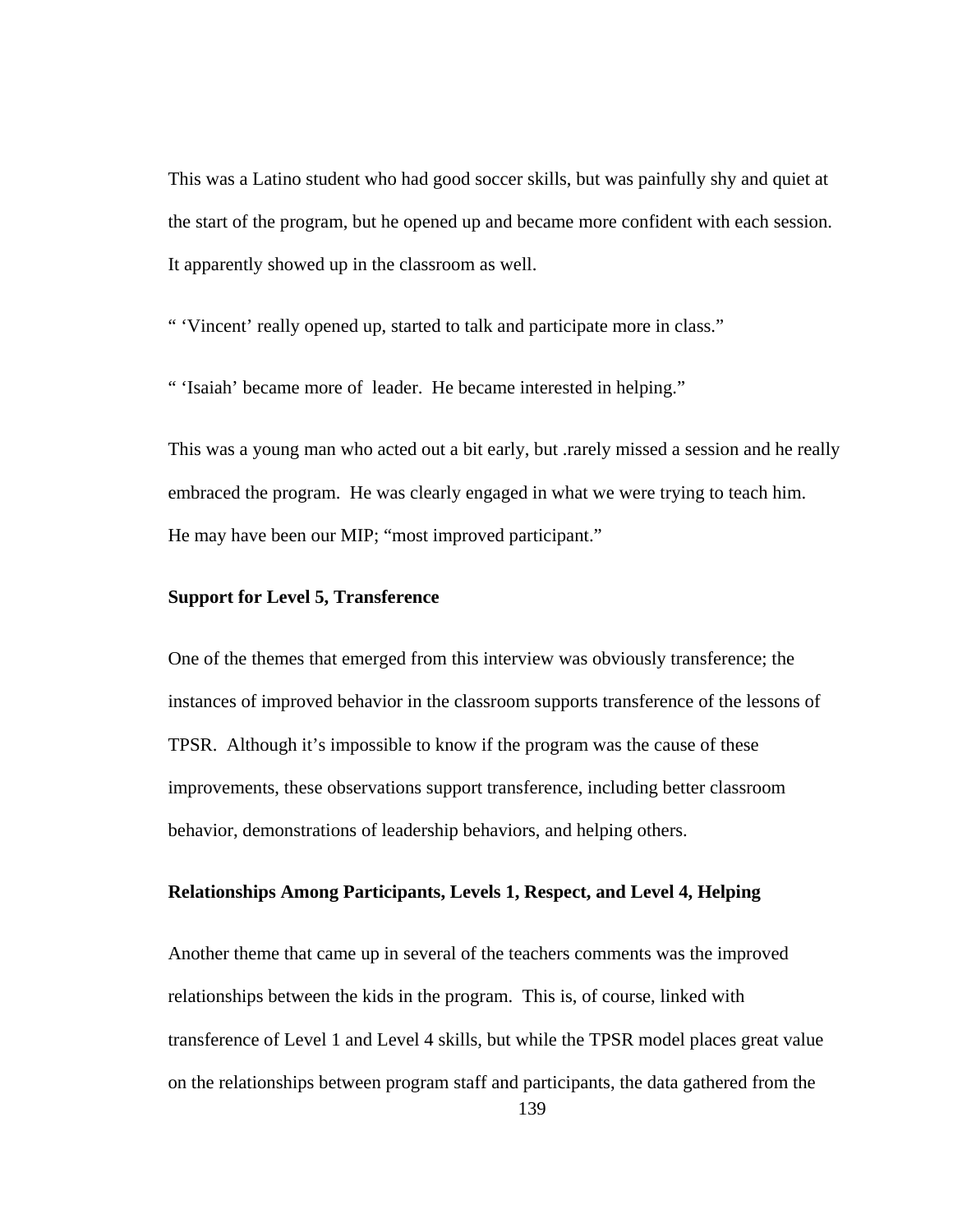teachers supports the idea that another benefit is strengthened relationships among participants, above and beyond improvements in Levels 1 and 4.

The participants are sixth graders, and while they have some classes together, they are drawn from three different local elementary schools, so many did not know each other well before the school year began. This was something that had surprised me at the beginning of the program, when some of the students didn't seem to know the others names. But, I realized that some of them didn't have classes together and they had gone to different elementary schools. So, these relationships between the participants was an unexpected program benefit, and seems to indicate Level 1 (respect rights and feelings of others) as well as Level 4 (Helping others, caring), in addition to the Level 5 (transference) that I had hoped to hear about in this interview.

#### **Teachers Suggestions for Next Year**

First, the teachers stressed how much they hoped the program returned. Everyone agreed and nodded heads when this was said. They also said they hoped we could do something in the fall, as well. The teachers also felt strongly enough about what the program did with the boys that they expressed a desire for a similar program for girls, which may match up with a female soccer player in our department at Elon who hopes to work with area youth in some capacity, and discussion about that possibility are ongoing.

Another item that came up was that they felt the really serious and skilled soccer players didn't find it competitive enough, and were less enthused about the program as the spring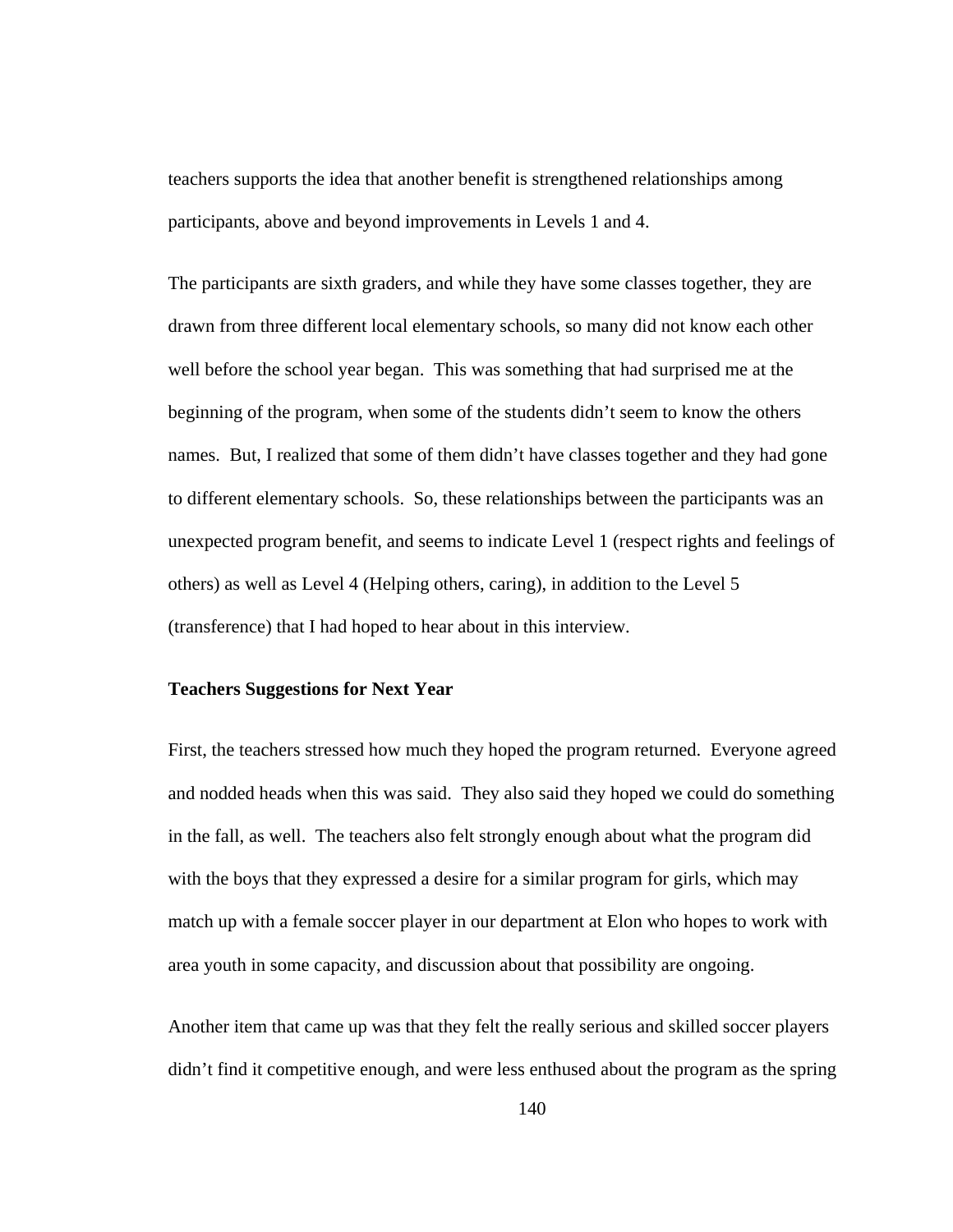progressed. This was something I felt as well, and something that we need to think about for next year. Some thoughts and options in this area include the addition of some "official" games with other teams near the program's conclusion, offering a multi-sport model that would "level the playing field" or perhaps having a "competitive" track and a "participation" track.

## **Summary**

This data, which includes strong support from the participants teachers for the continuation of the program, and numerous observations of improvement in classroom behavior and interactions, supports the program's effectiveness in teaching the lessons of the TPSR model, and also indicates some transference. This provides support for both our contention that the model was implemented with fidelity and that there some immediate impacts on the participants.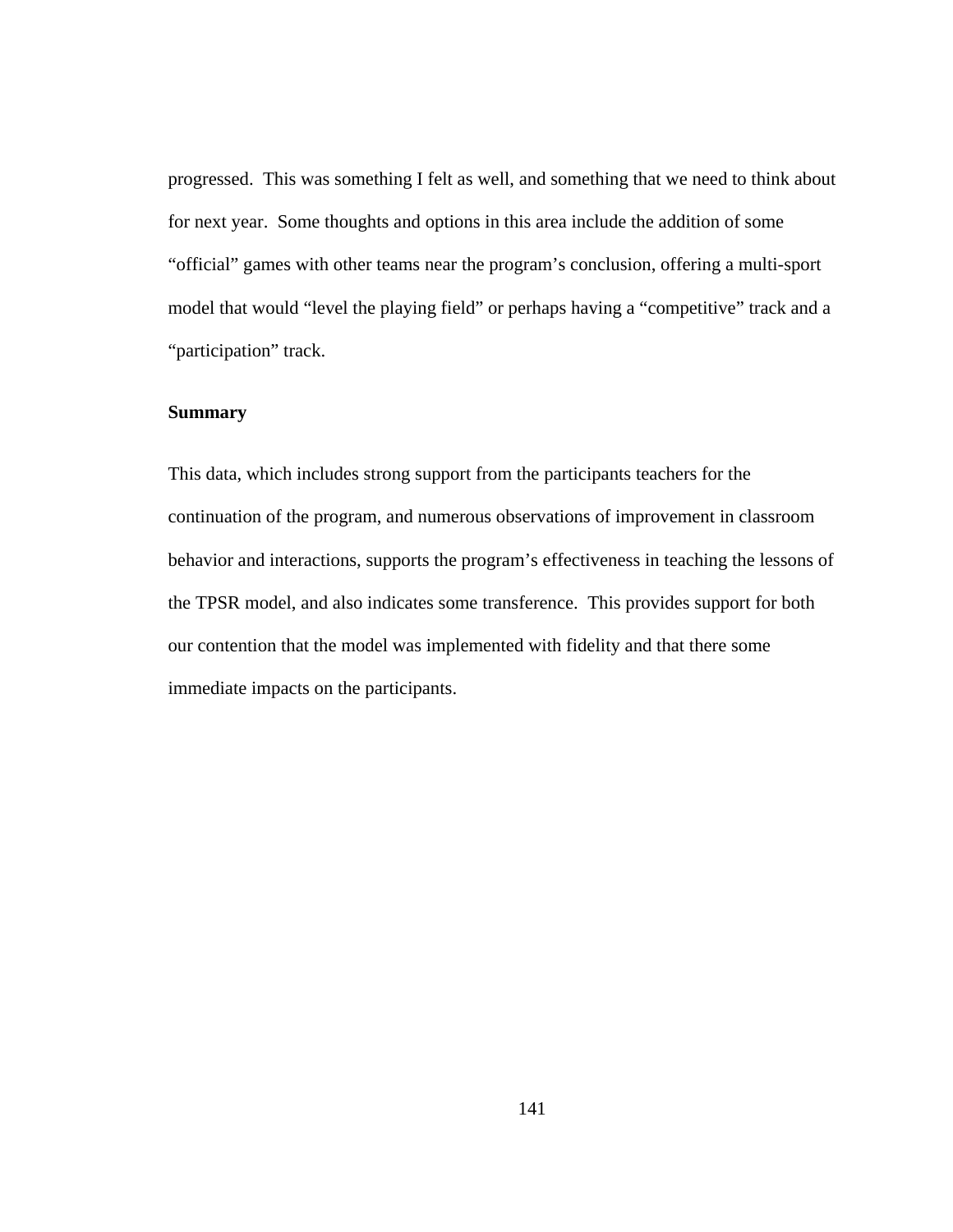## **APPENDIX H**

### **PROGRAM NARRATIVE – CHRONOLOGICAL**

It began with a series of e-mails with the principal. "Can I come see you? I'd like to run a program for some kids at your school." After a series of very positive meetings with a "can-do" principal, the leadership, faculty and staff of a local middle school and I embarked together on a journey we hoped would improve the lives of a handful of young men. Not coincidentally, the goals for the program included producing a doctoral dissertation for myself as the program director and primary researcher. But, as is the accepted standard in youth development, the kids came first!

The program's launch was an example of many of the benefits and pitfalls of community partnerships. In particular, several of the lesson the "Linking Universities and Communities) played out much as they are described in that text. In the interest of disclosure, it's important to note that I had a connection with the staff at the school where the program was run, born out of many years in the community and building networks through work, family and friends. My wife is a teacher at nearby elementary school, but she started her teaching career at this particular middle school about six years earlier and worked at that school for three years before making the move to teaching elementary age children. She had generated a reservoir of goodwill during her time there, and she was a known quantity to the current principal, who had been an assistant principal there during her years at the middle school. I also was fortunate that my professional experience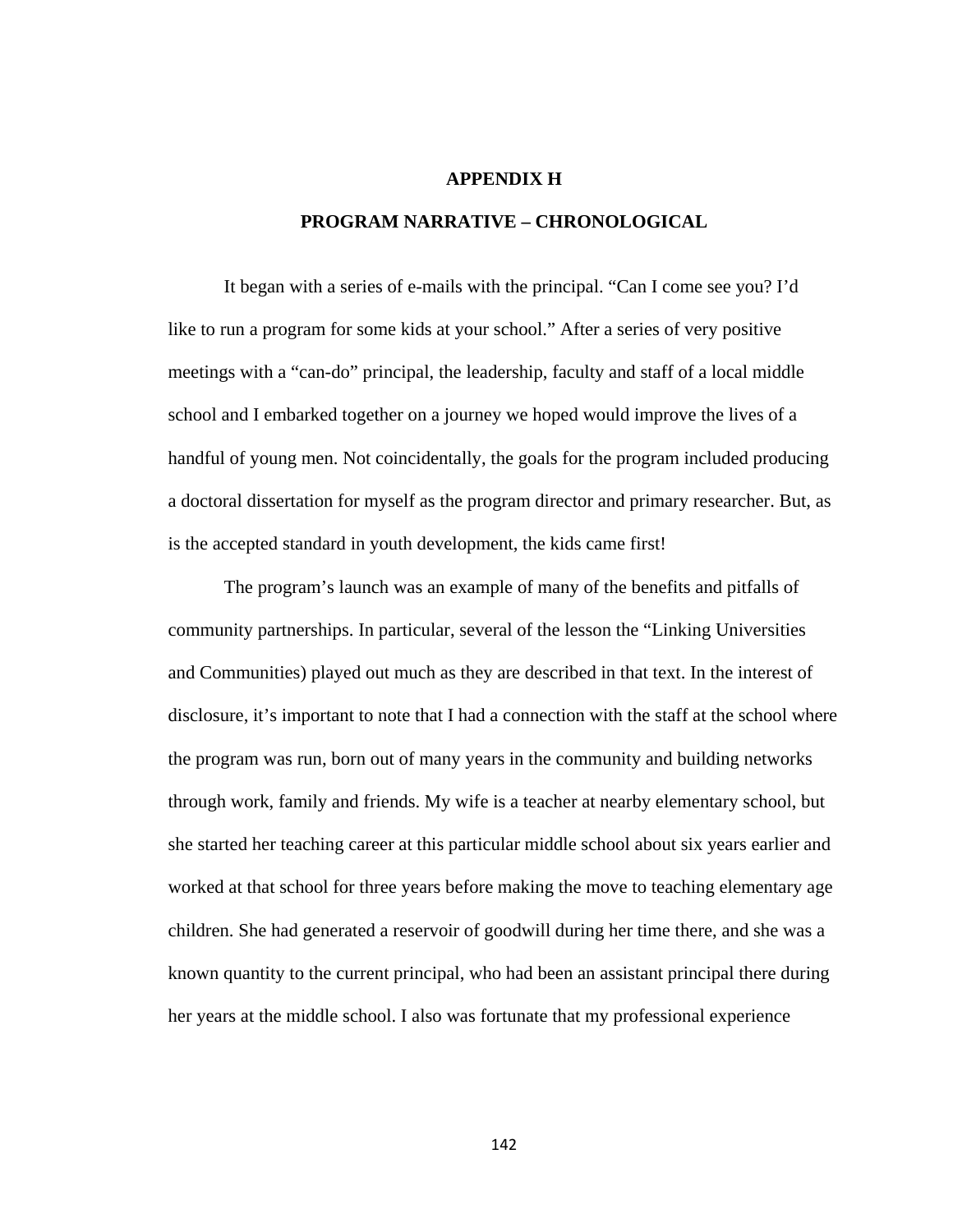running athletics for a neighboring town and my position as a faculty member at Elon University gave my proposal a level of credibility that it may have lacked if it was spearheaded by a younger person without similiar professional experience and grounding in the community.

### **PHASE ONE - PILOT SESSIONS**

#### **3-11-13 - Monday**

This was our first day. We have not yet received IRB approval, so we are running these early sessions as "pilot" sessions; we were not discussing TPSR concepts yet, and we are focusing on just playing soccer, learning the kids names, and getting my student staffers comfortable with interacting with the kids.

We had a very positive session, with LOTS of kids; 26 of those registered showed up. We had enough staff to break into two games once we started. A group of this size is certainly both good and bad; it shows good interest and is a better problem to have than not enough kids showing up to play. The space we have to use is the front lawn of the school, which has a couple of relatively flat areas, although the "lower field" area is often damp, and not as big as the "upper" space.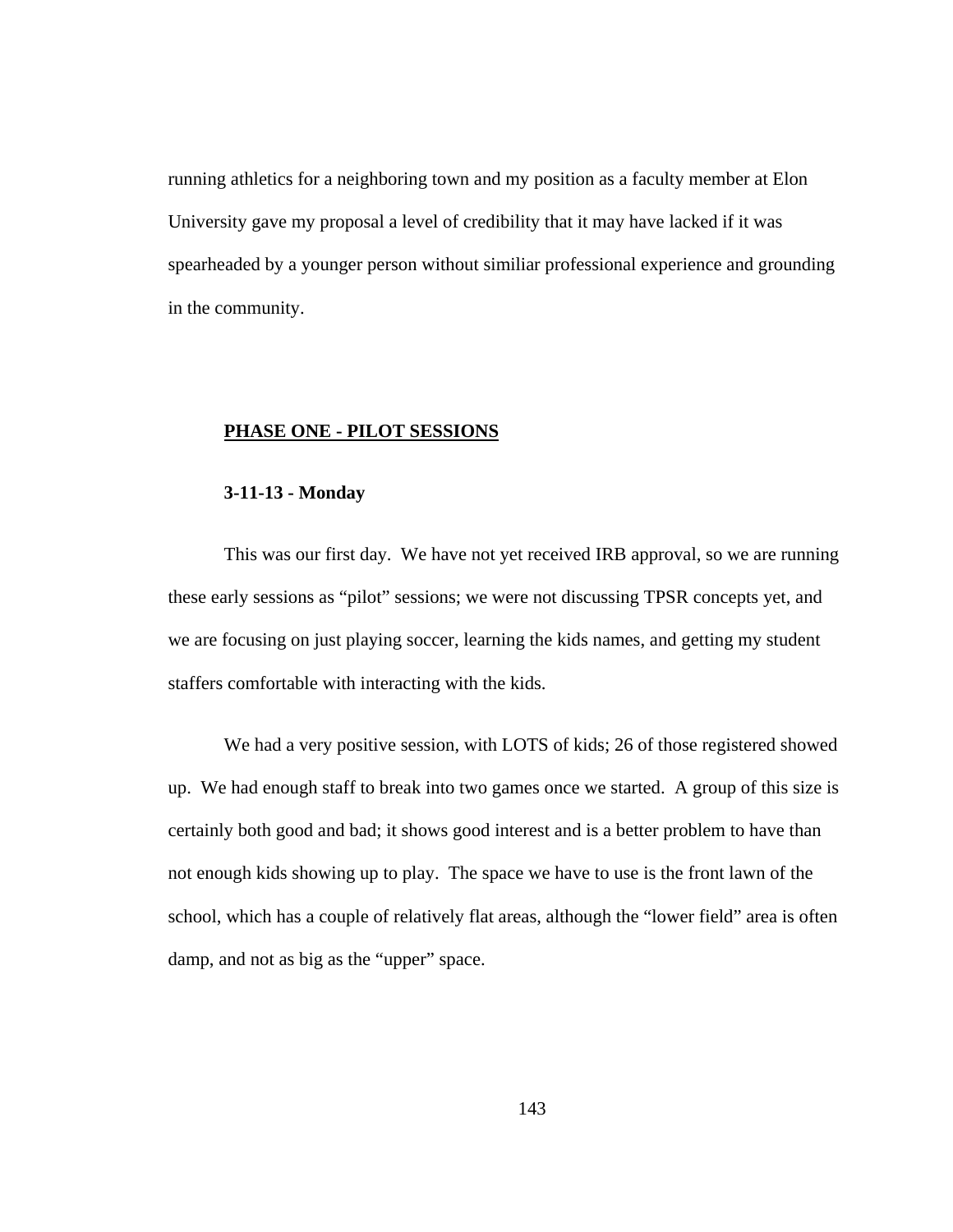During our opening gathering, we did name tags for this first day, and it helped a lot. You can see such a different level of reaction in the kids faces when you call them by name, even if they know they are wearing a name tag.

Our session consisted of doing name tags, introductions of staff and then we divided up and started right in playing soccer.

Today's session was very problem free. Is this a "honeymoon" effect? It seems likely, since the kids were recommended to the program based on their teachers' opinion that they needed some additional attention. But, the kids were engaged, positive and eager to play soccer today. They also seemed to take right away to our student "coaches"; NS, AS, RH, CF, and BD.

Looking forward to Wednesday!

## **3-13-13 – Wednesday**

Perhaps our "honeymoon" was only destined to last one day? We had wellplanned session today, with circle time focused on the "Name Game." (I had realized that during our session on Monday that there were many of the kids that didn't know each other. They are in different classes or "teams" within the school, and many game from different elementary schools.) We moved on to some basic soccer drills, like "gates," and a "sharks and minnows" type of game. Then, we split into to two groups, with an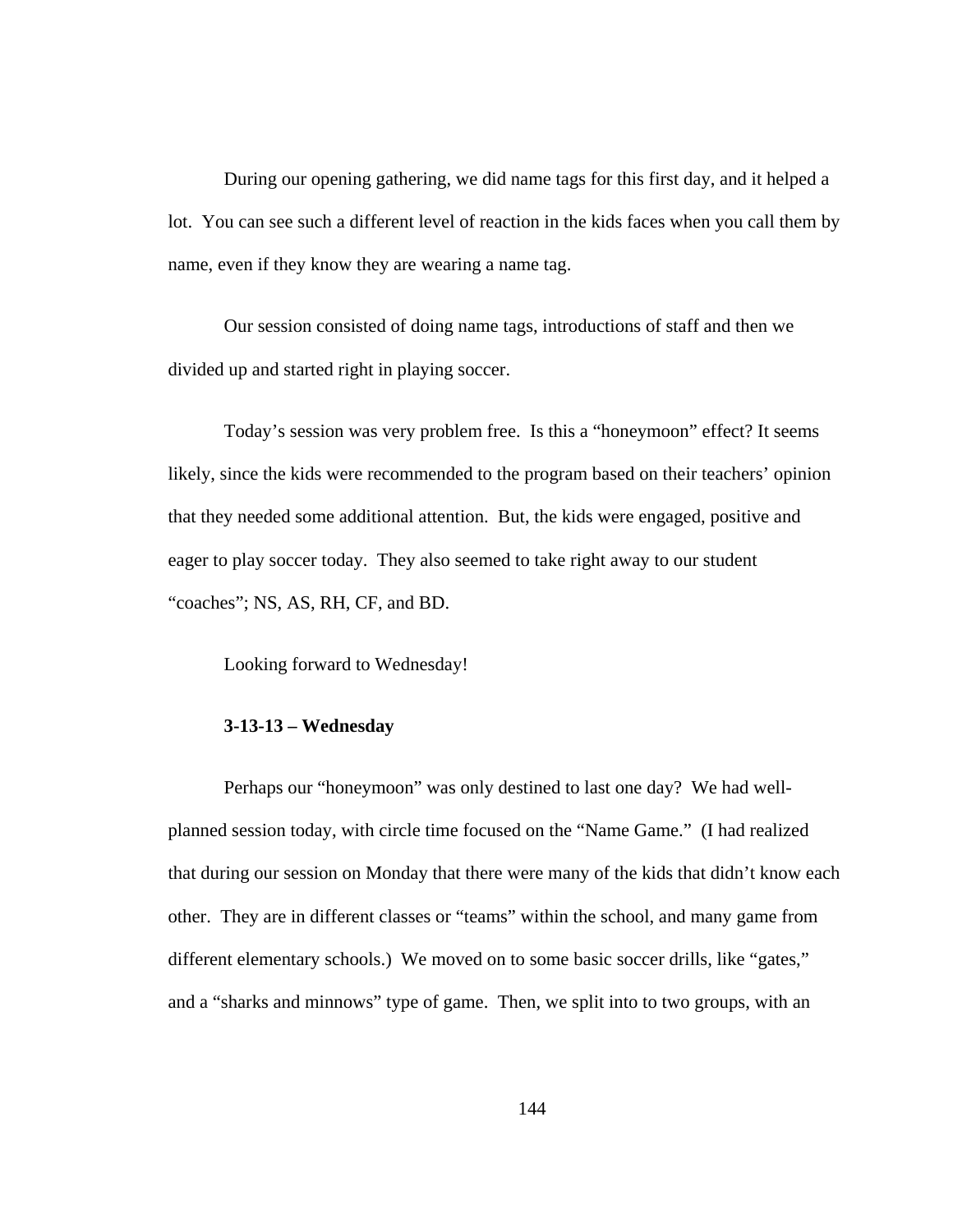7v7 game on the larger field, and a 5v5 game on the smaller, lower field. Coaches fill in to even the numbers or to spell a kid who wants to go to the bathroom.

22 kids attended today, which is slight drop, but there are some kids who receive tutoring on Wednesdays, and this likely accounted for a few of those absent. We also ran into our first problems today, including one that would linger for some time.

First, we had little scuffle between two kids that had apparently carried a "beef" from the school day out onto the soccer field. This involved Mickey, a big, physically talented African-American boy who can be something of a bully, and Giovanni, a small, not very athletic Latino boy. We were playing our scrimmage game, and a couple kids had complained about Mickey's use of his elbows and his superior size to muscle other kids off the ball. Gio was the loudest complainer, and Mickey took exception to this and confronted Gio at a deadball. Gio did not back down one bit despite his smaller stature, and the two exchanged a few shoves before I was able to get in between them.

I talked, in turn, with each of the boys individually, and Mickey claimed that Gio had "called him the N-word" in school. Ultimately, it came to light that he had not heard it himself, but had someone tell him that. We discussed the idea that we might not want to take whatever someone says as the truth, particularly if we haven't heard it ourselves. We also discussed that we let other people control us if we react what they say by getting into a fight. We also discussed different rules for different places (reference???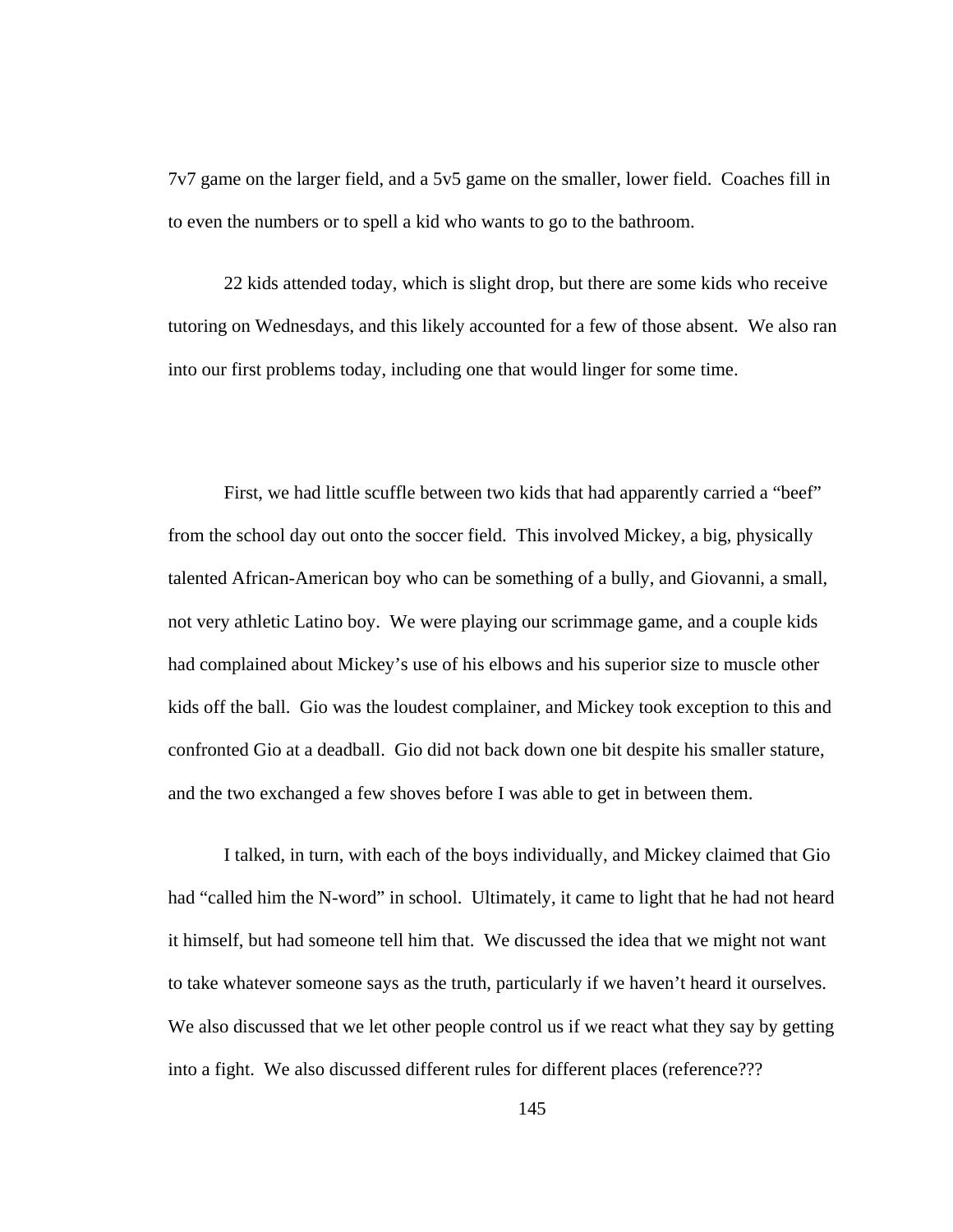Language of poverty articles??) Mickey calmed down some. Gio insisted to me that he had NOT said the "N-word" in school or any other time, and that he was just mad the Mickey was pushing him around. We discussed solving conflicts with words rather than reacting with violence. He calmed down some as well. The boys shook hands and apologized to one another and returned to the game.

Fortunately, we were well-staffed, with myself, NS, AS, RH, BD and CF all present, so the games went on uninterrupted while I dealt with this conflict.

We continued the session with no other problems, although I re-shuffled the teams to put Gio and Mike on the same team. This would naturally avoid the two of them fighting over the ball, and it seemed to work.

At the close of the session, we had a problem that served as a lesson for me as a program manager, and an ongoing frustration for me and for one of our participants. Near the end of the session, the kids rides begin to arrive, and we start to dwindle down. One of our kids, Manny, was picked up fairly early. When another student, Angel, began to leave, he got very agitated about his backpack being missing. He began yelling about someone "stealing" his backpack. After we searched around where the backpacks were stacked up near a tree on the front lawn, we determined that there was another identical backpack that wasn't his, but that his wasn't there. He took off across the school lawn, apparently leaving to walk home in a huff. I caught up to him at the far end of the property, and encouraged to him to come back, and told him we'd look and see who the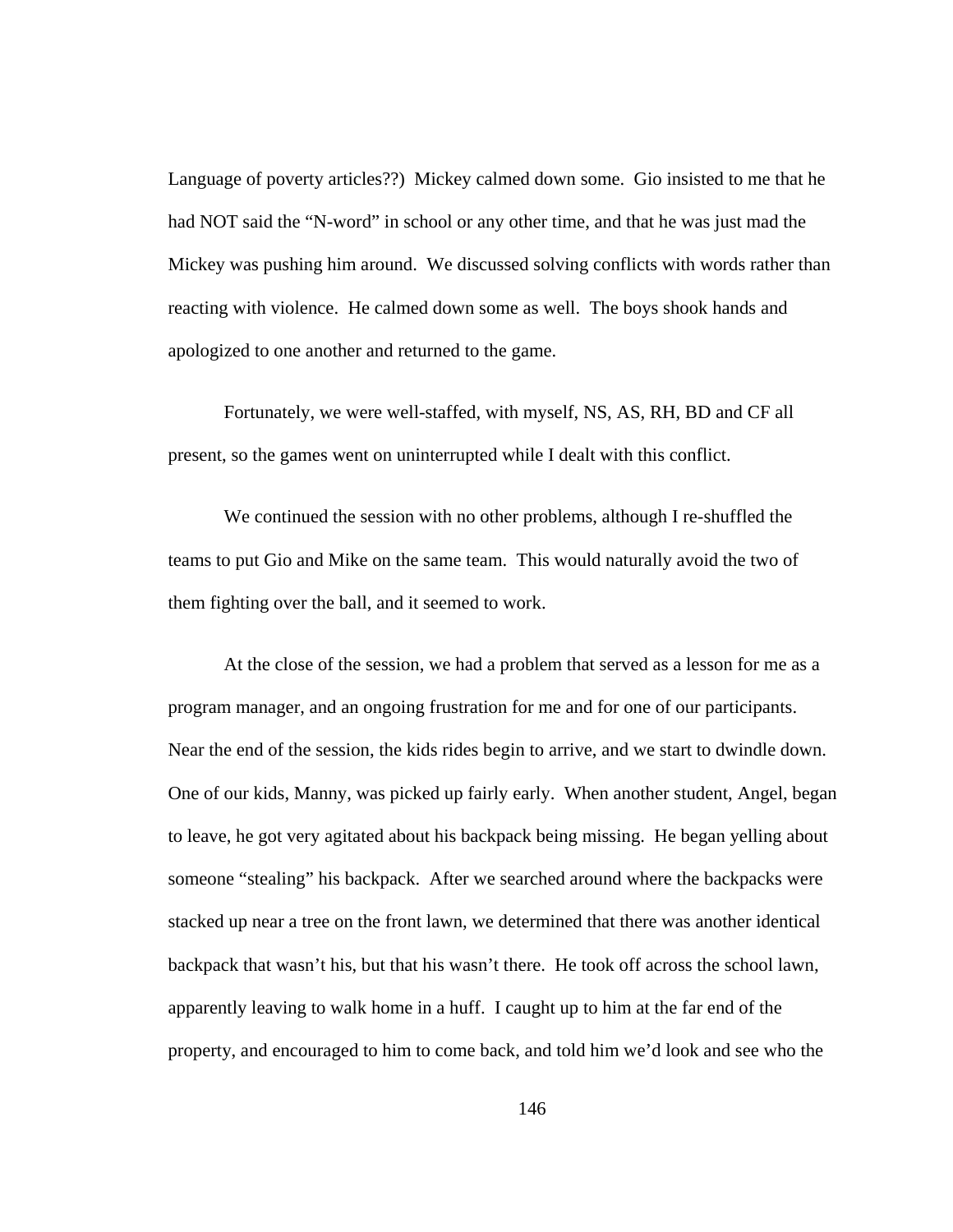identical backpack belonged to. His eyes lit up and he took off running back to the backpacks, and by the time I got there, he had all but emptied that other backpack with several of the kids standing around him, including Clemente, Charles and Brian. I told him to gather that stuff back up, and put it back in the bag, and several of the kids said that it was Manny backpack. Just a few second later, Manny' mom pulled up and he got out with Angel's backpack. Angel grabbed his backpack from Manny and took off for home. (As it turns out, Angel would never attend a soccer program session again.) Shortly after he left, Manny came up to me and told me that his iPod was missing. We looked all through his backpack, on the ground, and several of the boy who had been standing around voluntarily turned out their pockets, and everyone claimed to not have seen it.

I have personally seen many instances where kids were sure something was "stolen" and it turned up at home, in the car, etc, so I encouraged Manny to look at home, in his locker at school, etc, and see if his iPod didn't turn up. It never did.

Manny told me the following week that Clemente and Angel each told him the other one had his iPod. In follow-up, I tried to talk to both Clemente and Angel, but Angel never again showed his face at soccer. I also spoke to both boy's parents, and each insisted that their boys didn't have the iPod. Manny and his mother asked me about the iPod every day, and I felt terrible and at least partially responsible. After my unsuccessful attempt to resolve the situation, I filled in the principal on what had happened, and later discussed it with the school resource officer. Both expressed that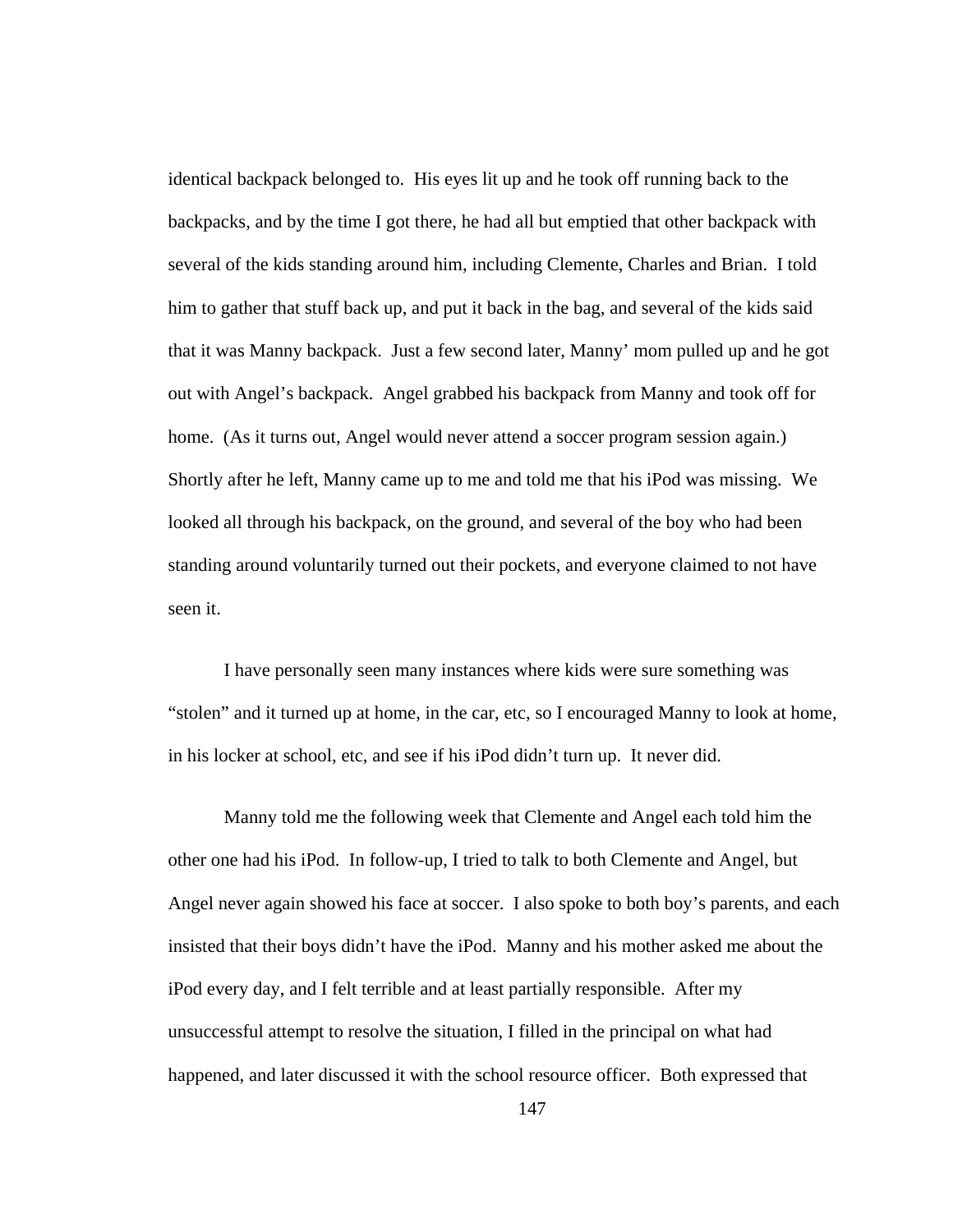there was essentially nothing they could do, except for the office stating that the parents could go fill out a police report, but it would simply be her statement of the incident, and would not allow them to search for the missing item or do any other real follow-up.

The incident certainly didn't derail the program, but it put a bad taste in the mouths of Manny and his mother. Ultimately, I apologized to them, but expressed that there was not really anything else I could do. I have replayed the situation many times, and certainly, if there was some way to secure the kids bags, that would be ideal, but it's not feasible. Of course, one could also ask why a 12 year old has a \$300 toy at school, but I prefer to figure out how to avoid this type of problem in the future rather than blame the kid.

Certainly, in the future, I will have discussion with the kids about leaving their electronics at home on days we are running the program, and perhaps offering to lock any valuables in my car, which is parked near where we play soccer.

Ultimately, Manny family moved late in the school year, and he went to another middle school, but the "ghost of Manny iPod" hung over me for many weeks, and I still feel bad that he lost his gadget and that I couldn't do anything to get it back. (see dodgeball day, expand here?).

This was also the first day that Charles Parra attended. Charles is a Latino boy who began negotiating the second we got outside. "The field should be bigger," "I should be on the other team," etc. It's important to give the kids a voice, though, and I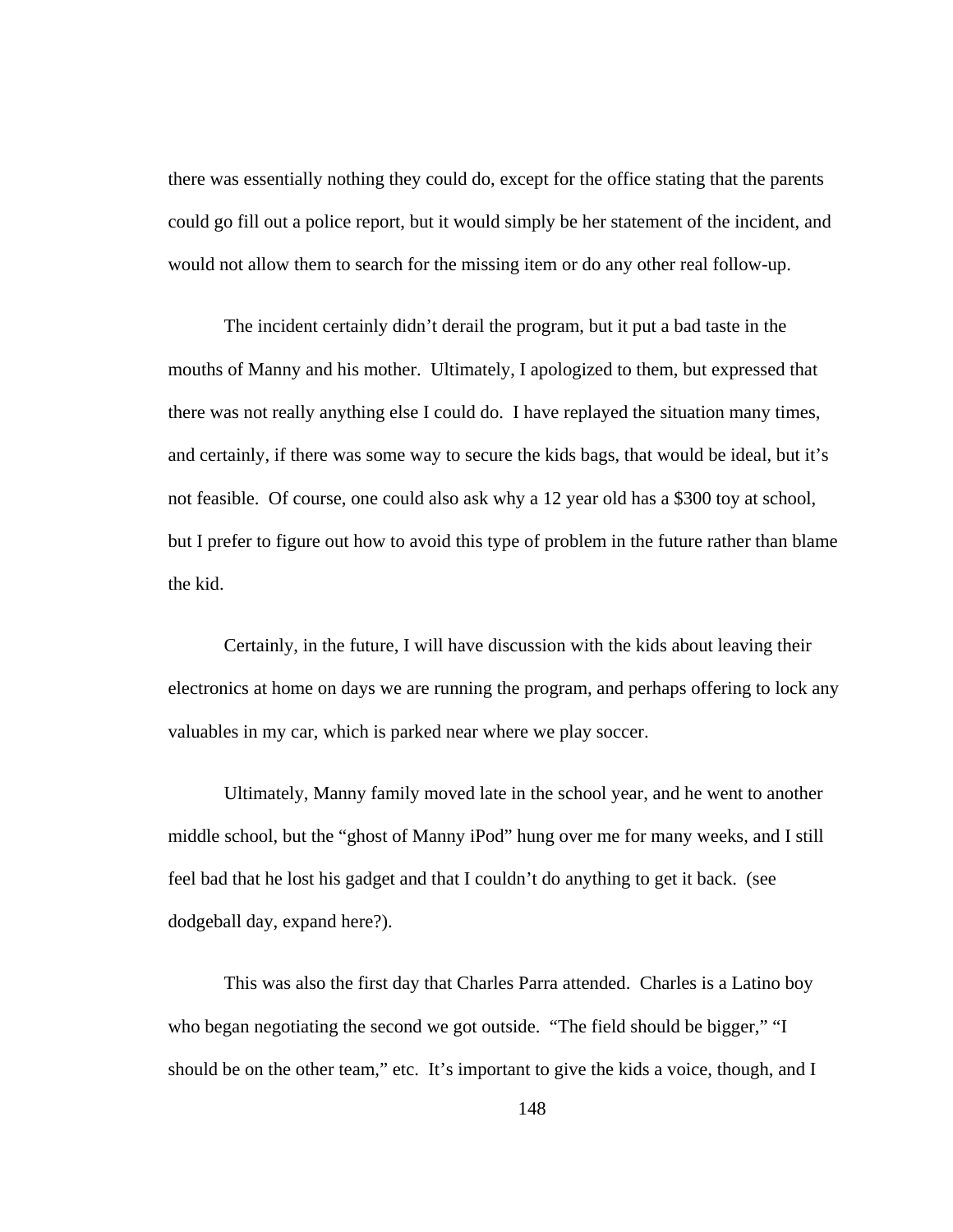suggested that he show us how we could make the field bigger. After examining the way we limited by the slope of the land and the placement of trees, he agreed that we couldn't make the field any bigger, so he then wanted to know why we weren't playing on the school's soccer field. That is being used by the actual soccer team at the time. None of these realities satisfied Charles, and he always looked at me and the other staff with a squinty, skeptical look on his face. He was always negotiating, always pushing for something different that what we were doing. He also clearly didn't like Mike; he peered at him with obvious hostility. There was an element of tension present from this day on whenever Mickey and Charles were both present.

#### **PHASE TWO; TPSR UNDERWAY**

### **Session Notes from 4/10/13**

Today's session had about 14 kids. It was a good workable group size.

At the start of the session, we had Mark, NS, AS, and RH. CF showed up about 4:00, and NS and AS had to leave at about 4:45 PM.

Today, we completed lots of paperwork, including getting assent/consent forms signed and the pre-test administration of the PSRQ. This was the second day we met since I got IRB approval, and the first chance we got to complete consent/assent and the pre-test PSRQ.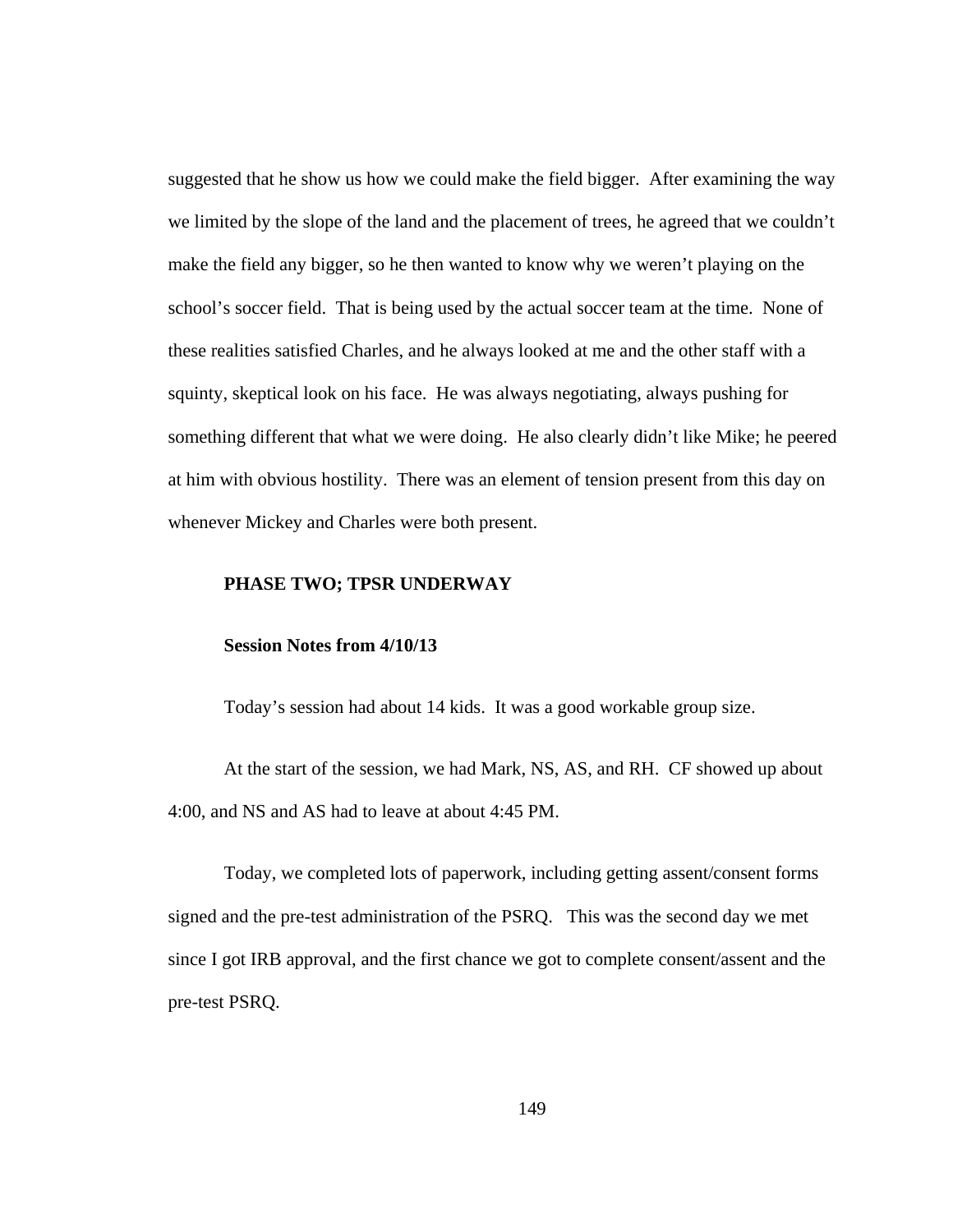We had two weeks of sessions prior to completion of IRB, so during that time we used the sessions simply to get familiar with the kids, let the coaches get to know each other and work out procedures with the school administration. The school staff has been very helpful, including particularly Ron Villines the principal, and Stephanie, the office manager.

After the paperwork was completed, we headed out to the field at about 3;45 and let the kids just kick the ball around for about 10 minutes. We then gathered for the opening reflection. We began with the name game, which was showed a lack of respect and cooperation, with the kids, beginning with Mickey, making a joke of it by walking around and putting his hands on each person as he said their name. Ronnie then called everyone by a feminized version of their name, and it didn't get much better from there.

When we finished, I told the kids that my plan that day had been for the theme to be teamwork, but that clearly we needed to work on respect. I asked for a thumbs up/sideways/down on whether they felt they had been respectful thus far, and most thumbs were pointed down. The group dynamic was noticeably affected by the presence of Charlie, who had missed the last several sessions. It began with his iPod, which he held in his hand playing music during the warmup and would not put away. I let him keep it in his pocket, but he spend the entire day running with one hand in his pocket. I addressed this later when I walked him into the gym to get a drink, and he promised me he would leave it at home on Monday and Wed next week.

150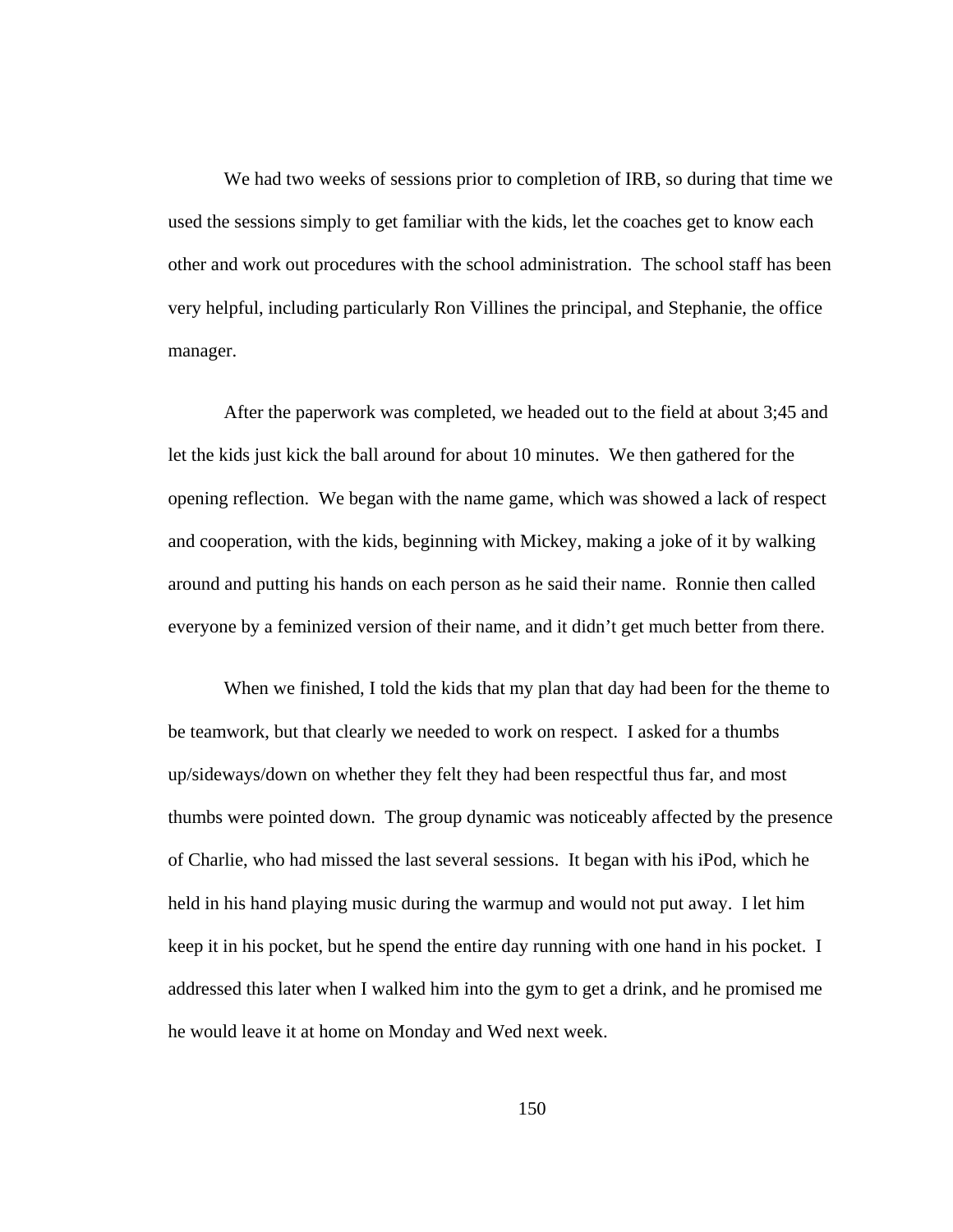Charlie is going to be a challenge. He is a medium sized Latino boy who is relatively athletic, but always on edge, and clearly very smart. He looks at everyone with appraising eyes, constantly evaluating, assessing how he can manipulate each person or situation to his advantage. He is constantly negotiating, pushing for his way, with no regard for how it impacts the group. He interrupts regularly, wants to "make the field bigger" even though there is no way to make it any bigger, and spent a good part of today's session trying to get under the skin of Mickey.

 Mickey is his own challenge as well. He is an African-American, larger, stronger and more athletic than any of the other boys. He is used to getting his way, and pushes and shoves during the games. He is also very loud, and I have had to correct him frequently on issues of talking trash at the other kids. He has natural leadership potential, but he had not learned how to lead in a positive way, and instead resorts to getting his way through bullying behaviors. Even during warm-ups, he's either in goal challenging everyone, saying no one can score on him, or he's roaming the field, booming powerful kicks with no regard for where they go or who they hit.

During the break, Charlie and Brian were complaining to Mickey about his pushing, and this devolved into trash talk about who was going to get cut from the soccer team next year. Charlie was shooting daggers with his eyes, and Mickey was bowing up, and I had to forcefully tell them both to cool it, and defused the immediate situation by sending Mickey to rearrange some cones for me.

151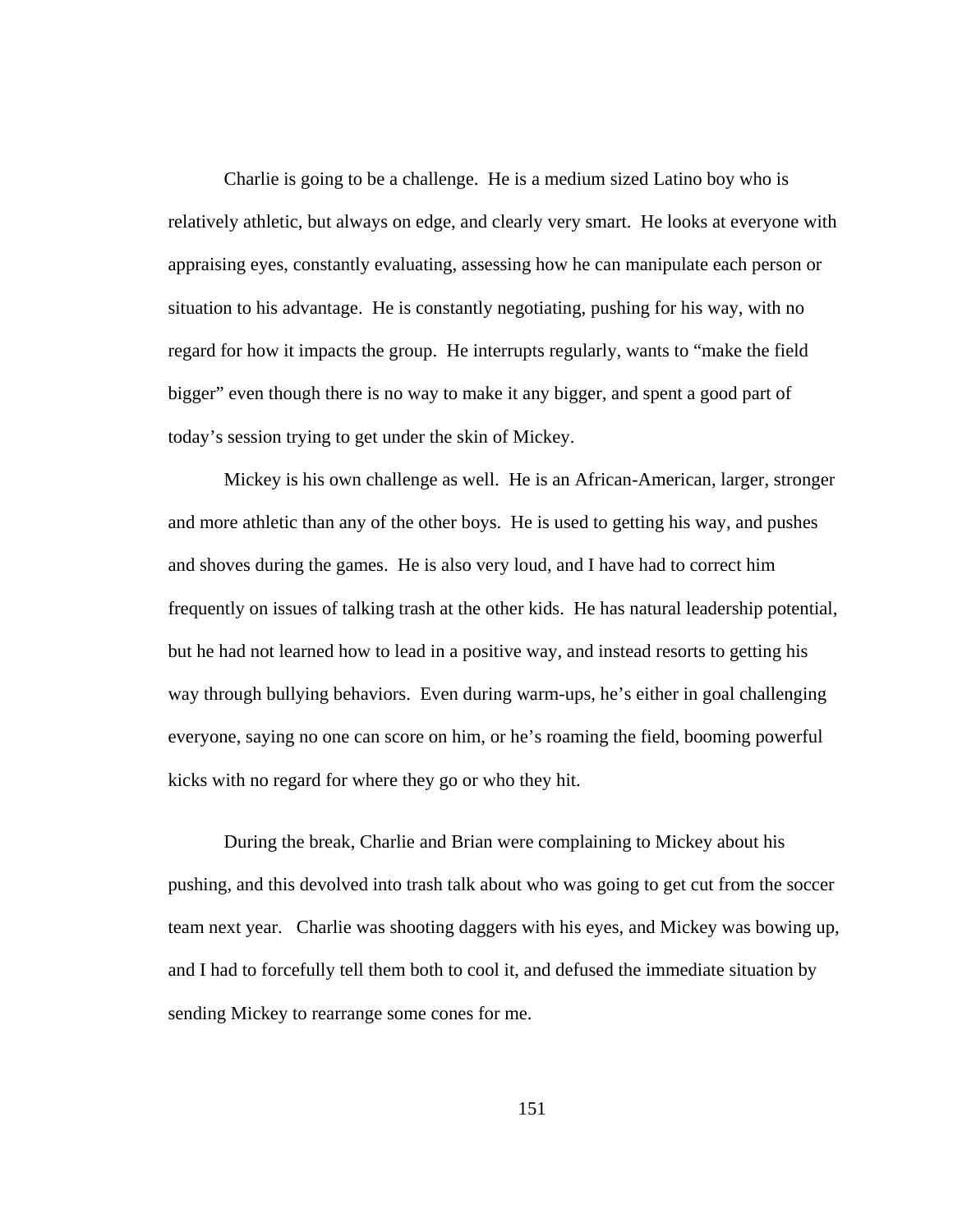This was a temporary fix, though, as late in the scrimmage portion of the session, the two of them had a brief scuffle while I was talking to some parents who had arrived to pick up their kids. Two of my student staff (CF and RH) separated them, got them to calm down, and the game was resume. CF had arrived a bit late, his class having run long. BD was not at the session today due to academic commitment.

I reminded each of the staff about building relationships, move around the field, talk to kids (names are KEY!!). I reminded them that kids "Don't care how much you know until they know how much you care." (thanks to Herb Hand). At the end of the session, we discussed the scuffle and our two challenges, Charles and Mickey. We discussed trying to get ahead of the curve by connecting with each of them early in each session, assigning them tasks, asking them how their day was, and other ways of building a relationship. We discussed addressing conflicts by taking the child to the "talking tree" and discussing self-control in the context of "are you going to let someone else control you by pushing your buttons?"

Next week, we will get heavy on the levels of TPSR and weave this into the activities more distinctly and emphasize it more in our opening and closing reflections.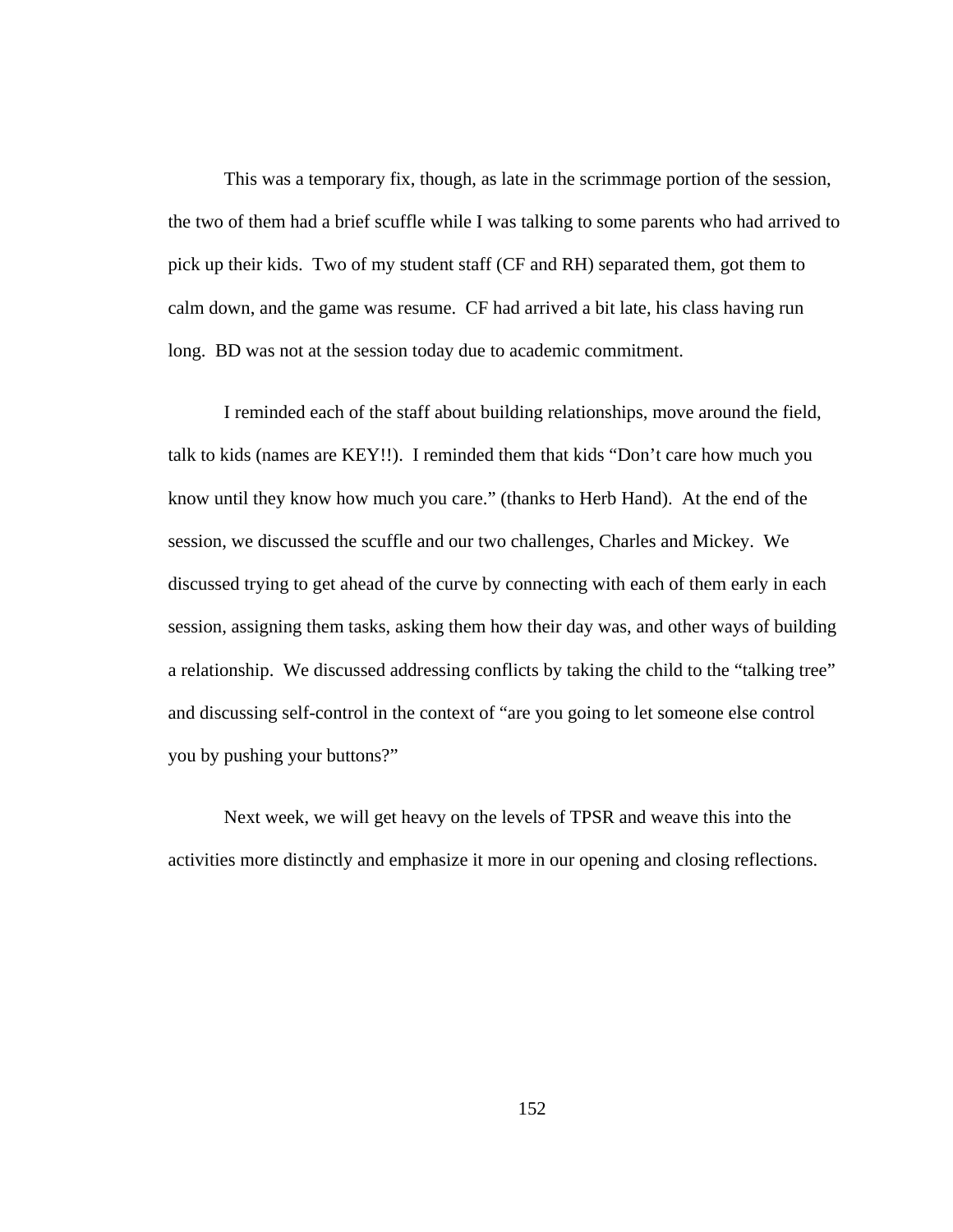## **Notes from 4/15 session**

## **Numbers**

Today, we had 11 boys. I have some concerns about our numbers dwindling; the number we had is ideal, and we had a very good session, but if we continue to shed participants, we may wind up without enough kids to continue. We are waiting by the main entrance, but I think some of our students are forgetting, and they must be leaving through other doors. I need to speak with Mr. Villines about this. Dale may also be able to shed some light on it.

### **School happenings; field trip**

Today, several of the kids were dressed up; a couple of the students were in a team that had done an outing to Greensboro. They visited a park, had lunch at the Green Valley Grill (which is very swanky), and then visited UNCG's campus (not swanky). They seemed to have had a good time.

#### **The Ghost of Manny's iPod**

The issue of Manny's iPod continues to linger. This was taken during one of our first sessions when there was a mixup with identical backpacks. It seems very likely that Arthur or Cesar have it, since they were the ones who went into Manny's backpack after the mixup, but both sets of parents have vigorously denied the kids have it. I informed the principal of the situation when it first happened, but I think that Manny's parents are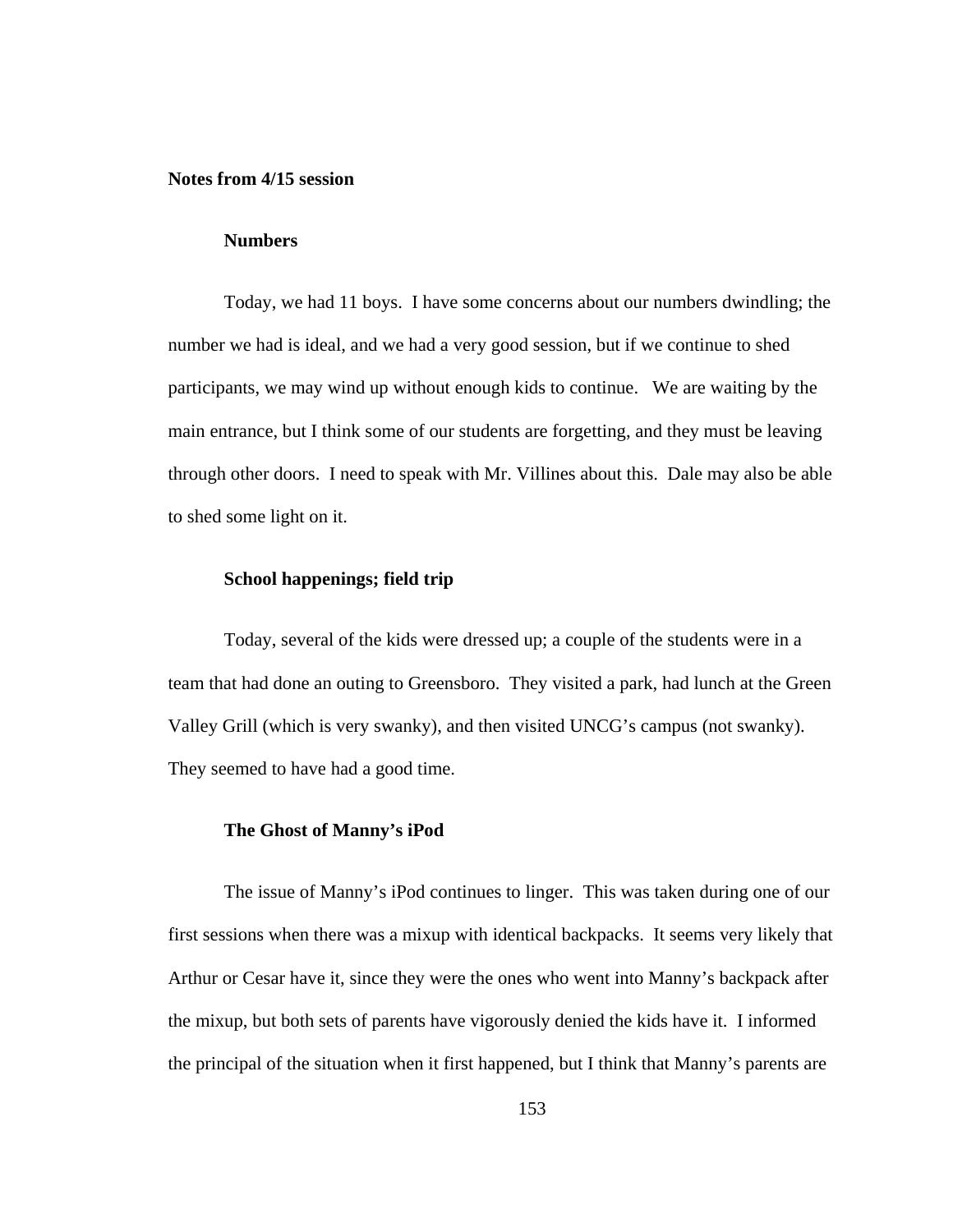going to go to the police, and I just want the principal to be aware. I may need to talk to the resource officer if I can't catch up with him.

### **Today's Session; Yeah!**

With the group we had, it was a great session. Everyone was respectful during the opening reflection. We talked about the levels of TPSR, running through each of them briefly, but focusing on Levels 1 and 4, Respect and Helping Others, respectively. The students had heard a bit about respect at the end of last session, prompted by their general lack of same. Today, they were quiet and positive during the opening reflection. It may have had to do with group size, and perhaps with the students who were there. Charles was not there, Mickey was positive. I sought him out right away and engaged him, and was in a positive frame of mind, which is big factor in the tone of our sessions. The lack of the tension that is generated when Charles is there was also a big factor.

## **Incorporating TPSR Lessons into the activity.**

Since we were working on Level 4, helping others, we extended that theme to teamwork and cooperation. We used a few of the games we had been playing, but modified them to add teamwork as a theme. Our first warm-up activity was a passing exercise; pick a partner, and stay at least 15 feet apart, and see how many passes you can make back and forth during a five minute session, while staying in the field and moving around. We did this three times and it went well. We then divided into two groups and did "World Cup," a half-field game where teams of two people represent countries, and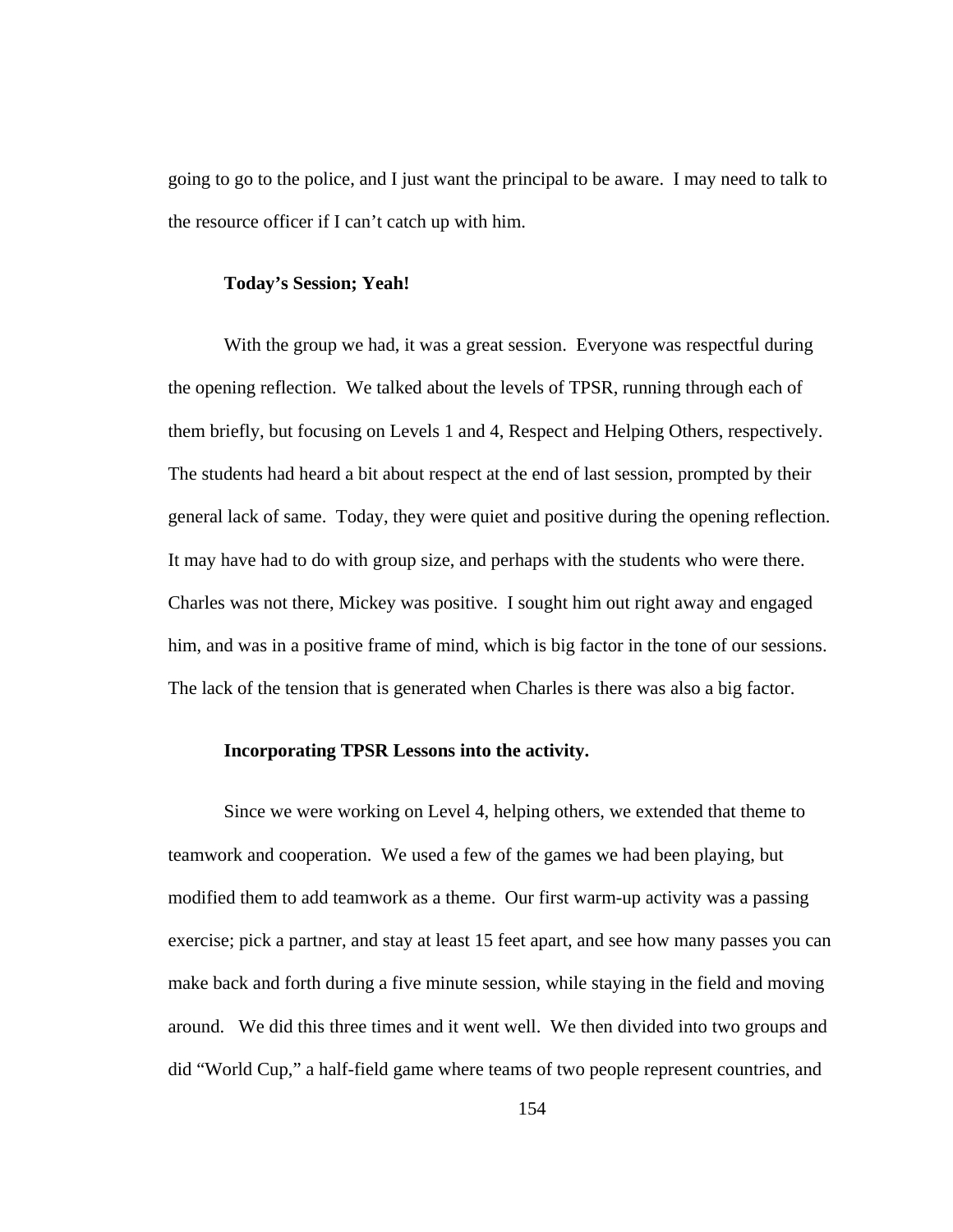play against one another. The teamwork twist was to require two passes before a shot could be taken. The kids embraced this and engaged in excellent passing and cooperation. Scoring was way down, but teamwork and passing were way up.

We finished with a scrimmage where at least three passes had to be made before a team could shoot. We also divided up the World Cup teams down the middle, mixing kids who hadn't normally chosen one another as teammates and we had very even teams and a good game.

## **Wrap up**

We had a closing reflection as the first of the parents began to arrive and we discussed Level 1 and 4. We were unanimous that we had done well in both areas, although I was too excited and put my own judgment out there before I let the kids give their "thumbs up-down-sideways."

We also had a couple disputed calls that we resolved quickly and easily with Rock-Paper-Scissors. Overall, it was out best session yet, and one that included strong TPSR themes throughout.

**Staff;** RH, NS, AS and JW were there from the start, and CF arrived a little late, as his class schedule dictates. The guys did a good job, although I'm still having to push them to go mingle with the kids during warm-ups and other good times. May need to do some "remedial training." The kids like them, and they always get particularly excited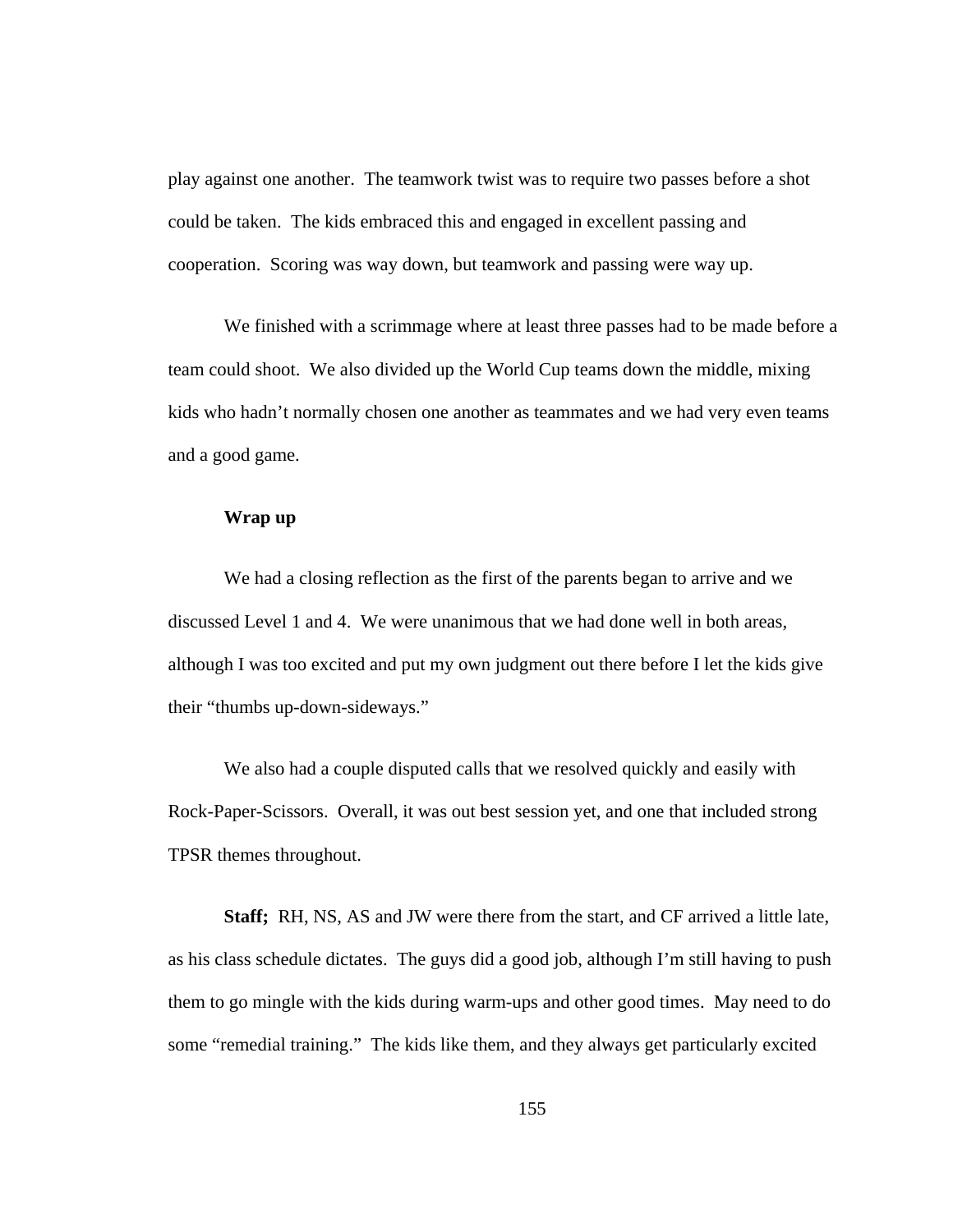about CF arriving. I think his upbeat personality, his long, lanky frame, and his British accent make him an exotic character to the kids.

BD was AWOL, all other staff present.

Other notes; Isaac's parents are consistently late picking him up, arriving at 5:45 again today. Our official end-time is 5 PM.

There are a couple kids who have been hanging around who seem like they would like to join the program, and two are sixth-graders. Once is Jacquez Wade, and the other is Reign Barnes. I need to talk with Ron about them. It may be particularly worthwhile to consider adding them if our numbers keep shrinking, although I need to get them informed consent and pre-test as soon as possible.

### **4/22 Notes – Dodgeball!**

On Monday, April 22, there was a dodgeball tournament that had been rescheduled from Friday. We had been asked by the teachers organizing the event to participate, so when it was re-scheduled, we wanted to help out.

 Many of our program participants had signed up to play, and we pulled the handful that hadn't signed up and created a team of five kids. We had Kelvin, Jamar, Victor, Edgar, and one of Jamar's friends.

 Almost all the other kids in the program were there, participating. It was a positive opportunity to spend some time with the kids on our "team," who tend to be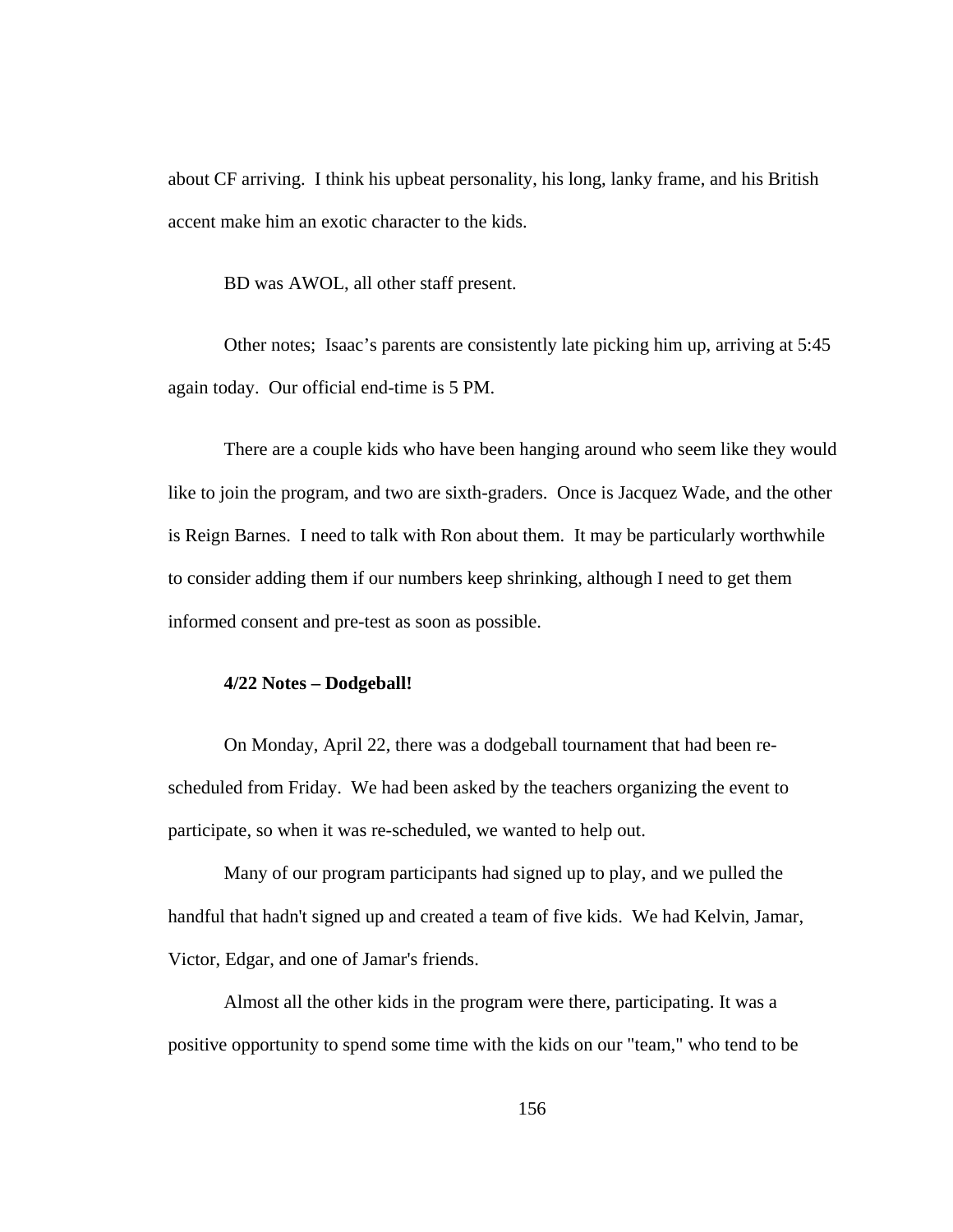quieter and less forward than some of the others. That was a positive, although the got knocked out quick, they seemed to be glad to have had a chance to be in it.

Kelvin got bopped on the mouth, and had a tear pop out, but he toughed it out.

 I also finally got a chance to talk with Angel; it was the first time I had seen him since the great "iPod Caper." I told him that it still hadn't shown up, and that I thought he could help me locate it. He agreed to try. I promised him that there were no reprecussions if hecould bring it to me. We'll see.

 I had spoken with the resource officer, and he said there wasn't much we could  $do...$ 

We saw some the other kids compete, cheered them on, helped with managing the crowd. It was a very well-attended event, and the teachers seemed very appreciative of some additional adult help.

 The one staff note continues to be my Elon students "clustering" rather than interacting with the kids. I will talk with them.

Staff; AS, NS, RH, and me.

# **4/24 Session Notes:**

Light attendance today, but we had a very good session despite this. In general, it seems that on days when the principal is not in the building and including our program in the end of day announcements, we always get fewer kids attending. From personal experience as a sixth-grade and as the father of a middle schooler, I know that boys this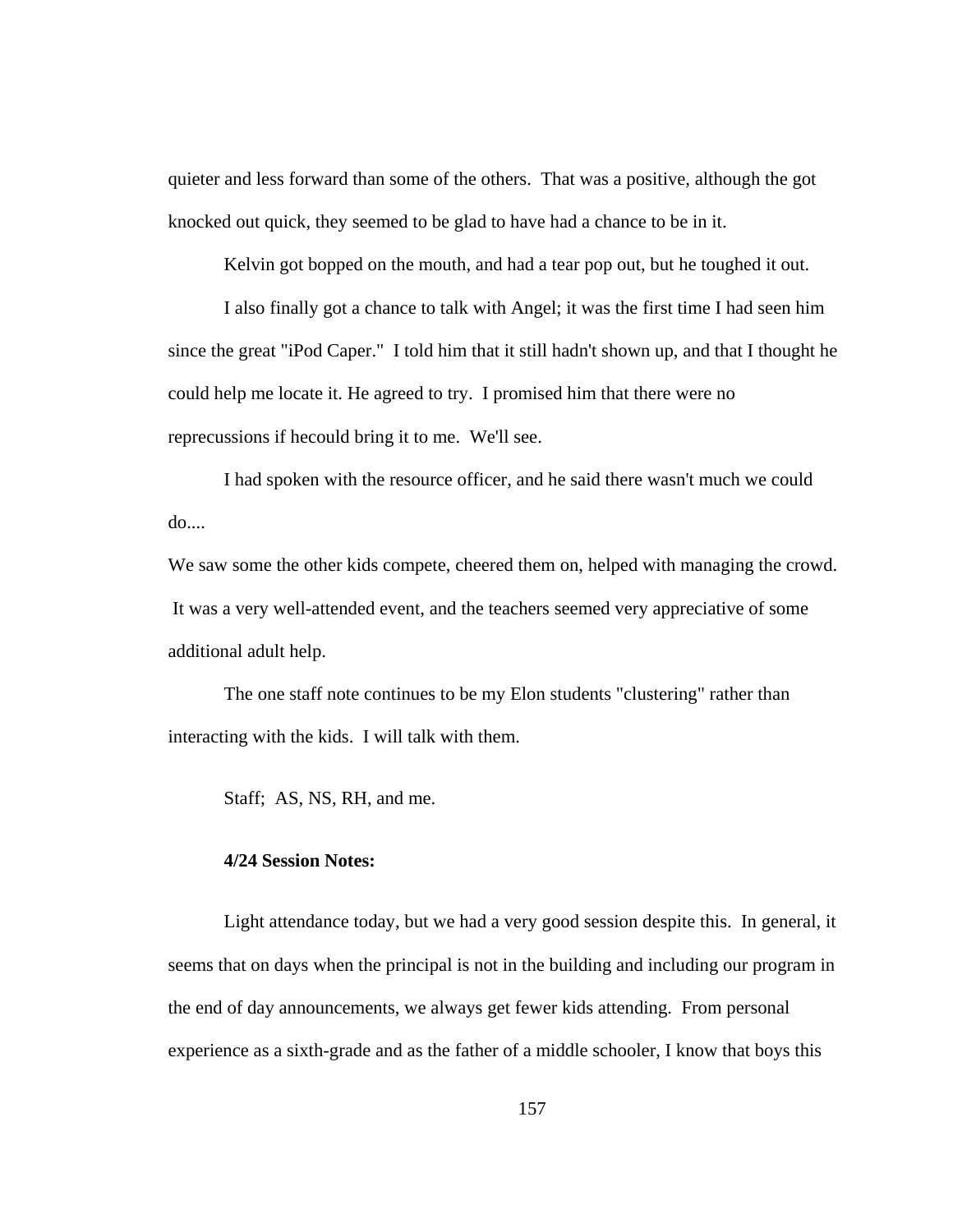age are very forgetful. This is something we'll need to work on for next year; being sure the kids are reminded. We try to be stationed at the front door, but it was only recently we learned that kids exit out of several different doors, so we need to station ourselves more strategically.

This was a day when the staff participated in the soccer, and this helps us show our fallability (citation, Martinek?), particularly myself, since my soccer skills are weak. We introduced a new passing drill today, a sort of "give-and-go" drill proposed by NS and JW, and they led that portion of the practice. This drill was designed to focus the students on self-direction and effort, since with coach playing defense, they needed to really hustle to move the ball to their teammate and get a clean shot off before the coach could get in their way. The kids did a good job, and took it seriously.

When we moved to scrimmage, the kids had fun with having the staff as teammates, and our passing rules encouraged teamwork. In regards to staffing, we started the day with two of our coaches home sick (RH & AS). Near the end of the session, JW and NS needed to leave to get to an evening class, which they do most Wednesdays. This left just myself and BD, and unfortunately, we almost immediately had an issue pop up. "Blake" hurt "Isaac" with a hard kick of the ball that hit him in the head. "Blake" said it was an accident, but "Isaac" felt it was on purpose. "Isaac" confronted "Blake" and then "Blake" became angry, and I had to intervene. This was a point at which we would have been well-served to have multiple coaches, since we really needed one coach each to deal with each kid, and ideally, we would have had another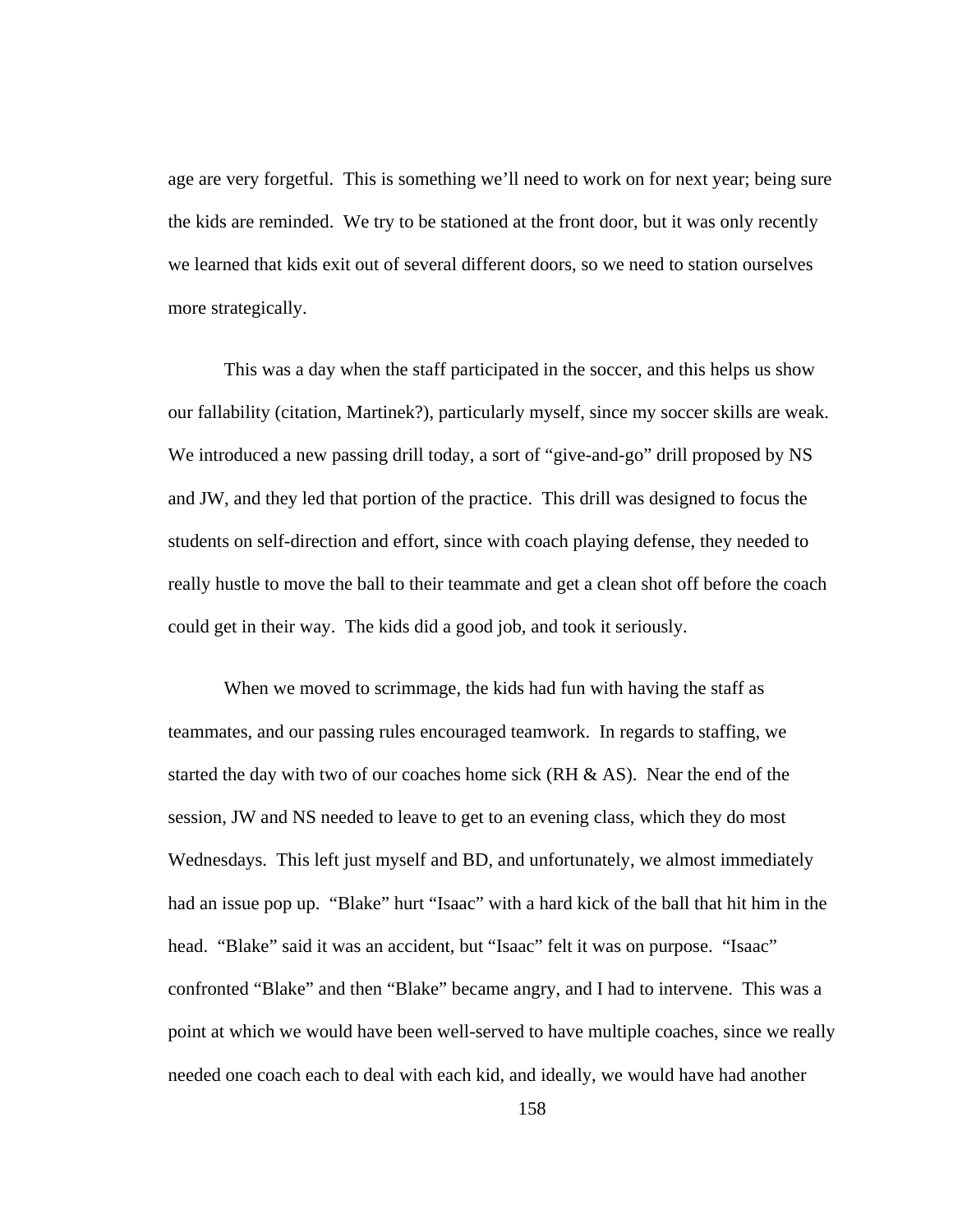coach or two to keep the game moving. This is what has happened in the past if we've had a confrontation, but with a couple staff home sick, we learned the value of being well-staffed. Ultimately, I was able get each of them to calm down enough that I could talk to them individually.

This was an opportunity to discuss several of our themes, including respect and self-control, and goal-setting. I reminded each of them about how important it was to be in control of yourself if you wanted to succeed in life. "Someday when you have a job, do you think you can you try and fight someone every time you get mad?" "Well, no." "OK, start working on this now." Also, both boys said something along the lines of "nobody says/does that to me" and we discussed how that kind of thinking put other people in control of your behavior by allowing them to "push your buttons." Both boys seemed to understand what we were talking about and were back to playing within a few minute.

"Gio" also got mad about a push during a play, and he and I had a talk about not stirring the pot unnecessarily. "Gio" can be very stubborn, and did not want to let the issue go, but he finally did.

Our closing reflection today focused on self-control and without directly referencing the two boys who got into a confrontation, everyone seemed to understand the benefits to the group and to themselves individually that we discussed.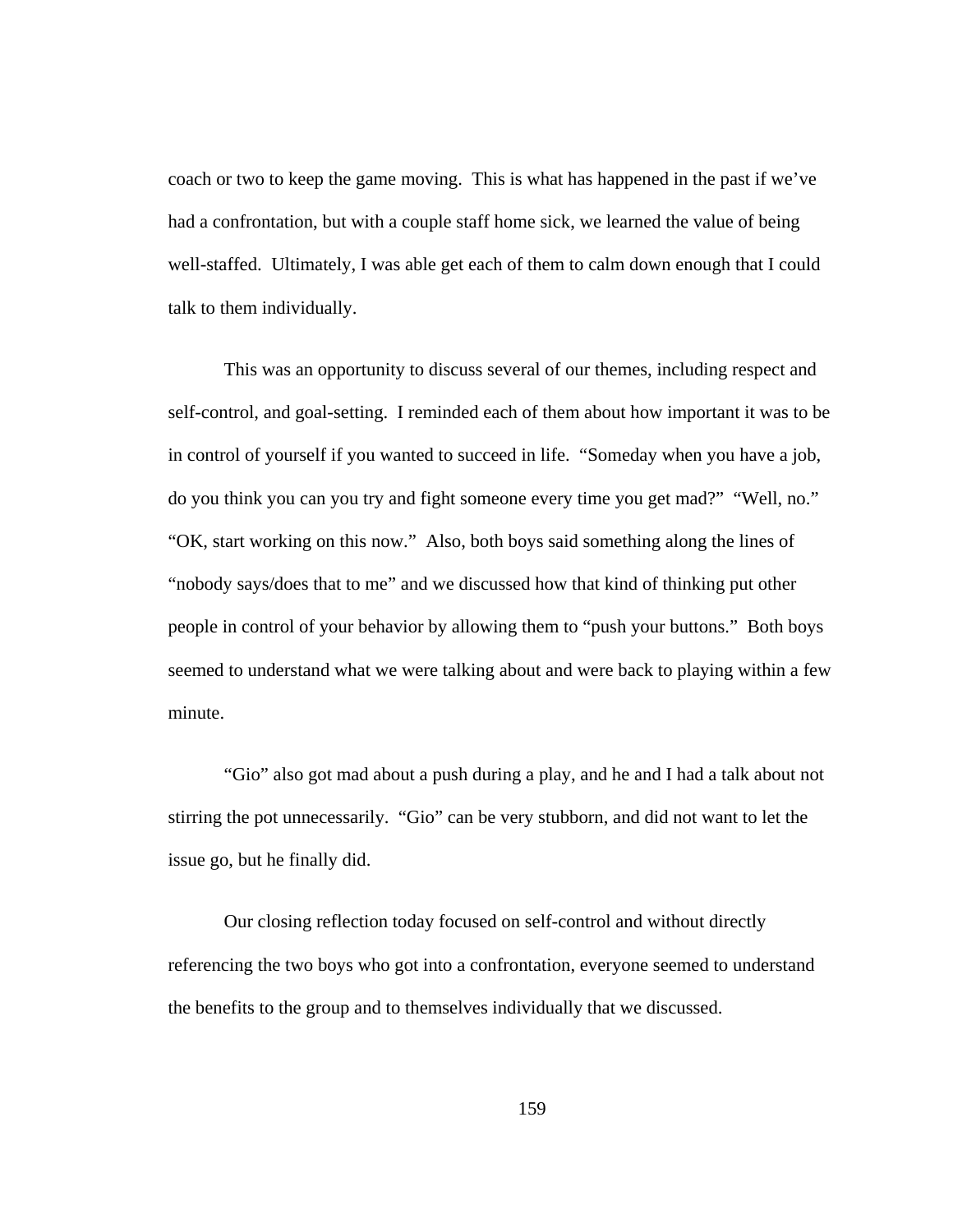This was also the session during which we allowed two neighborhood boys to join in the activities. These youngsters are both sixth-graders at Graham Middle School, but had not been recommended for the program. They had spent many of the previous Mondays and Wednesdays hanging around while we played, and had asked if they could participate. They both seemed in need of positive activities as evidenced by the fact that they were regularly hanging around our practices, and I leaned on one of the principles of youth development. Namely, the kids have to come first (Martinek, find citation…). In this case, for research and program purposes, we would be best off not including these two boys, but if we put underserved kids first, excluding them would not be consistent with the principals of why do youth development and specifically, why we were running the program at GMS.

These two boys, "Rasheem" and "Johnquez," were not included in any of the research elements of the program, and as such, did not take a pre- or post-test PSRQ or fill out a TARE. Nonetheless, they participated regularly from that point on, and were willing to take direction, and adhered to the things the kids agreed on, like two passes before a shot or resolving out of bounds calls by Rock, Paper Scissors.

## **Mon 4/29 – Rained out**

**Wed 5/1 – Session Notes**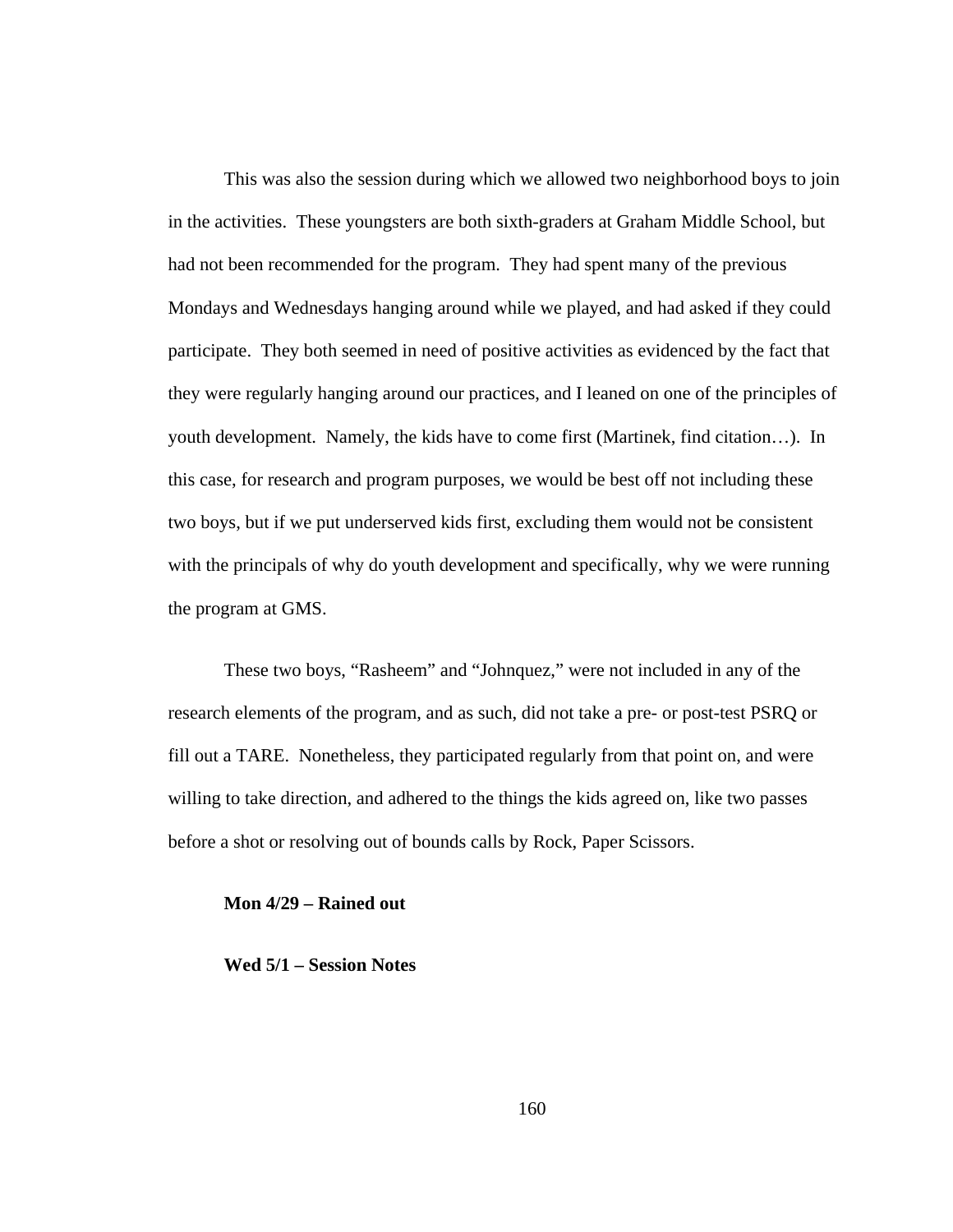At the beginning of this day's session, I spoke with both "Isaac" and "Blake" about their confrontation, and both told me that they didn't want someone else to control them, and that they were fine. This was positive; they learned a lesson of self-control.

Our opening reflection focused on helping, and we asked the kids to give examples. We were looking for both understanding of helping behaviors, but also addressing transfer and hoping to help the students bridge the gap from the field to home and school. Several offered good examples of helping their parents, siblings, or helping each other with things in school.

During today's session, we tried to introduce some new activities to keep it fresh for the kids. We used a few standard team-building and cooperation exercises that the studetns or myself had seen in the past.

The first was an exercise where pairs of boys tried to pick up a soccer ball between their backs without touching it with their hands. This sounds easy, but it is not! The kids struggled with this. It takes really excellent coordination and balance, and only one team was able to successfully do it without using their hands. There was much encouragement, though, and much laughter, as well as some frustration. We moved to a much simpler exercise then, with the same pairs putting their palms together and slowly walking their feet away from each other, until they form a pyramid that can't stand unless they each stay strong and hold the other one up. This also created much laughter and positive talk, but they students encountered much more success in this activity.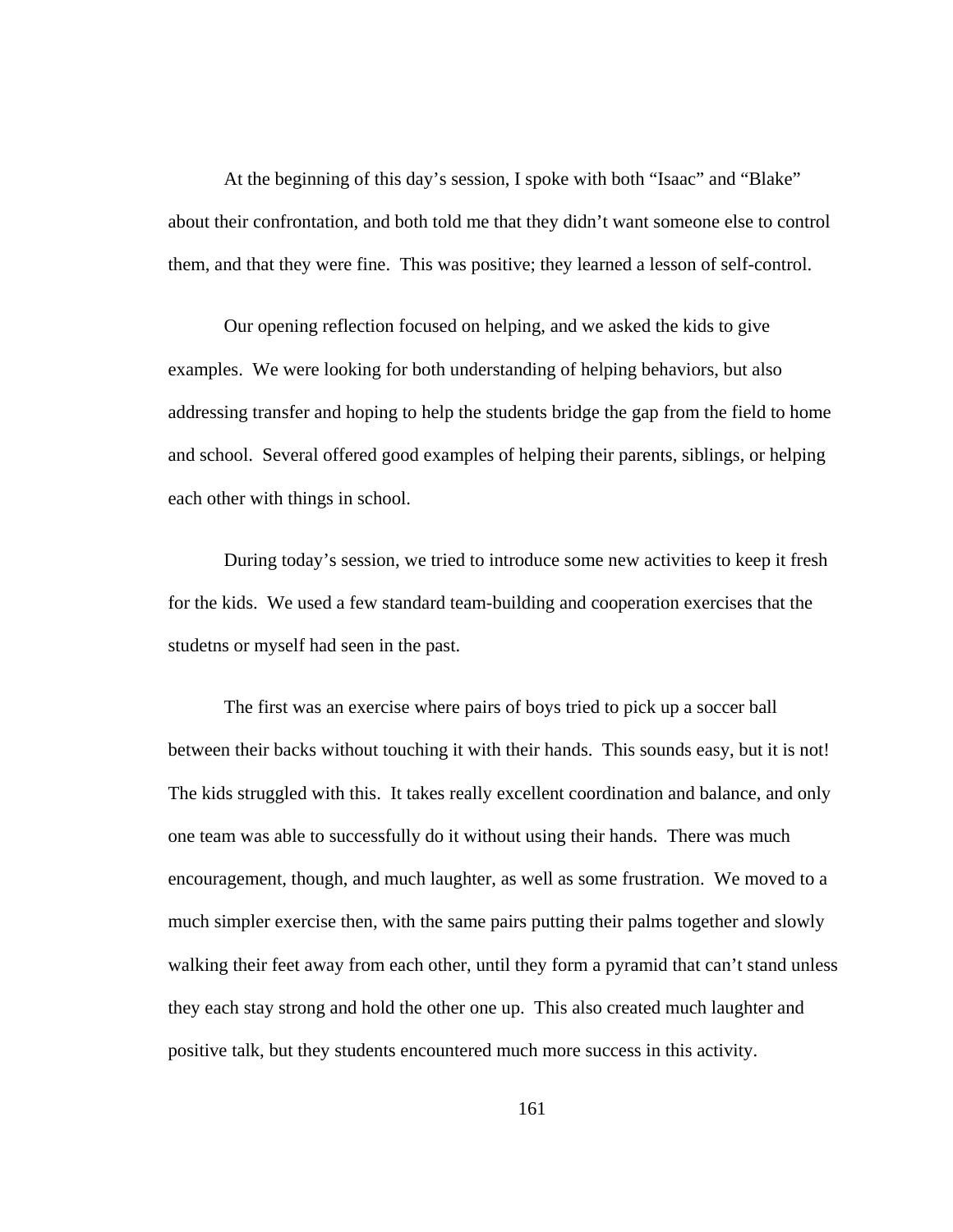Finally, we did a "blindfolded minefield" exercise, where, again in pairs, one participant was blindfolded and the other had to walk him through a "minefield" made up of soccer balls, pinnies and other obstacles. The kids enjoyed this, although there were varying levels of success. A couple of the pairs gave each other lots of directions like "go that way" while pointing or "come this way" or failed to tell their partners to stop before they bumped into a cone or ball. We also had a few who just wanted to peek under the blindfold, particularly our new pair, "Rasheem" and "Johnquez," so we talked about what we were trying to accomplish and whether peeking really made sense.

We also had a few pairs where one participant ran their teammate into things as a joke. This seemed to be meant in good fun, but it provided a good opening to talk about trust.

We worked to give the kids a voice in the activities today by allowing them to vote on the activity after we finished our teamwork exercises. The kids voted to do a full scrimmage. We had a very good game, although "Johnquez" pushiness generated some complaints from the other kids. I spoke with him, and he toned it down.

Strange dynamic emerged with "Justin" partnered with "Mickey". None of "Mickey"'s usual buddies were there, so wound up working with "Justin," which seemed to thrill J but M was not enthused. In fact, he quit playing several times during the scrimmage and I had a chance to talk with him individually. It turns out he had been in an AAU basketball tournament the prior week in Alabama. He missed two day of school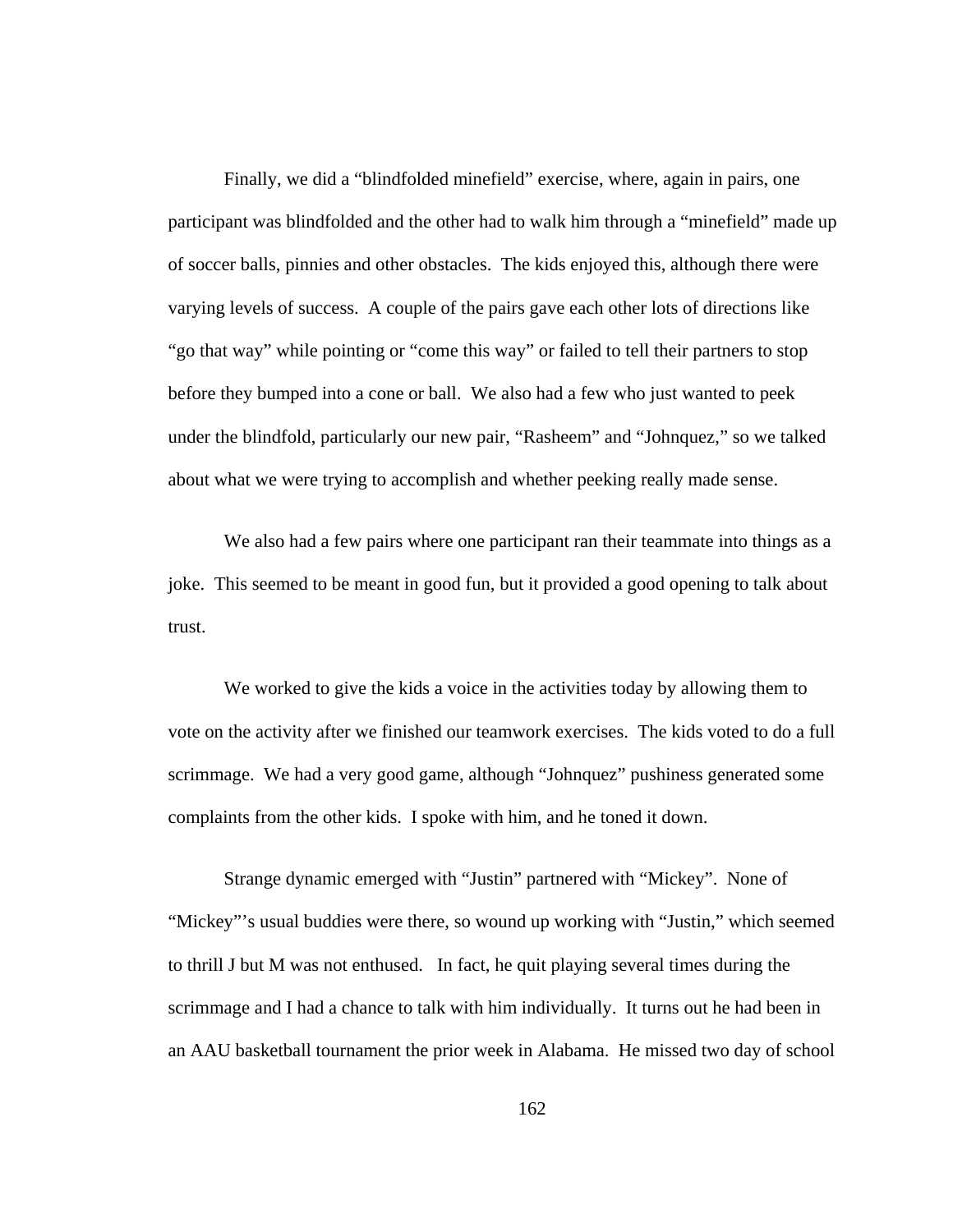for this event which spanned five days, and he was clearly exhausted. I was actually very pleased with Mickey, though, since the times he took himself out of the game were each instances where a play had gone against him, and instead resorting to pushing and shoving or trash talk to resolve his frustration, he simply took a break. This showed good self-control and respect for others from a young man who had exhibited some very selfcentered behaviors early in the program.

The kids were very friendly today, and "Blake" was a bit hyper. There were a few girls hanging around watching the program. There are normally a few kids waiting for rides, and such, at the school after classes, but in this case, one of the girls was apparently "Blake"'s girlfriend, and he was showing off a bit, but nothing that really disrupted the game or that was worth addressing.

Staffing: RH, NS, JW, AS, and BD; Full House!

## **Wed 5/8 – Session Notes LAST SESSION!**

We wrapped up the program today, and had relatively small numbers. I think this was in part due to the principal's announcement, where he was attempting to make a joke, but in fact I think he confused kids about whether the program was actually meeting. Some students I talked to later said they were unsure what to do based on the announcement.